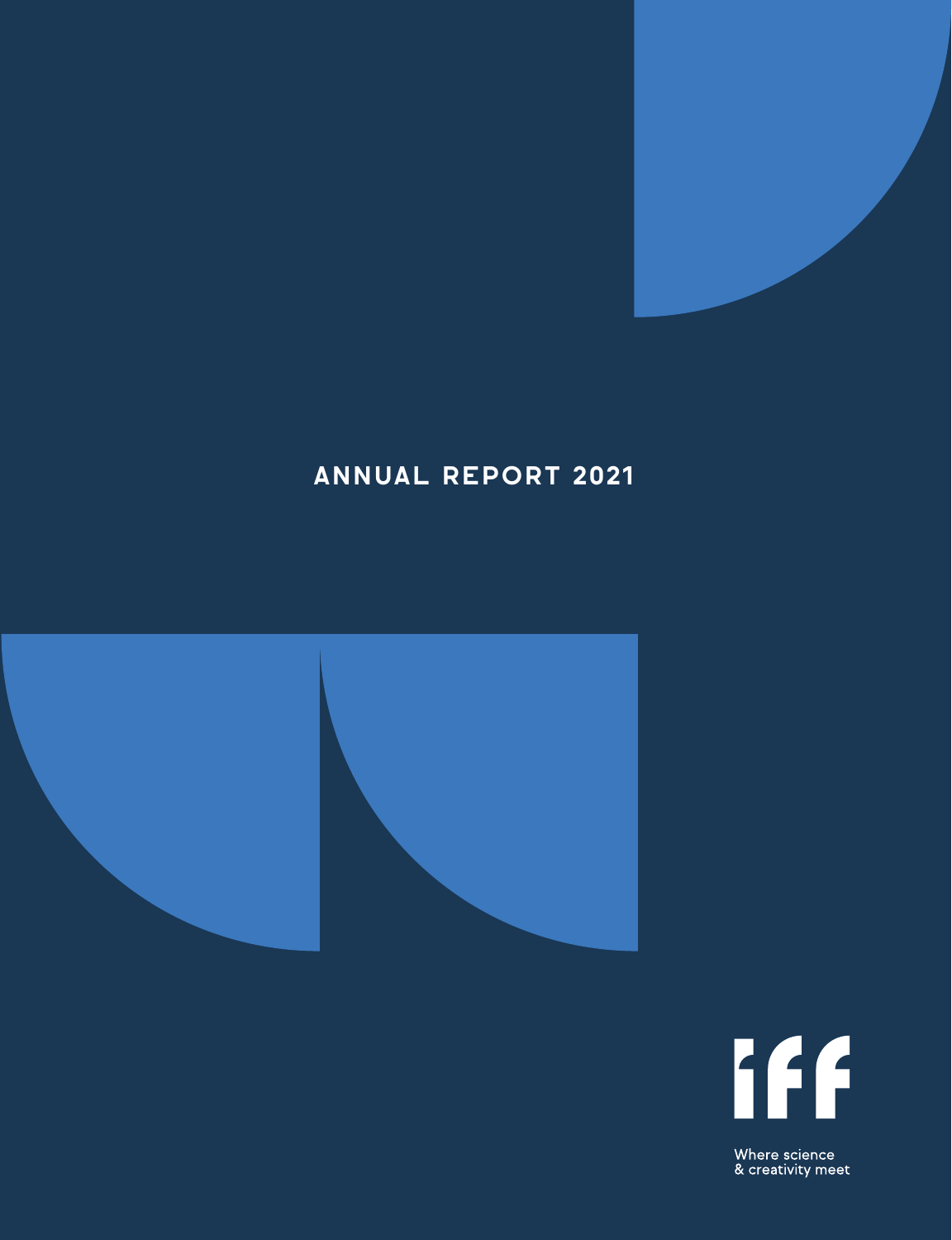I am honored to lead such a world-class company and join a global team united around a central purpose – to apply science and creativity for a better world – as we strengthen our position as an essential solutions partner for our customers. IFF has embarked on an incredible transformational journey and our company is stronger today than it's ever been. As CEO, I am squarely focused on opportunities to build on this incredible foundation to achieve our next chapter of growth.

In 2021, IFFers once again showcased their resilience, remarkable spirit and relentless determination in pursuit of our mission to *Do More Good* for our stakeholders and our planet. As the COVID-19 pandemic continued to test our communities in ever-evolving ways, IFF showcased its essential role in the value chain for key consumer brands and manufacturers.

The completion of our combination with Nutrition & Biosciences (N&B) business in February 2021 officially marked the beginning of a new era for IFF. IFF's teams around the world have worked tirelessly over the last two years to bring this incredible combination to life and position our business for our next chapter of growth and innovation. We continue to make tremendous progress integrating our businesses and bringing together more than 24,000 employees worldwide, while delivering on our efforts to create a more efficient organization.

SALES COPERATING Continued to strengthen our<br>SALES commitment to diversity, equity & inclusion and was the first company to earn **Economic Dividend for Gender Equality (EDGE)** Move level certification globally

IFF's financial results in 2021 reflect the strength and durability of our expanded portfolio and the exceptional dedication of our teams. Within the complex global operating environment, we delivered strong sales growth across our business divisions, including meaningful recoveries in the segments most affected by the pandemic. For the full year, IFF delivered \$11.7 billion in sales and adjusted operating EBITDA of \$2.4 billion. IFF finished the year ahead of our sales target, with double-digit growth driven by strong performance across all four business segments. While global supply chain challenges pressured our profitability margin for the year, we are proud of how our teams navigated this landscape to continue to deliver year-over-year growth in adjusted operating EBITDA.

Importantly, IFF has improved its financial flexibility and robust cash flow, particularly as we streamlined our portfolio to focus on our core competencies. IFF successfully completed the divestiture of our non-core fruit preparation business and announced the sale of our microbial control business. These strategic actions allow IFF to reduce outstanding

It is a privilege to write to you as CEO of IFF, a global leader in high-value ingredients and solutions with a world-class team and an unmatched portfolio to meet the evolving needs of the global food, beverage, home and personal care and health and wellness markets.

FULL-YEAR 2021 RESULTS

BILLION \$11.7

**Company Financials**

\$3.28 ADJUSTED EPS\*

\$5.63

ADJUSTED EPS EX AMORTIZATION\*

ADJUSTED OPERATING EBITDA\*

\$2.4

BILLION

# YEAR IN REVIEW





Completed the merger with **DuPont's Nutrition & Biosciences** creating a global ingredients and solutions leader serving consumer-oriented Food & Beverage, Home & Personal Care and Health & Wellness end markets



a better world

Launched a new **'Science of Wellness'** program to build on IFF's 40-plus years of fragrance research to create scents that support science-based consumer wellbeing

Externally recognized for sustainability leadership, including being named to the **Dow Jones Sustainability Indices, FTSE4Good Index Series, Euronext Vigeo World** 

> **120 Index** and **CDP A list**, building on the **EcoVadis** platinum sustainability rating

Achieved key **2020 sustainability goals** that were set at the launch of our sustainability

program in 2010

Unveiled new brand identity to accelerate strategic transformation





Where science & creativity meet

\* Adjusted Operating EBITDA, Adjusted EPS & Adjusted EPS ex Amortization are Non-GAAP metrics.

## **DEAR FELLOW SHAREHOLDERS, CUSTOMERS & EMPLOYEES**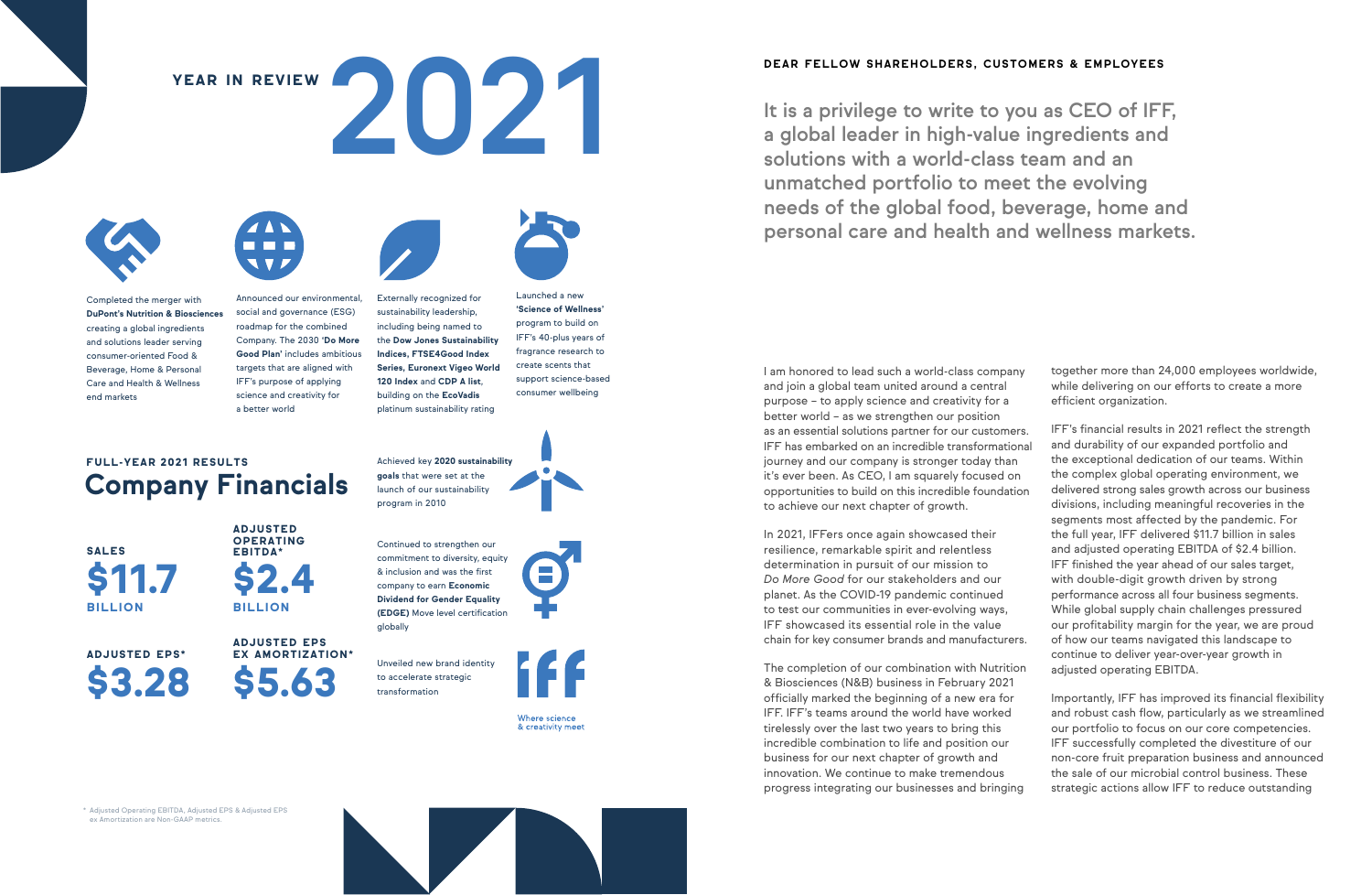debt and invest in valuable growth and innovation opportunities to further meet the evolving needs of our customers.

All of us at IFF believe strongly in our responsibility to *Do More Good* in all our communities. As a purpose-driven, customer-centric organization, we are a leading force for a more sustainable future. We are on a journey to challenge the status quo and be the most responsible partner we can for our customers, communities and planet. I am proud to report that IFF is achieving our targets in this mission. In May, IFF announced that we met and surpassed the intensity-based environmental targets we initially set in 2010, when we first established our 10-year sustainability objectives. We reduced greenhouse gas emissions, water withdrawal and hazardous waste generation well beyond our targets. We are proud of this work, but we know all of us can, and must, do more.

Expanding on these initiatives, IFF announced in December 2021 a new and ambitious environmental, social and governance roadmap called the ESG 2030 'Do More Good Plan.' Through this framework, IFF will accelerate efforts to address the most urgent issues affecting our world for the next decade and beyond. By focusing on four "ESG+" areas of action (Environmental, Social, Governance and Sustainable solutions), IFF commits to transform how we design and manufacture our products. Across IFF, we are incorporating our *Do More Good* mindset into the ways we responsibly engage with our employees, customers, suppliers and communities.

We have pledged to support environmental stewardship across our business by setting new, science-based targets to further reduce greenhouse gas emissions, achieve net zero and ultimately become net positive. As we strengthen our globally certified diversity, equity & inclusion

leadership, we are focused on achieving worldclass safety performance and continuing to promote human rights and animal welfare through our responsible sourcing program and natural ingredient supply chains. We have also expanded our mandate to help our customers achieve their own ESG goals by ensuring all new innovations are as sustainable as possible.

At IFF, our power is our people. Since our inception, we have worked hard to foster an environment where IFFers across the globe feel seen, heard and able to truly thrive in their professional careers. We are proud to be globally recognized for these efforts, having received Economic Dividend for Gender Equality (EDGE) certification in 21 countries, the largest number of countries ever certified by EDGE at one time, as well as other diversity, equity & inclusion certifications such as Diversity Inc., Human Rights Campaign, and proudly signing the U.N. Global LGBTI Standards of Conduct for Business and the U.N. Women's Empowerment Principles. Our efforts cannot and will not stop there, and our organization will continue to focus on furthering this deeply important work.

As I get to know our incredibly talented team around the world, I am confident that IFF is well-positioned to redefine the possibilities for our industry while creating long-term value for all of our stakeholders. As CEO, I am committed to advancing IFF's bold reinvention, as we challenge expectations and transform our ability to reach and partner with more customers around the world. Your ongoing partnership is key to our success.

I am energized by the immense possibilities on our horizon and know that IFF has vision, people and opportunity to accelerate our impact for our customers, teams and communities as, together, we *Do More Good*.

Thank you.

Frank Clyburn

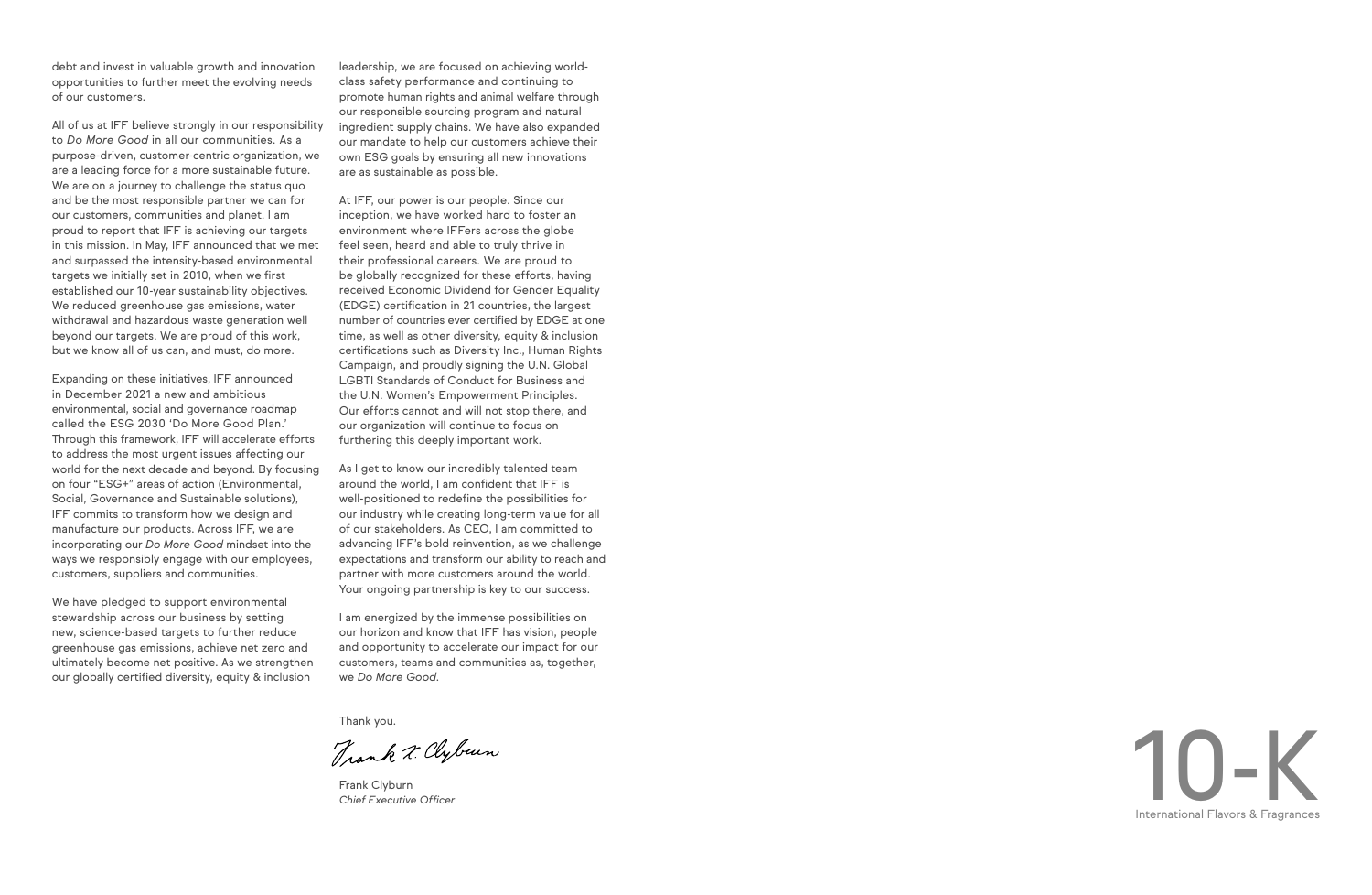## **UNITED STATES SECURITIES AND EXCHANGE COMMISSION Washington, D.C. 20549 FORM 10-K**

Í **ANNUAL REPORT PURSUANT TO SECTION 13 OR 15(d)**

**OF THE SECURITIES EXCHANGE ACT OF 1934**

**For the fiscal year ended December 31, 2021**

**OR**

## ' **TRANSITION REPORT PURSUANT TO SECTION 13 OR 15(d) OF THE SECURITIES EXCHANGE ACT OF 1934**

For the transition period from

**Commission File Number 1-4858**

## **INTERNATIONAL FLAVORS & FRAGRANCES INC.**

*(Exact name of registrant as specified in its charter)*

**New York 13-1432060**

*(State or other jurisdiction of incorporation or organization)* *(I.R.S. Employer Identification No.)*

**521 West 57th Street, New York, NY 10019-2960**

**200 Powder Mill Road, Wilmington, DE 19803-2907**

*(Address of principal executive offices) (Zip Code***)**

**Registrant's telephone number, including area code (212) 765-5500**

**SECURITIES REGISTERED PURSUANT TO SECTION 12(b) OF THE ACT:**

Indicate by check mark whether the registrant has submitted electronically every Interactive Data File required to be submitted pursuant to Rule 405 of Regulation S-T (§232.405 of this chapter) during the preceding 12 months (or for such shorter period that the registrant was required to submit such files). Yes  $\triangledown$  No  $\square$ 

| <b>Title of Each Class</b>                         | <b>Trading Symbol</b> | Name of Each Exchange on Which Registered |
|----------------------------------------------------|-----------------------|-------------------------------------------|
| Common Stock, par value $12 \frac{1}{2}$ per share | IFF                   | New York Stock Exchange                   |
| 1.750% Senior Notes due 2024                       | <b>IFF 24</b>         | New York Stock Exchange                   |
| $1.800\%$ Senior Notes due 2026                    | <b>IFF 26</b>         | New York Stock Exchange                   |
|                                                    |                       |                                           |

#### **SECURITIES REGISTERED PURSUANT TO SECTION 12(g) OF THE ACT:**

None

Indicate by check mark if the registrant is a well-known seasoned issuer, as defined in Rule 405 of the Securities Act. Yes  $\boxed{\triangledown}$  No  $\boxed{\cdot}$ Indicate by check mark if the registrant is not required to file reports pursuant to Section 13 or Section 15(d) of the Act. Yes  $\Box$  No  $\Box$ Indicate by check mark whether the registrant (1) has filed all reports required to be filed by Section 13 or 15(d) of the Securities Exchange Act of 1934 during the preceding 12 months (or for such shorter period that the registrant was required to file such reports), and (2) has been subject to such filing requirements for the past 90 days. Yes  $\Box$  No  $\Box$ 

Indicate by check mark whether the registrant has filed a report on and attestation to its management's assessment of the effectiveness of its internal control over financial reporting under Section 404(b) of the Sarbanes-Oxley Act (15 U.S.C. 7262(b)) by the registered public accounting firm that prepared or issued its audit report.  $\boxed{\checkmark}$ 

Indicate by check mark whether the registrant is a shell company (as defined in Rule 12b-2 of the Exchange Act). Yes  $\Box$  No  $\Box$ The aggregate market value of the voting stock held by non-affiliates of the Registrant was \$37,208,150,825 as of June 30, 2021. As of February 21, 2022, there were 254,684,699 shares of the registrant's common stock, par value 12  $\frac{1}{2}$  per share, outstanding.

Indicate by check mark whether the Registrant is a large accelerated filer, an accelerated filer, a non-accelerated filer, a smaller reporting company, or an emerging growth company. See the definitions of "large accelerated filer," "accelerated filer," "smaller reporting company," and "emerging growth company" in Rule 12b-2 of the Exchange Act.

Large accelerated filer  $\Box$  Accelerated filer  $\Box$  Non-accelerated filer  $\Box$  Smaller reporting company  $\Box$  Emerging growth company  $\Box$ If an emerging growth company, indicate by checkmark if the registrant has elected not to use the extended transition period for complying with any new or revised financial accounting standards provided pursuant to Section 13(a) of the Exchange Act.  $\Box$ 

#### **DOCUMENTS INCORPORATED BY REFERENCE**

Portions of the registrant's proxy statement for the 2022 Annual Meeting of Shareholders (the "IFF 2022 Proxy Statement") are incorporated by reference in Part III of this Form 10-K.

#### **INTERNATIONAL FLAVORS & FRAGRANCES INC.**

**TABLE OF CONTENTS**

#### PAR<sup>'</sup>

#### **PAGE**

| ITEM 1.  |                                                                                         | $\mathbf{1}$ |
|----------|-----------------------------------------------------------------------------------------|--------------|
|          |                                                                                         | 13           |
|          |                                                                                         | 34           |
| ITEM 2.  |                                                                                         | 34           |
| ITEM 3.  |                                                                                         | 34           |
| ITEM 4.  |                                                                                         | 34           |
|          | <b>PART II</b>                                                                          |              |
| ITEM 5.  | Market for Registrant's Common Equity, Related Stockholder Matters and Issuer Purchases | 35           |
| ITEM 6.  |                                                                                         | 36           |
| ITEM 7.  | Management's Discussion and Analysis of Financial Condition and Results of Operations   | 37           |
| ITEM 7A. | Quantitative and Qualitative Disclosures About Market Risk                              | 57           |
| ITEM 8.  |                                                                                         | 57           |
| ITEM 9.  | Changes in and Disagreements with Accountants on Accounting and Financial Disclosure    | 58           |
|          |                                                                                         | 58           |
|          |                                                                                         | 58           |
|          | ITEM 9C. Disclosure Regarding Foreign Jurisdictions that Prevent Inspections            | 59           |
|          | <b>PART III</b>                                                                         |              |
|          |                                                                                         | 60           |
|          |                                                                                         | 60           |
| ITEM 12. | Security Ownership of Certain Beneficial Owners and Management and Related Stockholder  | 60           |
|          | ITEM 13. Certain Relationships and Related Transactions and Director Independence       | 60           |
|          |                                                                                         | 60           |
|          | <b>PART IV</b>                                                                          |              |
|          |                                                                                         | 61           |
|          |                                                                                         | 133          |
|          |                                                                                         | 134          |
|          |                                                                                         |              |

|                                                                                         | 1   |
|-----------------------------------------------------------------------------------------|-----|
|                                                                                         | 13  |
|                                                                                         | 34  |
|                                                                                         | 34  |
|                                                                                         | 34  |
|                                                                                         | 34  |
| <b>PART II</b>                                                                          |     |
| Market for Registrant's Common Equity, Related Stockholder Matters and Issuer Purchases | 35  |
|                                                                                         | 36  |
| Management's Discussion and Analysis of Financial Condition and Results of Operations   | 37  |
| Quantitative and Qualitative Disclosures About Market Risk                              | 57  |
|                                                                                         | 57  |
| Changes in and Disagreements with Accountants on Accounting and Financial Disclosure    | 58  |
|                                                                                         | 58  |
|                                                                                         | 58  |
| Disclosure Regarding Foreign Jurisdictions that Prevent Inspections                     | 59  |
| <b>PART III</b>                                                                         |     |
|                                                                                         | 60  |
|                                                                                         | 60  |
| Security Ownership of Certain Beneficial Owners and Management and Related Stockholder  | 60  |
| Certain Relationships and Related Transactions and Director Independence                | 60  |
|                                                                                         | 60  |
| <b>PART IV</b>                                                                          |     |
|                                                                                         | 61  |
|                                                                                         | 133 |
|                                                                                         | 134 |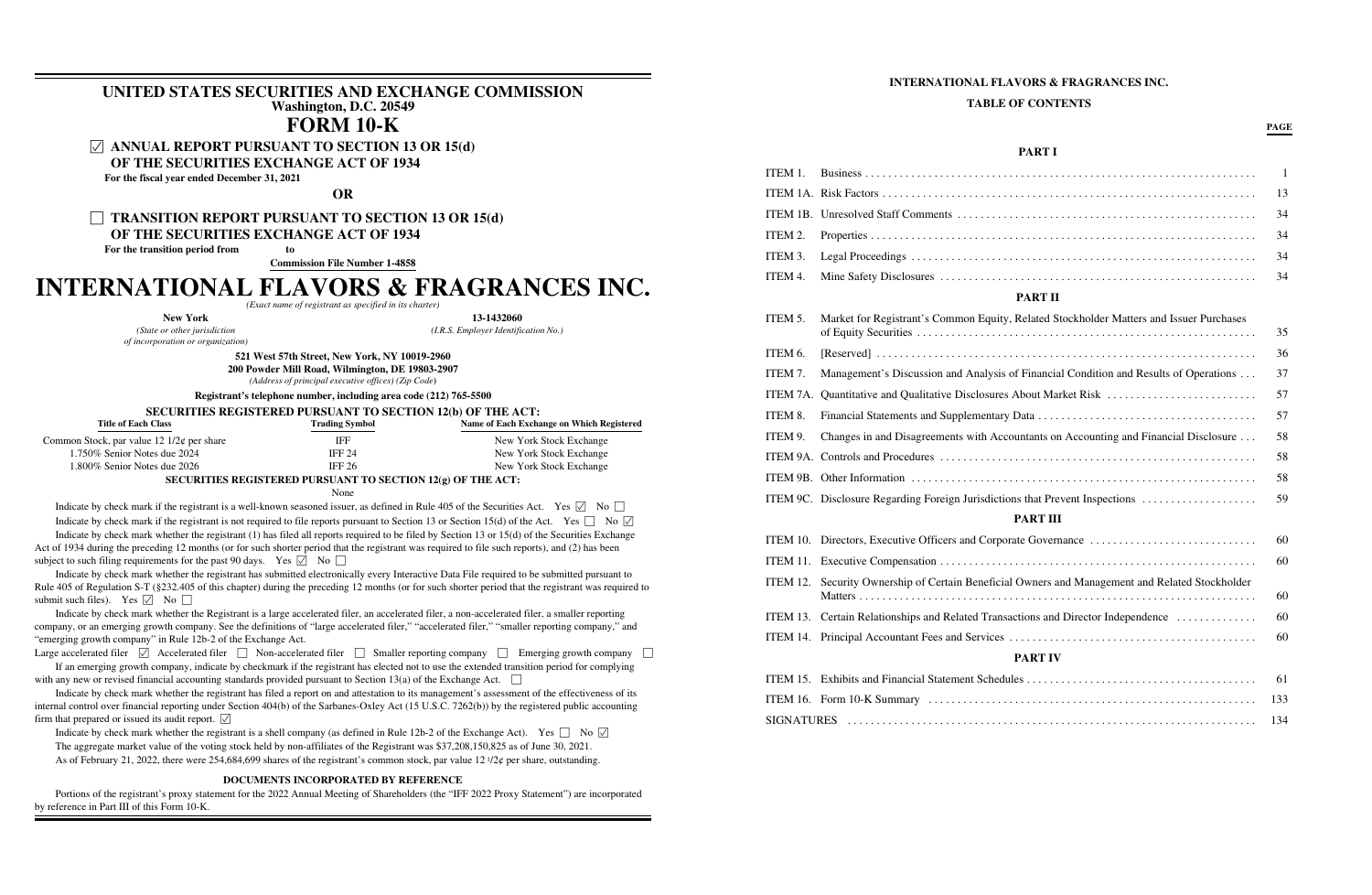#### **PART I**

*In this report, we use the terms "IFF," "the Company," "we," "us" and "our" to refer to International Flavors & Fragrances Inc. and its subsidiaries.*

#### **ITEM 1. BUSINESS.**

We are a leading creator and manufacturer of food, beverage, health & biosciences, scent and pharma solutions and complementary adjacent products, including cosmetic active and natural health ingredients, which are used in a wide variety of consumer products. Our products are sold principally to manufacturers of dairy, meat, beverages, snacks, savory, sweet, baked goods and other foods, personal care products, soaps and detergents, cleaning products, perfumes and cosmetics, dietary supplements, food protection, infant and elderly nutrition, functional food, pharmaceutical and oral care products. As a result, we hold global leadership positions in the Food & Beverage, Home & Personal Care and Health & Wellness markets, and across key Tastes, Textures, Scents, Nutrition, Enzymes, Cultures, Soy Proteins, Pharmaceutical Excipients, Biocides and Probiotics categories.

On February 1, 2021, pursuant to an Agreement and Plan of Merger (the "Merger Agreement") with DuPont de Nemours, Inc. ("DuPont"), a wholly owned subsidiary of IFF merged with and into Nutrition & Biosciences, Inc. ("N&B"), a subsidiary of DuPont holding its Nutrition and Biosciences business (the "N&B Business," and such transaction, the "N&B Transaction"). The shares issued in the merger represented approximately 55.4% of the common stock of IFF on a fully diluted basis, after giving effect to the merger, as of February 1, 2021.

Sales in 2021 were approximately \$11.656 billion. Based on 2021 sales, approximately 41% were to global consumer products companies and approximately 59% were to small and mid-sized companies. During 2021, our 25 largest customers accounted for 29% of our sales. In 2021, no customer accounted for more than 10% of sales.

Our Nourish segment consists of most of our legacy Taste segment combined with N&B's Food  $\&$ Beverage division and the food protection business of N&B's Health & Biosciences division. Our Nourish business spans a diversified portfolio across natural and plant-based specialty food ingredients, flavor compounds, and savory solutions and inclusions and consists of three business units: Ingredients, Flavors and Food Designs.

Our business is geographically diverse, with sales in the U.S. representing approximately 28% of sales in 2021. No other country represented more than 7% of sales.

Our audited consolidated financial information in this report for 2021 includes the results of the N&B Business effective February 1, 2021, whereas the Company's consolidated financial information for the prior years do not include amounts related to N&B.

#### **Our Product Offerings**

Our business consists of four segments: Nourish, Health & Biosciences, Scent and Pharma Solutions.

#### *Nourish*

As a leading creator of ingredients and solutions, we help our customers deliver on the promise of healthy and delicious foods and drinks that appeal to consumers. While we are a global leader, our Nourish business operates regionally, with different formulas that reflect local taste preferences. We create products in our regional creative centers which allows us to satisfy local preferences, while also helping to ensure regulatory compliance and production standards. We develop thousands of different Nourish offerings for our customers, most of which are tailor-made, and we continually develop new formulas to meet changing consumer preferences and customer needs.

*Home & Personal Care produces enzymes for laundry and dishwashing detergents, cleaning and textiles to* help enhance the product and process performance of products in the fabric and homecare, textiles and industrials and personal care markets.

*Ingredients* include a diversified portfolio across natural and plant-based specialty food ingredients derived from herbs and plants that provide texturizing solutions used in the food industry, food protection solutions used in food and beverage products, as well as specialty soy and pea protein with value-added formulations, emulsifiers and sweeteners. Natural food protection ingredients consist of natural antioxidants and antimicrobials used for natural food preservation and shelf-life extension for beverages, cosmetic and healthcare products, pet food and feed additives.

*Flavors* include a range of flavor compounds and natural taste solutions that are ultimately used by our customers in savory products (soups, sauces, meat, fish, poultry, snacks, etc.), beverages (juice drinks, carbonated or flavored beverages, spirits, etc.), sweets (bakery products, candy, cereal, chewing gum, etc.), and dairy products (yogurt, ice cream, cheese, etc.). Flavors also include value-added spices and seasoning ingredients for meat, food service, convenience, alternative protein and culinary products.

*Food Designs* include savory solution products such as spices, sauces, marinades and mixtures. Additionally, Food Designs provide inclusion products that help with taste and texture by, among other things, combining flavorings with fruit, vegetables and other natural ingredients for a wide range of food products, such as health snacks, baked goods, cereals, pastries, ice cream and other dairy products.

#### *Health & Biosciences*

Our Health & Biosciences business consists of a biotechnology-driven portfolio of enzymes, food cultures, probiotics and specialty ingredients for food, home and personal care, and health and wellness applications.

Our Health & Biosciences business comprises N&B's Health & Biosciences division (except the food protection business which is part of Nourish) in combination with the Natural Product Solutions business of legacy IFF. Health & Biosciences is comprised of six business units: Health, Cultures & Food Enzymes, Home & Personal Care, Animal Nutrition, Grain Processing and Microbial Control. During the third quarter of 2021, we entered into an agreement to divest the Microbial Control business. We expect that the transaction will close in the second quarter of 2022, subject to customary closing conditions.

*Health* provides ingredients for dietary supplements, functional food and beverage, specialized nutrition and pharma.

*Cultures & Food Enzymes* provides products that aim to serve the global demand for healthy, natural, clean label and fermented food for fresh dairy, cheese, bakery and brewing products. Such products contribute to extended shelf life and stability helping our customers to improve their product offerings. The business's enzyme solutions also allow our customers to provide low sugar, high fiber and lactose-free dairy products.

*Animal Nutrition* produces feed enzymes and animal health solutions that help to improve welfare, performance and sustainability of livestock animal farming.

*Grain Processing* produces yeasts and enzymes for biofuel production and carbohydrate processing.

*Microbial Control* produces biocides for controlling microbial populations for oil and gas production, home and personal care and industrial preservation markets.

#### *Scent*

Our Scent business creates fragrance compounds, fragrance ingredients and cosmetic ingredients that are integral elements in the world's finest perfumes and best-known household and personal care products.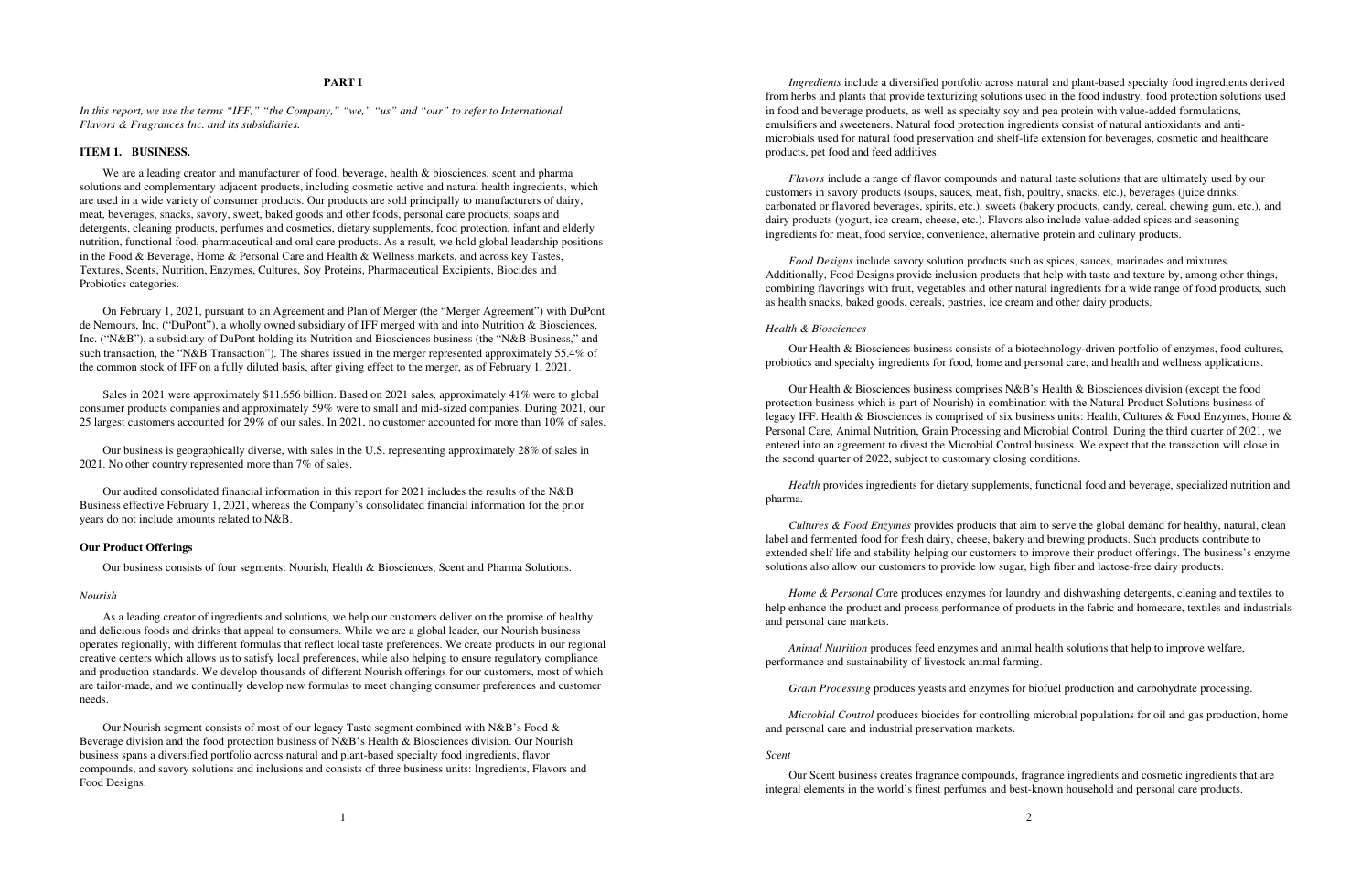Consumer insights science and creativity are at the heart of our Scent business, and, along with our unique portfolio of natural and synthetic ingredients, global footprint, innovative technologies and know-how, and customer intimacy, we believe make us a market leader in scent products. Our Scent business consists of our legacy Scent segment as well as our Flavor Ingredients business, formerly part of our legacy Taste business. The Scent segment is comprised of three business units: Fragrance Compounds, Fragrance Ingredients and Cosmetic Actives.

*Fragrance Compounds* are unique and proprietary combinations of multiple fragrance ingredients that are ultimately used by our customers in their consumer goods. Our creative and commercial teams within fragrance compounds are organized into two broad categories, fine fragrances and consumer fragrances.

Our perfumers harness creativity and leverage our innovative captive molecules, sustainable natural ingredients obtained with innovative processes, biotech ingredients, data science, and consumer insights to create unique and inspiring fragrances driving consumer preferences.

Our fine fragrances focus on perfumes and colognes, creating global and local namesake brands, from high luxury to mass market, from market leading to ultra-niche products.

Our consumer fragrances include three end-use categories of products:

- ‰ Fabric Care, including laundry detergents, fabric softeners and specialty laundry products;
- ‰ Home Care, including household cleaners, dishwashing detergents and air fresheners; and
- ‰ Body Care, including personal wash, hair care and toiletries products.

*Fragrance Ingredients.* Fragrance ingredients are natural and synthetic, and active and functional ingredients that are used internally and sold to third parties, including competitors, for use in the preparation of compounds. While the principal role of our fragrance ingredients facilities is to support our fragrance compounds business, we utilize excess manufacturing capacity to manufacture and sell certain fragrance ingredients to third parties, enabling us to leverage our fixed costs while maintaining the security of our supply for our perfumers and ultimately our customers. Flavor ingredients include natural flavor extracts, specialty botanical extracts, distillates, essential oils, citrus products, aroma chemicals and natural gums and resins. Such ingredients are used for food, beverage and flavors, and are often sold directly to food and beverage manufacturers who use them in producing consumer products.

We believe that the first step to creating an innovative and unique product experience begins with gaining insight into the consumer and emerging industry trends. By developing a deep understanding of what consumers value and prefer through our consumer insight programs, we are better able to focus our research and development and creative efforts.

We consider our research and development infrastructure to be one of our key competencies and critical to our ability to provide differentiated products to our customers. We have strong product and application development pipelines built upon a global network that includes research and development, as well as regulatory and product stewardship capabilities.

*Cosmetic Actives* designs, develops, manufactures and markets innovative ingredients for the cosmetics and personal care industry, while offering active ingredients, functional ingredients, and delivery systems.

#### *Pharma Solutions*

Our Pharma Solutions business produces a vast portfolio including cellulosics and seaweed-based pharma excipients, used to improve the functionality and delivery of active pharmaceutical ingredients, including controlled or modified drug release formulations, and enabling the development of more effective pharmaceutical finished dosage formats. Our excipients are used in prescription and over-the-counter pharmaceuticals and dietary supplements. Our Pharma Solutions products also serve a variety of other specialty and industrial end-uses including coatings, inks, electronics, agriculture, and consumer products. Pharma Solutions is comprised of N&B's Pharma Solutions business.

#### **Consumer Insights, Research and Product Development Process**

The markets in which we compete require constant innovation to remain competitive. Consumer preferences tend to drive change in our markets, and as science evolves and sustainability continues to be a key factor to customers and consumers, we must continue to strengthen our research and development platforms and adapt our capabilities to provide differentiated products.

#### *Consumer Insights*

Our consumer science, insight and marketing teams interpret trends, monitor product launches, analyze quantitative market data and conduct numerous consumer interviews annually.

Based on this information, we develop innovative and proprietary programs to evaluate potential products that enable us to understand the emotional connections between a prospective product and the consumer. We believe this ability to pinpoint the likelihood of a product's success translates into stronger brand equity, resulting in increased returns and greater market share gains for our customers as well as for IFF.

#### *Research and Development*

We focus and invest substantial resources in the research and development of new and innovative molecules, compounds, formulations and technologies and the application of these to our customers' products. Using the knowledge gained from our consumer insights programs and business unit needs, we strategically focus our resources around key research and development platforms that address or anticipate consumer needs or preferences. By aligning our capabilities and resources to these platforms, we ensure the proper support and focus for each program so that our products can be further developed and eventually accepted for commercial application.

As of December 31, 2021, we have been granted 1,346 patents in the United States, since 2000, and have 608 pending patent applications. We have developed many unique molecules and delivery systems for our customers that are used as the foundations of successful products around the world.

Our principal basic research and development activities are located in Union Beach, New Jersey; Wilmington, Delaware; Palo Alto, California; Brabrand, Denmark; and Leiden, The Netherlands. At those locations, our scientists and application engineers, while collaborating with our other research and development centers around the world, support the:

- discovery of new materials;
- development of new technologies, such as delivery systems;
- creation of new compounds; and
- enhancement of existing ingredients and compounds.

As of December 31, 2021, we employed approximately 3,400 people globally in research and development activities.

#### *Creative Application*

Through our global network of creative centers and application laboratories, we create or adapt the basic Nourish, Health & Biosciences, Scent and Pharma Solutions that we have developed in the research and development process to commercialize for use in our customers' consumer products. Our global creative teams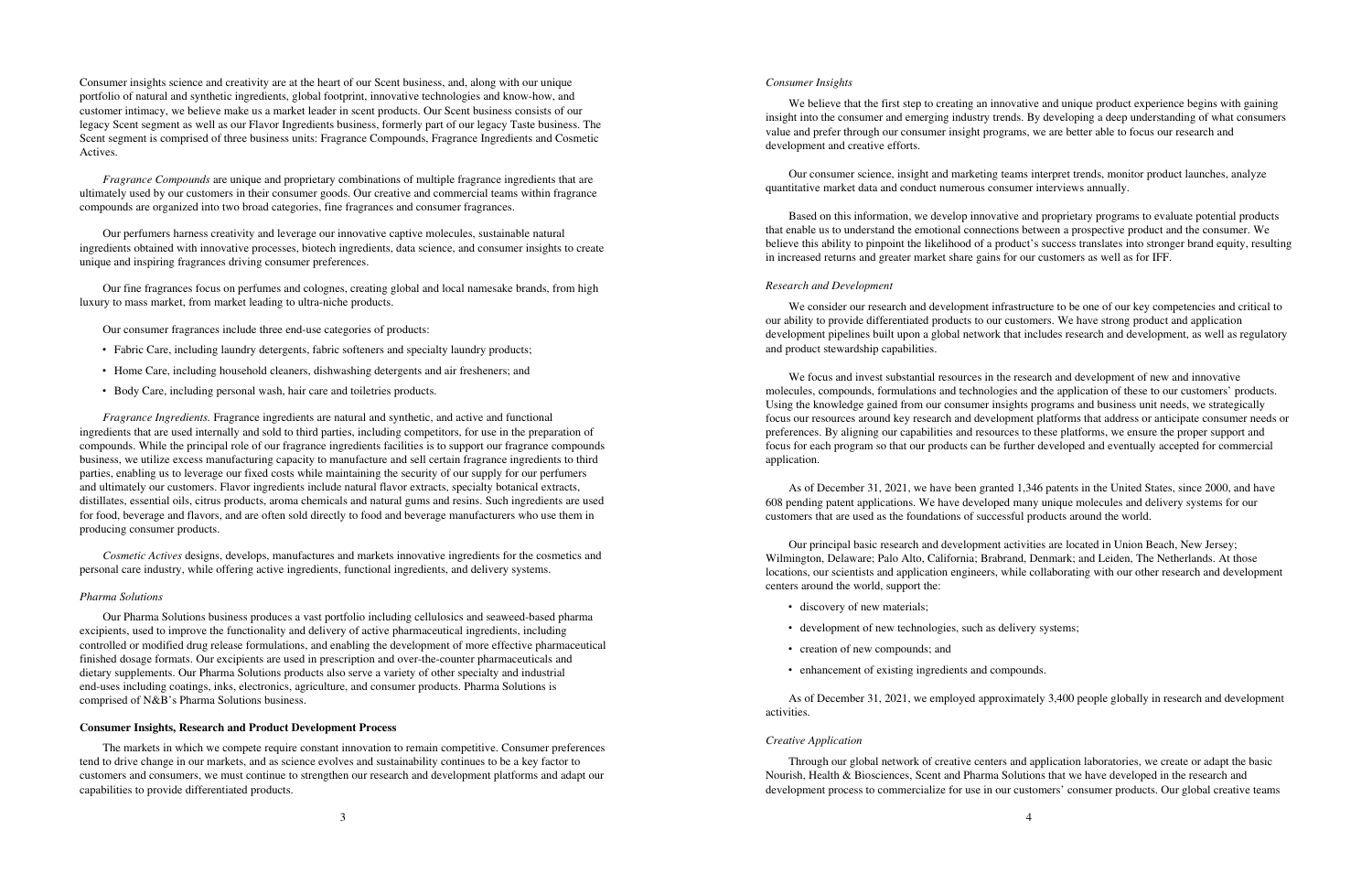consist of marketing, consumer science, consumer insights and technical application experts, from a wide range of cultures and nationalities. In close partnership with our customers' product development groups, our creative teams create the experiences that our customers are seeking in order to satisfy consumer demands in each of their respective markets.

New product development is driven by a variety of sources including requests from our customers, who are in need of specific products for use in a new or modified consumer product, or as a result of internal initiatives stemming from our consumer insights program. Our product development team works in partnership with our scientists and researchers to optimize the consumer appeal and relevance of our offerings. We use a collaborative process between our researchers, our product development team and our customers to perfect our offerings so they are ready to be included in the final consumer product.

We strive to provide our customers with consistent and quality products on a timely and cost-effective basis by managing all aspects of the supply chain, from raw material sourcing through manufacturing, quality assurance, regulatory compliance and distribution.

In addition to creating new products, our researchers and product development teams advise customers on ways to improve their existing products by moderating or substituting current ingredients with more readily accessible or less expensive materials enhancing their yield. This often results in creating a better value proposition for our customers.

Most of our formulas are treated as trade secrets and remain our proprietary assets. Our business is not materially dependent upon any individual patent, trademark or license.

- ‰ purchasing under contract with fixed or formula-based pricing for set time periods;
- ‰ entering into hedging for raw materials we purchase that can be hedged against liquid commodity assets;
- entering into supplier relationships to gain access to supplies we would not otherwise have;
- implementing indexed pricing;
- reducing the complexity of our formulations;
- evaluating the profitability of whether to buy or make an ingredient; and
- sourcing from local countries with our own procurement professionals.

#### **Supply Chain**

#### *Procurement*

In connection with the manufacture of our products, we use natural and synthetic ingredients. As of December 31, 2021, we purchased approximately 28,500 different raw materials sourced from an extensive network of domestic and international suppliers and distributors.

Natural ingredients are derived from flowers, fruits and other botanical products, as well as from animal and marine products, and commodity crops like wheat, corn and soy. They contain varying numbers of organic chemicals that are responsible for the fragrance, flavor, antioxidant properties and nutrition of the natural products. Natural products are purchased directly from farms or in processed and semi-processed forms. Some natural products are used in compounds in the state in which they are obtained and others are used after further processing. Natural products, together with various chemicals, are also used as raw materials for the manufacture of synthetic ingredients by chemical processes.

In order to ensure our supply of raw materials, achieve favorable pricing and provide timely transparency regarding inflationary trends to our customers, we continue to focus on:

#### *Manufacturing and Distribution*

As of December 31, 2021, we had approximately 210 manufacturing facilities, creative centers and application laboratories located in approximately 45 different countries. Our major manufacturing facilities are located in the United States, The Netherlands, Spain, Great Britain, Germany, Indonesia, Turkey, Brazil, Mexico, Slovenia, China, India, Ireland, Finland, Denmark, Belgium and Singapore.

During the last few years, we undertook an initiative to optimize our global operations footprint to efficiently and cost-effectively deliver value to our global customers. Between 2019 and 2020, the Company completed the closure of 21 sites. During 2021, the Company completed the closure of one site. By the completion of this initiative, targeted for the end of 2022, we expect to close approximately 30 manufacturing sites.

Our supply chain initiatives are focused on increasing capacity and investing in key technologies. Within our more mature markets, we tend to focus on consolidation and cost optimization as well as the implementation of new technologies. In addition to our own manufacturing facilities, we develop relationships with third parties, including contract manufacturing organizations, that expand our access to the technologies, capabilities and capacity that we need to better serve our customers.

For more detailed information about risks related to our supply chain, please refer to Item 1A, "Risk Factors" — *Supply chain disruptions, geopolitical developments or climate-change events may adversely affect our suppliers or our procurement of raw materials, and thus may impact our business and financial results.*

#### **Environmental, Social, and Governance**

Since the N&B Transaction, we have been working to integrate all aspects of environmental, social and governance (ESG) topics into a combined program. As a part of our integration with N&B, we have developed an ESG roadmap, the 2030 'Do More Good Plan' ("the Plan"), which aligns with IFF's purpose of applying science and creativity for a better world. The Plan includes four key focus areas:

#### *Environmental*

Supporting environmental stewardship across our operations, including commitments to climate action, zero waste to landfill, water stewardship solutions and an acceleration of our responsible sourcing practices by promoting regenerative ecosystems and achieving zero deforestation for strategic raw material supply chains.

#### *Social*

Advancing our commitment to people and communities by strengthening diversity, equity & inclusion within our workforce, while continuously improving our safety program by striving for an injury-free workplace, and achieving world-class safety performance. Within our responsible sourcing program, the Company will continue to promote human rights and animal welfare, while supporting farmers' livelihoods and ensuring prosperous and equitable value chains.

#### *Governance*

Continuing our commitment to good governance which starts with our Board and Executive Committee and is supported by a strong governance framework, including having a robust program to ensure compliance with our Codes of Conduct and adherence to the highest standards of ethics, integrity, honesty and respect in our dealings internally and with our business partners. To enhance accountability in line with evolving stakeholder expectations, the Company plans to launch ESG metrics tied to executive compensation, while expanding oversight for ESG at the Board of Directors level. IFF remains on track to increase our transparency in disclosures and key performance indicators.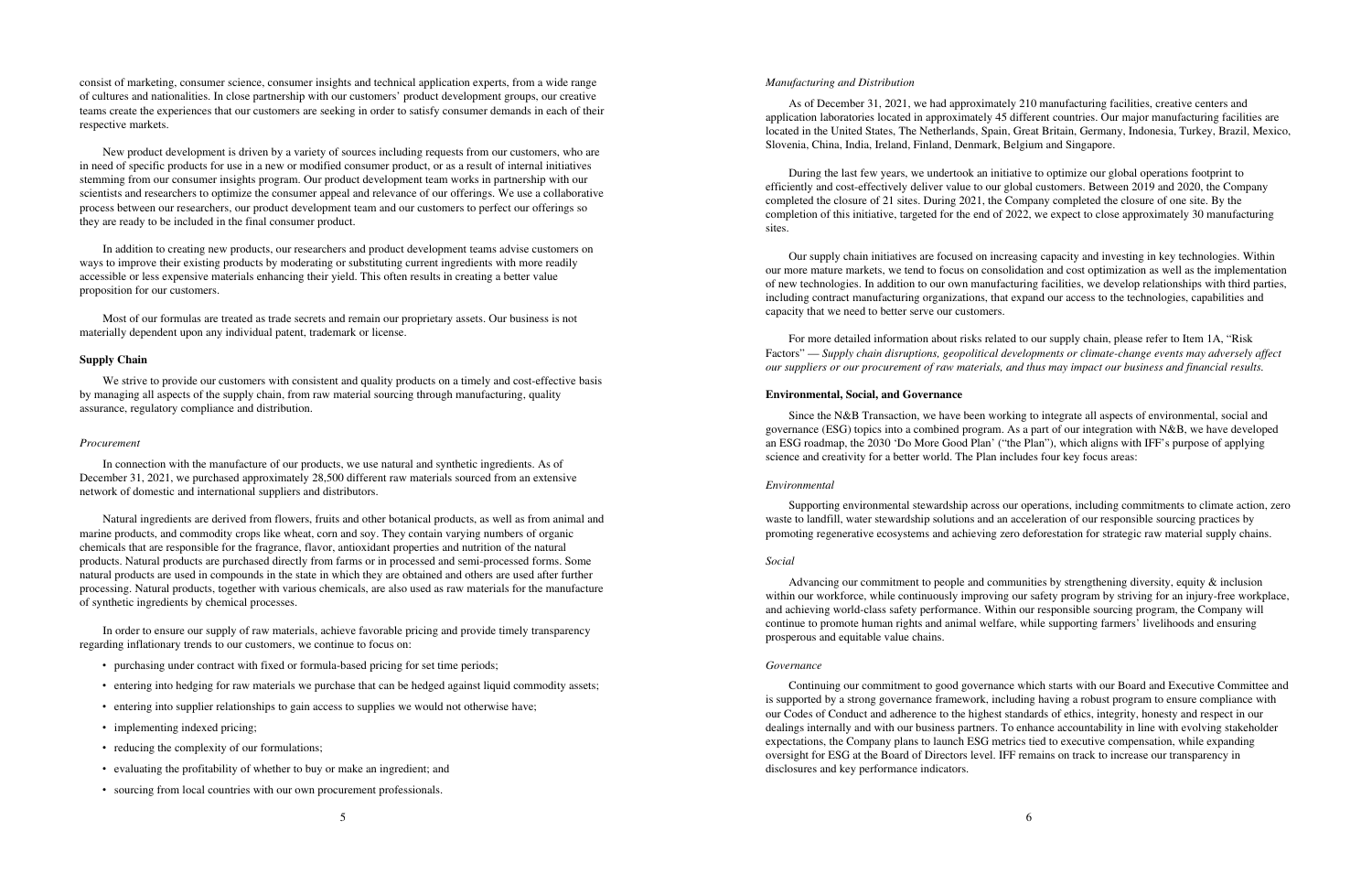#### *Sustainable Solutions*

Focusing on the sustainability value proposition and growth for all new innovations as we assist customers in achieving their own ESG goals by delivering an expanded suite of sustainable solutions for the market.

In 2021, our Company continued to achieve notable recognitions in these areas. We were named to the Dow Jones Sustainability Indices for the second consecutive year, a family of best-in-class benchmarks for investors who recognize that sustainable business practices are critical to generating long-term shareholder value. Once again named to both the 2021 World Index and the North America Index, this distinction validates IFF's leadership position in sustainability performance and underscores our commitment to executing on key ESG priorities. IFF was also recognized by the Human Rights Campaign as a 2021 Best Place to Work for LBGTQ Equality and named among the 2021 Best Places to Work for Disability Inclusion by Disability:IN, for the third and second consecutive years, respectively. For the first time in 2021, we were also recognized by CDP as a triple A list company for corporate transparency and action on climate change, water stewardship and deforestation. IFF continues to be named one of Barron's 100 Most Sustainable Companies and listed in the FTSE4Good Index series as well as in the Euronext Vigeo World 120 Index for ESG performance.

We develop, produce and market our products in a number of jurisdictions around the world and are subject to federal, regional and local legislation and regulations in various countries. Our products, which among other industries, are intended for use in food, beverage, pharmaceutical and dietary supplements, home and personal care, feed, cosmetics industries, are subject to strict quality and regulatory standards and environmental laws and regulations. We in turn are required to meet strict standards which, in recent years, have become increasingly stringent and affect both existing as well as new products. While the cost of compliance with such laws and regulations leads to higher overall capital expenditure, which can be significant in certain periods, we do not currently anticipate any material capital expenditures necessary to comply with such laws and regulations. We continue to monitor existing and pending laws and regulations and while the impact of regulatory changes cannot be predicted with certainty, compliance has not had, and is not expected to have a material adverse effect on capital expenditure, earnings or competitive position.

For more detailed information about our ESG programs and performance, please refer to our annual sustainability report.

#### **Governmental Regulation**

We believe that our ability to create products with the sustainability related attributes customers expect and compete successfully in the various sub-market is based on:

Our products and operations are subject to regulation by governmental agencies in each of the markets in which we operate. These agencies include (1) the Food and Drug Administration and equivalent international agencies that regulate flavors, pharmaceutical excipients and other ingredients in consumer products, (2) the Environmental Protection Agency and equivalent international agencies that regulate our manufacturing facilities, as well as fragrance products (including encapsulation systems) and microbial products, (3) the Occupational Safety and Health Administration and equivalent international agencies that regulate the working conditions in our manufacturing, research laboratories and creative centers, (4) local and international agencies that regulate trade and customs, (5) the Drug Enforcement Administration and other local or international agencies that regulate controlled chemicals that we use in our operations, (6) the Chemical Registration/ Notification authorities that regulate chemicals that we use in, or transport to, the various countries in which we manufacture and/or market our products, and (7) the U.S. Department of Agriculture and equivalent international authorities with respect to, among other things, labeling of consumer products. We have seen an increase in registration and reporting requirements concerning the use of certain chemicals in a number of countries, such as Registration, Evaluation, Authorization and Restriction of Chemicals ("REACH") regulations in the European Union, as well as similar regulations in other countries.

- our in-depth understanding of consumers,
- vertical integration,
- our scientists,
- our ability to tailor products to customers' needs,
- ‰ our ability to manufacture products on a global scale, and
- ‰ broad-based regulatory capabilities.

In addition, we are subject to various rules relating to health, work safety and the environment at the local and international levels in the various countries in which we operate. Our manufacturing facilities throughout the world are subject to environmental standards relating to air emissions, sewage discharges, the use of hazardous

materials, waste disposal practices and clean-up of existing environmental contamination. In recent years, there has been an increase in the stringency of environmental regulation and enforcement of environmental standards, and the costs of compliance have risen significantly, a trend we expect will continue in the future.

For more detailed information about risks related to governmental regulation applicable to the Company, please refer to Item 1A, "Risk Factors" — *If we are unable to comply with regulatory requirements and industry standards, including those regarding product safety, quality, efficacy and environmental impact, we could incur significant costs and suffer reputational harm which could adversely affect results of operations.*

#### **Competition**

The markets for our products are part of a larger market that supplies a wide variety of ingredients and compounds used in consumer products. The broader market includes functional foods and food additives, including seasonings, texturizers, spices, enzymes, certain food-related commodities, and fortified products, as well as natural ingredients, nutritional ingredients, supplements and active cosmetic ingredients. Our recent acquisitions have also expanded our reach in products within the functional food ingredient market, including ingredients focused on improving the health and wellness characteristics of a consumer good, the dietary supplement, pharmaceutical ingredient, infant nutrition markets and the cosmetic actives market.

The global market for our products has expanded, primarily as a result of an increase in demand for, and an increase in the variety of, consumer products.

The market for our products is highly competitive. Our main competitors consist of (1) other large global companies, such as Givaudan, Firmenich Symrise, Kerry, ADM, Novozymes, Chr. Hansen, (2) mid-sized companies, (3) numerous regional and local manufacturers and (4) consumer product companies who may develop their own competing products.

‰ innovation and technological advances from our research and development activities and, as applicable,

In certain industries, large multi-national customers and, increasingly, mid-sized customers, may limit the number of their suppliers by placing some on "core lists," giving them priority for development and production of their new or modified products. To compete more successfully, we must make continued investments in customer relationships and tailor our research and development efforts to anticipate customers' needs, provide effective service and secure and maintain inclusion on these "core lists."

Private label manufacturers, mostly medium-sized, local or small food manufacturers, constitute a growing segment in certain markets where we are active. Over the last decade, with the strengthening of supermarket chains, online platforms and growing consumer price consciousness, consumption of private label products has grown at a faster rate than the brand food industry rate. We believe that new business opportunities will continue to arise from these clients as they are increasing their demand for products that are similar to existing products in the market, distinctive premium products, as well as more innovative products.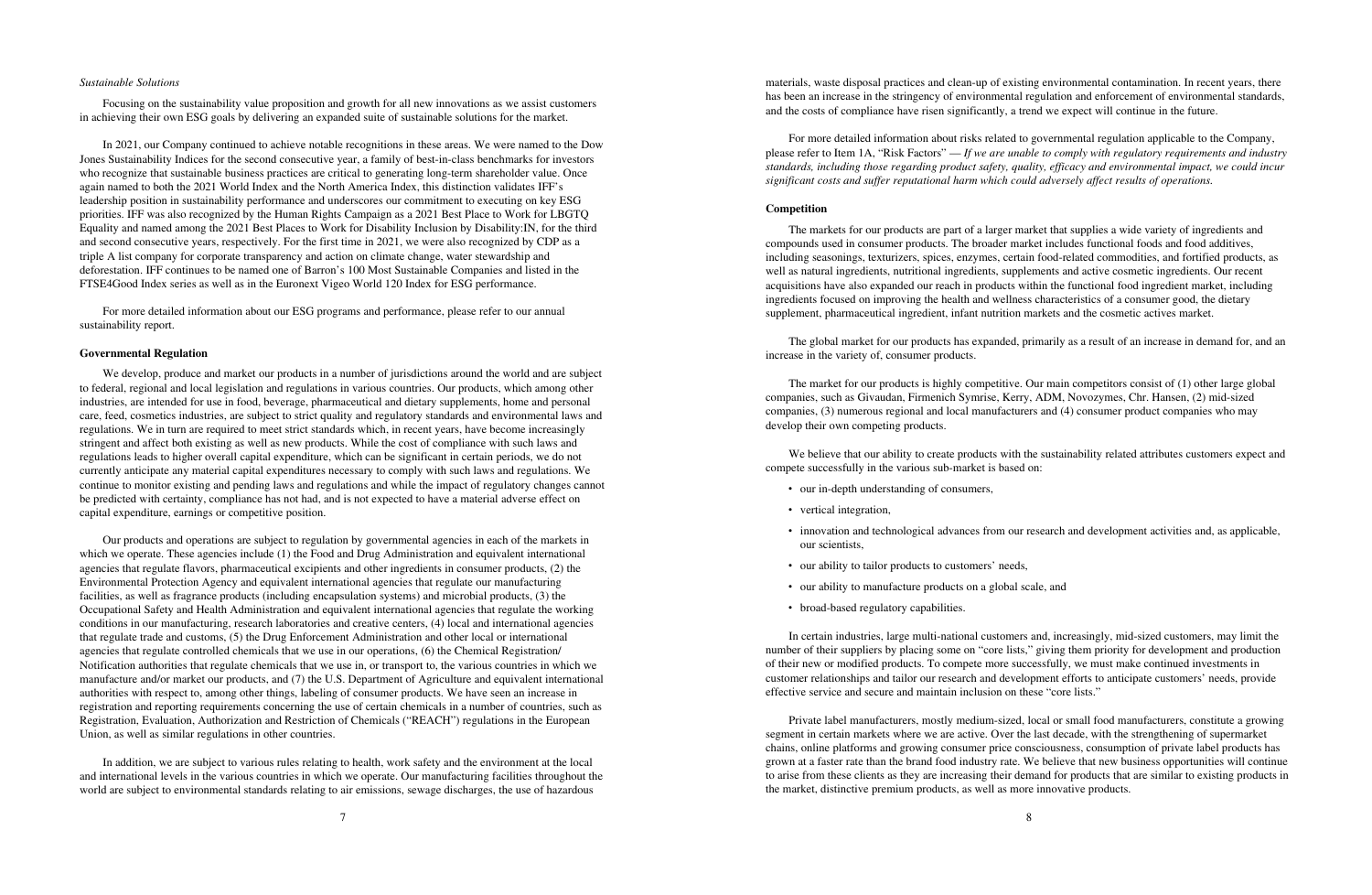#### **Our People**

The success of our business is built on our talented employees. At December 31, 2021, we had approximately 24,000 employees worldwide, of whom approximately 5,300 are employed in the United States.

#### *Culture and Values*

Our culture is based on our five corporate values of empowerment, expertise, innovation, integrity and responsibility, and the expression of these values can be seen and felt throughout our history. Our employees appreciate that they contribute to products that touch and enhance the lives of millions of people around the world. In 2021, we implemented an employee engagement initiative through our cultural ambassador program to build a common identity and shared purpose, drive positive organizational change, strengthen engagement and motivation. Cultural ambassadors were nominated by each site and led programs and sessions on promotion of the IFF values and recognition of individuals who exemplified such values. To date, approximately half of the IFF employees world-wide have attended such sessions.

#### *Leadership and Development*

Our leadership development efforts empower employees to become forward-looking, inspiring and capable decision-makers, agents of change and great leaders. To cultivate our employees' talent and build sustainable long-lasting careers at IFF, we provide tools that enable our employees to envision their career journeys in the form of articulated career "ladders" and "frameworks". We offer corresponding development opportunities to include specialized courses for employees globally by partnering with leading institutions and universities to help provide the latest training and development offerings at all levels. We also offer to our employees an extensive library of on-demand courses and materials on leadership, management and professional skills development. Those learning resources are integrated into our human capital platform, allowing managers and employees to establish digitalized learning plans that are ultimately captured as a part of their employee profile. Further, those offerings complement our talent acquisition strategy and organized and personalized feedback process, supported by industry-leading assessment tools.

#### *Diversity, Equity, & Inclusion (DE&I)*

Our DE&I vision: *"Your Uniqueness Unleashes Our Potential.*" sets the tone for our colleagues to be empowered to bring their whole authentic selves to work. To this end, we are dedicated to nurturing a truly inclusive and equitable culture through the three pillars of our DE&I mission:

- ‰ Our People embody the mosaic of the markets we serve and are empowered to transform the future
- ‰ Our Spirit nurtures an inclusive and fair culture where every voice is valued and heard
- ‰ Our World embraces diversity of thought and strives to do more good, creating a better future for all

We make available free of charge on or through the "Investors" link on our website, www.iff.com, all materials that we file electronically with the Securities and Exchange Commission ("SEC"), including our annual report on Form 10-K, quarterly reports on Form 10-Q, current reports on Form 8-K, and amendments to those reports, filed or furnished pursuant to Section 13(a) or 15(d) of the Securities Exchange Act of 1934, as amended, as soon as reasonably practicable after electronically filing such materials with, or furnishing them to, the SEC. During the period covered by this Form 10-K, we made all such materials available through our website as soon as reasonably practicable after filing such materials with the SEC.

In 2021, our primary focus was harmonizing the two corresponding DE&I programs from the legacy N&B and IFF organizations. We reorganized IFF's DE&I Steering Committee to ensure there was equitable representation of our employee population, including heritage N&B colleagues. We continued our commitment of gender equality using the Economic Dividends for Gender Equity Methodological Framework. IFF was also listed as a "Best Place to Work for Disability Inclusion" for the second consecutive year with a 100% score; part of this achievement was due to the fact that we have launched a Disability Inclusion Taskforce that is auditing our policies & practices for any opportunities to be more inclusive of People with Disabilities. Moreover, IFF maintained our "Best Place to Work for LGBTIQ+ Equality" with 100% scores in Human Rights Campaign Corporate Equality Index and the HRC Equidad Mexico and also achieved a Bronze Level recognition form the India Workplace Equality Index. Throughout 2021, our employee resource groups known as "colleague communities" continued to thrive and mature. Our existing communities; Women@IFF, Prisma, Black Excellence, NextGen@IFF and SERVE (which supports veteran and first responder issues), hosted several events throughout the year and continued to expand their footprint around the globe through chapter

development & new members. We were also excited to launch our newest communities, such as Asian Colleagues for Equity, Empowerment, & Excellence, IFFers UNIDOS, and AccessAbility. Lastly, we hosted our first annual Global Inclusion Week delivering over 5,000 hours of training, which further advances our journey towards full inclusion.

#### *Occupational Health & Safety*

Employee safety is one of the cornerstones of our business. Our occupational health and safety management system requires and encourages employees and supervised contractors at sites globally to uphold IFF's protocols, report any incidents and suggest improvements that will increase the safety of work sites. Our safety management system in each country is based on local regulations. In the absence of country-specific requirements, IFF guidelines are implemented, which are based on U.S. Occupational Safety and Health Administration ("OSHA") standards. To work toward a safer workplace, we have put in place a set of protocols and programs related to three areas of focus: (a) safety governance (setting and updating comprehensive safety policies and procedures), (b) safety training of employees on local requirements and IFF policies, and (c) safety culture characterized by awareness and communication. In response to the novel coronavirus ("COVID-19") pandemic, we have been following the requirements of governmental authorities and taking additional preventative and protective measures to ensure the safety of our workforce. Moreover, we have developed return-to-workplace protocols and mandatory site guidelines to continue to protect the health and safety of employees at each location and to promote an orderly and phased return for employees who have been working from home.

#### **Availability of Reports**

The SEC maintains an Internet website, www.sec.gov, that contains reports, proxy and information statements and other information that we file electronically with the SEC.

A copy of our By-Laws, Corporate Governance Guidelines, Codes of Conduct, and the charters of the Audit Committee, Human Capital and Compensation Committee, Nominating and Governance Committee and Innovation and Sustainability Committee of the Board of Directors are posted on the "Investors" section of our website, www.iff.com.

Our principal executive offices are located at 521 West 57th Street, New York, New York 10019 and 200 Powder Mill Road, Wilmington, DE 19803.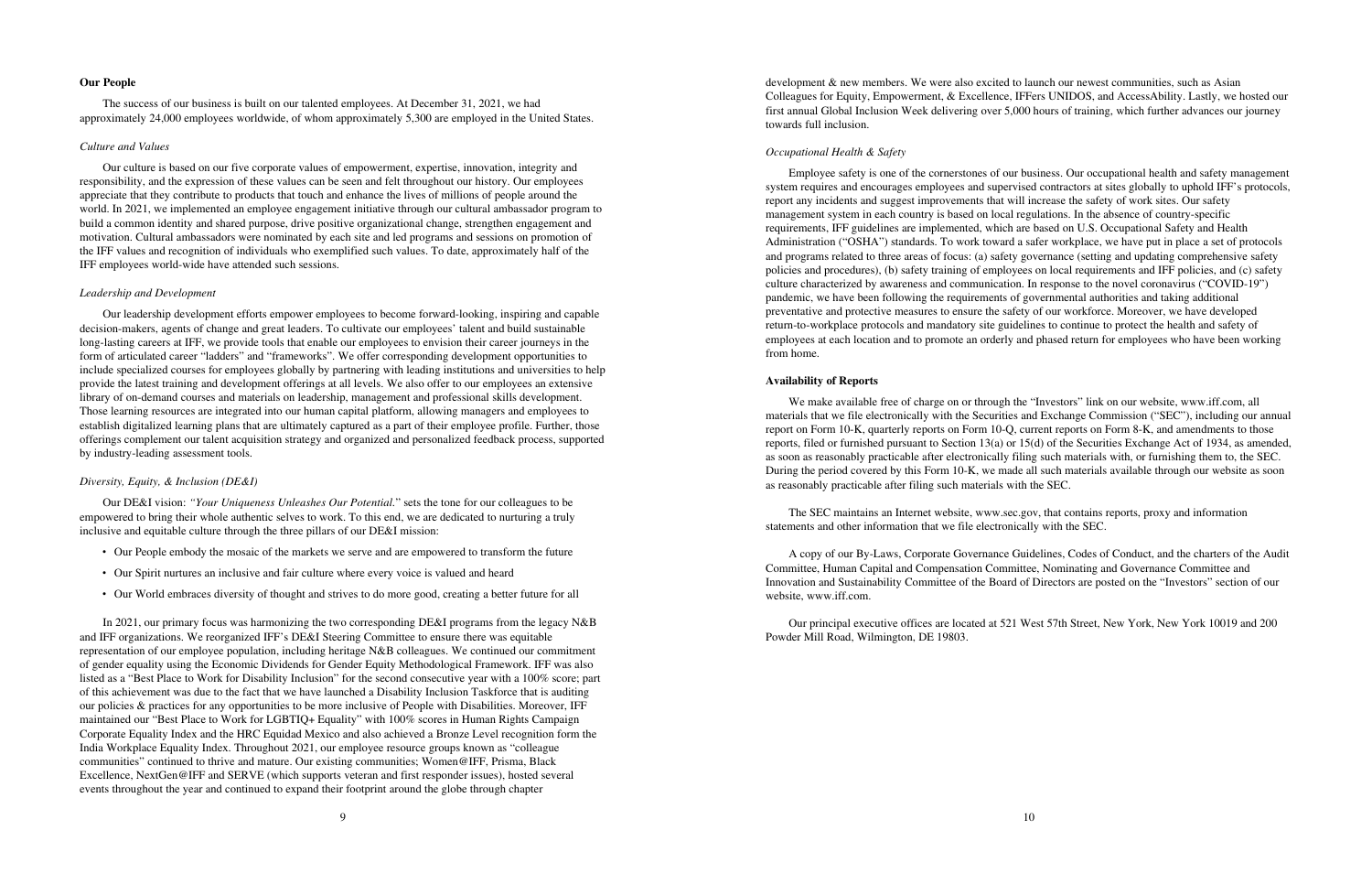#### **Executive Officers of Registrant**

The current executive officers of the Company, as of February 28, 2022, are listed below.

| Name                                  | Age | <b>Position</b>                                                   |
|---------------------------------------|-----|-------------------------------------------------------------------|
| Frank Clyburn                         | 57  | Chief Executive Officer and member of our Board of Directors      |
| Glenn Richter                         | 60  | Executive Vice President and Chief Financial Officer              |
| Nicolas Mirzayantz                    | 59  | President, Nourish                                                |
| $Simon$ Herriott                      | 58  | President, Health & Biosciences                                   |
| Christophe de Villeplee $\dots$       | 57  | President, Scent                                                  |
| Angela Strzelecki                     | 55  | President, Pharma Solutions                                       |
| Francisco Fortanet                    | 53  | Executive Vice President, Global Operations Officer               |
| Jennifer Johnson $\dots\dots\dots$    | 47  | Executive Vice President, General Counsel                         |
| Susana Suarez-Gonzalez                | 52  | Executive Vice President, Chief Human Resources and Diversity and |
|                                       |     | <b>Inclusion Officer</b>                                          |
| Vic Verma $\ldots \ldots \ldots$      | 53  | Executive Vice President, Chief Information Officer               |
| Gregory Yep $\dots \dots \dots \dots$ | 56  | Executive Vice President, Chief Research & Development, Global    |
|                                       |     | Integrated Solutions & Sustainability Officer                     |
| Michael DeVeau                        | 41  | Senior Vice President, Chief Investor Relations & Communication   |
|                                       |     | Officer                                                           |

*Frank Clyburn* has served as our Chief Executive Officer and a member of our Board of Directors since February 14, 2022. Mr. Clyburn joined us from Merck, where he served as Executive Vice President and President of Human Health. While at Merck since 2008, Mr. Clyburn held a number of positions, including Chief Commercial Officer, inaugural president of the company's Global Oncology business, and President of the Primary Care and Women's Health businesses. Before joining Merck, Mr. Clyburn was Vice President of the Oncology and Internal Medicine business units at Sanofi Aventis and held a wide range of leadership roles with that company.

*Glenn Richter* has served as our Executive Vice President, Chief Financial Officer since September 2021. Prior to joining IFF, Mr. Richter was Chief Financial Officer of TIAA, having worked at the company in various leadership roles from April 2015 to July 2021. Previously, Mr. Richter worked for Nuveen Investments as Chief Operating Officer and Chief Administrative Officer and before joining Nuveen Investments in 2006, he served as Executive Vice President, Chief Financial Officer for RR Donnelley & Sons, and prior to that he was Executive Vice President & CFO of Sears, Roebuck and Co. and Chairman of Sears Canada, a publicly-traded affiliate.

*Nicolas Mirzayantz* has served as our President, Nourish since September 2021 and, previously, as President, Scent since October 2018. Mr. Mirzayantz originally joined our Company in 1988 and was our Group President, Fragrances from January 2007 to October 2018. Mr. Mirzayantz has also served as a member of our Temporary Office of the Chief Executive Officer, our Senior Vice President, Fine Fragrance and Beauty Care and Regional Manager, North America, our Senior Vice President, Fine Fragrance and Beauty Care, and our Vice President Global Fragrance Business Development.

*Simon Herriott* has served as our President, Health & Biosciences since February 2021. From 2019 to February 2021, Mr. Herriott was Vice President and Global Business Director, Health & Biosciences for the N&B Business and from 2016 to 2019, he served as Global Business Director, Bioactives, Industrial Biosciences and Vice President, Danisco Inc. Mr. Herriott was employed by DuPont's predecessor or formerly affiliated companies for 15 years and held a variety of roles, including Global Business Director, Biomaterials, Industrial Biosciences and leadership positions for various businesses that are currently part of DuPont's Non-Core segment.

*Christophe de Villeplee* has served as our President, Scent since September 2021. Mr. de Villeplee previously served as President, Global Consumer Fragrances. He originally joined our Company in 1999 and has previously held positions of increasing responsibility, including sales, group country management, regional general management of fragrances, North America, and vice-president of Global Fine Fragrances and Beauty Care.

*Angela Strzelecki* has served as President, Pharma Solutions since February 2021. From 2019 to February 2021, Dr. Strzelecki was Platform Leader, Pharma Solutions for the N&B Business. From 2013 to 2019, Dr. Strzelecki held a variety of leadership positions at Dupont or its formerly affiliated companies, including Platform Leader, Pharma Solutions for the Nutrition and Health business, Planning Director — Corporate Planning and M&A , Global Business Director — Electronics & Communications, and the North America Business Director — Building Innovations.

*Francisco Fortanet* has served as our Executive Vice President, Global Operations Officer since August 2015. Prior to his current role, Mr. Fortanet held various leadership positions within the Company, including serving as Frutarom Integration lead and Senior Vice President, Operations, Vice President, Global Manufacturing Compounding, Vice President, Global Manufacturing, Regional Director of North America Operations, the Project Manager of a special project in Ireland, and as Plant Manager in Hazlet, New Jersey. Mr. Fortanet started his career in IFF-Mexico.

*Jennifer Johnson* has served as Executive Vice President, General Counsel since February 2021. From 2019 to February 2021, Dr. Johnson served as Associate General Counsel for the N&B Business. Dr. Johnson joined DuPont's predecessor or formerly affiliated companies in 2013, where she led the legal team for DuPont's former Industrial Biosciences business as Associate General Counsel and subsequently served as Assistant Chief Intellectual Property Counsel for Industrial Biosciences. Prior to joining DuPont, Dr. Johnson was a Partner at the law firm of Finnegan, Henderson, Farabow, Garrett & Dunner, L.L.P.

*Susana Suarez-Gonzalez* has served as our Executive Vice President, Chief Human Resources and Diversity & Inclusion Officer since February 2021. From November 2016 to February 2021, Dr. Suarez-Gonzalez served as our Executive Vice President, Chief Human Resources Officer. From 2014 to 2016, Dr. Suarez-Gonzalez was Senior Vice President, Global Operations & Centers Expertise, Human Resources of Fluor Corporation, an engineering construction company. Dr. Suarez-Gonzalez began her career at Fluor Corporation in 1991, and during her 25 years with the company, she held various leadership positions across several business groups and functions including construction, marketing, sales, project engineering and human resources.

*Vic Verma* has served as our Executive Vice President, Chief Information Officer since February 2021 and had previously served as our Senior Vice President, Chief Information Officer from 2016 to February 2021. Before joining the Company, Mr. Verma served as Vice President of Global Infrastructure Operations at American Express, a multinational financial services company. Prior to that, Mr. Verma held several other leadership positions at American Express as well as Vice President, Division CIO and management consulting roles with GlaxoSmithKline, Bristol Myers Squibb and PricewaterhouseCoopers.

*Gregory Yep* has served as our Executive Vice President, Chief Research & Development, Global Integrated Solutions & Sustainability Officer since February 2021. From June 2016 to February 2021, he served as our Executive Vice President, Chief Research & Development and Sustainability Officer. From January 2015 to June 2016, Dr. Yep was Senior Vice President of Research, Development & Applications with The Kerry Group, a taste and nutrition company. Prior to The Kerry Group, Dr. Yep was Senior Vice President of R&D at PepsiCo, a multinational food, snack and beverage corporation, and was Global Vice President, Application Technologies at Givaudan Flavors and Fragrances, a multinational manufacturer of flavors, fragrances and active cosmetic ingredients. Earlier in his career, Dr. Yep was at McCormick & Company, a flavor, seasonings and spices company, where he held executive roles of increasing responsibility in food science.

*Michael DeVeau* has served as our Senior Vice President, Chief Investor Relations & Communications Officer since February 2021 and had previously served as our Vice President, Investor Relations,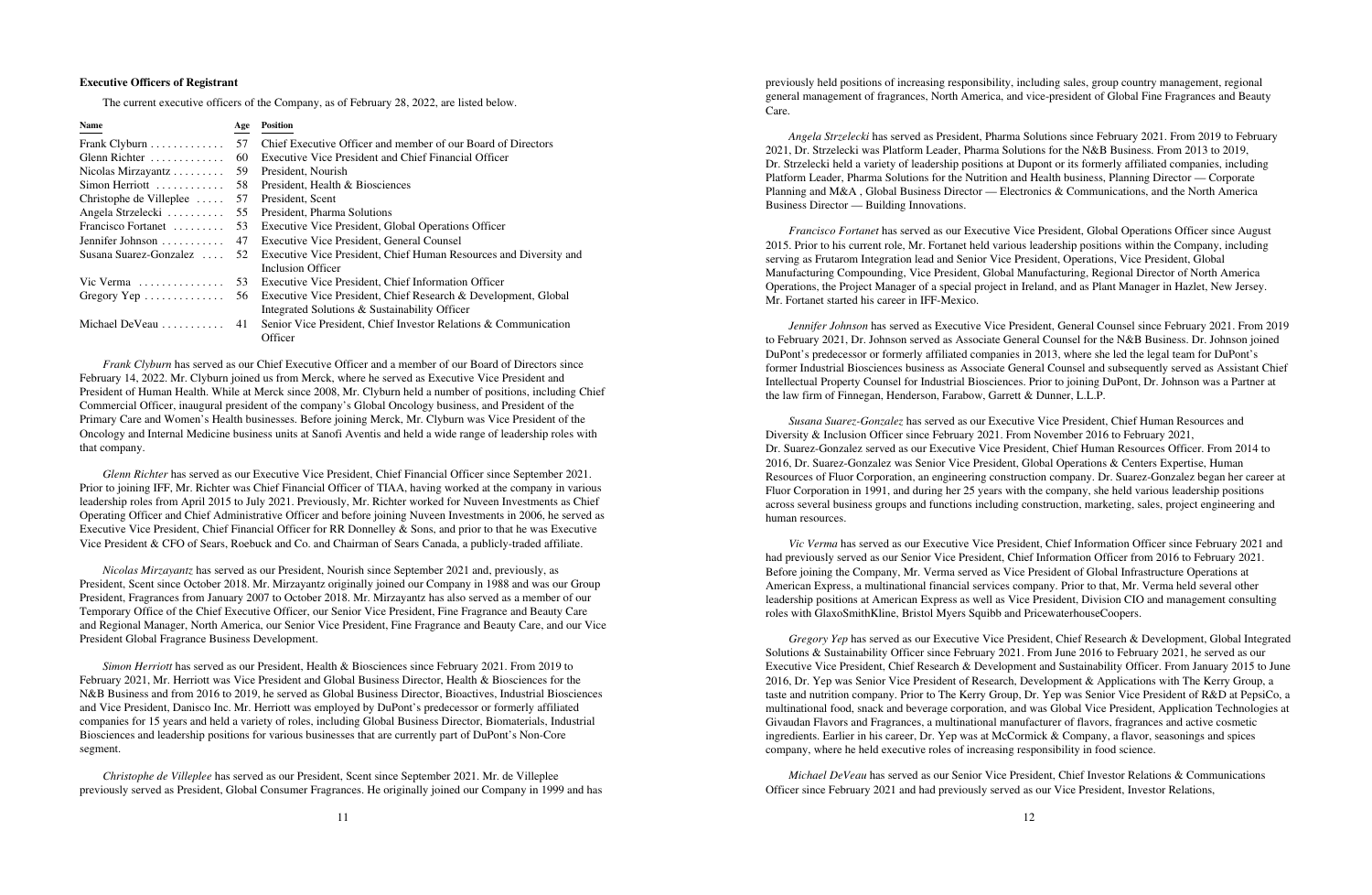Communications, and Chief of Staff from September 2014 to February 2021, as well as divisional Chief Financial Officer, Scent from 2018 to 2020 and head of Corporate Strategy from 2016 to 2018. Since joining the Company in 2009 as head of investor relations, Mr. DeVeau has held various roles of increasing scope and responsibility in communications, finance and strategy. Prior to joining the Company, he served in leadership positions in investor relations, finance and corporate development at PepsiCo, a multinational food, snack and beverage company. Mr. DeVeau began his career as an Equity Research Analyst at Citigroup Investment Research.

#### **ITEM 1A. RISK FACTORS.**

#### **Risk Factor Summary**

*The following summary highlights some of the principal risks that could adversely affect our business, financial condition or results of operations. This summary is not complete and the risks summarized below are not the only risks we face. These risks are discussed more fully further below in this section entitled "Risk Factors" in Item 1A. of this report. These risks include, but are not limited to, the following:*

- ‰ Inflationary trends in the price of our input costs, such as raw materials, transportation and energy, could adversely affect our business and financial results.
- ‰ Supply chain disruptions, geopolitical developments or climate change events may adversely affect our suppliers or our procurement of raw materials, and thus may impact our business and financial results.
- ‰ The COVID-19 pandemic may materially and adversely impact our operations, financial condition, results of operations and cash flows.
- The integration of the N&B Business may continue to present significant challenges, and we may not fully realize anticipated synergies and other benefits of the N&B Transaction.
- ‰ We have a substantial amount of indebtedness that could materially adversely affect our financial condition.
- ‰ We may not realize all the synergies and other benefits anticipated from the Frutarom acquisition, which could adversely affect our business.
- ‰ If we are unable to successfully market to our expanded and diverse customer base, our operating results and future growth may be adversely affected.
- ‰ Failure to successfully establish and manage acquisitions, collaborations, joint ventures or partnerships, or the failure to close or delays in closing strategic transactions or divestments, could adversely affect our growth.
- ‰ Our business is highly competitive, and if we are unable to compete effectively our sales and results of operations will suffer.
- ‰ Our success depends on attracting and retaining talented people within our business. Significant shortfalls in recruitment or retention could adversely affect our ability to compete and achieve our strategic goals.
- ‰ A significant portion of our sales is generated from a limited number of large multi-national customers, which are currently under competitive pressures that may affect the demand for our products and profitability.
- ‰ We may not successfully develop and introduce new products that meet our customers' needs, which may adversely affect our results of operations.
- ‰ Natural disasters, public health crises (such as the COVID-19 pandemic), international conflicts, terrorist acts, labor strikes, political crisis, accidents and other events could adversely affect our business and financial results by disrupting development, manufacturing, distribution or sale of our products.
- ‰ A significant data breach or other disruption to our information technology systems could disrupt our operations, result in the loss of confidential information or personal data, and adversely impact our reputation, business or results of operations.
- ‰ We have made investments in and continue to expand our business into emerging markets, which exposes us to certain risks.
- ‰ The impact of currency fluctuation or devaluation in the international markets in which we operate may negatively affect our results of operations.
- ‰ International economic, political, legal, compliance and business factors could negatively affect our financial statements, operations and growth.
- ‰ Economic uncertainty, including increased inflation, may adversely affect demand for our products which may have a negative impact on our operating results and future growth.
- ‰ If we are unable to react in a timely and cost-effective manner to changes in consumer trends, such as increasing awareness of health and wellness, our results of operations and future growth may be adversely affected.
- ‰ We are subject to increasing customer, consumer, shareholder and regulatory focus on sustainability, which may result in additional costs in order to meet new requirements or integrate the N&B Business and Frutarom with our sustainability practices.
- ‰ Our performance may be adversely impacted if we are not successful in managing our inventory and/or working capital balances.
- ‰ Any impairment of our tangible or intangible long-lived assets, including goodwill, may adversely impact our profitability.
- ‰ Our funding obligations for our pension and postretirement plans could adversely affect our earnings and cash flows.
- ‰ The expected phase out of the London Interbank Office Rate ("LIBOR") could impact the interest rates paid on our variable rate indebtedness and cause our interest expense to increase.
- ‰ Our business may be negatively impacted as a result of the United Kingdom's departure from the European Union.
- If we are unable to comply with regulatory requirements and industry standards, including those regarding product safety, quality, efficacy and environmental impact, we could incur significant costs and suffer reputational harm which could adversely affect results of operations.
- Defects, quality issues (including product recalls), inadequate disclosure or misuse with respect to the products and capabilities could adversely affect our business, reputation and results of operations.
- ‰ Our results of operations may be negatively impacted by the outcome of uncertainties related to litigation.
- ‰ Failure to comply with environmental protection laws may cause us to close, relocate or operate one or more of our plants at reduced production levels, and expose us to civil or criminal liability, which could adversely affect our operating results and future growth.
- ‰ We could be adversely affected by violations of the U.S. Foreign Corrupt Practices Act or similar U.S. or foreign anti-bribery and anti-corruption laws and regulations or applicable sanctions laws and regulations in the jurisdictions in which we operate.
- ‰ Our ability to compete effectively depends on our ability to protect our intellectual property rights.
- ‰ Changes in our tax rates, the adoption of new U.S. or international tax legislation, or changes in existing tax laws could expose us to additional tax liabilities that may affect our future results.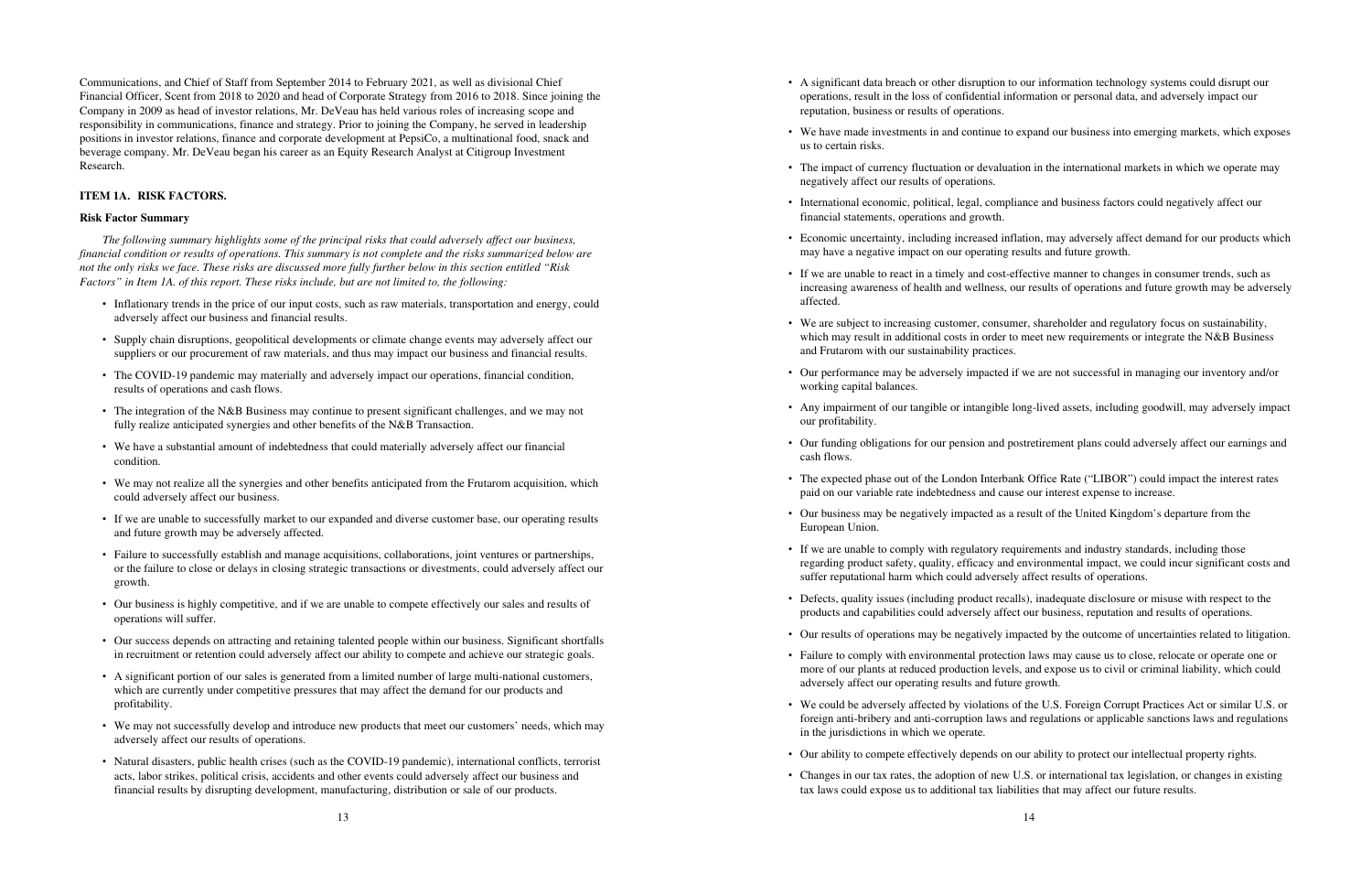- The N&B Transaction could result in significant tax liability, and we may be obligated to indemnify DuPont for any such tax liability imposed on DuPont.
- ‰ If we fail to comply with data protection laws in the U.S. and abroad, we may be subject to fines, penalties and other costs.

#### **Risk Factors**

*We routinely encounter and address risks in conducting our business. Some of these risks may cause our future results to be different — sometimes materially different — than we presently anticipate. Below are material risks we have identified that could adversely affect our business. How we react to material future developments, as well as how our competitors and customers react to those developments, could also affect our future results.*

#### **Risks Related to Our Business and Industry**

**Inflationary trends in the price of our input costs, such as raw materials, transportation and energy, could adversely affect our business and financial results.**

We have experienced, and may continue to experience, volatility and increases in the price of certain raw materials, transportation and energy costs as a result of global market and supply chain disruptions and the broader inflationary environment.

If we are unable to increase the prices to our customers of our products to offset inflationary cost trends, or if we are unable to achieve cost savings to offset such cost increases, we could fail to meet our cost expectations, and our profits and operating results could be adversely affected. Our ability to price our products competitively to timely reflect higher input costs is critical to maintain and grow our sales. Increases in prices of our products to customers or the impact of the broader inflationary environment on our customers and may lead to declines in demand and sales volumes. Further, we may not be able to accurately predict the volume impact of price increases, especially if our competitors are able to more successfully adjust to such input cost volatility. Increasing our prices to our customers could result in long-term sales declines or loss of market share if our customers find alternative suppliers or choose to reformulate their consumer products to rely less on our products, which could have an adverse long-term impact on our results of operations.

#### **Supply chain disruptions, geopolitical developments or climate-change events may adversely affect our suppliers or our procurement of raw materials, and thus may impact our business and financial results.**

In connection with our manufacturing of our products, we often rely on third party suppliers for raw materials. We use many different raw materials for our business, such as essential oils, extracts and concentrates derived from fruits, vegetables, flowers, woods and other botanicals, animal products, raw fruits, organic chemicals and petroleum-based chemicals, as well as, gelatin, glycols, cellulose processed grains, guar, locust bean gum, organic vegetable oils, peels, saccharides, seaweed, soybeans, and sugars and yeasts.

Supply chain disruptions, such as the ones related to the COVID-19 pandemic, may impair or delay our ability to obtain sufficient quantities of certain raw materials through our ordinary supply channels and cause us to incur higher costs by procuring raw materials from other sources in order to compensate for such delays or lack of availability.

In addition, our suppliers, similar to us, are subject to risks, inherent in agriculture, manufacturing and distribution on a global scale, including industrial accidents, environmental events, climate change, strikes and other labor disputes, disruptions in supply chain or information systems, disruption or loss of key research or manufacturing sites, product quality control, safety and environmental compliance issues, licensing requirements and other regulatory issues, as well as natural disasters, global or local health crisis, international conflicts, terrorist acts, geopolitical developments, trade wars, and other external factors over which neither they nor we have control. These suppliers also could become insolvent or experience other financial distress. For example, in 2017, a fire at the manufacturing facility of BASF Group ("BASF"), one of our suppliers, caused them to declare a force majeure event which resulted in industry disruption due to the lack of availability of certain ingredients used in many fragrance compounds.

If our suppliers are unable to supply us with sufficient quantities of ingredients and raw materials to meet our needs, we would need to seek alternative sources of such materials (which may result in higher transportation or procurement costs) or pursue our own production of such ingredients or direct acquisition of such raw materials. However, for certain of our ingredients and raw materials we rely on a limited number of suppliers where there are not readily available alternatives. If we are unable to obtain or manufacture alternative sources of such ingredients or raw materials at a similar cost, we may seek to (i) reformulate our products and/or (ii) increase pricing to reflect the higher supply cost. To mitigate our sourcing risk, we maintain strategic stock levels for critical items. However, if we do not accurately estimate the amount of raw materials that will be used for the geographic region in which we will need these materials or competitively price our products, our margins could be adversely affected.

At the same time, climate-change related disruptions, like the February 2021 winter storm in Texas, may affect the availability, quality and pricing of raw materials. There is growing evidence that carbon dioxide and other greenhouse gases in the atmosphere may have an adverse impact on global temperatures, weather and precipitation patterns, growing and harvesting conditions (both on land and in the sea), and the frequency and severity of extreme weather and natural disasters, such as floods, wildfires, droughts and water scarcity. To the extent such climate change effects have a negative impact on crop size and quality, supply chain, energy or transportation costs, it could impact the availability, quality and pricing of affected raw materials. Climate related policies and energy production restrictions and pricing may exacerbate such negative impacts.

More generally, as we source many of our raw materials globally to help ensure quality control or to mitigate supply chain disruptions, we are subject to additional risks related to the increases to energy or transportation costs. Energy prices are in turn subject to significant volatility caused by, among other things, market fluctuations, supply and demand, currency fluctuations, production and transportation disruptions, geopolitical developments, and other world events, as well as climate change related conditions discussed above. For instance, the Russia-Ukraine conflict could adversely impact, among other things, our raw material, energy and transportation costs, as well as certain of our suppliers and local markets, global and local macroeconomic conditions, and cause further supply chain disruptions.

If we are not able to successfully mitigate such supply chain and climate-change related risks, we could experience disruptions in production or increased costs, which may result in decrease in our gross margin or reduced sales, and have a material adverse effect on our business, results of operations and financial condition.

#### **The COVID-19 pandemic may materially and adversely impact our operations, financial condition, results of operations and cash flows.**

On March 11, 2020, the World Health Organization designated COVID-19 as a global pandemic. Since then, government and local authorities, including those in countries where we have manufacturing and other operations, have taken various measures to contain the spread of the pandemic, including the closure of non-essential businesses, reduced travel, the closure of retail establishments, the promotion of social distancing and remote working policies where appropriate.

While increase in vaccination rates and new treatment measures have proven effective to date, the COVID-19 pandemic remains a serious threat to the health of the world's population and certain countries and regions continue to suffer from outbreaks or have seen a resurgence of infections, especially with the emergence of new variants of the virus. The continuing uncertainty related to the COVID-19 pandemic leads to continued volatility and risk of new government restrictions or market disruptions. The scope, location and timing of such restrictions or disruptions (if any) are difficult to predict and may materially impact our operations in the future. The pandemic may also affect our operating and financial results in a manner that is not presently known to us or that we currently do not expect to present significant risks.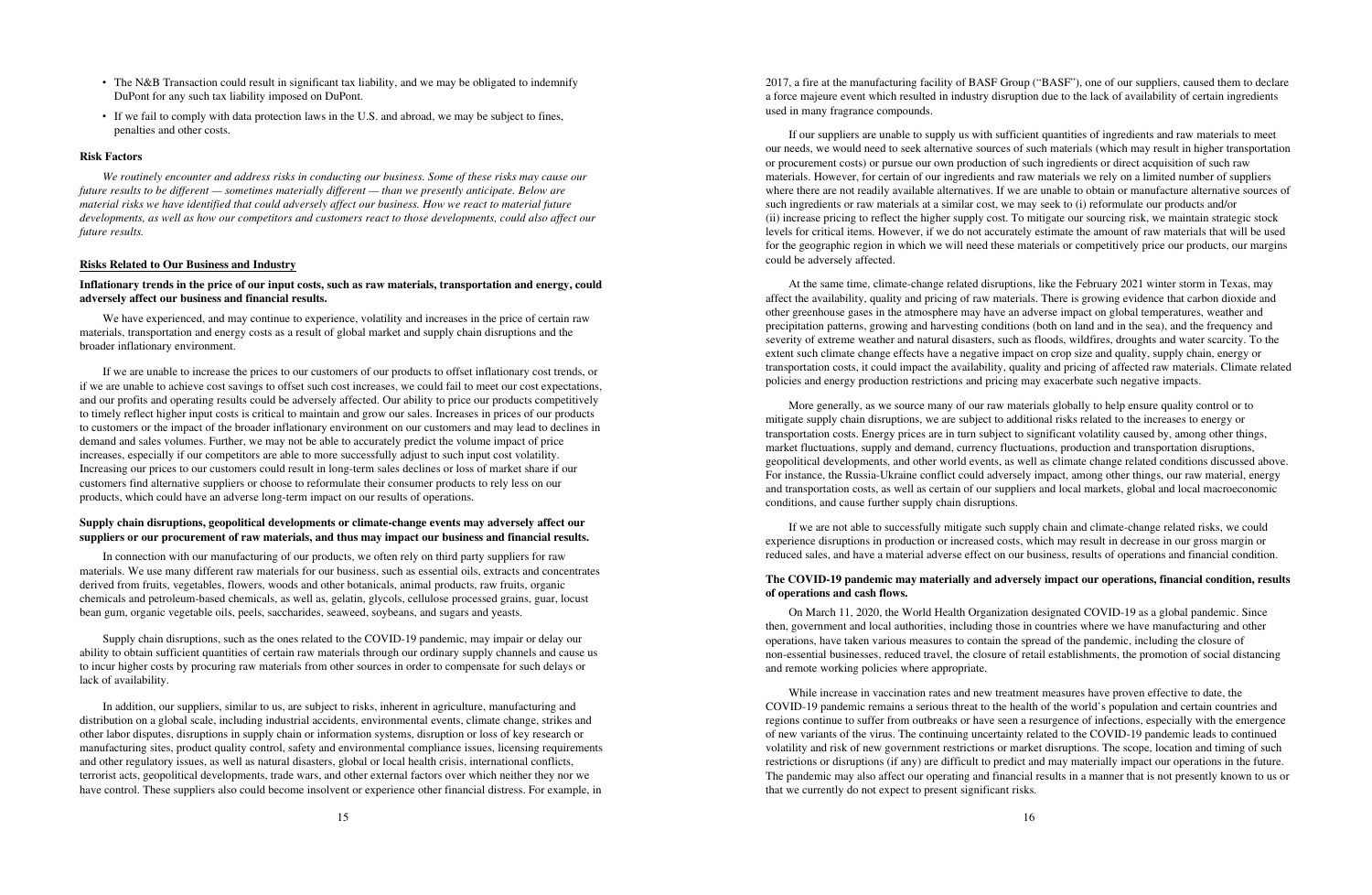The COVID-19 pandemic has subjected and may continue to subject our operations, financial condition and results of operations to a number of risks, including, but not limited to, those discussed below:

- ‰ *Supply chain-related risks:* As a result of disruptions or uncertainty relating to the COVID-19 pandemic, we are experiencing, and may continue to experience, increased costs, delays or limited availability related to raw materials, strain on shipping and transportation resources, and higher energy prices, which have negatively impacted, and may continue to negatively impact, our margins and operating results.
- ‰ *Customer-related risks:* We experienced, and may experience in the future, changes in the demand and volume for certain of our products, including due to consumption or stocking behavior changes related to the COVID-19 pandemic. For example, ingredients used in products sold mainly in retail outlets, such as fine fragrances or products used in retail food services, experienced a decrease in demand as these outlets closed due to COVID-19 related restrictions. We received requests for extensions in payment terms from some customers in select markets whose products experienced reduced demand. While conditions have since improved, any resurgence of COVID-19, new variants, or new government measures imposed, including new vaccine mandates, to manage the spread of the pandemic could further exacerbate this risk.
- ‰ *Operations-related risks:* Although our sites have restored operations to historical levels, there is a risk that our operations may be affected if employees are infected at high rates or if new restrictions are reintroduced. While we are following the requirements of governmental authorities and taking additional protective measures (such as mandatory site guidelines and return-to-workplace protocols) to ensure the safety of our workforce, to the extent that employees in our manufacturing or distribution centers contract COVID-19, we may need to temporarily close those facilities, which may result in reduced production hours, inability to deliver products to our customers and reduced sales. Additionally, compliance with vaccine mandates to the extent they are imposed in the jurisdictions in which we operate may lead to employee absences, resignations, or labor shortages. Any such mandates may also affect our suppliers, which could disrupt our access to raw materials and exacerbate supply-chain related risks.

Although we do not currently anticipate any impairment charges related to COVID-19, the continuing effects of a prolonged pandemic could result in increased risk to us of asset write-downs and impairments, including, but not limited to, property, plant and equipment, goodwill and other intangibles, and equity investments. Any of these events could potentially result in a material adverse impact on our business and results of operations.

- retaining relationships with existing or new customers and suppliers;
- integrating and managing the expanded operations of a significantly larger and more complex company;
- ‰ liabilities that are larger than expected or potential unknown liabilities, adverse consequences and unforeseen increased expenses associated with the transaction;
- restrictions until February 2023 that may limit our ability to pursue certain strategic transactions, including issuing IFF common stock for acquisitions and equity capital market transactions, or disposing of certain businesses that would otherwise increase the value of our business, if such transaction(s) could cause certain aspects of the N&B Transaction and certain DuPont historic transactions to fail to qualify as tax-free transactions;
- successfully exiting transitional services agreement entered into with DuPont in connection with the N&B Transaction without impacting the continuity or quality of such services or incurring materially increased costs; and
- ‰ our ability to negotiate terms that are as favorable as those DuPont had received, as we replace or renew contracts following the N&B Transaction and the loss of the DuPont brand recognition for the N&B Business.

#### **The integration of the N&B Business may continue to present significant challenges, and we may not realize anticipated synergies and other benefits of the N&B Transaction.**

The combination of large, diverse and independent businesses is complex, costly and time-consuming. The combination with the N&B Business may also result in material unanticipated problems, expenses, liabilities, competitive responses, employee turnover and loss of customer and other business relationships. In addition, even if the operations of the N&B Business are integrated successfully, the full benefits of the transaction may not be realized, including, among others, the synergies, cost savings or revenue growth that are expected. These benefits may not be achieved within the anticipated time frame or at all.

The difficulties of integration or realizing the full benefits of the N&B Transaction include, among others:

- the diversion of management's attention to integration matters;
- ‰ integrating operations and systems, including communications systems, administrative and information technology infrastructure and financial reporting and internal control systems, some of which may prove to be incompatible;
- ‰ conforming standards, controls, procedures and accounting and other policies, business cultures and compensation structures between the businesses;
- integrating employees and attracting and retaining key personnel, including talent;

The failure to meet the challenges involved in integrating the businesses and to realize the anticipated benefits of the transaction could result in a material adverse impact on our business and results of operations.

#### **We have a substantial amount of indebtedness that could materially adversely affect our financial condition.**

to continue to have the ability to borrow additional debt. There may be circumstances in which required payments of principal and/or interest on our debt could adversely affect our cash flows, our operating results or our ability to return capital to our shareholders. Furthermore, our degree of leverage could adversely affect our future credit ratings. If we are unable to maintain or improve our current investment grade rating, it could adversely affect our future cost of funding, liquidity and access to capital markets. In addition, our current level of leverage could increase our vulnerability to sustained, adverse macroeconomic weakness, limit our ability to obtain further financing, and our ability to pursue certain operational and strategic opportunities, including large acquisitions. Our level of indebtedness as well as our failure to comply with covenants under our debt instruments, could adversely affect our business, results of operation and financial condition or our ability to return capital to our shareholders and the additional debt instruments may subject us to additional covenants.

- 
- As of December 31, 2021, our total debt was \$11.400 billion. Despite our level of indebtedness, we expect
- The full benefits of the Frutarom acquisition depend on the continuing realization of cost synergies through
	-

#### **We may not realize all the synergies and other benefits anticipated from the Frutarom acquisition, which could adversely affect our business.**

global footprint optimization across manufacturing, the realization of procurement synergies, organizational and operational efficiencies in overhead expenses, as well as revenue growth and synergies by leveraging customer relationships across a much broader customer base and cross-selling legacy IFF and Frutarom capabilities. These benefits and the expected revenue growth may not be achieved within the anticipated time frame or at all. Further, additional unanticipated costs may be incurred as we continue to work towards achieving the full cost and revenue synergies. If the anticipated benefits from the Frutarom acquisition are not fully realized, or take longer to realize than expected, the value of our common stock, revenues, levels of expenses and results of operations may be adversely affected.

#### **If we are unable to successfully market to our expanded and diverse customer base, our operating results and future growth may be adversely affected.**

As a result of our acquisition of Frutarom and the N&B Transaction, the number of our customers significantly increased and became more diverse. Our historical customer base was primarily comprised of large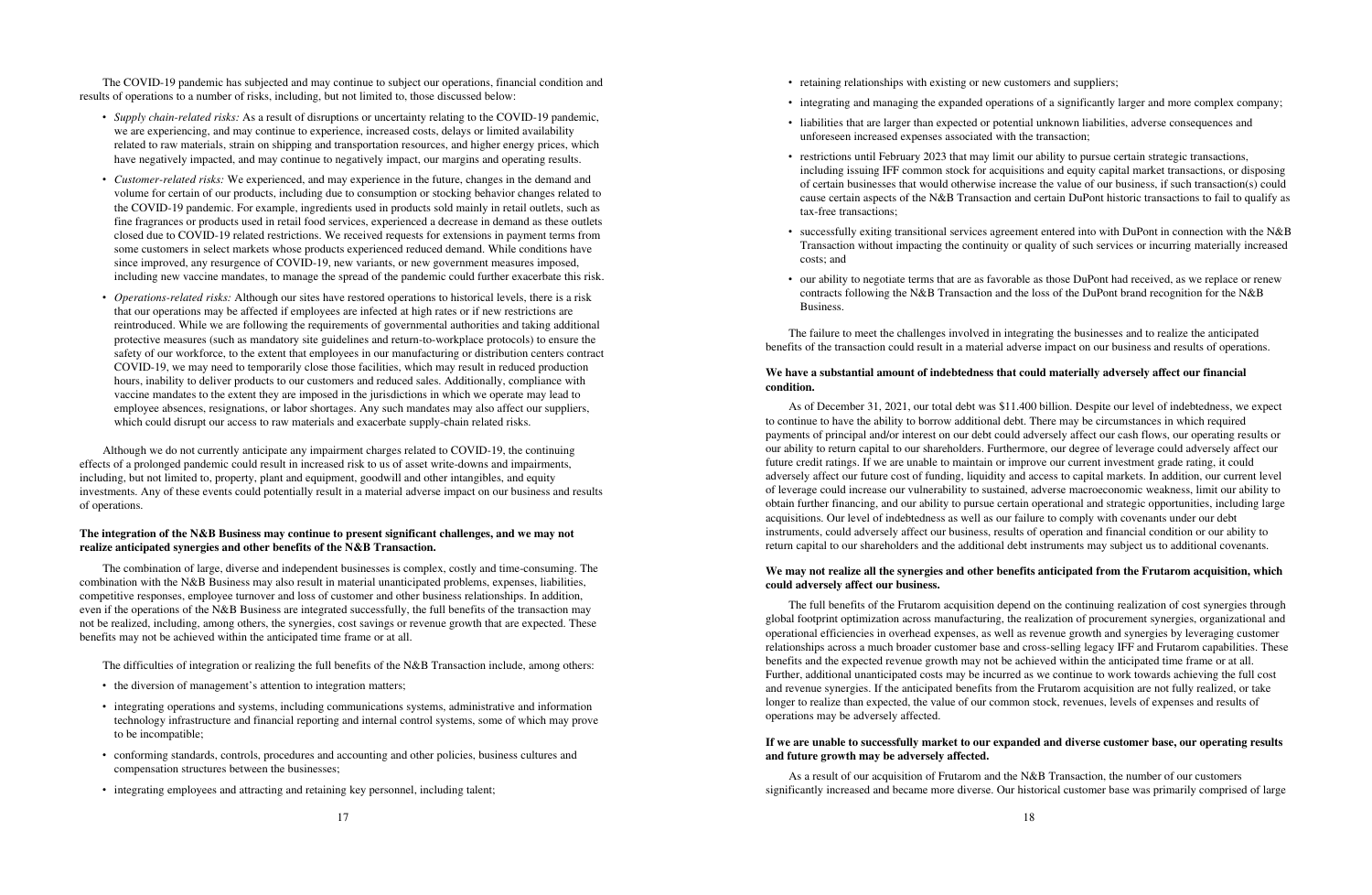and medium-sized food, beverage and consumer products companies. With the completion of the N&B Transaction, our customer base has further increased significantly and, based on 2021 sales, we had approximately 42,000 customers, approximately 59% of which are small and mid-sized companies. This substantial increase in and diversity of our customer base has required us and may continue to require us to adjust, among other things, our product development, manufacturing, distribution, marketing, customer relationship and sales strategy as well as adapt corporate, information technology, finance and administrative infrastructures to support different go-to-market models. We may experience difficulty managing the growth of a portfolio of customers that is more diverse in terms of its geographical presence as well as with respect to the types of services they require and the infrastructure required to deliver our products. If we are unable to successfully gain market share or maintain our relationships with these customers, our future growth could be adversely affected.

#### **Failure to successfully establish and manage acquisitions, collaborations, joint ventures or partnerships, or the failure to close strategic transactions or divestments, could adversely affect our growth.**

From time to time, we evaluate acquisition candidates that may strategically fit our business and/or growth objectives. If we are unable to successfully integrate and develop acquired businesses, we could fail to achieve anticipated synergies and cost savings, including any expected increase in revenues and operating results, which could have a material adverse effect on our financial results. Furthermore, even if successfully integrated, the acquisition target may fail to further the Company's business strategy as anticipated, expose the Company to increased competition or other challenges with respect to the Company's products or geographic markets, and expose the Company to additional liabilities associated with the acquired business, technology or other asset or arrangement. We may also incur asset impairment charges related to acquisitions if we fail to maintain and integrate the acquired businesses and such impairments charges would reduce our earnings.

We also evaluate and enter into collaborations, joint ventures or partnerships from time to time to enhance our research and development efforts or expand our product portfolios and technology. The process of establishing and maintaining collaborative relationships is difficult and time-consuming to negotiate, document and implement. We may not be able to successfully negotiate such arrangements or the terms of the arrangements may not be as favorable as anticipated. Furthermore, our ability to generate revenues from such collaborations will depend on our partners' abilities and efforts to successfully perform the functions assigned to them in these arrangements and these collaborations may not lead to development or commercialization of products in the most efficient manner, or at all. In addition, from time to time, we have acquired, and we may acquire, only a majority interest in companies and provided or may provide earnouts for the former owners along with the ability, at our option, or obligation, at the former owners' option, to purchase the minority interests at a future date at an established price. These investments may have additional risks and may not be as efficient as other operations as we may have fiduciary or contractual obligations to the minority investors and may rely on former owners for the continuing operation of the acquired business. If we are unable to successfully establish and manage these collaborative relationships and majority investments it could adversely affect our future growth.

In addition, from time to time we may enter into other strategic transactions or we may sell or divest certain non-core assets as part of our portfolio optimization strategy, such as the sale of the Microbial Control business which we expect will close in the second quarter of 2022, subject to customary closing conditions. The failure to complete or potential delays in closing any such transaction could adversely affect the development of our portfolio optimization strategy and our future growth.

#### **Our business is highly competitive, and if we are unable to compete effectively our sales and results of operations will suffer.**

The markets in which we compete are highly competitive. We face vigorous competition from companies throughout the world, including multi-national and specialized companies active in flavors, fragrances, enzymes, pharmaceutical excipients, nutrition and specialty ingredients, as well as consumer product companies which may develop their own competing products. For instance, in the flavors industry, we face increasing competition from ingredient suppliers that have expanded their portfolios to include flavor offerings. Some of our competitors specialize in one or more of our product sub-segments, while others participate in many of our product sub-segments. In addition, some of our global competitors may have more resources than we do or may have proprietary products that could permit them to respond to changing business and economic conditions more effectively than we can. Consolidation of or partnerships among our competitors may exacerbate these risks.

As we continue to enter into adjacent markets, such as cosmetic ingredients, functional foods, specialty fine ingredients and nutrition products, we may face greater competition-related risks in these markets than with our other businesses. For example, the specialty fine ingredients market is more price sensitive than the flavors market and is characterized by relatively lower profit margins. Some fine ingredients products are less unique and more replaceable than competitors' products. There is no assurance that operating margins will remain at current levels, which could substantially impact our business, operating results and financial condition.

Competition in our business is based, among other things, on innovation, product quality, regulatory compliance, pricing, quality of customer service, the support provided by marketing and application groups, and understanding of consumers. It is difficult for us to predict the timing, scale and success of our competitors' actions in these areas. In particular, the discovery and development of new products, protection of our intellectual property and development and retention of key employees are critical to our ability to effectively compete in our business. Advancement in technologies have also enhanced the ability of our competitors to develop substitutable products. Increased competition by existing or future competitors, including aggressive price competition, could result in the loss of sales, reduced pricing and margin pressure and could adversely impact our sales and profitability.

Failing to identify and make capital expenditures to achieve growth opportunities, being unable to make new concepts scalable, or failing to effectively and timely reinvest in our business operations, could result in the loss of competitive position and adversely affect our financial condition or results of operations.

#### **Our success depends on attracting and retaining talented people within our business. Significant shortfalls in recruitment or retention could adversely affect our ability to compete and achieve our strategic goals.**

Attracting, developing, and retaining talented employees is essential to the successful delivery of our products and has become more difficult and costly in the current labor market with historically high employee resignations. Furthermore, as we continue to focus on innovation, our need for scientists and other professionals will increase and may result in increased labor costs. The ability to attract and retain talented employees is critical in the development of new products and technologies which is an integral component of our growth strategy.

Competition for employees can be intense and if we are unable to successfully integrate, motivate and reward the acquired Frutarom employees, employees from the N&B Business or our current employees in our combined company, we may not be able to retain them. If we are unable to retain these employees or attract new employees in the future, our ability to effectively compete with our competitors and to grow our business could be adversely affected.

#### **A significant portion of our sales is generated from a limited number of large multi-national customers, which are currently under competitive pressures that may affect the demand for our products and profitability.**

During 2021, our 25 largest customers, a majority of which were multi-national consumer products companies, collectively accounted for 29% of our sales in the aggregate. Large multi-national customers' market share, especially in the consumer product industry, continues to be pressured by new smaller companies and specialty players that cater to or are more adept at adjusting to the latest consumer trends, including towards natural products and clean labels, changes in the retail landscape (including e-commerce and consolidation), and increased competition from private labels, which have resulted and may continue to result in decreased demand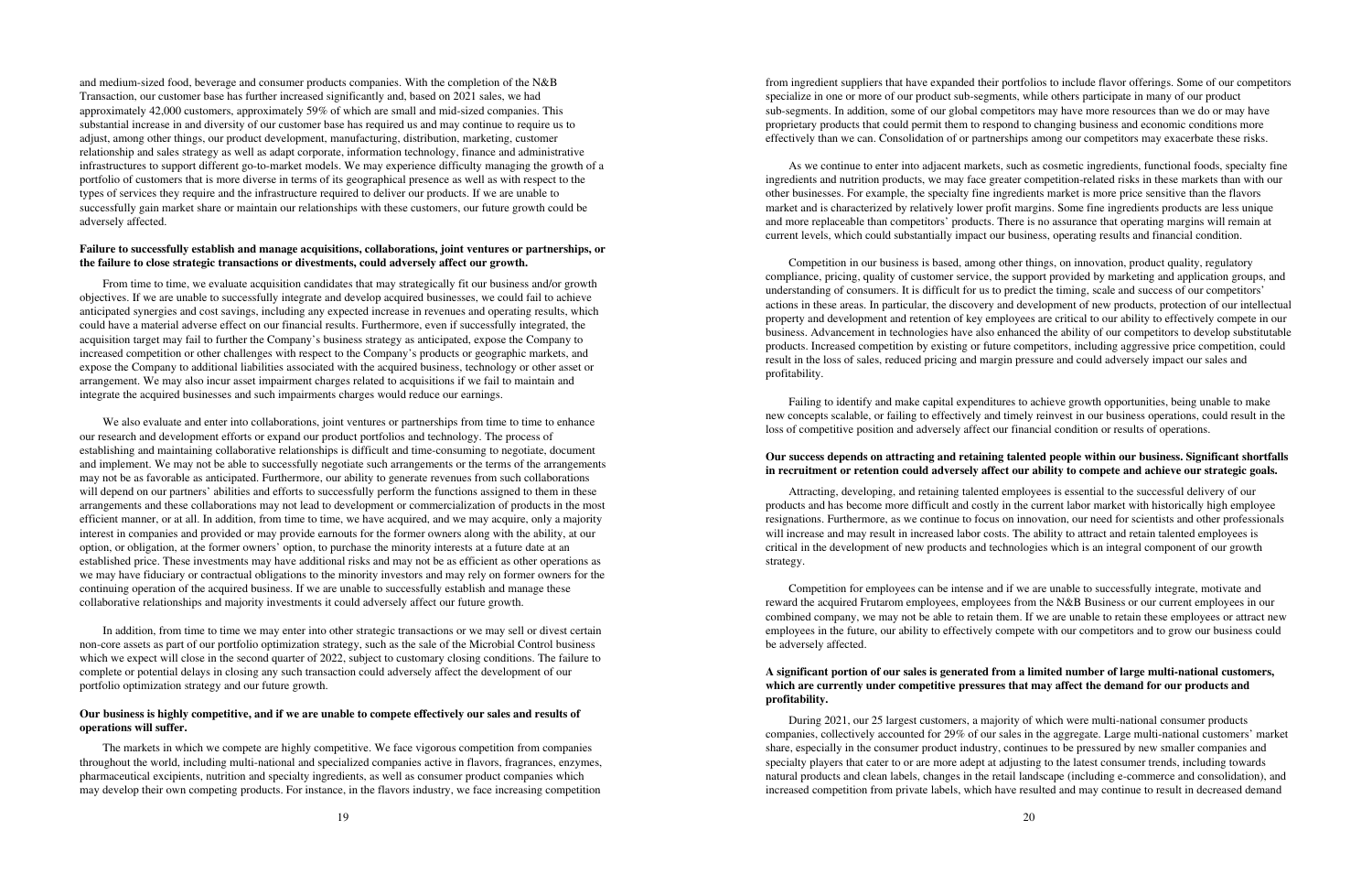for our products by such multi-national customers and volume erosion, especially in our Nourish business. Furthermore, consolidations amongst our customers have resulted in larger and more sophisticated customers with greater buying power and additional negotiating strength. If such trends continue, our sales could be adversely impacted if we are not able to replace these sales.

In addition, large multi-national customers and, increasingly middle market customers, continue to utilize "core lists" of suppliers to improve margins and profitability in the flavors and fragrance segments. Typically, these "core list" suppliers are then given priority for new or modified products. Recently, these customers are making inclusion on their "core lists" contingent upon a supplier providing more favorable terms, including rebates, which could adversely affect our margins. We must either offer competitive cost-in-use solutions to secure and maintain inclusion on these "core lists" or seek to manage the relationship without being on the "corelist." If we choose not to pursue "core-list" status due to profitability concerns or if we are unable to obtain "core-list" status, our ability to maintain our share of these customers' future purchases could be adversely affected and therefore our future results of operations.

#### **We may not successfully develop and introduce new products that meet our customers' needs, which may adversely affect our results of operations.**

Our ability to differentiate ourselves and deliver growth largely depends on our ability to successfully develop and introduce new products and product improvements that meet our customers' needs, and ultimately appeal to consumers. Innovation is a key element of our ability to develop and introduce new products. We cannot be certain that we will be successful in achieving our innovation goals, such as the development of new molecules, new and expanded delivery systems and other technologies. We currently spend approximately 5% of our sales on research and development; however, this investment level may vary in the future if available resources to invest in research and development are limited due to our ongoing integration and restructuring efforts. Our research and development investments may only generate future revenues to the extent that we are able to develop products that meet our customers' specifications, are at an acceptable cost and achieve acceptance by the targeted consumer market. Furthermore, there may be significant lag times from the time we incur research and development costs to the time that these research and development costs may result in increased revenue.

Consequently, even when we "win" a project, our ability to generate revenues as a result of these investments is subject to numerous customer, economic and other risks that are outside of our control, including delays by our customers in the launch of a new product, the level of promotional support for the launch, poor performance of our third-party vendors, anticipated sales by our customers not being realized or changes in market preferences or demands, or disruptive innovations by competitors.

## **Natural disasters, public health crises (such as the COVID-19 pandemic), international conflicts, geopolitical events, terrorist acts, labor strikes, political crisis, accidents and other events could adversely affect our business and financial results by disrupting development, manufacturing, distribution or sale of our products.**

As a company engaged in the global development, manufacture and distribution of products, we are subject to the risks inherent in such activities, including industrial accidents, environmental events, strikes and other labor disputes, product quality control issues, safety, licensing requirements and other regulatory issues, as well as natural disasters, public health crises, such as pandemics or epidemics, international conflicts, geopolitical events, terrorist acts and other external factors over which we have no control. For instance, the Russia-Ukraine conflict could adversely impact, among other things, certain of our local markets and suppliers, global and local macroeconomic conditions, foreign exchange rates and financial markets, raw material, energy and transportation costs, and cause further supply chain disruptions.

While we operate research and development, manufacturing and distribution facilities throughout the world, many of these facilities are extremely specialized and certain of our research and development or creative

laboratories facilities are uniquely situated to support our research and development efforts while certain of our manufacturing facilities are the sole location where a specific ingredient or product is produced. If our research and development activities or the manufacturing of ingredients or products were disrupted, the cost of relocating or replacing these activities or reformulating these ingredients or products may be substantial, which could result in production or development delays or otherwise have an adverse effect on our margins, operating results and future growth.

#### **A significant data breach or other disruption to our information technology systems could disrupt our operations, result in the loss of confidential information or personal data, and adversely impact our reputation, business or results of operations.**

We rely on information technology systems, including some managed by third-party providers, to conduct business and support our business processes, including those relating to product formulas, product development, manufacturing, sales, order and invoice processing, production, distribution, internal communications and communications with third parties throughout the world, processing transactions, summarizing and reporting results of operations, complying with regulatory, tax or legal requirements, and collecting and storing customer, supplier, employee and other stakeholder information. Cybersecurity incidents, data breaches and operational disruptions are constantly evolving, becoming more sophisticated and are conducted by groups and individuals with a wide range of expertise and motives, including foreign governments, cyber terrorists, cyber criminals and malicious employees and other insiders and outsiders. We and our third-party providers are subject to risks posed by such incidents, which can take many forms, including code anomalies, "Acts of God," data leakage, hardware or software failures, human error, cyber extortion, password theft or introduction of viruses, malware, and ransomware, including through phishing emails.

A disruption to our information technology systems could result in the loss of confidential business, customer, supplier or employee information, litigation or fines and may require substantial investigations, repairs or replacements, or impact our ability to summarize and report financial results in a timely manner, resulting in significant financial, legal, and relational costs and potentially harming our reputation and adversely impacting our operations, customer service and results of operations. As we work on integrating N&B's and Frutarom's systems with IFF's systems, these risks may be exacerbated. Additionally, a security or data breach could require us to devote significant management and financial resources to address the problems created, and, as a result of the private rights of action provided for under the EU's General Data Protection Regulation (the "GDPR"), the California Consumer Privacy Act (the "CCPA") and other laws relating to data protection and privacy in other jurisdictions, in the event of such breaches, additional private litigation against us may result. These types of adverse impacts could also occur in the event the confidentiality, integrity or availability of company, customer, supplier or employee information are compromised due to a data loss by us or a trusted third party. We or the third parties with which we share information may not discover any such incidents and loss of information for a significant period of time after the incident occurs. In addition, our remote work arrangements, as a result of COVID-19, may pose challenges for our employees and our IT systems and extended periods of remote work arrangements could introduce operational risk, including cybersecurity and IT systems management risks.

Although we have developed systems and processes that are designed to protect our data and customer data and to prevent data loss and other security breaches and expect to continue to expend additional resources to bolster these protections, these security measures cannot provide absolute security and we may be unable to detect or prevent a breach or disruption in the future. Additionally, while we have insurance coverage designed to address certain aspects of cyber risks in place, such insurance coverage may be insufficient to cover all losses or all types of claims that may arise.

#### **We have made investments in and continue to expand our business into emerging markets, which exposes us to certain risks.**

As part of our growth strategy, we have increased our presence in emerging markets by expanding our manufacturing presence, sales organization and product offerings in these markets, and we expect to continue to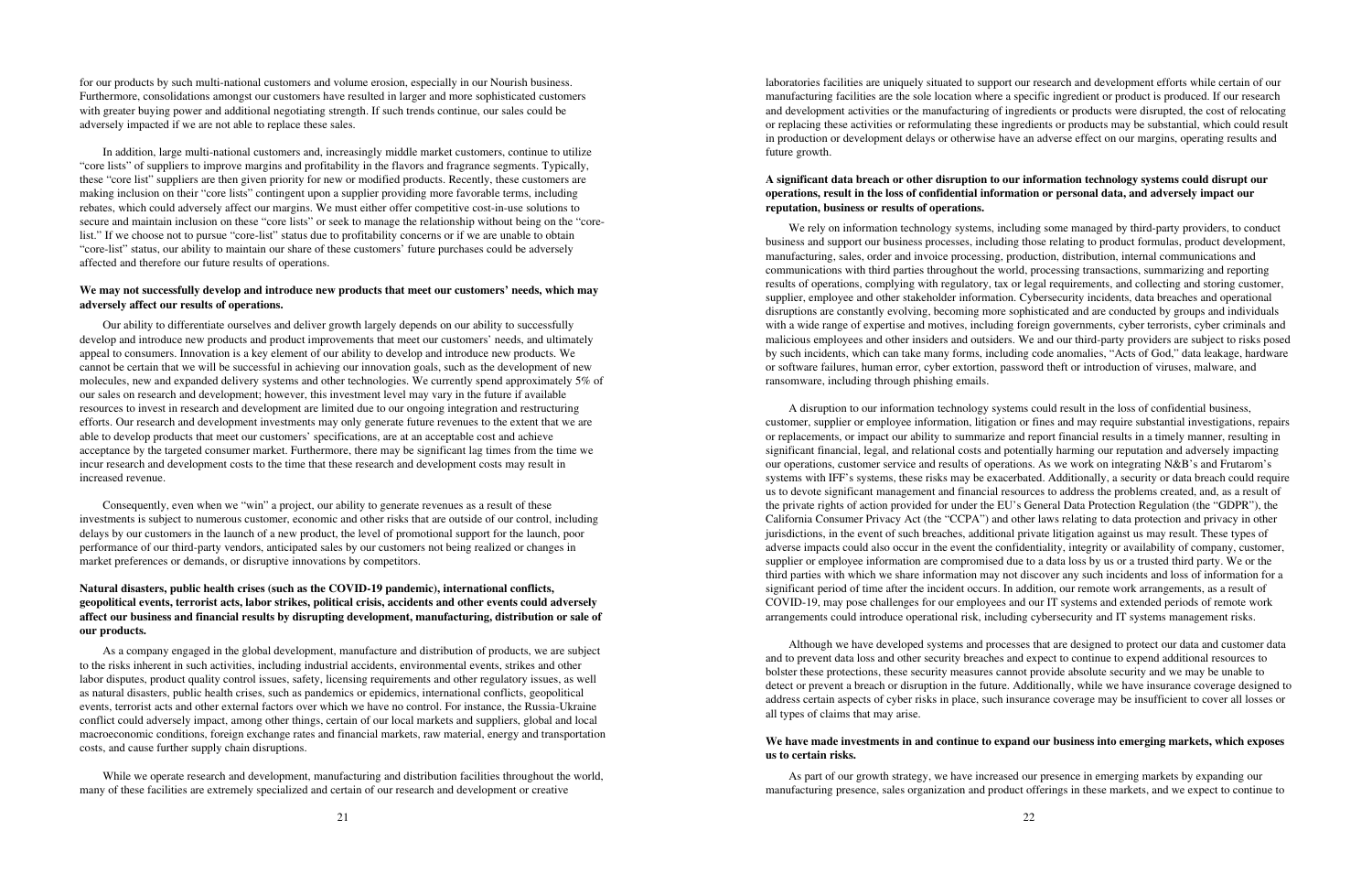expand our business in these markets. With our acquisition of Frutarom in 2018 and the N&B Transaction, each of which also had a significant presence in emerging markets, our business in these markets has meaningfully grown. In addition to the currency and international risks described below, our operations in these markets may be subject to a variety of other risks. Emerging markets typically have a consumer base with limited or fluctuating disposable income and customer demand in these markets may fluctuate accordingly. As a result, decrease in customer demand in emerging markets may have an adverse effect on our ability to execute our growth strategy.

Further, there is no assurance that our existing products, variants of our existing products or new products that we make, manufacture, distribute or sell will be accepted or be successful in any particular developing or emerging market, due to local or global competition, product price, cultural differences, consumer preferences or otherwise. In addition, emerging markets may have weak legal systems which may affect our ability to enforce our intellectual property and contractual rights, exchange controls, unstable governments and privatization or other government actions that may affect taxes, subsidies and incentive programs and the flow of goods and currency. In conducting our business, we move products from one country to another and may provide services in one country from a subsidiary located in another country. Accordingly, we are vulnerable to abrupt changes in trade, customs and tax regimes in these markets. If we are unable to expand our business in developing and emerging markets, effectively operate, or manage the risks associated with operating in these markets, or achieve the return on capital we expect from our investments in these markets, our operating results and future growth could be adversely affected.

We have significant operations outside the U.S., the results of which are reported in the local currency and then translated into U.S. dollars at applicable exchange rates for inclusion in our consolidated financial statements. The exchange rates between these currencies and the U.S. dollar have fluctuated and will continue to do so in the future, with the fluctuations being particularly pronounced in certain emerging markets. Changes in exchange rates between these local currencies and the U.S. dollar will affect the recorded levels of sales, profitability, assets and/or liabilities. Additionally, volatility in currency exchange rates may adversely impact our financial condition, cash flows or liquidity. Although we employ a variety of techniques to mitigate the impact of exchange rate fluctuations, including sourcing strategies and a limited number of foreign currency hedging activities, we cannot guarantee that such hedging and risk management strategies will be effective, and our results of operations could be adversely affected.

We operate on a global basis, with manufacturing and sales facilities in or supply arrangements with companies based in the U.S., Europe, Africa, the Middle East, Latin America, and Greater Asia. During 2021, approximately 72% of our combined net sales were to customers outside the U.S. and we intend to continue expansion of our international operations. As a result, our business is increasingly exposed to risks inherent in international operations. These risks, which can vary substantially by location, include the following:

- ‰ governmental laws, regulations and policies adopted to manage national economic and macroeconomic conditions, such as increases in taxes, austerity measures that may impact consumer spending, monetary policies that may impact inflation rates, employment regulations, currency fluctuations or controls and sustainability of resources;
- ‰ changes in environmental, health and safety permits or regulations, such as regulations related to biodiversity or the continued implementation and evolution of the European Union's REACH regulations and similar regulations that are being evaluated and adopted in other markets, or the ban on microplastics proposed by European Commission and the burdens and costs of our compliance with such regulations which may differ significantly across jurisdictions;

#### **The impact of currency fluctuation or devaluation in the international markets in which we operate may negatively affect our results of operations.**

## **International economic, political, legal, compliance and business factors could negatively affect our financial statements, operations and growth.**

U.S. or other countries, which could adversely affect our cost or ability to import raw materials or export

including the risk of expropriation or nationalization, the costs and ability to repatriate the profit that we

- ‰ increased product labeling and ingredient prohibitions in specific markets that may impact consumer preferences, products costs and/or customer acceptance;
- ‰ the imposition of or changes in customs, tariffs, quotas, trade barriers, other trade protection measures, import or export licensing requirements, and sanctions on trade with certain countries, imposed by the our products to surrounding markets;
- ‰ risks and costs arising from our ability to cater to local demand and customer preferences, language and cultural differences;
- ‰ changes in the laws and policies that govern foreign investment in the countries in which we operate, generate in these countries;
- ‰ risks and costs associated with complying with anti-money laundering and counter-terrorism financing laws;
- ‰ risks and costs associated with political and economic instability, bribery and corruption, anti-American sentiment, and social and ethnic unrest in the countries in which we operate;
- ‰ difficulty in recruiting and retaining trained local personnel;
- ‰ natural disasters, global or local health crisis, pandemics (such as the COVID-19 pandemic), epidemics or international conflicts, including terrorist acts, political crisis, national and regional labor strikes in the affect the demand for our products, the results of certain regions or our global supply chain; or
- ‰ the risks of operating in developing or emerging markets in which there are significant uncertainties of contract rights and intellectual property rights.

countries in which we operate, which could endanger our personnel, interrupt our operations or adversely

regarding the interpretation, application and enforceability of laws and regulations and the enforceability

The occurrence of any one or more of these factors could increase our costs and adversely affect our results of operations.

#### **Economic uncertainty, including increased inflation, may adversely affect demand for our products which may have a negative impact on our operating results and future growth.**

Many of our products are ingredients in a wide assortment of global consumer products throughout the world. Historically, demand for consumer products using our products, was stimulated and broadened by changing social habits and consumer needs, population growth, an expanding global middle-class and general economic growth, especially in emerging markets.

Changes in the global, regional or local economic conditions have, and may in the near future, adversely impact demand for consumer products at a regional or global level. Such parameters include, but are not limited to, increased inflation, unemployment and underemployment, salaries and wage rates stagnation, and low growth rates. Reduced consumer spending may cause changes in our customer orders including reduced demand for our products, or order cancellations. The timing of placing of orders and the amounts of these orders are generally at our customers' discretion. Customers may cancel, reduce or postpone orders with us on relatively short notice. Significant cancellations, reductions or delays in orders by customers could affect our quarterly results.

Recently, impacts of the ongoing COVID-19 pandemic have resulted in increased volatility and economic uncertainty, and may lead to significant negative impacts on consumer spending, demand for our products, the ability for our customers to pay or our suppliers to supply, our financial condition and the financial condition of our suppliers or customers. Even prior to COVID-19, the global economy had experienced significant recessionary pressures and declines in consumer confidence and economic growth, and if those conditions emerge again or the impact of the COVID-19 pandemic continues, our operating results and future growth may be adversely affected.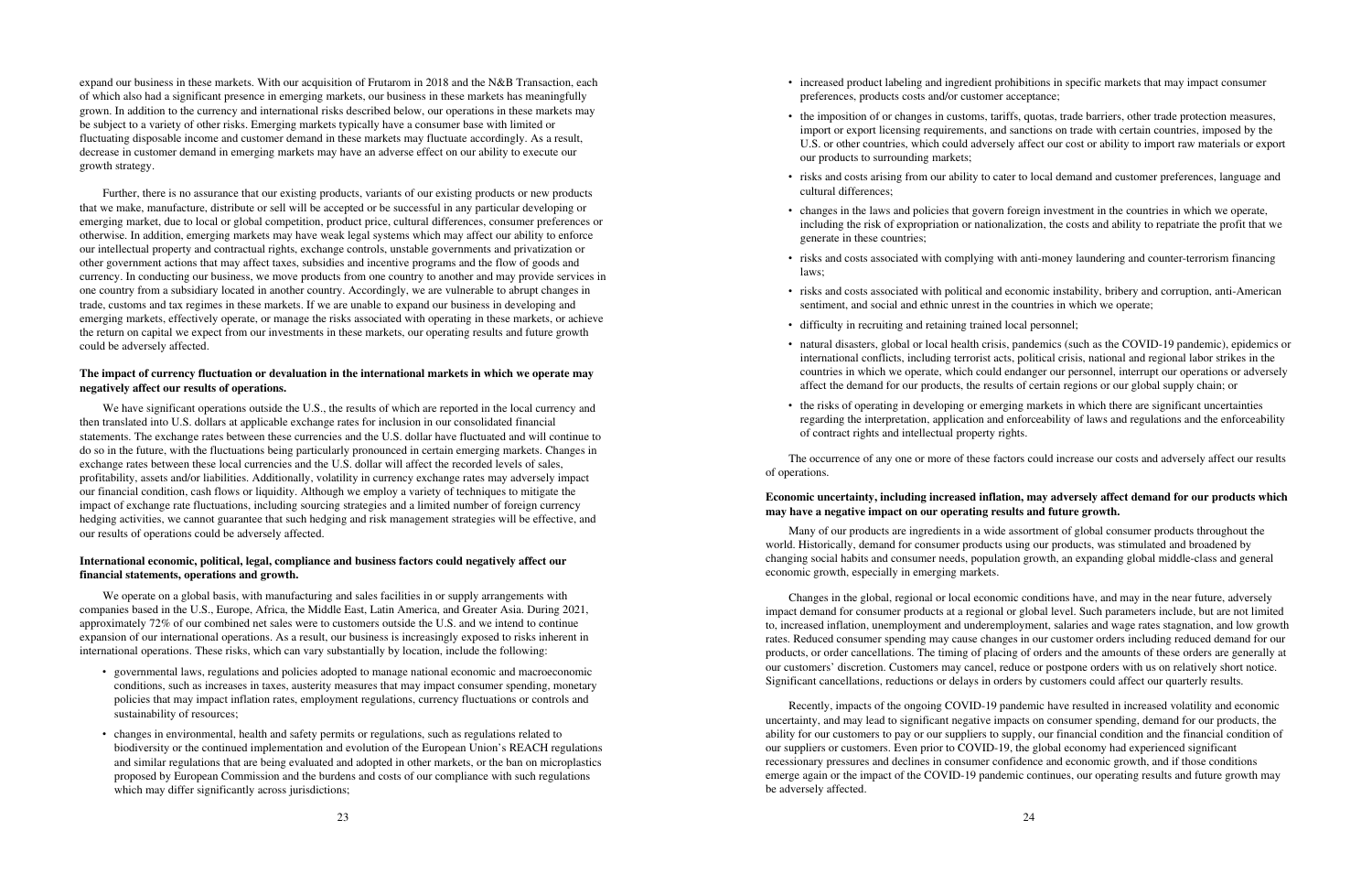#### **If we are unable to react in a timely and cost-effective manner to changes in consumer trends, such as increasing awareness of health and wellness our results of operations and future growth may be adversely affected.**

We must continually anticipate and react, in a timely and cost-effective manner, to changes in consumer preferences and demands, including changes in demand driven by increasing awareness of health and wellness and demands for transparency or cleaner labels with respect to product ingredients by consumers and regulators. Consumers, especially in developed economies such as the U.S. and Western Europe, are rapidly shifting away from products containing artificial ingredients to all-natural, healthier alternatives. In addition, there has been a growing demand by consumers, non-governmental organizations and, to a lesser extent, governmental agencies to provide more transparency in product labeling and our customers have been taking steps to address this demand, including by voluntarily providing product-specific ingredients disclosure. These two trends could affect the types and volumes of our ingredients and compounds that our customers include in their consumer product offerings and, therefore, affect the demand for our products. If we are unable to react to or anticipate these trends in a timely and cost-effective manner, our results of operations and future growth may be adversely affected.

#### **We are subject to increasing customer, consumer, shareholder and regulatory focus on sustainability, which may result in additional costs in order to meet new requirements or integrate the N&B Business and Frutarom with our sustainability practices.**

Federal, state, local and foreign governments, our customers, consumers and shareholders are becoming increasingly sensitive to environmental and other sustainability issues. In response, we have committed to a sustainability strategy through which we continue to assess our combined environmental footprint following the N&B Transaction and the Frutarom acquisition, with the intent of identifying synergies, gaps and opportunities in our sustainability efforts.

We evaluate our inventory balances of materials based on shelf life, expected sourcing levels, known uses and anticipated demand based on forecasted customer order activity and changes in our product/sales mix. Efficient inventory management is a key component of our business success, financial returns and profitability. To be successful, we must maintain sufficient inventory levels and an appropriate product/sales mix to meet our customers' demands, without allowing those levels to increase to such an extent that the costs associated with storing and holding other inventory adversely impact our financial results. If our buying decisions do not accurately predict sourcing levels, customer trends or our expectations about customer needs are inaccurate, we may have to take unanticipated markdowns or impairment charges to dispose of the excess or obsolete inventory,

As part of our assessment so far, we have been upgrading Frutarom's sustainability practices to better align them to our legacy IFF practices and we are also integrating the N&B Business' practices, both of which may require significant costs and time to implement. Our assessment may reveal additional gaps between the N&B Business or Frutarom operations on the one hand and our sustainability practices and goals on the other hand, which may require significant costs to remedy.

Despite our efforts, the increased focus on sustainability may result in new regulations and customer requirements that could affect us. These could cause us to incur additional direct costs or to make changes to our operations in order to comply with any new regulations and customer requirements. We could also lose revenue if our customers divert business from us because we have not complied with their sustainability requirements or if we are not successful in integrating N&B Business' and Frutarom's sustainability metrics. Increased shareholder activism with respect to sustainability or other governance issues or management concerns could also lead to increased costs. These potential costs, changes and loss of revenue could have a material adverse effect on our business, results of operations and financial condition.

#### **Our performance may be adversely impacted if we are not successful in managing our inventory and/or working capital balances.**

which can adversely impact our financial results. Current supply-chain related issues could also lead to raw material shortages and inventory depletion, which may adversely affect our operations. See *"—Supply chain disruptions or climate-change events may adversely affect our suppliers or our procurement of raw materials, and thus may impact our business and financial results."* Additionally, we believe excess inventory levels of raw materials with a short shelf life in our manufacturing facilities subjects us to the risk of increased inventory shrinkage. If we are not successful in managing our inventory balances and shrinkage, our results of and cash flows from operations may be negatively affected.

We sell certain accounts receivable on a non-recourse basis to unrelated financial institutions under "factoring" agreements, some of which are sponsored by certain customers. The cost of participating in these programs was immaterial to our results in all periods. Should we choose not to participate, or if these programs were no longer available, it could reduce our cash flows from operations in the period in which the arrangement ends.

#### **Any impairment of our tangible or intangible long-lived assets, including goodwill, may adversely impact our profitability.**

A significant portion of our assets consists of long-lived assets, including tangible assets such as our manufacturing facilities, and intangible assets, including goodwill and customer relationships.

As a result of our recent acquisitions, including the acquisition of Frutarom and the N&B Transaction, as of December 31, 2021, we had recorded approximately \$26.920 billion of intangible assets and goodwill, including \$4.289 billion of goodwill associated with the acquisition of Frutarom and \$11.817 billion of goodwill associated with the Merger with the N&B Business. Our results of operations and financial position in future periods could be negatively impacted should future impairments of our long-lived assets, including intangible assets or goodwill occur.

At least annually, we assess both goodwill and indefinite-lived intangible assets for impairment. We test for impairment by comparing the estimated fair value of a reporting unit with its carrying amount. If the carrying amount of a reporting unit exceeds its estimated fair value, we record an impairment charge based on the difference of the two. Intangible assets with finite lives are also tested for impairment when events or changes in circumstances indicate the carrying value may not be recoverable. Such events and changes in circumstances could include a sustained decrease in our market capitalization, increased competition or unexpected loss of market share, increased input costs beyond projections (for example due to regulatory or industry changes), our inability to recognize the anticipated benefits of acquisitions, unexpected business disruptions (for example due to a natural disaster, public health crises, such as pandemics or epidemics or loss of a customer, supplier, or other significant business relationship), acts by governments and courts, operating results falling short of projections, or significant adverse changes in the markets in which we operate.

Fair value determinations require considerable judgment and are sensitive to changes in underlying assumptions, estimates and market factors. Estimating the fair value of reporting units requires us to make assumptions and estimates regarding our business performance, future plans, future annual net cash flows, income tax considerations, discount rates, growth rates, and based on industry, economic, regulatory conditions and other market factors. Moreover, management will make significant accounting judgments and estimates for the application of acquisition accounting under GAAP, and the underlying valuation models. IFF's business, operating results and financial condition could be materially and adversely impacted in future periods if IFF's accounting judgments and estimates related to these models prove to be inaccurate.

To the extent any of our acquisitions, including the acquisitions of Frutarom and the N&B Business, do not perform as anticipated and our underlying assumptions and estimates related to their fair value determination are not met, whether due to internal or external factors, the value of such assets may be negatively affected and we may be required to record impairment charges.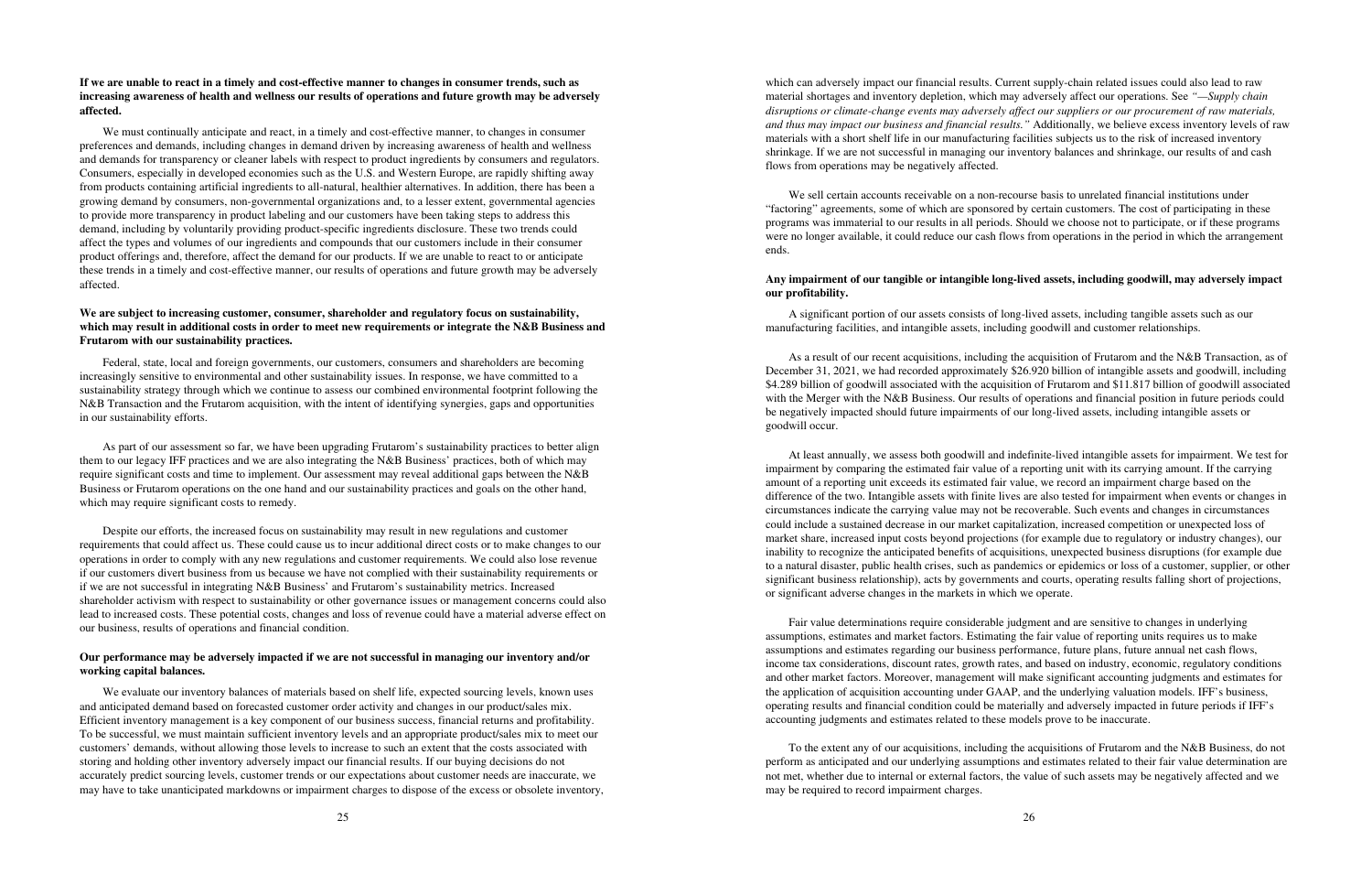#### **Our funding obligations for our pension and postretirement plans could adversely affect our earnings and cash flows.**

The funding obligations for our pension plans are impacted by the performance of the financial markets, particularly the equity markets and interest rates. Funding obligations are determined under government regulations and are measured each year based on the value of assets and liabilities on a specific date. If the financial markets do not provide the long-term returns that are expected under the governmental funding calculations, we could be required to make larger contributions. The equity markets can be very volatile, and therefore our estimate of future contribution requirements can change dramatically in relatively short periods of time. Similarly, changes in interest rates and legislation enacted by governmental authorities can impact the timing and amounts of contribution requirements. An adverse change in the funded status of the plans could significantly increase our required contributions in the future and adversely impact our liquidity.

Assumptions used in determining projected benefit obligations and the fair value of plan assets for our pension and other postretirement benefit plans are determined by us in consultation with outside consultants and advisors. In the event that we determine that changes are warranted in the assumptions used, such as the discount rate, expected long-term rate of return on assets, or expected health care costs, our future pension and postretirement benefit expenses could increase or decrease. Due to changing market conditions or changes in the participant population, the assumptions that we use may differ from actual results, which could have a significant impact on our pension and postretirement liabilities and related costs and funding requirements.

#### **The expected phase out of the London Interbank Office Rate ("LIBOR") could impact the interest rates paid on our variable rate indebtedness and cause our interest expense to increase.**

In 2017, the United Kingdom's Financial Conduct Authority (the "FCA"), which regulates LIBOR, announced that it intends to phase out LIBOR by the end of 2021. It was unclear at that time whether or not LIBOR would cease to exist, if new methods of calculating LIBOR would be established such that it continues to exist after 2021 or if replacement conventions would be developed. In March 2021, the FCA confirmed that publication of all of the LIBOR settings for Euro, Sterling and Swiss Franc and some of the LIBOR settings for Japanese Yen and US dollars ceased in December 2021 and the remainder of the LIBOR settings for US dollars will cease in June 2023. To identify a successor rate for LIBOR, financial regulators in various countries, including the United States, the United Kingdom, the European Union and Switzerland, have formed working groups with the aim of recommending alternatives to LIBOR denominated in their local currencies. Some of the financial regulators have identified the Secured Overnight Financing Rate ("SOFR") as their preferred alternative rate for LIBOR.

SOFR is observed and backward-looking, which stands in contrast with LIBOR under the current methodology, which is an estimated forward-looking rate and relies, to some degree, on the expert judgment of submitting panel members. Given that SOFR is a secured rate backed by government securities, it will be a rate that does not take into account bank credit risk (as is the case with LIBOR). Whether or not SOFR attains market traction as a LIBOR replacement tool remains in question. Although certain financial regulators have indicated their preference for SOFR as the preferred replacement rate for LIBOR, it is unclear if other benchmarks may emerge or if other rates will be adopted. As such, the future of LIBOR is uncertain.

Even if the financial instruments transition to using alternative benchmarks like SOFR successfully, the new benchmarks are likely to differ from LIBOR, as the alternative benchmark rate may be calculated differently. Borrowings under our revolving credit and term loan facilities are at variable interest rates based on LIBOR. Although our revolving credit and term loan facilities include mechanics to facilitate the adoption by us and our lenders of an alternative benchmark rate in place of LIBOR, no assurance can be made that such alternative rate will perform in a manner similar to LIBOR and may result in interest rates that are higher or lower than those that would have resulted had LIBOR remained in effect. Further, transitioning to an alternative benchmark rate, such as SOFR, may result in us incurring expense and legal risks, as renegotiation and changes to documentation may be required in effecting the transition. Any of these occurrences could materially and adversely affect our borrowing costs, financial condition, and results of operations.

#### **Our business may be negatively impacted as a result of the United Kingdom's departure from the European Union.**

We currently manufacture goods in the United Kingdom for distribution in the European Union and viceversa and therefore may be adversely affected as a result of the United Kingdom's departure from the European Union ("Brexit") in 2020. The impact of the withdrawal has and may continue to, among other outcomes, exacerbate the disruption of the free movement of goods, services and people between the United Kingdom and the European Union, undermine bilateral cooperation in key geographic areas and significantly disrupt trade between the United Kingdom and the European Union or other nations as the United Kingdom pursues independent trade relations. In addition, Brexit has and continues to cause legal uncertainty, which could last indefinitely, and may potentially create divergent national laws and regulations as the United Kingdom determines which European Union laws to replace or replicate. Given the lack of comparable precedent, it is unclear what the financial, trade and legal implications of the withdrawal of the United Kingdom from the European Union will be and how the withdrawal will continue to affect us. Adverse consequences concerning Brexit or the European Union could include deterioration in global economic conditions, instability in global financial markets, political uncertainty, volatility in currency exchange rates, or adverse changes in the crossborder agreements currently in place, any of which could have an adverse impact on our financial results in the future.

#### **Risks Related to Legal and Regulatory Considerations**

## **If we are unable to comply with regulatory requirements and industry standards, including those regarding product safety, quality, efficacy and environmental impact, we could incur significant costs and suffer reputational harm which could adversely affect results of operations.**

The development, manufacture and sale of our products are subject to various regulatory requirements in each of the countries in which our products are developed, manufactured and sold. In addition, we are subject to product safety and compliance requirements established by governments, non-governmental organizations, including industry or similar oversight bodies, or contractually by our customers, including requirements concerning product safety, quality and efficacy, environmental impacts (including packaging, energy and water use and waste management) and other sustainability or similar issues. Changes to regulations or the implementation of additional regulations, especially in certain highly regulated markets we are active in, such as regulatory modernization of food safety laws and evolving standards and regulations affecting pharmaceutical excipients, microbials, or in reaction to new or next-generation technologies, including advances in protein engineering, gene editing and gene mapping, or novel uses of existing technologies has required and may in the future require us to reduce or remove certain ingredients, substances or processing aids from the product portfolio and may result in significant costs or capital expenditures or require changes in business practice that could result in reduced margins or profitability.

We use a variety of strategies, methodologies and tools to minimize the likelihood of product or process non-compliance with these regulations and standards by (i) monitoring regulatory developments and current product standards, (ii) assessing relative risks in our supply chain, (iii) monitoring internal and external performance and (iv) testing raw materials and finished goods. As concerns regarding safety, quality and environmental impact become more pressing, we may see new, more restrictive regulations adopted that impact our products. For example, the European Chemicals Agency has proposed that the European Commission adopt a ban on microplastics, including those found in personal care items, detergents and cosmetics, to reduce plastics pollution. If this ban is adopted, we will be required to modify our products and/or innovate new solutions to replace microplastics in our products. If we are unable to adapt to these new regulations or standards in a cost effective and timely manner, we may lose business to competitors who are able to provide compliant products, expose ourselves to customer claims, regulatory fines, litigation or reputational damage.

Gaps in our operational processes or those of our suppliers or distributors can result in products that do not meet our quality control or industry standards or fail to comply with the relevant regulatory requirements, which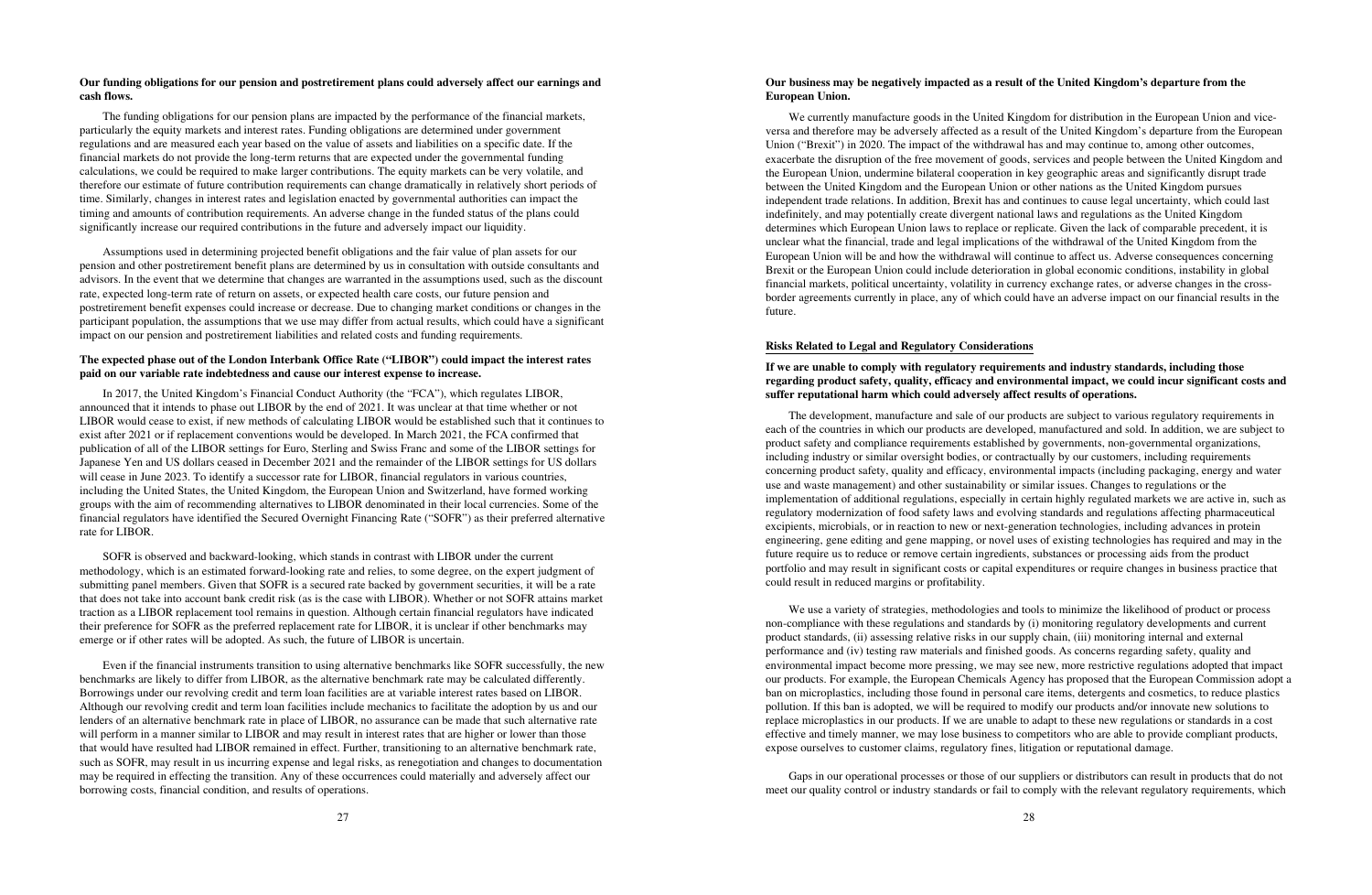in turn can result in finished consumer goods that do not comply with applicable standards and requirements. Products that are mislabeled, contaminated or damaged could result in a regulatory non-compliance event or even a product recall by the FDA or a similar foreign agency. For instance, the Company determined that certain grades of microcrystalline cellulose (Avicel® PH 101, 102, and 200 NF and Avicel® RC-591 NF) were found to be out-of-specification (collectively, "OOS Avicel® NF"). Although the Company does not expect this issue to affect the functionality of Avicel® NF grades or to pose a human health hazard, corrective actions have been implemented to improve operational and laboratory conditions.

We may also be exposed to serious adverse health claims related to undetected poor quality of raw materials, internal system failures to adequately reduce or eliminate certain hazards (such as pathogens, allergens, contaminants, pesticides, physical hazards, etc.) or products that are not in line with required or agreed specifications. Supply chain complexities, aging equipment and infrastructure, human errors, or other failures may exacerbate such risks.

Our contracts often require us to indemnify our customers for the costs associated with a product non-compliance event, including penalties, costs and settlements arising from litigation, remediation costs or loss of sales. As our offerings are used in many products intended for human use or consumption, these consequences would be exacerbated if we or our customer did not identify the defect before the product reaches the consumer and there was a resulting impact at the consumer level. Such a result could lead to potentially large-scale adverse publicity, negative effects on consumer's health, recalls and potential litigation, fines, penalties, sanctions or other regulatory actions. In addition, if we do not have adequate insurance or contractual indemnification from suppliers or other third parties, or if insurance or indemnification is not available, the liability relating to product or possible third-party claims arising from mislabeled, contaminated or damaged products could adversely affect our business, financial condition or results of operations. Furthermore, adverse publicity about our products, or our customers' products that contain our ingredients, including concerns about product safety or similar issues, whether real or perceived, could harm our reputation and result in an immediate adverse effect on our sales and customer relationships, as well as require us to utilize significant resources to rebuild our reputation.

#### **Defects, quality issues (including product recalls), inadequate disclosure or misuse with respect to the products and capabilities could adversely affect our business, reputation and results of operations.**

Defects in, misuse of, quality issues with respect to (including products recalls) or inadequate disclosure of risks relating to our products, could lead to lost profits and other economic damage, property damage, personal injury or other liability resulting in third-party claims, criminal liability, significant costs, damage to our reputation and loss of business. Any of these factors could adversely affect our business, financial condition and our results of operations.

#### **Our results of operations may be negatively impacted by the outcome of uncertainties related to litigation.**

From time to time we are involved in a number of legal claims, regulatory investigations and litigation, including claims related to intellectual property, product liability, environmental matters and indirect taxes. For instance, product liability claims may arise due to the fact that we supply products to the food and beverage, functional food, pharma/nutraceutical and personal care industries. Our manufacturing and other facilities may expose us to environmental claims and regulatory investigations and potential fines.

In addition, in light of our product offerings into functional food, nutraceuticals, and natural antioxidants, we may also be subject to claims of false or deceptive advertising claims relating to the efficacy, health benefits or other performance attributes of such offerings in the U.S., Europe and other foreign jurisdictions in which we offer these types of products. These claims can arise as a result of function claims, health claims, nutrient content claims and other claims that impermissibly suggest such benefits or attributes for certain foods or food components. The cost of defending these claims or our obligations for direct damages and indemnification if we were found liable could adversely affect our results of operations.

As a result of the N&B Transaction and the Frutarom acquisition, we assumed legal or environmental claims, regulatory investigations, and litigation, including product liability, patent infringement, commercial litigation and other actions, and we may become involved in additional actions in the future arising from the acquired operations. Specifically, as the N&B Business and Frutarom had a significant number of facilities located globally and a large number of customers, our exposure to legal claims, regulatory and environmental investigations and litigation may increase. This could result in an increase in our cost for defense or settlement of claims or indemnification obligations if we were to be found liable in excess of our historical experience.

In addition, we are also the subject of a putative shareholder class action lawsuit filed in August 2019 after we disclosed that preliminary results of investigations indicated that Frutarom businesses operating principally in Russia and Ukraine had made improper payments to representatives of customers.

Our insurance may not be adequate to protect us from all material expenses related to pending and future claims and our current levels of insurance may not be available in the future at commercially reasonable prices. Any of these factors could adversely affect our profitability and results of operations.

#### **Failure to comply with environmental protection laws may cause us to close, relocate or operate one or more of our plants at reduced production levels, and expose us to civil or criminal liability, which could adversely affect our operating results and future growth.**

Our business operations and properties procure, make use of, manufacture, sell, and distribute substances that are sometimes considered hazardous and are therefore subject to extensive and increasingly stringent federal, state, local and foreign laws and regulations pertaining to protection of the environment, including air emissions, sewage discharges, the use of hazardous materials, waste disposal practices and clean-up of existing environmental contamination.

Failure to comply with these laws and regulations or any future changes to them may result in significant consequences to us, including the need to close or relocate one or more of our production facilities, administrative, civil and criminal penalties, fines, sanctions, litigation, costly remediation measures, liability for damages and negative publicity. If we are unable to meet production requirements, we can lose customer orders, which can adversely affect our future growth or we may be required to make incremental capital investments to ensure supply. For example, we have completed negotiations with the Chinese government concerning the relocation of a second fragrance facility in China. Idling of facilities or production modifications has caused or may cause customers to seek alternate suppliers due to concerns regarding supply interruptions and these customers may not return or may order at reduced levels even once issues are remediated. If these non-compliance issues reoccur in China or occur or in any other jurisdiction, we may lose business and may be required to incur capital spending above previous expectations, close a plant, or operate a plant at significantly reduced production levels on a permanent basis, and our operating results and cash flows from operations may be adversely affected.

#### **We could be adversely affected by violations of the U.S. Foreign Corrupt Practices Act or similar U.S. or foreign anti-bribery and anti-corruption laws and regulations or applicable sanctions laws and regulations in the jurisdictions in which we operate.**

The global nature of our business, our increased size and employee count, the significance of our international revenue, our focus on emerging markets and presence in regulated industries create various domestic and local regulatory challenges and subject us to risks associated with our international operations. The U.S. Foreign Corrupt Practices Act, or FCPA, and similar anti-bribery and anti-corruption laws and regulations in other countries generally prohibit companies and their intermediaries from making improper payments to foreign officials for the purpose of obtaining or keeping business or for other commercial advantage. In addition, U.S. public companies are required to maintain records that accurately and fairly represent their transactions and have an adequate system of internal accounting controls. Under the FCPA, U.S. companies may be held liable for the corrupt actions taken by directors, officers, employees, agents, or other strategic or local partners or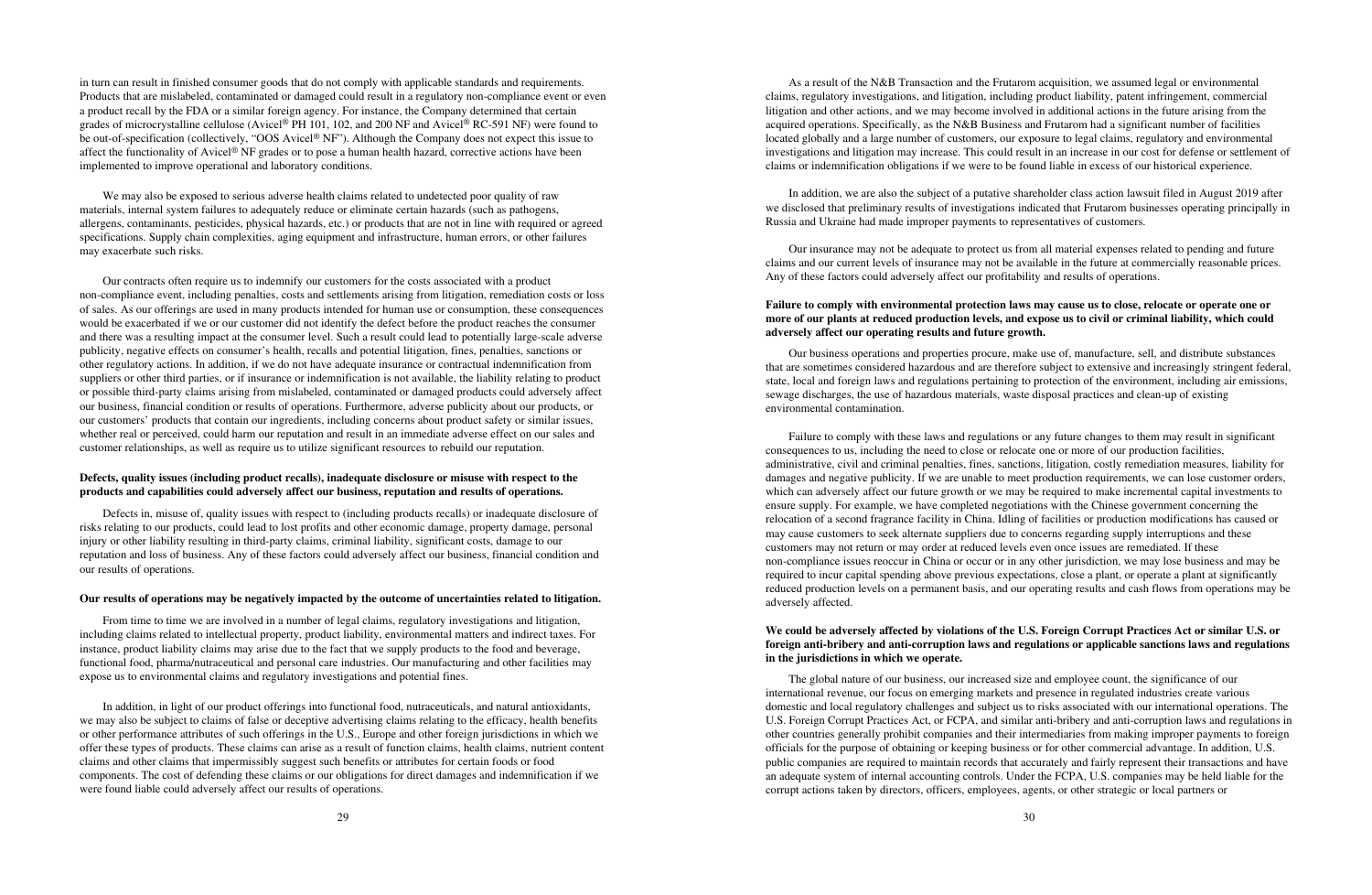representatives. As such, if we or our intermediaries fail to comply with the requirements of the FCPA or similar legislation, governmental authorities in the U.S. and elsewhere could seek to impose substantial civil and/or criminal fines and penalties which could have a material adverse effect on our business, reputation, operating results and financial condition.

We operate or may pursue opportunities in some jurisdictions, such as China, India, Brazil, Russia and Africa, that pose potentially elevated risks of fraud or corruption or increased risk of internal control issues. In certain jurisdictions, compliance with anti-bribery laws may conflict with local customs and practices. From time to time, we have conducted and will conduct internal investigations of the relevant facts and circumstances, control testing and compliance reviews, and take remedial actions, when appropriate, to help ensure that we are in compliance with applicable corruption and similar laws and regulations. For example, in August 2019, during the integration of Frutarom, we were made aware of allegations that two Frutarom businesses operating principally in Russia and Ukraine made certain improper payments, including to representatives of a number of customers. Our investigation substantiated the allegations that improper payments to representatives of customers were made and that key members of Frutarom's senior management at the time were aware of such payments. We did not uncover any evidence suggesting that such payments had any connection to the U.S. In addition, Frutarom grew through rapid acquisition and, as part of our integration efforts, we have implemented our anti-corruption and similar policies throughout a number of those acquired companies, many of which were not previously subject to these U.S. laws.

Given the international scope of our business, we also sell certain of our products to countries that are subject to U.S. and other sanctions under general authorizations regarding such products. Compliance with sanctions laws is highly technical and requires careful oversight, and it is possible that actions taken by us, our subsidiaries or our suppliers may cause us to be in breach with these laws, which could have a material adverse effect to our business. Detecting, investigating and resolving actual or alleged violations of the FCPA or other anti-bribery and anti-corruption laws and regulations is expensive, could consume significant time and attention of our senior management and could subject us to investigations and inquiries by governmental and other regulatory bodies. Any allegations of non-compliance with such laws and regulations could have a disruptive effect on our operations in such jurisdiction, including interruptions of business or loss of third-party relationships, which may negatively impact our results of operations or financial condition. Any determination that our operations or activities are not in compliance with such laws and regulations could expose us to severe criminal or civil penalties or other sanctions, significant fines, termination of necessary licenses and permits, and penalties or other sanctions that may harm our business and reputation.

We vigilantly protect our intellectual property rights, including trade secrets. We have designed and implemented internal controls intended to restrict access to and distribution of our respective intellectual property. Despite these precautions, our intellectual property is vulnerable to unauthorized access through employee error or actions, theft and cybersecurity incidents, and other security breaches. Protecting intellectual property related to biotechnology is particularly challenging because theft is difficult to detect and biotechnology can be self-replicating. Accordingly, the impact of such theft can be significant.

#### **Our ability to compete effectively depends on our ability to protect our intellectual property rights.**

We are subject to taxes in the U.S. and numerous foreign jurisdictions. Our future effective tax rates could be affected by changes in the mix of earnings in countries with differing statutory tax rates, changes in the valuation of deferred tax assets and liabilities, changes in liabilities for uncertain tax positions, cost of repatriations or changes in tax laws or their interpretation. Any of these changes could have a material adverse effect on our profitability.

We rely on patents, trademarks, copyrights and trade secrets to protect our intellectual property rights. We often rely on trade secrets to protect our products, manufacturing processes, extract methodologies, and other processes, as this does not require us to publicly file information regarding our intellectual property. From time to time, a third party may claim that we have infringed upon or misappropriated their intellectual property rights, or a third party may infringe upon or misappropriate our intellectual property rights. We could incur significant costs in connection with legal actions to assert our intellectual property rights against third parties or to defend ourselves from third-party assertions of invalidity, infringement, misappropriation or other claims. Any settlement or adverse judgment resulting from such litigation could require us to obtain a license to continue to use the intellectual property rights that are the subject of the claim, or otherwise restrict or prohibit our use of such intellectual property rights. Any required licensing fees may not be available to us on acceptable terms, if at all. For those intellectual property rights that are protected as trade secrets, this litigation could result in even higher costs, and potentially the loss of certain rights, since we would not have a perfected intellectual property right that precludes others from making, using or selling our products or processes. The ongoing trend among our customers towards more transparent labeling could further diminish our ability to effectively protect our products.

We have and will continue to implement transfer pricing policies among our various operations located in different countries. These transfer pricing policies are a significant component of the management and compliance of our operations across international boundaries and overall financial results. Many countries routinely examine transfer pricing policies of taxpayers subject to their jurisdiction, challenge transfer pricing policies aggressively where there is potential non-compliance and impose significant interest charges and penalties where non-compliance is determined. However, governmental authorities could challenge these policies more aggressively in the future and, if challenged, we may not prevail. We could suffer significant costs related to one or more challenges to our transfer pricing policies.

We are subject to the continual examination of our income tax returns by the Internal Revenue Service, state tax authorities and foreign tax authorities in those countries in which we operate, and we may be subject to assessments or audits in the future in any of the countries in which we operate. The final determination of tax audits and any related litigation could be materially different from our historical income tax provisions and accruals, and while we do not believe the results that follow would have a material adverse effect on our financial condition, such results could have a material effect on our income tax provision, net income or cash flows in the period or periods in which that determination is made.

For intellectual property rights that we seek to protect through patents, we cannot be certain that these rights, if obtained, will not later be opposed, invalidated, or circumvented. In addition, even if such rights are obtained in the U.S., the laws of some of the other countries in which our products are or may be sold do not protect intellectual property rights to the same extent as the laws of the U.S. If other parties were to infringe on our intellectual property rights, or if our intellectual property rights were the subject of unauthorized access leading to competitive pressure or if a third party successfully asserted that we had infringed on their intellectual property rights, it could materially and adversely affect our future results of operations by, among other things, (i) being required to cease production and marketing or reducing the price that we could obtain in the marketplace for products which are based on such rights, (ii) increasing the royalty or other fees that we may be required to pay in connection with such rights, (iii) limiting the volume, if any, of such products that we can sell or (iv) resulting in significant litigation costs and potential liability.

#### **Changes in our tax rates, the adoption of new U.S. or international tax legislation, or changes in existing tax laws could expose us to additional tax liabilities that may affect our future results.**

In addition, a number of international legislative and regulatory bodies have proposed legislation and begun investigations of the tax practices of multi-national companies and, in the European Union, the tax policies of certain European Union member states. One of these efforts has been led by the Organization for Economic Co-operation and Development, an international association of 34 countries including the U.S., which has finalized recommendations to revise corporate tax, transfer pricing, and tax treaty provisions in member countries. Since 2013, the European Commission ("EC") has been investigating tax rulings granted by tax authorities in a number of European Union member states with respect to specific multi-national corporations to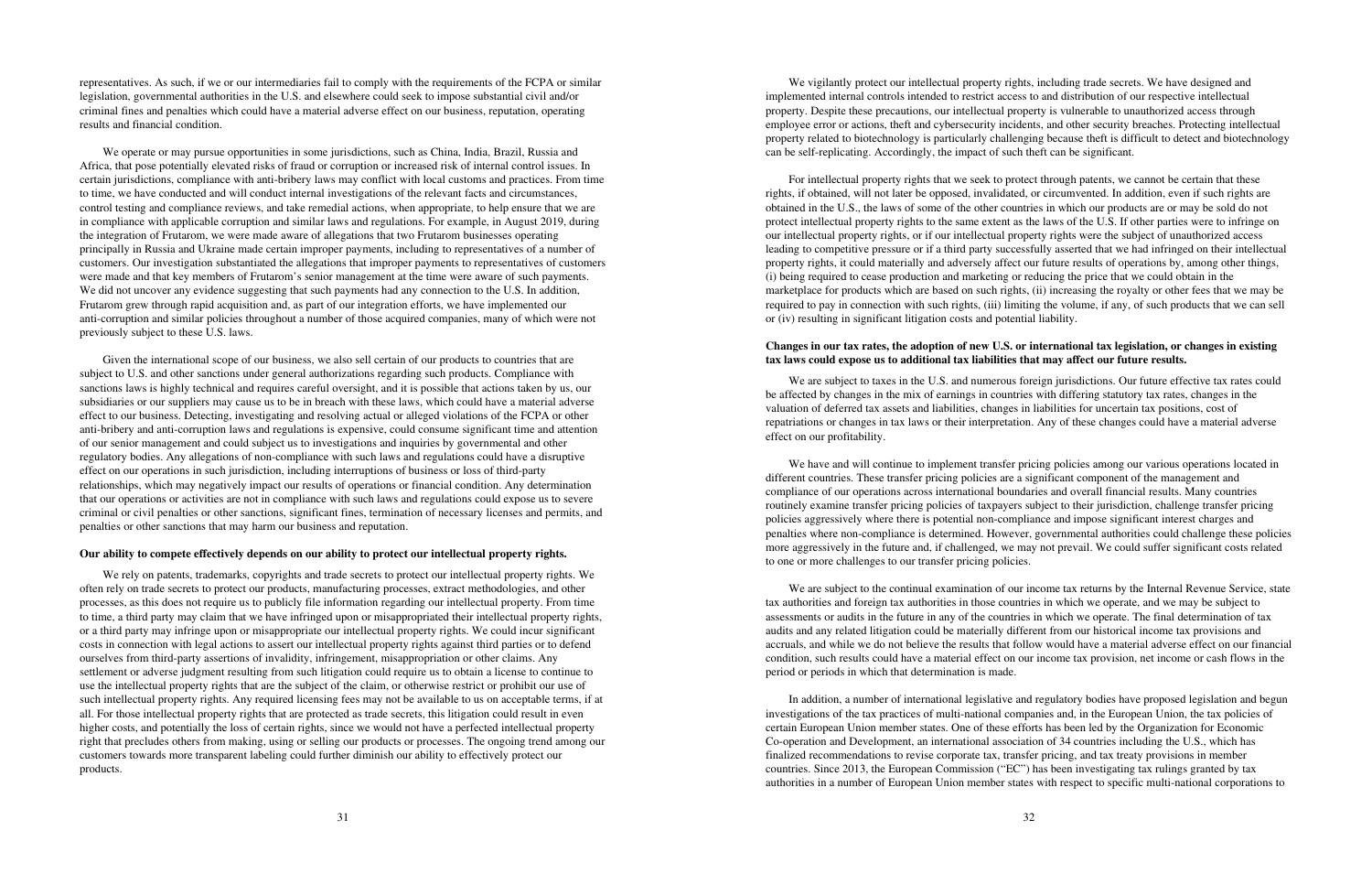determine whether such rulings comply with European Union rules on state aid, as well as more recent investigations of the tax regimes of certain European Union member states. Under European Union law, selective tax advantages for particular taxpayers that are not sufficiently grounded in economic realities may constitute impermissible state aid. If the EC determines that a tax ruling or tax regime violates the state aid restrictions, the tax authorities of the affected European Union member state may be required to collect back taxes for the period of time covered by the ruling. In late 2015 and early 2016, the EC declared that tax rulings, related to other companies, by tax authorities in Luxembourg, the Netherlands and Belgium did not comply with the European Union state aid restrictions. If the EC or tax authorities in other jurisdictions were to successfully challenge tax rulings applicable to us in any of the member states in which we are subject to taxation or our internal intercompany arrangements, we could be exposed to increased tax liabilities.

In December 2017, the U.S. government enacted comprehensive tax legislation commonly referred to as the Tax Cuts and Jobs Act (the "Tax Act") that significantly revised the U.S. tax code effective January 1, 2018 by, among other things, lowering the corporate income tax rate from a top marginal rate of 35% to a flat 21%, limiting deductibility of interest expense and performance based incentive compensation, transitioning to a territorial system and creating new taxes associated with global operations. The Tax Act impacted our consolidated results of operations during 2021 and is expected to continue to impact our consolidated results of operations in future periods. In future periods, we expect that our effective tax rate will be impacted by the lower U.S. corporate tax rate that will initially be offset by the elimination of the deductibility of performance-based incentive compensation, and other provisions of the Tax Act that may impact us prospectively. However, the ultimate impact of the Tax Act will depend on additional regulatory or accounting guidance that may be issued with respect to the Tax Act and any operating and structural changes that we may undertake to permit us to benefit from the new, lower U.S. tax rate prospectively. This could adversely affect our results of operations.

#### **The N&B Transaction could result in significant tax liability, and we may be obligated to indemnify DuPont for any such tax liability imposed on DuPont.**

The completion of the N&B Transaction was conditioned upon the receipt by DuPont of an opinion that the transaction generally will qualify as a tax-free reorganization. The tax opinion was based upon various factual representations and assumptions, as well as certain undertakings made by DuPont, IFF and N&B. If any of those factual representations or assumptions were untrue or incomplete in any material respect, any undertaking was or is not complied with, or the facts upon which the opinion was based are materially different from the facts at the closing of the N&B Transaction, the transaction may not qualify (in whole or part) for tax-free treatment.

The N&B spin-off and certain aspects of the pre-spin-off internal reorganizations to form N&B could be taxable to DuPont if N&B or we were to engage in a "Spinco Tainting Act" (as defined in the Tax Matters Agreement, by and among DuPont, N&B and IFF, a form of which is attached to IFF's registration statement on Form S-4 (Registration Number 333-238072)). A Spinco Tainting Act is generally any action (or inaction) within our control or under the control of N&B or their affiliates, any event involving our common stock or the common stock of N&B or any assets of N&B or its subsidiaries, or any breach by N&B or any of its subsidiaries of any factual representations, assumptions, or undertakings made by it, in each case, that would affect the non-recognition treatment of the spin-off and internal reorganizations for U.S. federal income tax purposes, as described above. Under the Tax Matters Agreement, we and N&B will be required to indemnify DuPont for any taxes resulting from a Spinco Tainting Act. If we or N&B were required to indemnify DuPont pursuant to the Tax Matters Agreement as described above, this indemnification obligation may be substantial and could have a material adverse effect on us, including with respect to its financial condition and results of operations.

#### **If we fail to comply with data protection laws in the U.S. and abroad, we may be subject to fines, penalties and other costs.**

Legal requirements relating to the collection, storage, handling, use, disclosure, transfer, and security of personal data continue to evolve, and regulatory scrutiny in this area is increasing around the world. This regulatory environment is increasingly challenging and may present material obligations and risks to our

business, including significantly expanded compliance burdens, restrictions on transfer of personal data, costs and enforcement risks. For example, the European Union's GDPR, which became effective in May 2018, greatly increases the jurisdictional reach of EU law and adds a broad array of requirements related to personal data, including individual notice and opt-out preferences, restrictions on and requirements for transfer of personal data and the public disclosure of significant data breaches. Additionally, violations of the GDPR can result in fines of as much as 4% of a company's annual revenue. Other governments have enacted or are enacting similar data protection laws, including data localization laws that require data to stay within their borders. All of these evolving compliance and operational requirements, restrictions on use of personal data, as well as the uncertain interpretation and enforcement of laws, impose significant costs and regulatory risks that are likely to increase over time. Our failure to comply with these evolving regulations could expose us to fines, sanctions, penalties and other costs that could harm our reputation and adversely impact our financial results.

#### **ITEM 1B. UNRESOLVED STAFF COMMENTS.**

None.

#### **ITEM 2. PROPERTIES.**

Our principal owned and leased properties as of December 31, 2021, are as follows:

|            | Europe.<br>Africa & the<br><b>Middle East</b> |        | <b>North America</b> |        | <b>Greater Asia</b> |               | <b>Latin America</b> |        |
|------------|-----------------------------------------------|--------|----------------------|--------|---------------------|---------------|----------------------|--------|
|            | Owned                                         | Leased | Owned                | Leased | Owned               | <b>Leased</b> | Owned                | Leased |
|            | 50                                            | 13     | 22                   | 14     | 26                  | 11            |                      |        |
|            | $\mathcal{D}_{\mathcal{L}}$                   | 70     | $\overline{2}$       | 13     |                     | 34            |                      |        |
| Laboratory | 7                                             | 16     |                      | 11     |                     | 13            |                      |        |
| Warehouse  |                                               | 12     |                      | 10     |                     | 3             |                      |        |
| Other      |                                               |        |                      |        |                     |               |                      |        |
|            | 60                                            | 111    | 24                   | 48     | 34                  | 61            | 22                   | 29     |

Our principal executive offices are located at 521 West 57th Street, New York, New York and 200 Powder Mill Road, Wilmington, Delaware. Our principal sites include facilities which, in the opinion of its management, are suitable and adequate for their use and have sufficient capacity for its current business needs and expected near-term growth.

## **ITEM 3. LEGAL PROCEEDINGS.**

We are subject to various claims and legal actions in the ordinary course of our business. The Company's material legal proceedings are described in Part II, Item 8 of this Form 10-K in the Notes to Consolidated Financial Statements in Note 19, "Commitments and Contingencies" under the heading "Litigation."

#### **ITEM 4. MINE SAFETY DISCLOSURES.**

Not applicable.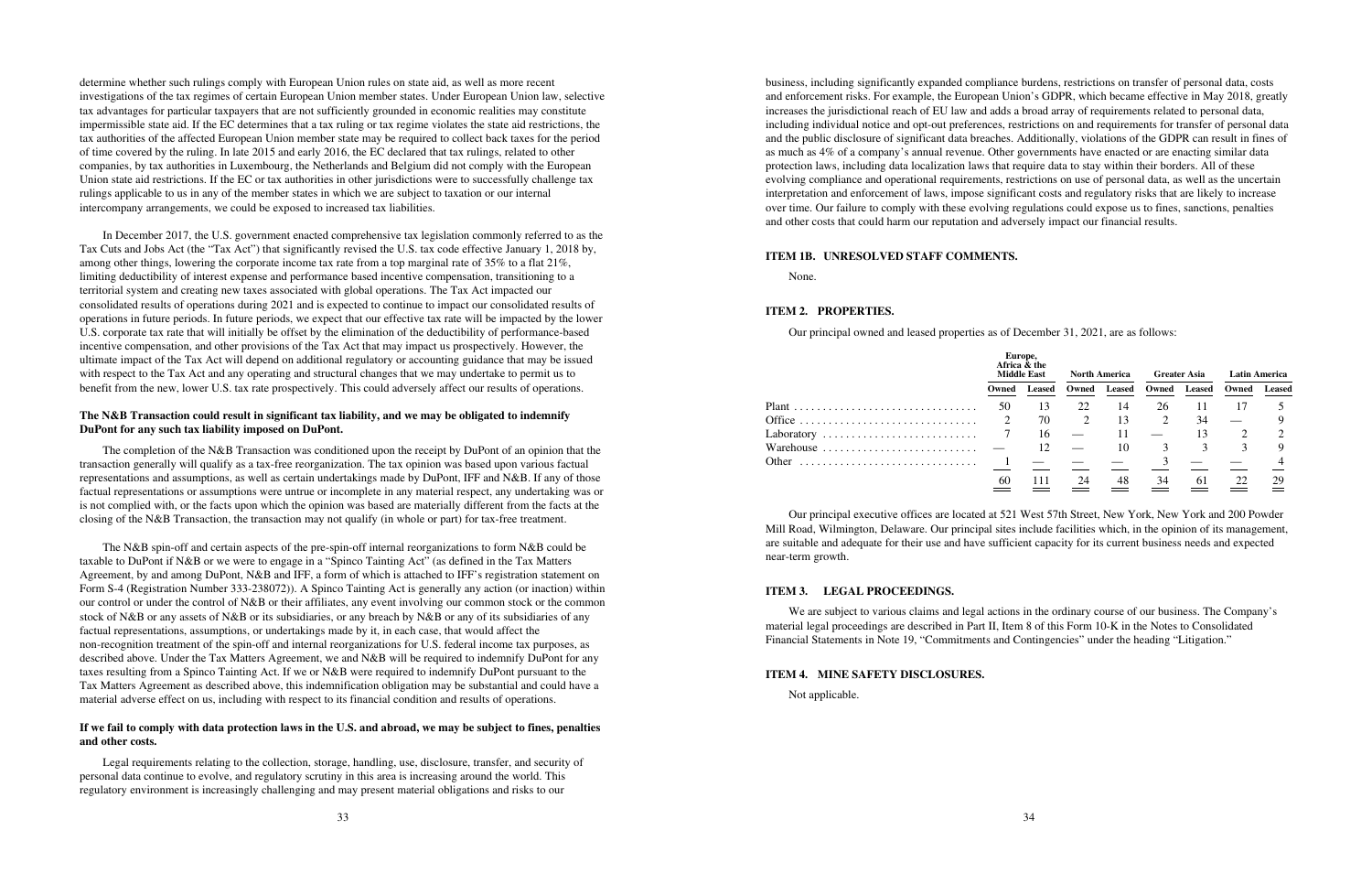### **PART II**

#### **ITEM 5. MARKET FOR REGISTRANT'S COMMON EQUITY, RELATED STOCKHOLDER MATTERS AND ISSUER PURCHASES OF EQUITY SECURITIES.**

#### *Market Information.*

**Number of shareholders of record as of February 21, 2022** Common stock, par value  $12 \frac{1}{2}$  per share 3,527

Our common stock is principally traded on the New York Stock Exchange under the ticker symbol "IFF".

#### *Approximate Number of Equity Security Holders.*

#### *Issuer Purchases of Equity Securities.*

None.

#### *Performance Graph.*

The following graph compares a shareholder's cumulative total return for the last five fiscal years as if such amounts had been invested in: (i) our common stock; (ii) the stocks included in the S&P 500 Index; and (iii) a customized Peer Group. The graph is based on historical stock prices and measures total shareholder return, which takes into account both changes in stock price and dividends. The total return assumes that dividends were reinvested daily and is based on a \$100 investment on December 31, 2016.

Campbell Soup Company The Hershey Company Church & Dwight Co., Inc. 
Hormel Foods Corporation The Clorox Company **Kellogg Company** The Coca-Cola Company L'Oreal SA Conagra Brands, Inc. Nestle SA Danone SA PepsiCo, Inc. The Estée Lauder Companies Inc. The Procter & Gamble Company General Mills, Inc. Symrise AG Givaudan SA Unilever N.V.



#### SOURCE: S&P Capital IQ

Due to the international scope and breadth of our business, we believe that a Peer Group comprising international public companies, which are representative of the customer group to which we sell our products, is the most appropriate group against which to compare shareholder returns. See the table below for the list of companies included in our Peer Group.

#### **Peer Group Companies**

- 
- 
- 
- 
- Colgate-Palmolive Company McCormick & Company, Incorporated
	-
	-
	-
	-
	-

#### **ITEM 6. [RESERVED]**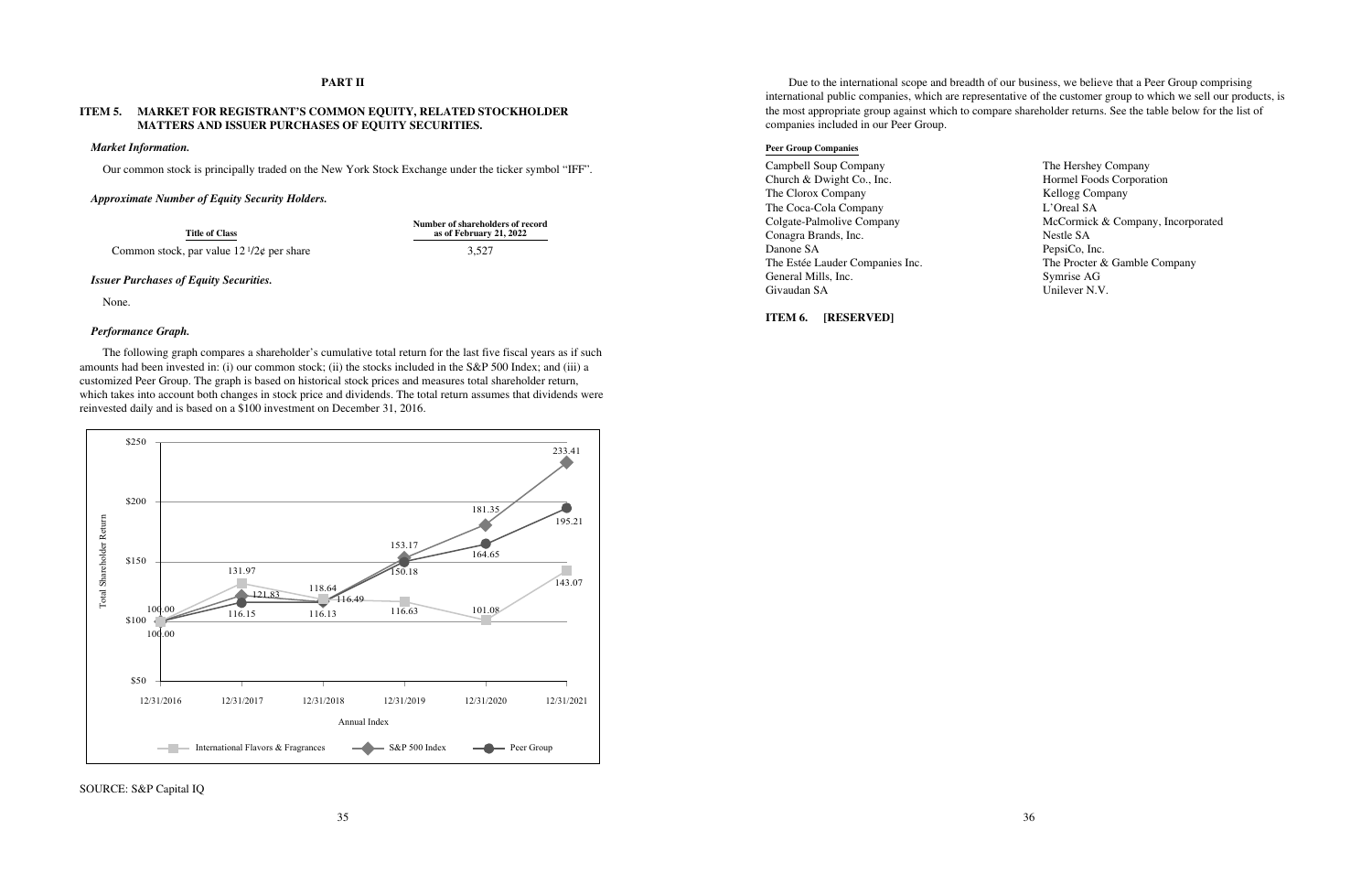#### **ITEM 7. MANAGEMENT'S DISCUSSION AND ANALYSIS OF FINANCIAL CONDITION AND RESULTS OF OPERATIONS.**

#### **(UNLESS INDICATED OTHERWISE, DOLLARS IN MILLIONS EXCEPT PER SHARE AMOUNTS)**

#### **Overview**

#### *Company Background*

On February 1, 2021, one of our wholly owned subsidiaries merged with and into the N&B Business (the "Merger"), pursuant to a Merger Agreement with DuPont. The shares issued in the Merger represented approximately 55.4% of the common stock of IFF on a fully diluted basis, after giving effect to the Merger, as of February 1, 2021. The N&B Business is an innovation-driven and customer-focused business that provides solutions for the global food and beverage, dietary supplements, home and personal care, energy, animal nutrition and pharma markets. The transaction was made in order to strengthen IFF's customer base and market presence, with an enhanced position in the food & beverage, home & personal care and health & wellness markets. See Note 3 to the Consolidated Financial Statements for additional information related to the N&B Transaction.

As a result of the N&B Transaction, and following our 2018 acquisition of Frutarom Industries Ltd., we have expanded our global leadership positions, which now include high-value ingredients and solutions in the Food & Beverage, Home & Personal Care and Health & Wellness markets, and across key Taste, Texture, Scent, Nutrition, Enzymes, Cultures, Soy Proteins, Pharmaceutical Excipients, Biocides and Probiotics categories.

We are now organized in four segments: Nourish, Health & Biosciences, Scent, and Pharma Solutions. The Company's consolidated financial information for the year ended December 31, 2021 reflects the results of N&B effective February 1, 2021, whereas the Company's consolidated financial information for the year ended December 31, 2020 and 2019 do not include amounts related to N&B.

Our Nourish segment consists of most of our legacy Taste segment combined with N&B's Food & Beverage division and the food protection business of N&B's Health & Biosciences division. Our Nourish business spans a diversified portfolio across natural and plant-based specialty food ingredients, flavor compounds, and savory solutions and inclusions.

Our Health & Biosciences segment consists of a biotechnology-driven portfolio of enzymes, food cultures, probiotics and specialty ingredients for food, home and personal care, and health and wellness applications. Our Health & Biosciences business comprises N&B's Health & Biosciences division (except the food protection business which is part of Nourish) in combination with the Natural Product Solutions business of legacy IFF. Health & Biosciences is comprised of six business units: Health, Cultures & Food Enzymes, Home & Personal Care, Animal Nutrition, Grain Processing and Microbial Control.

Our Scent segment creates fragrance compounds, fragrance ingredients and cosmetic ingredients that are integral elements in the world's finest perfumes and best-known household and personal care products. Our Scent business consists of our legacy Scent segment as well as our Flavor Ingredients business, formerly part of our legacy Taste business. The Scent segment is comprised of three business units: Fragrance Compounds, Fragrance Ingredients and Cosmetic Actives.

Our Pharma Solutions segment produces a vast portfolio of cellulosics and seaweed-based pharma excipients, used to improve the functionality and delivery of active pharmaceutical ingredients, including controlled or modified drug release formulations, and enabling the development of more effective pharmaceutical formulations. Pharma Solutions is comprised of N&B's Pharma Solutions business.

#### *Financial Measures — Currency Neutral*

Our financial results include the impact of foreign currency exchange rates. We provide currency neutral calculations in this report to remove the impact of these items. Beginning in the first quarter 2021, we elected to change the method in which we calculate currency neutral numbers to now be calculated by translating current year invoiced sale amounts at the exchange rates used for the corresponding prior year period. Previously we calculated currency neutral numbers by comparing current year results to the prior year results restated at exchange rates in effect for the current year based on the currency of the underlying transaction. We use currency neutral results in our analysis of subsidiary or segment performance. We also use currency neutral numbers when analyzing our performance against our competitors and believe the change in method better allows us to do so.

Due to the Merger with N&B, for the fiscal year 2021 we will not be presenting currency neutral impacts for the Nourish, Health & Biosciences and Pharma Solutions operating segments as the performance in these operating segments includes effects of N&B in 2021, while the 2020 period does not and thus the period's results are not comparable. We present the currency neutral impacts for the Scent operating segment as this operating segment does not have any effects of N&B.

#### *Impact of COVID-19 Pandemic*

On March 11, 2020, the World Health Organization designated COVID-19 as a global pandemic. Various policies and initiatives have been implemented around the world to reduce the global transmission of COVID-19. Although there continue to be minor operational disruptions, all of IFF's manufacturing facilities remain open and continue to manufacture products.

The COVID-19 pandemic remains a serious threat to the health of the world's population and certain countries and regions continue to suffer from outbreaks or have seen a recurrence of infections, especially with the emergence of new variants of the virus. Accordingly, the Company continues to take the threat from COVID-19 seriously. The impact that COVID-19 will have on our consolidated results of operations for the remainder of 2022 remains uncertain. Due to the length and severity of COVID-19, there is continued volatility as a result of retail and travel, consumer shopping and consumption behavior. Moreover, as a result of disruptions or uncertainty relating to the COVID-19 pandemic, we are experiencing, and may continue to experience, increased costs, delays or limited availability related to raw materials, strain on shipping and transportation resources, and higher energy prices, which have negatively impacted, and may continue to negatively impact, our margins and operating results. We will continue to evaluate the nature and extent of these potential impacts to our business, consolidated results of operations, segment results, liquidity and capital resources.

Although IFF has not experienced and does not currently anticipate any impairment charges related to COVID-19, the continuing effects of a prolonged pandemic could result in increased risk of asset write-downs and impairments. Any of these events could potentially result in a material adverse impact on IFF's business and results of operations.

For more detailed information about risks related to COVID-19, refer to Item 1A, "Risk Factors" — *The COVID-19 pandemic may materially and adversely impact our operations, financial condition, results of operations and cash flows.*

#### **2021 Financial Performance Overview**

For a reconciliation between reported and adjusted figures, please refer to the "Non-GAAP Financial Measures" section.

#### *Sales*

Sales in 2021 increased \$6.572 billion, or 129% on a reported basis, to \$11.656 billion compared to \$5.084 billion in the 2020 period. Performance was primarily driven by \$6.084 billion of incremental sales that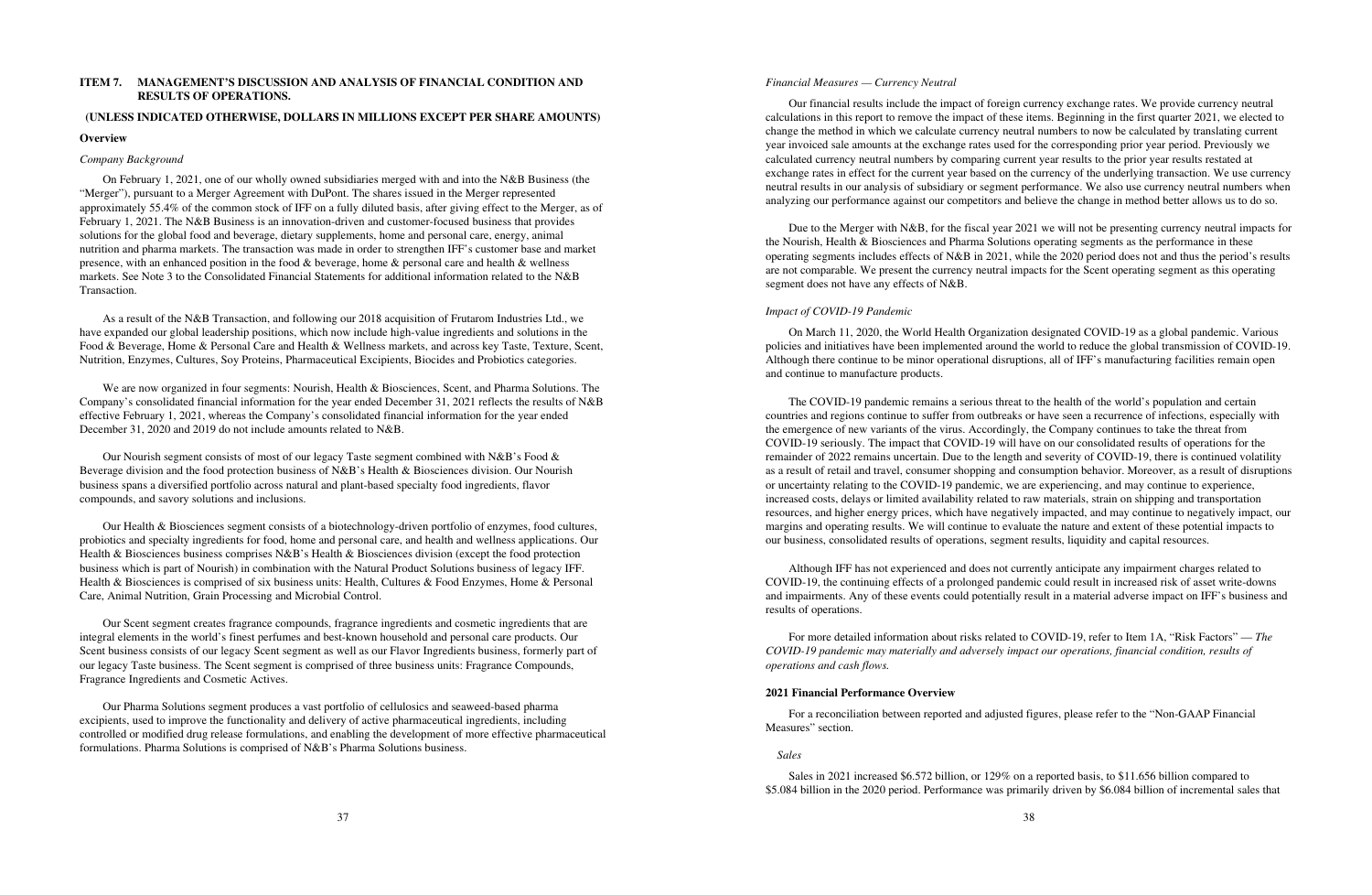were attributable to the inclusion of N&B, which was merged and consolidated into our results of operations effective February 1, 2021. In addition, sales performance was driven by volume increases across the Nourish, Health & Biosciences and Scent operating segments and price increases in the Nourish segment.

Our 25 largest customers accounted for approximately 29% of total sales in 2021. In 2021, no customer accounted for more than 10% of sales. A key factor for commercial success is our inclusion on strategic customers' core supplier lists, which provides opportunities to expand and win new business. We are on the core supplier lists of a large majority of our global and strategic customers.

Gross profit in 2021 increased \$1.649 billion, or 79% on a reported basis, to \$3.735 billion (32.0% of sales) compared to \$2.086 billion (41.0% of sales) in the 2020 period. The increase in gross profit was primarily driven by the inclusion of N&B, along with sales volume increases in the business. The decrease in gross profit margin, as a percentage of sales, was due to higher input costs and difference in product portfolio mix of the new N&B Business compared to the historical IFF product portfolio mix.

#### *Gross Profit*

#### *Adjusted Operating EBITDA*

Adjusted operating EBITDA in 2021 increased \$1.370 billion, or 130% on a reported basis, to \$2.425 billion (20.8% of sales) compared to \$1.055 billion (20.8% of sales) in the 2020 period. The increase in adjusted operating EBITDA was primarily driven by the inclusion of N&B, along with sales volume increases in the business.

#### **Results of Operations**

|             | Year Ended December 31, |            |                  | Change           |
|-------------|-------------------------|------------|------------------|------------------|
| 2021        | 2020                    | 2019       | 2021 vs.<br>2020 | 2020 vs.<br>2019 |
| \$11,656    | \$5,084                 | \$5,140    | 129%             | (1)%             |
| 7,921       | 2,998                   | 3,027      | 164%             | $(1)$ %          |
| 3,735       | 2,086                   | 2,113      | 79%              | $(1)$ %          |
| 629         | 357                     | 346        | 76%              | 3%               |
| 1,749       | 949                     | 876        | 84%              | 8%               |
| 41          | 17                      | 30         | 141%             | (43)%            |
| 732         | 193                     | 193        | 279%             | $-\%$            |
| (1)         | 4                       | 3          | $(125)$ %        | 33%              |
| 585         | 566                     | 665        | 3%               | (15)%            |
| 289         | 132                     | 138        | 119%             | (4)%             |
| (58)        | (7)                     | (30)       | <b>NMF</b>       | (77)%            |
| 354         | 441                     | 557        | (20)%            | (21)%            |
| 75          | 74                      | 97         | $1\%$            | (24)%            |
| 279         | 367                     | 460        | (24)%            | (20)%            |
| 9           | 4                       | 4          | 125%             | -%               |
| \$<br>270   | \$<br>363               | \$<br>456  | (26)%            | (20)%            |
| \$<br>1.10  | \$<br>3.21              | \$<br>4.00 | $(66)$ %         | (20)%            |
| 32.0%       | 41.0%                   | 41.1%      | <b>NMF</b>       | $(10)$ bps       |
| 5.4%        | 7.0%                    |            | 6.7% (160)bps    | 30bps            |
| 15.0%       | 18.7%                   | 17.0%      | <b>NMF</b>       | 170bps           |
| 5.0%        | 11.1%                   | 12.9%      | <b>NMF</b>       | $(180)$ bps      |
| 21.2%       | 16.8%                   | 17.4%      | <b>NMF</b>       | $(60)$ bps       |
| 6,264<br>\$ | \$2,886                 | \$2,978    | 117%             | (3)%             |
| 2,329       | 134                     | 129        | <b>NMF</b>       | 4%               |
| 2,254       | 2,064                   | 2,033      | 9%               | 2%               |
| 809         |                         |            | <b>NMF</b>       | <b>NMF</b>       |
| \$11,656    | \$5,084                 | \$5,140    | 129%             | $(1)$ %          |

| (DOLLARS IN MILLIONS EXCEPT PER SHARE AMOUNTS)                                                     | 2021              | 2020             | 2019                 | 2020             | 2019               |
|----------------------------------------------------------------------------------------------------|-------------------|------------------|----------------------|------------------|--------------------|
| $Cost of goods sold \dots \dots \dots \dots \dots \dots \dots \dots \dots \dots \dots$             | \$11,656<br>7,921 | \$5,084<br>2,998 | \$5,140<br>3,027     | 129%<br>164%     | $(1)$ %<br>$(1)$ % |
| Gross profit $\ldots \ldots \ldots \ldots \ldots \ldots \ldots \ldots \ldots \ldots \ldots \ldots$ | 3,735             | 2,086            | 2,113                | 79%              | $(1)$ %            |
| Research and development (R&D) expenses                                                            | 629               | 357              | 346                  | 76%              | 3%                 |
| Selling and administrative $(S&A)$ expenses $\ldots \ldots \ldots$                                 | 1,749             | 949              | 876                  | 84%              | 8%                 |
| Restructuring and other charges                                                                    | 41                | 17               | 30                   | 141%             | (43)%              |
| Amortization of acquisition-related intangibles                                                    | 732               | 193              | 193                  | 279%             | $-\%$              |
| (Gains) losses on sale of fixed assets                                                             | (1)               | 4                | 3                    | $(125)\%$        | 33%                |
|                                                                                                    | 585               | 566              | 665                  | 3%               | (15)%              |
|                                                                                                    | 289               | 132              | 138                  | 119%             | (4)%               |
|                                                                                                    | (58)              | (7)              | (30)                 | <b>NMF</b>       | (77)%              |
| Income before taxes $\dots \dots \dots \dots \dots \dots \dots \dots \dots \dots \dots$            | 354               | 441              | 557                  | (20)%            | (21)%              |
| Provision for income taxes                                                                         | 75                | 74               | 97                   | $1\%$            | (24)%              |
|                                                                                                    | 279               | 367              | 460                  | $(24)\%$         | (20)%              |
| Net income attributable to noncontrolling interest $\dots\dots\dots$                               | 9                 | 4                | 4                    | 125%             | $-\%$              |
| Net income attributable to IFF stockholders                                                        | 270<br>\$         | \$363            | $\mathcal{L}$<br>456 | $(26)$ %         | (20)%              |
| Net income per share $\rightarrow$ diluted $\ldots \ldots \ldots \ldots \ldots \ldots$             | \$<br>1.10        | \$3.21           | \$4.00               | $(66)$ %         | (20)%              |
| Gross margin $\ldots \ldots \ldots \ldots \ldots \ldots \ldots \ldots \ldots \ldots \ldots \ldots$ | 32.0%             | 41.0%            | 41.1%                | <b>NMF</b>       | $(10)$ bps         |
| $R&D$ as a percentage of sales $\ldots \ldots \ldots \ldots \ldots \ldots \ldots$                  | 5.4%              | 7.0%             |                      | $6.7\%$ (160)bps | 30bps              |
| S&A as a percentage of sales $\dots \dots \dots \dots \dots \dots \dots \dots$                     | 15.0%             | 18.7%            | 17.0%                | <b>NMF</b>       | 170bps             |
|                                                                                                    | 5.0%              | 11.1%            | 12.9%                | <b>NMF</b>       | $(180)$ bps        |
|                                                                                                    | 21.2%             | 16.8%            | 17.4%                | <b>NMF</b>       | $(60)$ bps         |
| Segment net sales                                                                                  |                   |                  |                      |                  |                    |
|                                                                                                    | \$6,264           | \$2,886          | \$2,978              | 117%             | (3)%               |
| Health & Biosciences                                                                               | 2,329             | 134              | 129                  | <b>NMF</b>       | 4%                 |
|                                                                                                    | 2,254             | 2,064            | 2,033                | $9\%$            | 2%                 |
|                                                                                                    | 809               |                  |                      | <b>NMF</b>       | <b>NMF</b>         |
|                                                                                                    | \$11,656          | \$5,084          | \$5,140              | 129%             | $(1)$ %            |
|                                                                                                    |                   |                  |                      |                  |                    |

#### *NMF: Not meaningful*

Cost of goods sold includes the cost of materials and manufacturing expenses. R&D includes expenses related to the development of new and improved products and technical product support. S&A expenses include expenses necessary to support our commercial activities and administrative expenses supporting our overall operating activities including compliance with governmental regulations.

#### **2021 IN COMPARISON TO 2020**

## **Sales**

Sales for 2021 increased \$6.572 billion, or 129% on a reported basis, to \$11.656 billion, compared to \$5.084 billion in the 2020 period. Performance was primarily driven by \$6.084 billion of incremental sales that was attributable to the inclusion of N&B, which was merged and consolidated into our results of operations effective February 1, 2021. In addition, sales performance reflected volume increases for the Nourish, Health & Biosciences and Scent operating segments and price increases in the Nourish segment.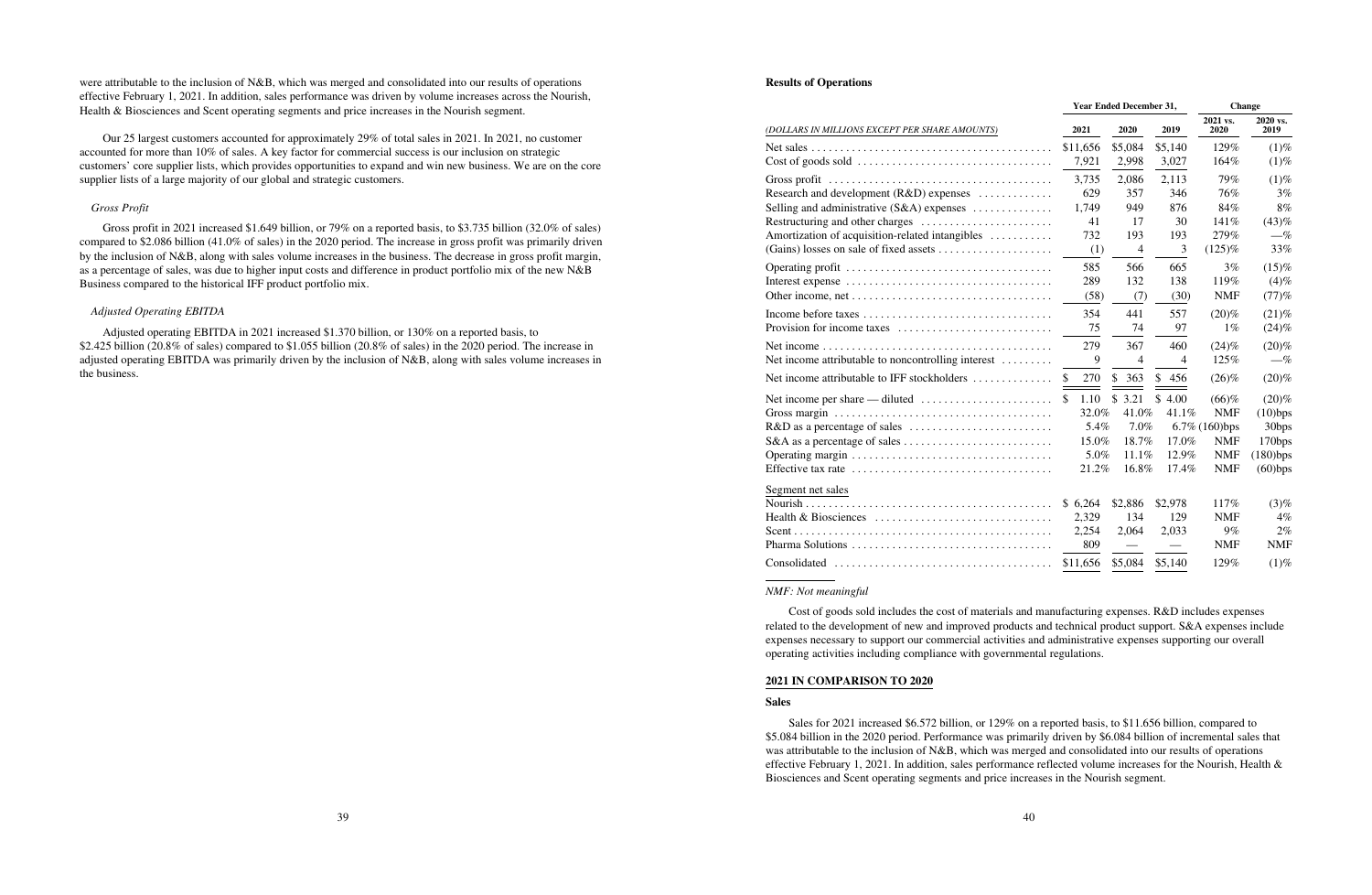#### Sales performance by segment was as follows:

|                      |          | % Change in Sales - 2021 vs. 2020      |
|----------------------|----------|----------------------------------------|
|                      | Reported | <b>Currency Neutral</b> <sup>(1)</sup> |
|                      |          | <b>NMF</b>                             |
|                      |          | <b>NMF</b>                             |
| Scent $\ldots$ $9\%$ |          | 8%                                     |
|                      |          | <b>NMF</b>                             |
|                      |          | <b>NMF</b>                             |

(1) Currency neutral sales growth is calculated by translating current year invoiced sale amounts at the exchange rates for the corresponding prior year period.

#### *NMF: Not meaningful*

#### *Nourish*

Nourish sales in 2021 increased \$3.378 billion, or 117% on a reported basis, to \$6.264 billion, compared to \$2.886 billion in the 2020 period. Performance in the Nourish operating segment was primarily driven by \$3.082 billion of incremental sales that was attributable to the inclusion of N&B, along with volume increases, particularly in Flavors.

#### *Health & Biosciences*

Health & Biosciences sales in 2021 was \$2.329 billion compared to \$134 million in the 2020 period. Performance in the Health & Biosciences operating segment was primarily driven by \$2.193 billion of incremental sales that was attributable to the inclusion of N&B, as the majority of this operating segment consists of the new N&B Business. In addition, sales performance reflected volume increases in the operating segment.

S&A expenses increased \$800 million to \$1.749 billion, or 15.0% as a percentage of sales, in 2021 compared to \$949 million, or 18.7% as a percentage of sales, in 2020. The increase in S&A expenses was

#### *Scent*

Scent sales in 2021 increased \$190 million, or 9% on a reported basis, to \$2.254 billion, compared to \$2.064 billion in the 2020 period. Scent sales in 2021 also increased 8% on a currency neutral basis. Sales growth in the Scent operating segment was primarily driven by volume increases in both Fragrance Compounds and Fragrance Ingredients.

#### *Pharma Solutions*

Pharma Solutions sales in 2021 was \$809 million. This was a new operating segment of the Company as a result of the Merger with N&B and did not exist in the comparable 2020 period.

#### **Cost of Goods Sold**

Cost of goods sold, as a percentage of sales, increased 9.0% in 2021 to 68.0% compared to 59.0% in 2020, primarily driven by higher input costs, volume increases in the business and impact of the difference in product portfolio mix of the new N&B Business compared to the historical IFF product portfolio mix.

#### **Research and Development (R&D) Expenses**

Overall R&D expenses, as a percentage of sales, decreased 1.6% in 2021 to 5.4% compared to 7.0% in 2020. The decrease, as a percentage of sales, in 2021 was primarily due to the impact of the Merger with N&B.

#### **Selling and Administrative (S&A) Expenses**

primarily due to the impact of the Merger with N&B and the related transaction and integration costs consisting of legal, professional and consulting fees, as well as business divestiture costs consisting mainly of legal and professional fees and employee separation costs. Adjusted S&A expense increased by \$672 million to \$1.480 billion (12.7% as a percentage of sales) in 2021 compared to \$808 million (15.9% as a percentage of sales) in 2020.

#### **Restructuring and Other Charges**

Restructuring and other charges increased to \$41 million in 2021 compared to \$17 million in 2020. The increase was primarily driven by severance costs incurred in 2021 (see Note 2 for additional information).

#### **Amortization of Acquisition-Related Intangibles**

Amortization expenses increased to \$732 million in 2021 compared to \$193 million in 2020 primarily due to the intangible assets acquired as part of the Merger with N&B (see Notes 3 and 5 for additional information).

#### **Interest Expense**

Interest expense increased \$157 million to \$289 million in 2021, compared to \$132 million in 2020. This increase was primarily driven by the debt assumed in the Merger with N&B (see Note 9 for additional information). Average cost of debt was 2.9% for the 2021 period and 3.0% for the 2020 period.

#### **Other Income, Net**

Other income, net, increased approximately \$51 million to \$58 million of income in 2021 versus \$7 million of income in 2020. The increase of \$51 million includes approximately \$17 million in income to correct net income amounts related to certain defined benefit plans in prior years and \$13 million in gains from business disposal. The increase also includes the impact of foreign exchange gains and higher interest income.

#### **Income Taxes**

The effective tax rate was 21.2% in 2021 as compared to 16.8% in 2020. The year-over-year increase was largely due to an unfavorable mix of earnings, higher repatriation costs and cost of global intangible low-taxed income ("GILTI"), partially offset by tax benefits related to supply chain optimization and credits.

Excluding the \$127 million tax benefit associated with the pre-tax non-GAAP adjustments, the adjusted effective tax rate for 2021 was 20.0%. For 2020, the adjusted effective tax rate was 17.6% excluding the \$33 million tax benefit associated with the pre-tax non-GAAP adjustments. The year-over-year increase was largely due to an unfavorable mix of earnings, higher repatriation costs and cost of GILTI, partially offset by tax benefits related to supply chain optimization and credits.

#### **Segment Adjusted Operating EBITDA Results by Business Unit**

Effective in the first quarter of 2021, management elected to change the profit or loss measure of the Company's reportable segments from Segment Operating Profit to Segment Adjusted Operating EBITDA for internal reporting and performance measurement purposes. Segment Adjusted Operating EBITDA is defined as Income Before Taxes before depreciation and amortization expense, interest expense, restructuring and other charges and certain non-recurring items. Prior period amounts have been recast to reflect these changes in segment profitability measures. Our determination of reportable segments was made on the basis of our strategic priorities within each segment and corresponds to the manner in which our Chief Operating Decision Maker reviews and evaluates operating performance to make decisions about resources to be allocated to the segment. In addition to our strategic priorities, segment reporting is also based on differences in the products and services we provide. As a result, we added two new reportable segments — Health & Biosciences and Pharma Solutions. Nourish is composed of most of IFF's legacy Taste division and N&B's Food & Beverage division. The Scent and Health & Biosciences segments include a component of the legacy Taste segment.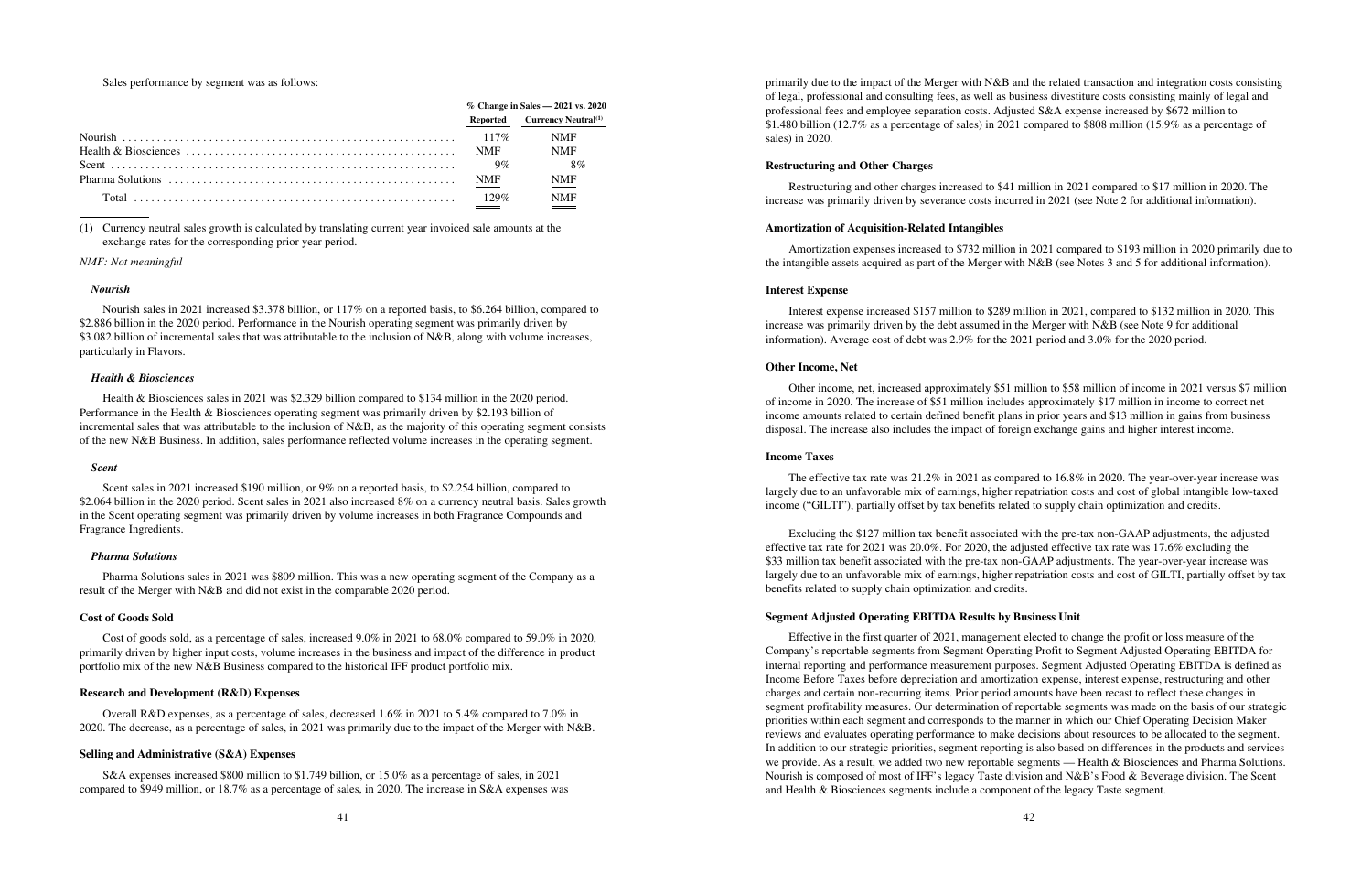|                                                  | <b>For the Year Ended</b><br>December 31, |                      |
|--------------------------------------------------|-------------------------------------------|----------------------|
| (DOLLARS IN MILLIONS)                            | 2021                                      | <b>2020</b>          |
| <b>Segment Adjusted Operating EBITDA</b>         |                                           |                      |
|                                                  | \$1.172                                   | $\mathbb{S}$<br>599  |
|                                                  | 625                                       | 40                   |
|                                                  | 463                                       | 416                  |
|                                                  | 165                                       |                      |
|                                                  | 2,425                                     | 1,055                |
|                                                  | (1,156)                                   | (325)                |
|                                                  | (289)                                     | (132)                |
|                                                  | 58                                        | 7                    |
|                                                  | (4)                                       | (10)                 |
|                                                  | (41)                                      | (17)                 |
|                                                  | -1                                        | (4)                  |
|                                                  | (7)                                       |                      |
|                                                  | (42)                                      |                      |
|                                                  | (29)                                      | (3)                  |
|                                                  | (2)                                       | (1)                  |
|                                                  |                                           | (3)                  |
|                                                  | (368)                                     |                      |
|                                                  | (91)                                      | (29)                 |
|                                                  | (101)                                     | (97)                 |
|                                                  | 354<br>\$                                 | $\mathbb{S}$<br>-441 |
| <b>Segment Adjusted Operating EBITDA margin:</b> |                                           |                      |
|                                                  | $18.7\%$                                  | 20.8%                |
|                                                  | 26.8%                                     | 29.9%                |
|                                                  | 20.5%                                     | 20.2%                |
|                                                  | 20.4%                                     | $-\%$                |

We had cash and cash equivalents of approximately \$711 million at December 31, 2021 compared to \$650 million at December 31, 2020 and of this balance, a portion was held outside the United States. Cash balances held in foreign jurisdictions are, in most circumstances, available to be repatriated to the United States.

Consolidated ............................................................ 20.8% 20.8%

#### *Nourish Segment Adjusted Operating EBITDA*

Nourish Segment Adjusted Operating EBITDA increased \$573 million to \$1.172 billion (18.7% of segment sales) in 2021 from \$599 million (20.8% of segment sales) in the comparable 2020 period. The increase primarily reflected the inclusion of N&B, along with volume increases in the operating segment. The decrease in segment adjusted operating EBITDA margin, as a percentage of sales, was due to the difference in product portfolio mix of the new Nourish operating segment, as a result of the Merger with N&B, compared to the legacy Taste operating segment, and higher input costs.

#### *Health & Biosciences Segment Adjusted Operating EBITDA*

Health & Biosciences Segment Adjusted Operating EBITDA increased \$585 million to \$625 million (26.8% of segment sales) in 2021 from \$40 million (29.9% of segment sales) in the comparable 2020 period. The increase primarily reflected the inclusion of N&B, which comprises most of this segment.

#### *Scent Segment Adjusted Operating EBITDA*

Scent Segment Adjusted Operating EBITDA increased \$47 million to \$463 million (20.5% of segment sales) in 2021 from \$416 million (20.2% of segment sales) in the comparable 2020 period. The increase primarily reflected volume increases in the operating segment.

#### *Pharma Solutions Segment Adjusted Operating EBITDA*

Pharma Solutions Segment Adjusted Operating EBITDA was \$165 million (20.4% of segment sales) in 2021. This was a new operating segment of the Company as a result of the Merger with N&B and did not exist in the comparable 2020 period.

## **2020 IN COMPARISON TO 2019**

For a comparison of our results of operations for the fiscal years ended December 31, 2020 and December 31, 2019, see "Part II, Item 7. Management's Discussion and Analysis of Financial Condition and Results of Operations" of our Form 10-K for the fiscal year ended December 31, 2020, filed with the SEC on February 22, 2021.

#### **Liquidity and Capital Resources**

#### **Cash and Cash Equivalents**

In connection with the Merger with N&B, the Company's cash balance increased by approximately \$246 million, which included the cash acquired of \$193 million and approximately \$53 million related to the Special Cash Payment made in accordance with the Merger Agreement.

Effective utilization of the cash generated by our international operations is a critical component of our strategy. We regularly repatriate cash from our non-U.S. subsidiaries to fund financial obligations in the U.S. As we repatriate these funds to the U.S. we will be required to pay income taxes in certain U.S. states and applicable foreign withholding taxes during the period when such repatriation occurs. Accordingly, as of December 31, 2021, we have a deferred tax liability of approximately \$81 million for the effect of repatriating the funds to the U.S.

#### **Restricted Cash**

At December 31, 2021 we had a balance of \$5 million (of which \$4 million is included in Current Assets and \$1 million is included in Other Assets) compared to \$10 million at December 31, 2020.

#### **Cash Flows Provided By Operating Activities**

Cash flows provided by operations in 2021 were \$1.437 billion, or 12.3% of sales, compared to \$714 million, or 14.0% of sales, in 2020 and \$699 million in 2019. The increase in cash provided by operating activities from 2020 to 2021 was primarily driven by higher cash earnings, excluding the impact of depreciation and amortization and amortization of N&B inventory step-up costs, and changes related to accounts payable, inventories and accounts receivable. The increase in cash provided by operating activities from 2019 to 2020 was primarily driven by changes related to accounts receivable, inventories, incentive compensation and accrued expenses, largely offset by lower cash earnings in 2020.

Working capital (current assets less current liabilities) totaled \$3.354 billion at year-end 2021 compared to \$1.156 billion at year-end 2020. The increase in working capital was due to the Merger with N&B.

We have various factoring agreements in the U.S. and The Netherlands under which we can factor up to approximately \$250 million in receivables with a financial institution. Additionally, we maintain factoring programs that are sponsored by certain customers. Under all of the arrangements, we sell the receivables on a non-recourse basis to unrelated financial institutions and account for the transactions as a sale of receivables. The applicable receivables are removed from our Consolidated Balance Sheets when the cash proceeds are received.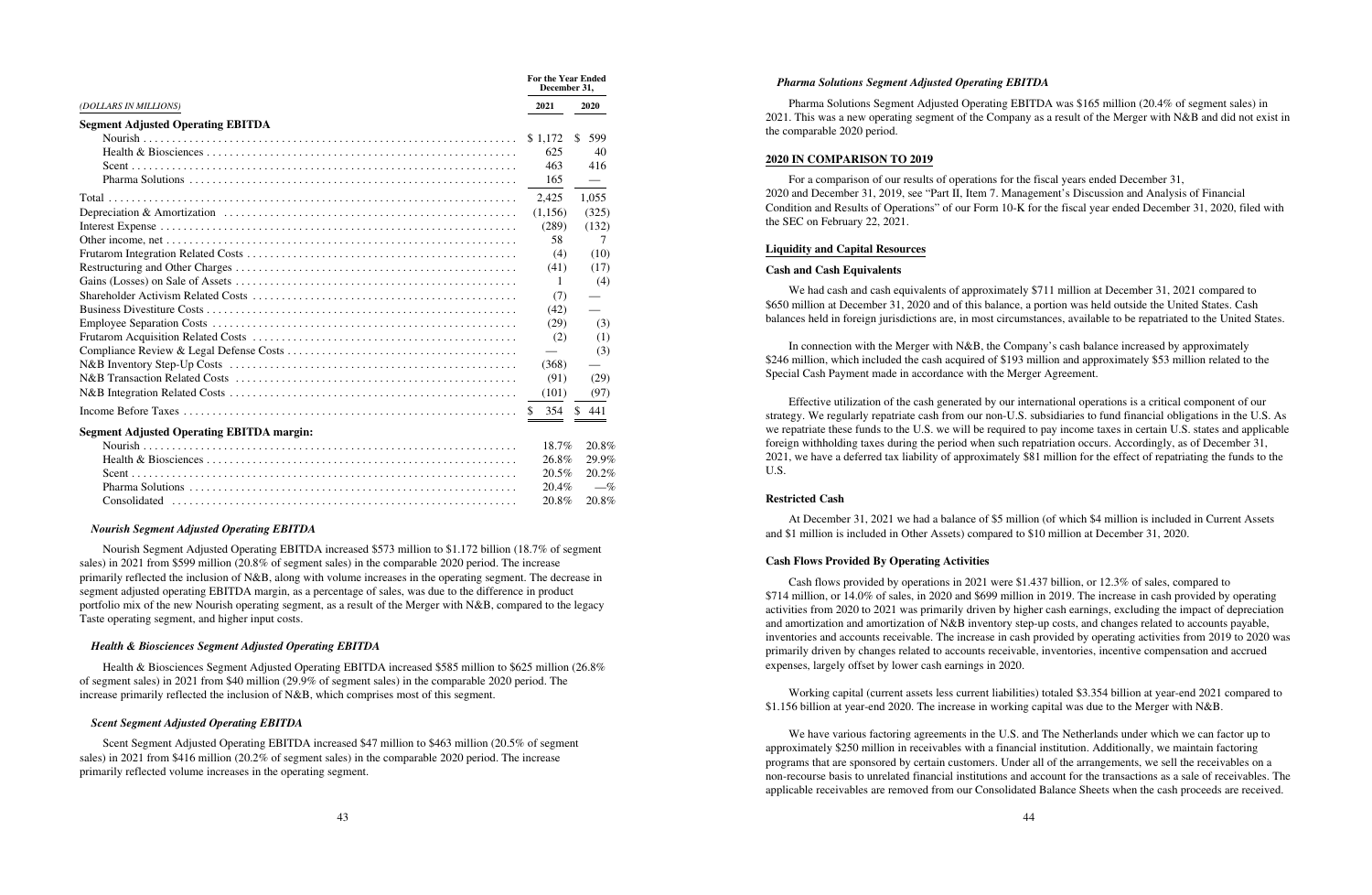The impact on cash provided by operations from participating in these programs increased approximately \$19 million, \$43 million and \$38 million in 2021, 2020 and 2019, respectively, compared to each respective prior year period. The cost of participating in these programs was approximately \$6 million, \$4 million, and \$7 million in 2021, 2020, and 2019, respectively (see Note 1 for additional information).

#### **Cash Flows Provided By (Used In) Investing Activities**

Cash flows used in investing activities in 2021 were \$18 million compared to \$187 million and \$226 million in 2020 and 2019, respectively. The decrease in cash used in investing activities from 2020 to 2021 was primarily driven by the increase in cash provided by the Merger with N&B and higher net proceeds received from the sale of the fruit preparation business, largely offset by higher spending on property, plant and equipment in the current year. The decrease in cash used in investing activities from 2019 to 2020 was primarily driven by lower payments for acquisitions and lower spending on property, plant and equipment, partially offset by lower proceeds from disposal of assets in 2020 and cash paid on settlement of derivative instruments in 2020 versus proceeds in 2019.

We have evaluated and re-prioritized our capital projects and expect that capital spending in 2022 will be approximately 5.0% of sales (net of potential grants and other reimbursements from government authorities).

We paid dividends totaling \$667 million, \$323 million and \$314 million in 2021, 2020 and 2019, respectively. The cash dividend declared per share in 2021, 2020 and 2019 was \$3.12, \$3.04 and \$2.96, respectively.

Additions to property, plant and equipment were \$393 million, \$192 million and \$236 million in 2021, 2020 and 2019, respectively (net of grants and other reimbursements from government authorities). These investments largely arise from our ongoing focus to align our manufacturing facilities with customer demand, primarily in emerging markets, and new technology consistent with our strategy.

We currently have a board approved stock repurchase program with a total remaining value of \$280 million. As of May 7, 2018, we have suspended our share repurchases.

#### **Cash Flows Used In Financing Activities**

Cash flows used in financing activities in 2021 were \$1.304 billion compared to \$512 million and \$505 million in 2020 and 2019, respectively. The increase in cash used in financing activities from 2020 to 2021 was primarily driven by higher repayments of both short-term and long-term debt and higher cash dividend payments, partially offset by proceeds from issuance of commercial paper. The increase in cash used in financing activities from 2019 to 2020 was primarily driven by higher repayments of debt and higher cash dividend payments, largely offset by cash proceeds from issuance of new long-term debt in 2020.

Our capital allocation strategy is primarily focused on debt repayment to maintain our investment grade rating. We will also prioritize capital investment in our businesses to support the strategic long term plans. We are also committed to maintaining our history of paying a dividend to investors determined by our Board of Directors at its discretion based on various factors.

#### **Capital Resources**

Operating cash flow provides the primary source of funds for capital investment needs, dividends paid to shareholders and debt service repayments. We anticipate that cash flows from operations and availability under our existing credit facilities will be sufficient to meet our investing and financing needs. We regularly assess our capital structure, including both current and long-term debt instruments, as compared to our cash generation and investment needs in order to provide ample flexibility and to optimize our leverage ratios. We believe our existing cash balances are sufficient to meet our debt service requirements.

#### *Transaction with Nutrition & Biosciences, Inc.*

On February 1, 2021, the N&B Term Loan Facility was funded, which provided for a senior unsecured term loan credit facility in an aggregate principal amount of \$1.250 billion, comprised of a \$625 million three-year tranche ("2024 Term Loan Facility") and a \$625 million five-year tranche ("2026 Term Loan Facility"). Following the Merger, we assumed the indebtedness incurred by N&B in the debt financings, which included (i) the 2024 Term Loan Facility and 2026 Term Loan Facility and (ii) a series of Senior Notes in the aggregate amount of \$6.250 billion with maturities ranging from 2 to 30 years. N&B's indebtedness raised prior to the Merger was used to finance the Special Cash Payment to DuPont, which has been paid, and for the satisfaction of the related transaction fees and expenses.

Immediately after the closing of the merger with N&B on February 1, 2022, DuPont shareholders owned approximately 55.4% of the shares of IFF, and existing IFF shareholders owned approximately 44.6% of the shares of IFF.

Refer to Notes 3 and 9 for additional information.

In connection with the N&B Transaction, a wholly owned subsidiary of IFF merged with and into N&B in exchange for 141,740,461 shares of IFF common stock, par value \$0.125 per share ("IFF Common Stock"), which had been approved in the special shareholder meeting that occurred on August 27, 2020 where IFF shareholders voted to approve the issuance of shares of IFF common stock in connection with the N&B Transaction pursuant to the Merger Agreement. In connection with the N&B Transaction, DuPont received a one-time \$7.359 billion special cash payment (the "Special Cash Payment"). The shares issued in the Merger represented approximately 55.4% of the common stock of IFF on a fully diluted basis, after giving effect to the Merger, as of February 1, 2021 (see Note 3 for additional information).

#### *Revolving Credit Facility and Term Loan Facilities*

The Credit Agreements contain various covenants, limitations and events of default customary for similar facilities for similarly rated borrowers, including the requirement for us to maintain, at the end of each fiscal quarter, a ratio of net debt for borrowed money to Credit Adjusted EBITDA in respect of the previous 12-month period. On and after the Closing Date of the N&B Transaction, the Company's maximum permitted ratio of net debt to Credit Adjusted EBITDA under the Credit Agreements is 4.75 to 1.0, stepping down to 3.50 to 1.0 over time (with a step-up if the Company consummates certain qualified acquisitions).

As of December 31, 2021, we had no outstanding borrowings under our \$2.000 billion Revolving Credit Facility. The amount that we are able to draw down under the Revolving Credit Facility is limited by financial covenants as described in more detail below. As of December 31, 2021, our borrowing capacity was approximately \$1.025 billion under the Revolving Credit Facility.

See Note 9 to the Consolidated Financial Statements for additional information on our Credit Agreements.

#### *Debt Covenants*

At December 31, 2021 and 2020 we were in compliance with all financial and other covenants, including the net debt to adjusted EBITDA ratio. At December 31, 2021 our Net Debt to Credit Adjusted EBITDA(1) ratio was 4.11 to 1 as defined by our Credit Agreements, which is below the maximum levels in the financial covenants in our existing outstanding credit facilities.

*calculated in accordance with the definition in the debt agreements. In this context, these measures are used*

*(1) Credit Adjusted EBITDA and Net Debt, which are non-GAAP measures used for these covenants, are solely to provide information on the extent to which we are in compliance with debt covenants and may not*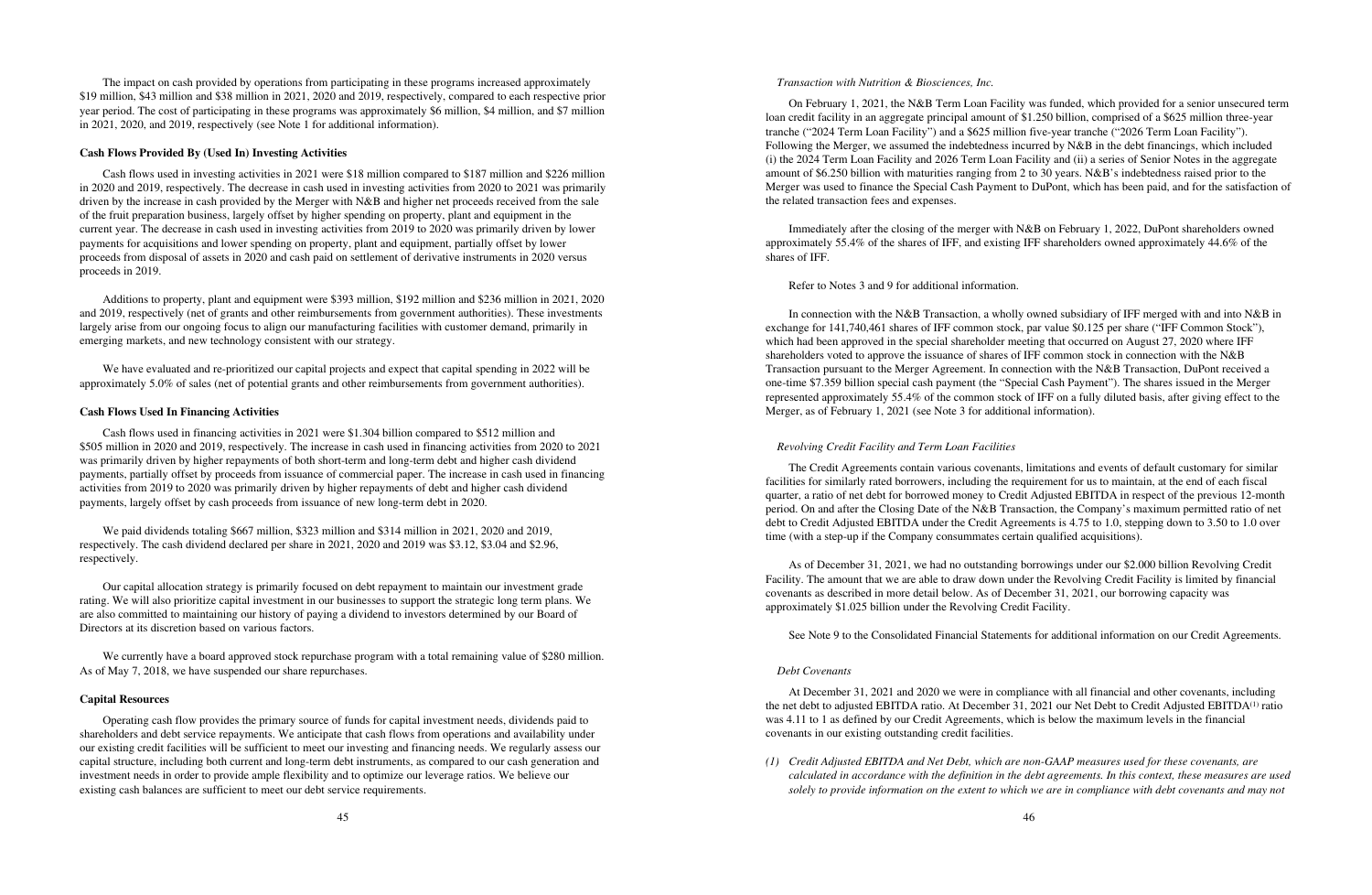*be comparable to Credit Adjusted EBITDA and Net Debt used by other companies. Reconciliations of Credit Adjusted EBITDA to net income and net debt to total debt are as follows:*

| (DOLLARS IN MILLIONS)                                                                                          | <b>Year Ended</b><br><b>December 31, 2021</b> |
|----------------------------------------------------------------------------------------------------------------|-----------------------------------------------|
|                                                                                                                |                                               |
|                                                                                                                |                                               |
|                                                                                                                |                                               |
| Depreciation and amortization continuous continuous contractor and amortization continuous continuous continuo |                                               |
|                                                                                                                |                                               |
|                                                                                                                |                                               |
|                                                                                                                | $\frac{$2,607}{2}$                            |

*(1) Specified items for the 12 months ended December 31, 2021 of \$682 million consist of Frutarom integration related costs, restructuring and other charges, shareholder activism related costs, business divestiture costs, gains on business disposal, employee separation costs, pension income adjustment, pension settlement, Frutarom acquisition related costs, N&B inventory step-up costs, N&B transaction related costs, N&B integration related costs and other N&B specified items.*

*(2) Non-cash items represent all other adjustments to reconcile net income to net cash provided by operations as presented on the Statement of Cash Flows, including gains on disposal of assets and stock-based compensation.*

*(3) Specified and non-cash items may not include all eligible add-back items from the Merger with N&B, for the purposes of the Credit Adjusted EBITDA calculation, due to availability of the information.*

| (DOLLARS IN MILLIONS) | December 31,<br>2021 |
|-----------------------|----------------------|
|                       |                      |
|                       |                      |
|                       |                      |
|                       |                      |

*(1) Total debt used for the calculation of Net debt consists of short-term debt, long-term debt, short-term finance lease obligations and long-term finance lease obligations.*

#### *Senior Notes*

As of December 31, 2021, we had \$9.721 billion aggregate principal amount outstanding in senior unsecured notes, with \$1.471 billion principal amount denominated in EUR and \$8.250 billion principal amount denominated in USD, which includes the N&B Senior Notes assumed as a result of the Merger. The notes bear interest ranging from 0.69% per year to 5.12% per year, with maturities from September 15, 2022 to December 1, 2050. See Note 9 to the Consolidated Financial Statements for additional information.

#### *Tangible Equity Units — Senior Unsecured Amortizing Notes*

On September 14, 2021, the Company notified holders of the tangible equity units ("TEUs") that the final settlement rate in respect of each of the prepaid stock purchase contracts ("SPCs") was 0.330911 shares of IFF's common stock. On September 15, 2021, 5,460,031 shares of IFF's common stock were issued in settlement of the SPCs. See Note 8 for further information on the TEUs.

As of December 31, 2021, the Company had postretirement obligations of approximately \$37 million, with \$4 million payable within 12 months.

#### **Other Contingencies**

See Note 19 to the Consolidated Financial Statements for information related to Other Contingencies.

#### **Other Commitments**

Compliance with existing governmental requirements regulating the discharge of materials into the environment has not materially affected our operations, earnings or competitive position. In 2021 and 2020, we spent approximately \$64 million and \$7 million on capital projects and approximately \$78 million and \$29 million in operating expenses and governmental charges, respectively, for the purpose of complying with such regulations. Expenditures for these purposes will continue for the foreseeable future. In addition, we are party to a number of proceedings brought under the Comprehensive Environmental Response, Compensation and Liability Act or similar state statutes. It is expected that the impact of any judgments in or voluntary settlements of such proceedings will not be material to our financial condition, results of operations or liquidity.

#### **Contractual Obligations**

The Company believes its balances of cash and cash equivalents, which totaled approximately \$711 million as of December 31, 2021, along with cash generated by ongoing operations and continued access to debt markets, will be sufficient to satisfy its cash requirements and capital return program over the next 12 months and beyond. The Company's material cash requirements include the following contractual and other obligations.

#### *Borrowings and Interest on Borrowings*

As of December 31, 2021, the Company had outstanding floating and fixed rate notes with varying maturities for an aggregate principal amount of approximately \$10.971 billion (collectively the "Notes"), with \$300 million payable within 12 months. Future interest payments associated with the Notes total approximately \$4.259 billion, with \$253 million payable within 12 months. See Note 9 to the Consolidated Financial Statements for a further discussion of our various borrowing facilities.

The Company also issues unsecured short-term promissory notes ("Commercial Paper") pursuant to a commercial paper program. As of December 31, 2021, the Company had \$324 million of Commercial Paper outstanding, all of which is payable within 12 months.

#### *Leases*

The Company has lease arrangements for certain corporate offices, manufacturing facilities, research and development facilities, and certain transportation and office equipment. As of December 31, 2021, the Company had fixed lease payment obligations of approximately \$937 million, with \$134 million payable within 12 months. See Note 7 to the Consolidated Financial Statements for a further discussion of our various lease arrangements.

#### *Pension and Other Postretirement Obligations*

As of December 31, 2021, the Company had pension funding obligations of approximately \$811 million, with \$74 million payable within 12 months. See Note 15 to the Consolidated Financial Statements for a further discussion of our retirement plans.

#### *Purchase Commitments*

The Company has various purchase commitments that include agreements for raw material procurement and contractual capital expenditures. As of December 31, 2021, the Company had purchase commitment obligations of approximately \$299 million, with \$169 million payable within 12 months.

#### *U.S. Tax Reform Toll-Charge*

The Company has obligations related to a U.S. tax reform "toll-charge" that is payable in installments over 8 years beginning in 2018. As of December 31, 2021, there are four installments and the Company had tollcharge obligations of approximately \$39 million, with \$5 million payable within 12 months.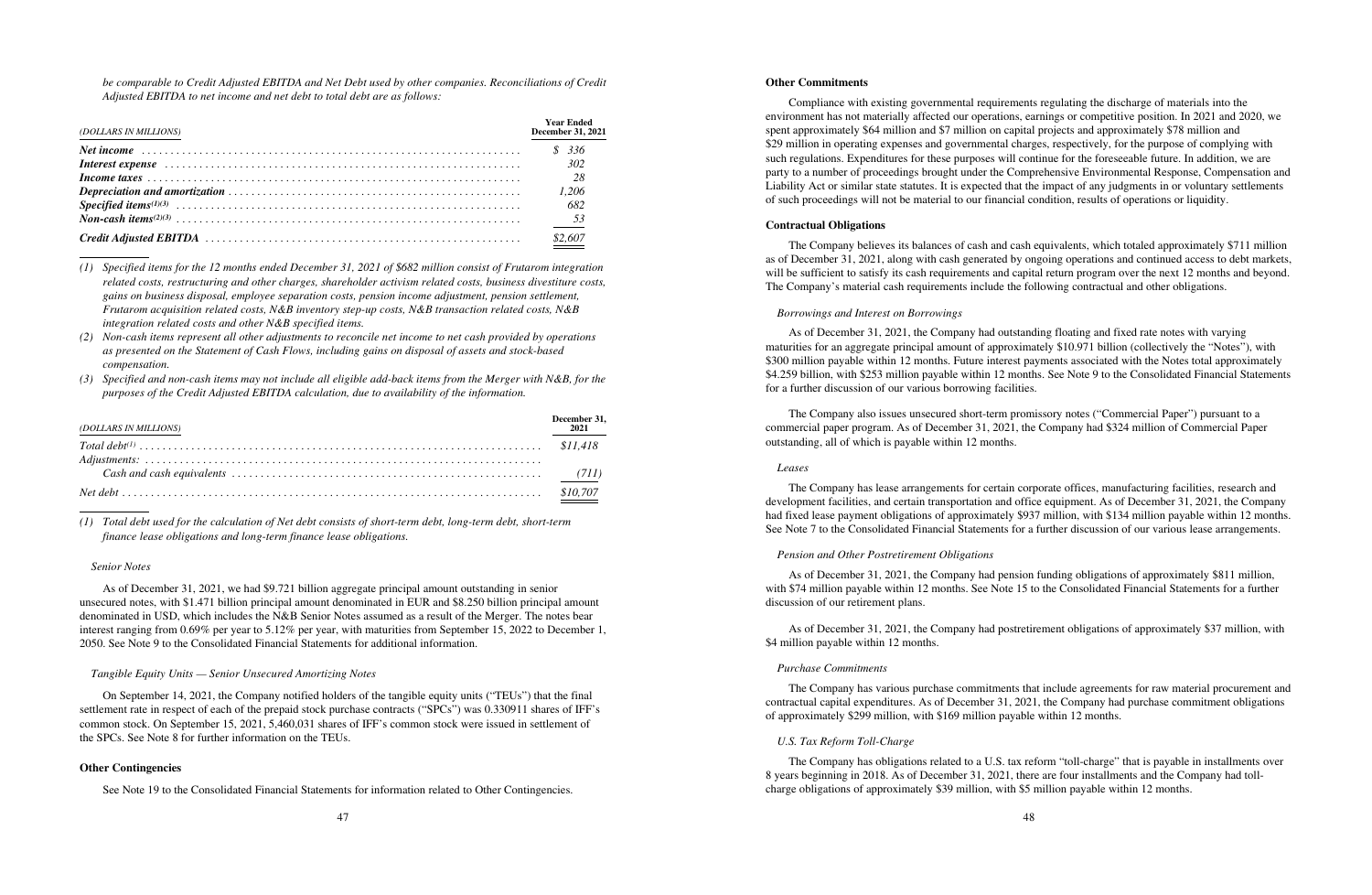The information above does not include approximately \$130 million of the total unrecognized tax benefits for uncertain tax positions, \$36 million of associated accrued interest and \$81 million associated with the deferred tax liability on deemed repatriation. Due to the high degree of uncertainty regarding the timing of potential cash flows, we are unable to make a reasonable estimate of the amount and period in which the remaining liabilities might be paid.

#### **Critical Accounting Policies and Use of Estimates**

Our significant accounting policies are more fully described in Note 1 to the Consolidated Financial Statements. As disclosed in Note 1, the preparation of financial statements in conformity with U.S. generally accepted accounting principles ("GAAP") requires management to make estimates and assumptions that affect reported amounts and accompanying disclosures. These estimates are based on management's best judgment of current events and actions that we may undertake in the future. Actual results may ultimately differ from these estimates.

Those areas requiring the greatest degree of management judgment or deemed most critical to our financial reporting involve:

*Business Combinations.* From time to time we enter into strategic acquisitions in an effort to better service existing customers and to attain new customers. When we acquire a controlling financial interest in an entity or group of assets that are determined to meet the definition of a business, we apply the acquisition method described in ASC Topic 805, Business Combinations. In accordance with GAAP, the results of the acquisitions we have completed are reflected in our financial statements from the date of acquisition forward.

We allocate the purchase consideration paid to acquire the business to the assets acquired and liabilities assumed based on estimated fair values at the acquisition date, with the excess of purchase price over the estimated fair value of the net assets acquired recorded as goodwill. If during the measurement period (a period not to exceed twelve months from the acquisition date) we receive additional information that existed as of the acquisition date but at the time of the original allocation described above was unknown to us, we make the appropriate adjustments to the purchase price allocation in the reporting period in which the amounts are determined.

Significant judgment is required to estimate the intangibles and fair value of fixed assets and in assigning their respective useful lives. Accordingly, we typically engage third-party valuation specialists, who work under the direction of management, to assist in valuing significant tangible and intangible assets acquired.

The fair value estimates are based on available historical information, future expectations and assumptions deemed reasonable by management, but are inherently uncertain.

We identify our reporting units by assessing whether the components of our operating segments constitute businesses for which discrete financial information is available and management of each operating segment regularly reviews the operating results of those components. We have identified seven reporting units under the Nourish, Health & Biosciences, Scent and Pharma Solutions segments: (1) Nourish, (2) Fragrance Compounds, (3) Fragrance Ingredients, (4) Cosmetic Actives, (5) Health & Biosciences, (6) Microbial Control and (7) Pharma Solutions.

We typically use an income method to estimate the fair value of intangible assets, which is based on forecasts of the expected future cash flows attributable to the respective assets. Significant estimates and assumptions inherent in the valuations reflect a consideration of other marketplace participants, and include the amount and timing of future cash flows (including expected growth rates, discount rates and profitability), royalty rates used in the relief of royalty method, customer attrition rates, product obsolescence factors, a brand's relative market position and the discount rate applied to the cash flows. Unanticipated market or macroeconomic events and circumstances may occur, which could affect the accuracy or validity of the estimates and assumptions.

Determining the useful life of an intangible asset also requires significant judgment. All of our acquired intangible assets (e.g., trademarks, product formulas, non-compete agreements and customer relationships) are expected to have finite useful lives. Our estimates of the useful lives of finite-lived intangible assets are based on a number of factors including competitive environment, market share, brand history, operating plans and the macroeconomic environment of the regions in which the brands are sold.

The costs of finite-lived intangible assets are amortized through expense over their estimated lives. The value of residual goodwill is not amortized, but is tested at least annually for impairment as described in the following note. For acquired intangible assets, the remaining useful life of the trade names and trademarks, product formulas, and customer relationships was estimated at the point at which substantially all of the present value of cumulative cash flows have been earned.

*The periodic assessment of potential impairment of goodwill.* As of December 31, 2021, we have goodwill of \$16.414 billion. We test goodwill for impairment at the reporting unit level as of November 30 every year or more frequently if events or changes in circumstances indicate the asset might be impaired. A reporting unit is an operating segment or one level below an operating segment (referred to as a component) to which goodwill is assigned when initially recorded.

For the annual impairment test as of November 30, 2021, we utilized Step 0 of the guidance in ASC Topic 350, Intangibles – Goodwill and Other, which allows for the assessment of qualitative factors to determine whether it is more likely than not that the fair value of a reporting unit is less than its carrying value. If, based on a review of qualitative factors, it is more likely than not that the fair value of a reporting unit is less than its carrying value, a quantitative impairment test is performed by comparing the fair value of a reporting unit with its carrying amount. Based on a review of qualitative factors, we determined that for four of the reporting units, a quantitative (Step 1) impairment analysis was not necessary to determine if the carrying values of the reporting unit exceeded their fair values. For the other three reporting units (Nourish, Health & Biosciences and Pharma Solutions), we determined that a Step 1 test was necessary.

We assessed the fair value of the reporting units primarily using an income approach. Under the income approach, we determined the fair value by using a discounted cash flow method at a rate of return that reflects the relative risk of the projected future cash flows of each reporting unit, as well as a terminal value. We use the most current actual and forecasted operating data available. Key estimates and assumptions used in these valuations include revenue growth rates and profit margins based on our internal forecasts and historical operating trends, and our specific weighted-average cost of capital used to discount future cash flows.

In performing the quantitative test, we determined that the fair value of the three reporting units exceeded their carrying values and, taken together with the results of the qualitative test, we determined that there was no impairment of goodwill at any of our seven reporting units in 2021. Based on the quantitative impairment test performed at November 30, 2021, we determined that the excess of fair values over their respective carrying values were 62%, 44% and 29% for the Nourish, Health & Biosciences and Pharma Solutions reporting units, respectively.

If current long-term projections for these reporting units are not realized or materially decrease, we may be required to write-off all or a portion of the goodwill. Such charge could have a material effect on the Consolidated Statements of Operations and Balance Sheets.

*The periodic assessment of potential impairment of long-lived assets.* We review long-lived assets for impairment when events or changes in business conditions indicate that their full carrying value may not be recovered. An estimate of undiscounted future cash flows produced by an asset or group of assets is compared to the carrying value to determine whether impairment exists. If assets are determined to be impaired, the loss is measured based on an estimate of fair value using various valuation techniques, including a discounted estimate of future cash flows.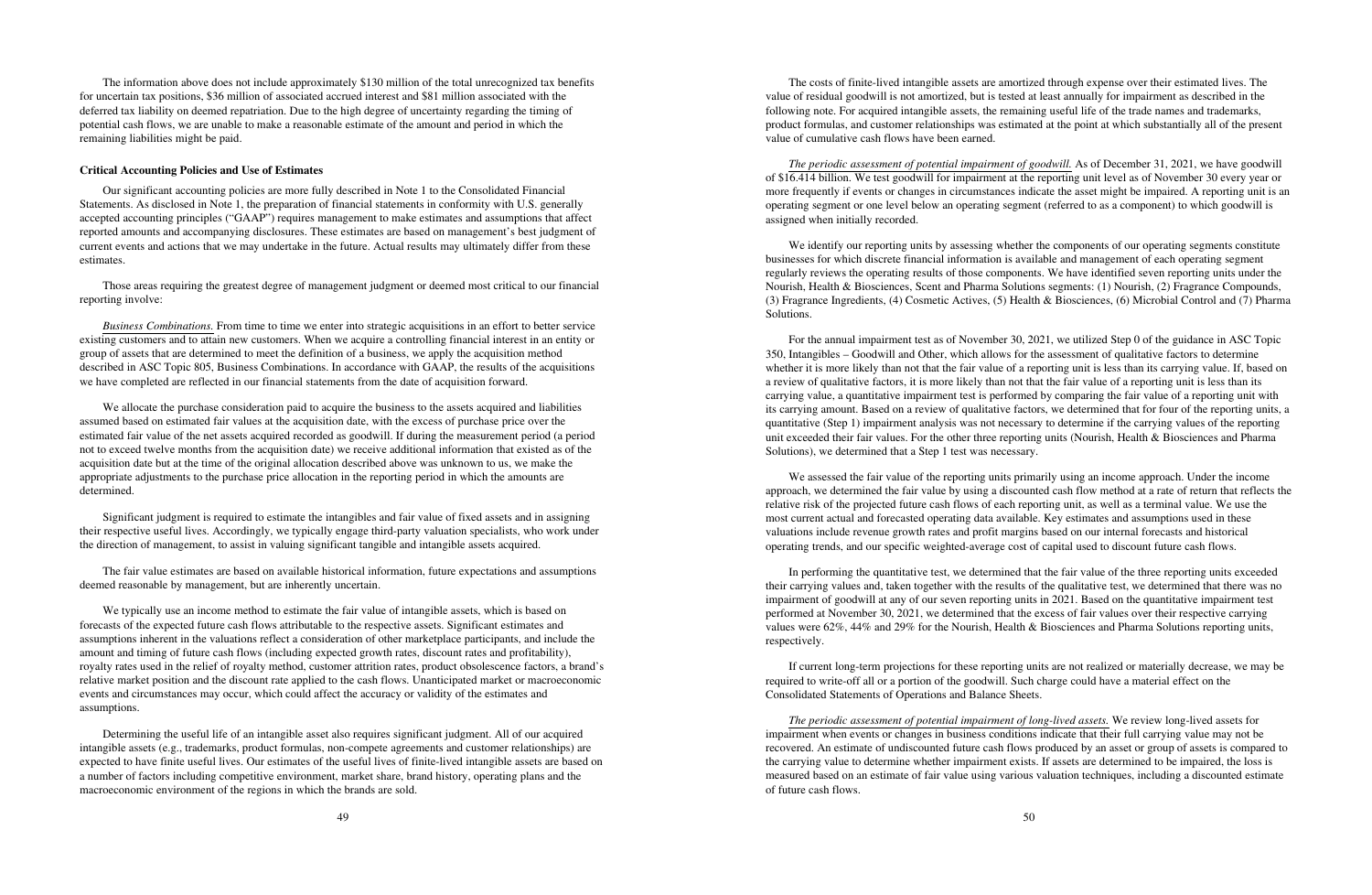#### **New Accounting Standards**

See Note 1 to the Consolidated Financial Statements for a discussion of recent accounting pronouncements.

#### **Non-GAAP Financial Measures**

We use non-GAAP financial measures in this Form 10-K, including: (i) currency neutral metrics, (ii) adjusted gross profit, (iii) adjusted selling and administrative expenses (adjusted  $S&A$ ), (iv) adjusted operating EBITDA and adjusted operating EBITDA margin, (v) adjusted effective tax rate, (vi) adjusted net income and (vii) adjusted diluted EPS. We also provide the non-GAAP measure net debt solely for the purpose of providing information on the extent to which the Company is in compliance with debt covenants contained in its debt agreements. Our non-GAAP financial measures are defined below.

These non-GAAP financial measures are intended to provide additional information regarding our underlying operating results and comparable year-over-year performance. Such information is supplemental to information presented in accordance with GAAP and is not intended to represent a presentation in accordance with GAAP. In discussing our historical and expected future results and financial condition, we believe it is meaningful for investors to be made aware of and to be assisted in a better understanding of, on a period-to-period comparable basis, financial amounts both including and excluding these identified items, as well as the impact of exchange rate fluctuations. These non-GAAP measures should not be considered in isolation or as substitutes for analysis of the Company's results under GAAP and may not be comparable to other companies' calculation of such metrics.

Adjusted gross profit excludes employee separation costs, Frutarom acquisition related costs, N&B inventory step-up costs and N&B integration related costs.

Adjusted selling and administrative expenses excludes Frutarom integration related costs, restructuring and other charges, shareholder activism related costs, business divestiture costs, employee separation costs, Frutarom acquisition related costs, compliance review & legal defense costs, N&B transaction related costs and N&B integration related costs.

Adjusted operating EBITDA and adjusted operating EBITDA margin exclude depreciation and amortization expense, interest expense, other income (expense), net, restructuring and other charges and certain non-recurring items such as Frutarom integration related costs, (gains) losses on sale of assets, shareholder activism related costs, business divestiture costs, employee separation costs, Frutarom acquisition related costs, compliance review & legal defense costs, N&B inventory step-up costs, N&B transaction related costs and N&B integration related costs.

Adjusted effective tax rate excludes Frutarom integration related costs, restructuring and other charges, (gains) losses on sale of assets, shareholder activism related costs, business divestiture costs, gains on business disposal, employee separation costs, pension income adjustment, pension settlement, Frutarom acquisition related costs, compliance review & legal defense costs, N&B inventory step-up costs, N&B transaction related costs and N&B integration related costs.

Net Debt to Credit Adjusted EBITDA is the leverage ratio used in our credit agreements and defined as Net Debt divided by Credit Adjusted EBITDA. However, as Credit Adjusted EBITDA for these purposes was calculated in accordance with the provisions of the credit agreements, it may differ from the calculation used for adjusted operating EBITDA.

#### **A. Reconciliation of Non-GAAP Metrics**

| Reconciliation o |  |  |
|------------------|--|--|
|                  |  |  |

#### **Reconciliation of Gross Profit**

|  |  |  |  |  |  |  |  |  |  |  |  |  | 2021 |         |     | <b>Year Ended</b><br>December 31,<br>2020 |  |                 |  |
|--|--|--|--|--|--|--|--|--|--|--|--|--|------|---------|-----|-------------------------------------------|--|-----------------|--|
|  |  |  |  |  |  |  |  |  |  |  |  |  |      |         |     |                                           |  | \$3,735 \$2,086 |  |
|  |  |  |  |  |  |  |  |  |  |  |  |  |      |         |     |                                           |  |                 |  |
|  |  |  |  |  |  |  |  |  |  |  |  |  |      |         |     |                                           |  |                 |  |
|  |  |  |  |  |  |  |  |  |  |  |  |  |      |         | 368 |                                           |  |                 |  |
|  |  |  |  |  |  |  |  |  |  |  |  |  |      |         |     | 4                                         |  |                 |  |
|  |  |  |  |  |  |  |  |  |  |  |  |  |      | \$4,108 |     |                                           |  | \$2.087         |  |

#### *(DOLLARS IN MILLIONS)* **2021 2020**

|  | $\blacksquare$ |
|--|----------------|
|  | $368 -$        |
|  |                |
|  |                |
|  |                |

#### **Reconciliation of Selling and Administrative Expenses**

|  |  |  |  |  |  |  |   |  |  |  |  |  |  |  | <b>Year Ended</b><br>December 31,<br>2021 | 2020  |  |
|--|--|--|--|--|--|--|---|--|--|--|--|--|--|--|-------------------------------------------|-------|--|
|  |  |  |  |  |  |  |   |  |  |  |  |  |  |  | \$1,749                                   | \$949 |  |
|  |  |  |  |  |  |  |   |  |  |  |  |  |  |  | (2)                                       | (8)   |  |
|  |  |  |  |  |  |  |   |  |  |  |  |  |  |  | (1)                                       |       |  |
|  |  |  |  |  |  |  |   |  |  |  |  |  |  |  | (7)                                       |       |  |
|  |  |  |  |  |  |  |   |  |  |  |  |  |  |  | (42)                                      |       |  |
|  |  |  |  |  |  |  |   |  |  |  |  |  |  |  | (27)                                      | (3)   |  |
|  |  |  |  |  |  |  |   |  |  |  |  |  |  |  | (2)                                       | (1)   |  |
|  |  |  |  |  |  |  | . |  |  |  |  |  |  |  |                                           | (3)   |  |
|  |  |  |  |  |  |  |   |  |  |  |  |  |  |  | (91)                                      | (29)  |  |
|  |  |  |  |  |  |  |   |  |  |  |  |  |  |  | (97)                                      | (97)  |  |
|  |  |  |  |  |  |  |   |  |  |  |  |  |  |  | \$1,480                                   | \$808 |  |

#### *(DOLLARS IN MILLIONS)* **2021 2020**

| (2)      | (8)     |
|----------|---------|
|          | $(1)$ — |
|          | $(7)$ — |
| $(42)$ — |         |
| (27)     | (3)     |
| (2)      | (1)     |
|          | (3)     |
| (91)     | (29)    |
|          |         |
|          |         |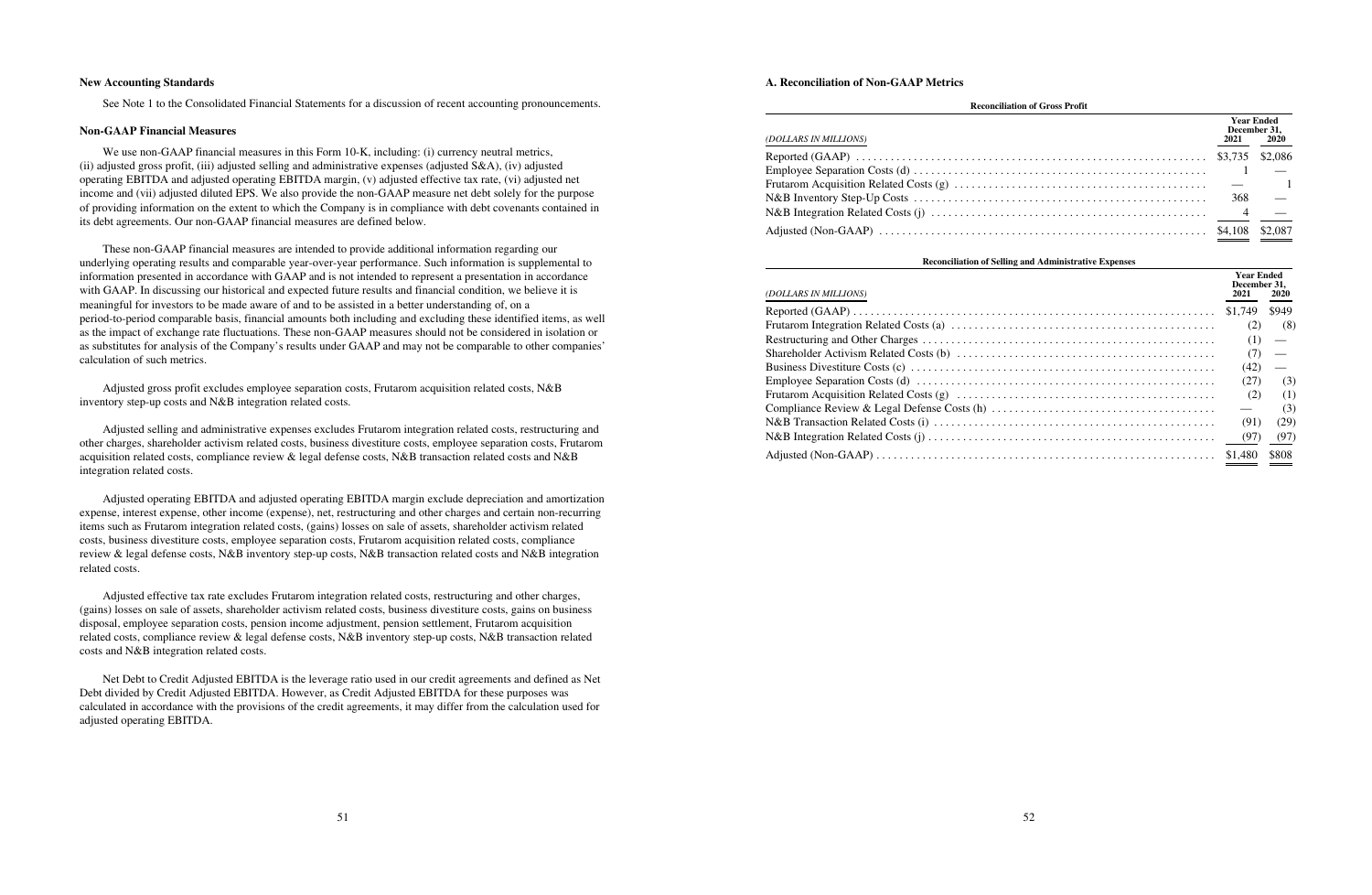|                                                                        |                                  |                               | <b>Reconciliation of Net Income and EPS</b>              |                                |                                  |                               |                                                          |                          |
|------------------------------------------------------------------------|----------------------------------|-------------------------------|----------------------------------------------------------|--------------------------------|----------------------------------|-------------------------------|----------------------------------------------------------|--------------------------|
|                                                                        |                                  |                               | 2021                                                     | <b>Year Ended December 31,</b> |                                  |                               | 2020                                                     |                          |
| (DOLLARS IN MILLIONS)                                                  | <b>Income</b><br>before<br>taxes | <b>Taxes</b> on<br>income (l) | <b>Net Income</b><br><b>Attributable</b><br>to IFF $(m)$ | <b>Diluted</b><br><b>EPS</b>   | <b>Income</b><br>before<br>taxes | <b>Taxes on</b><br>income (I) | <b>Net Income</b><br><b>Attributable</b><br>to IFF $(m)$ | <b>Diluted</b><br>EPS(n) |
| Reported $(GAAP)$                                                      | \$354                            | \$75                          | \$270                                                    | \$1.10                         | \$441                            | \$74                          | \$363                                                    | \$3.21                   |
| <b>Frutarom Integration Related</b><br>$Costs(a) \ldots \ldots \ldots$ | 4                                |                               | 4                                                        | 0.01                           | 10                               | $\overline{2}$                | 8                                                        | 0.07                     |
| Restructuring and Other<br>$Charges \ldots \ldots \ldots \ldots$       | 41                               | 9                             | 32                                                       | 0.13                           | 17                               | $\overline{4}$                | 13                                                       | 0.12                     |
| (Gains) Losses on Sale of<br>Assets $\dots\dots\dots\dots\dots\dots$   | (1)                              |                               | (1)                                                      |                                | $\overline{4}$                   | 1                             | 3                                                        | 0.03                     |
| Shareholder Activism<br>Related Costs $(b)$                            | 7                                | $\overline{2}$                | 5                                                        | 0.02                           |                                  |                               |                                                          |                          |
| <b>Business Divestiture Costs</b>                                      | 42                               | 10                            | 32                                                       | 0.12                           |                                  |                               |                                                          |                          |
| Gains on Business<br>$Disposal$                                        | (13)                             | (14)                          | 1                                                        | 0.01                           |                                  |                               |                                                          |                          |
| <b>Employee Separation Costs</b>                                       | 29                               | $\overline{2}$                | 27                                                       | 0.11                           | 3                                |                               | 3                                                        | 0.02                     |
| Pension Income Adjustment<br>$(e)$                                     | (17)                             | (4)                           | (13)                                                     | (0.05)                         |                                  |                               |                                                          |                          |
| Pension Settlement (f)<br><b>Frutarom Acquisition</b>                  | $\overline{2}$                   |                               | 2                                                        | 0.01                           | $\overline{4}$                   | $\overline{1}$                | 3                                                        | 0.03                     |
| Related Costs $(g)$<br>Compliance Review & Legal                       | $\overline{2}$                   |                               | $\overline{2}$                                           | 0.01                           | 1                                |                               | 1                                                        | 0.01                     |
| Defense Costs $(h)$                                                    |                                  |                               |                                                          |                                | 3                                |                               | 3                                                        | 0.02                     |
| N&B Inventory Step-Up<br>$Costs$                                       | 368                              | 79                            | 289                                                      | 1.19                           |                                  |                               |                                                          |                          |
| <b>N&amp;B</b> Transaction Related<br>$Costs(i)$                       | 91                               | 19                            | 72                                                       | 0.29                           | 29                               | $\overline{2}$                | 27                                                       | 0.23                     |
| <b>N&amp;B</b> Integration Related<br>$Costs (j)$                      | 101                              | 24                            | 77                                                       | 0.32                           | 97                               | 23                            | 74                                                       | 0.65                     |
| Redemption value<br>adjustment to EPS $(k)$                            |                                  |                               |                                                          | 0.01                           |                                  |                               |                                                          | (0.02)                   |
| Adjusted (Non-GAAP) $\dots$                                            | \$1,010                          | \$202                         | \$799                                                    | \$3.28                         | \$609                            | \$107                         | \$498                                                    | \$4.38                   |

(a) Represents costs related to the integration of the Frutarom acquisition. For 2021, costs primarily related to performance stock awards. For 2020, costs primarily related to advisory services, retention bonuses and performance stock awards.

- (b) Represents shareholder activist related costs, primarily professional fees.
- (c) Represents costs related to the Company's sales and planned sales of businesses, primarily legal and professional fees.
- (d) Represents costs related to severance, including accelerated stock compensation expense, for certain employees and executives who have been separated or will separate from the Company.
- (e) Represents catch-up of net pension income from prior periods that had been excluded from their respective periods.
- Represents pension settlement charges incurred in one of the Company's UK pension plans.
- (g) Represents transaction-related costs and expenses related to the acquisition of Frutarom. For 2021, amount primarily includes earn-out payments, net of adjustments. For 2020, amount primarily includes earn-out

payments, net of adjustments, amortization for inventory "step-up" costs and transaction costs primarily related to the 2019 Acquisition Activity.

- (h) Costs related to reviewing the nature of inappropriate payments and review of compliance in certain other countries. In addition, includes legal costs for related shareholder lawsuits.
- (i) Represents transaction costs and expenses related to the transaction with N&B, primarily legal and professional fees.
- (i) Represents costs primarily related to advisory services for the integration of the transaction with  $N&B$ , primarily consulting fees.
- (k) Represents the adjustment to EPS related to the excess of the redemption value of certain redeemable noncontrolling interests over their existing carrying value.
- (l) The income tax effects of non-GAAP adjustments are calculated based on the applicable statutory tax rate for the relevant jurisdiction, except for those items which are non-taxable or subject to valuation allowances for which the tax expense (benefit) was calculated at 0%. The tax benefit for amortization is calculated in a similar manner as the tax effects of the non-GAAP adjustments.
- (m) For 2021 and 2020, net income is reduced by income attributable to noncontrolling interest of \$9 million and \$4 million, respectively.
- (n) The sum of these items does not foot due to rounding.

#### **Cautionary Statement Under the Private Securities Litigation Reform Act of 1995**

Statements in this Form 10-K, which are not historical facts or information, are "forward-looking statements" within the meaning of The Private Securities Litigation Reform Act of 1995. Such forward-looking statements are based on management's current assumptions, estimates and expectations and include statements concerning (i) the impacts of COVID-19 and our plans to respond to its implications; (ii) the expected impact of global supply chain challenges; (iii) expectations regarding sales and profit for the fiscal year 2022, including the impact of foreign exchange, pricing actions, raw materials, and sourcing, logistics and manufacturing costs; (iii) expectations of the impact of inflationary pressures and the pricing actions to offset exposure to such impacts; (iv) the impact of high input costs, including raw materials, transportation and energy; (v) our ability to drive cost discipline measures and the ability to recover margin to pre-inflation levels; (vi) the divestiture of our Microbial Control business and the progress of our portfolio optimization strategy, through non-core business divestitures; (vii) our combination with N&B, including the expected benefits and synergies of the N&B Transaction and future opportunities for the combined company; (viii) the success of our integration efforts and ability to deliver on our synergy commitments as well as future opportunities for the combined company; (ix) our ability to achieve the anticipated benefits of the Frutarom acquisition, including \$145 million of expected synergies;  $(x)$  the growth potential of the markets in which we operate, including the emerging markets, (xi) expected capital expenditures in 2022; (xii) the expected costs and benefits of our ongoing optimization of our manufacturing operations, including the expected number of closings; (xiii) expected cash flow and availability of capital resources to fund our operations and meet our debt service requirements; (xiv) our ability to innovate and execute on specific consumer trends and demands; and (xv) our ability to continue to generate value for, and return cash to, our shareholders. These forward-looking statements should be evaluated with consideration given to the many risks and uncertainties inherent in our business that could cause actual results and events to differ materially from those in the forward-looking statements. Certain of such forward-looking information may be identified by such terms as "expect", "anticipate", "believe", "intend", "outlook", "may", "estimate", "should", "predict" and similar terms or variations thereof. Such forward-looking statements are based on a series of expectations, assumptions, estimates and projections about the Company, are not guarantees of future results or performance, and involve significant risks, uncertainties and other factors, including assumptions and projections, for all forward periods. Our actual results may differ materially from any future results expressed or implied by such forward-looking statements. Such risks, uncertainties and other factors include, among others, the following:

- inflationary trends in the price of our input costs, such as raw materials, transportation and energy;
- suppliers or procurement of raw materials;

‰ supply chain disruptions, geopolitical developments or climate-change related events that may affect our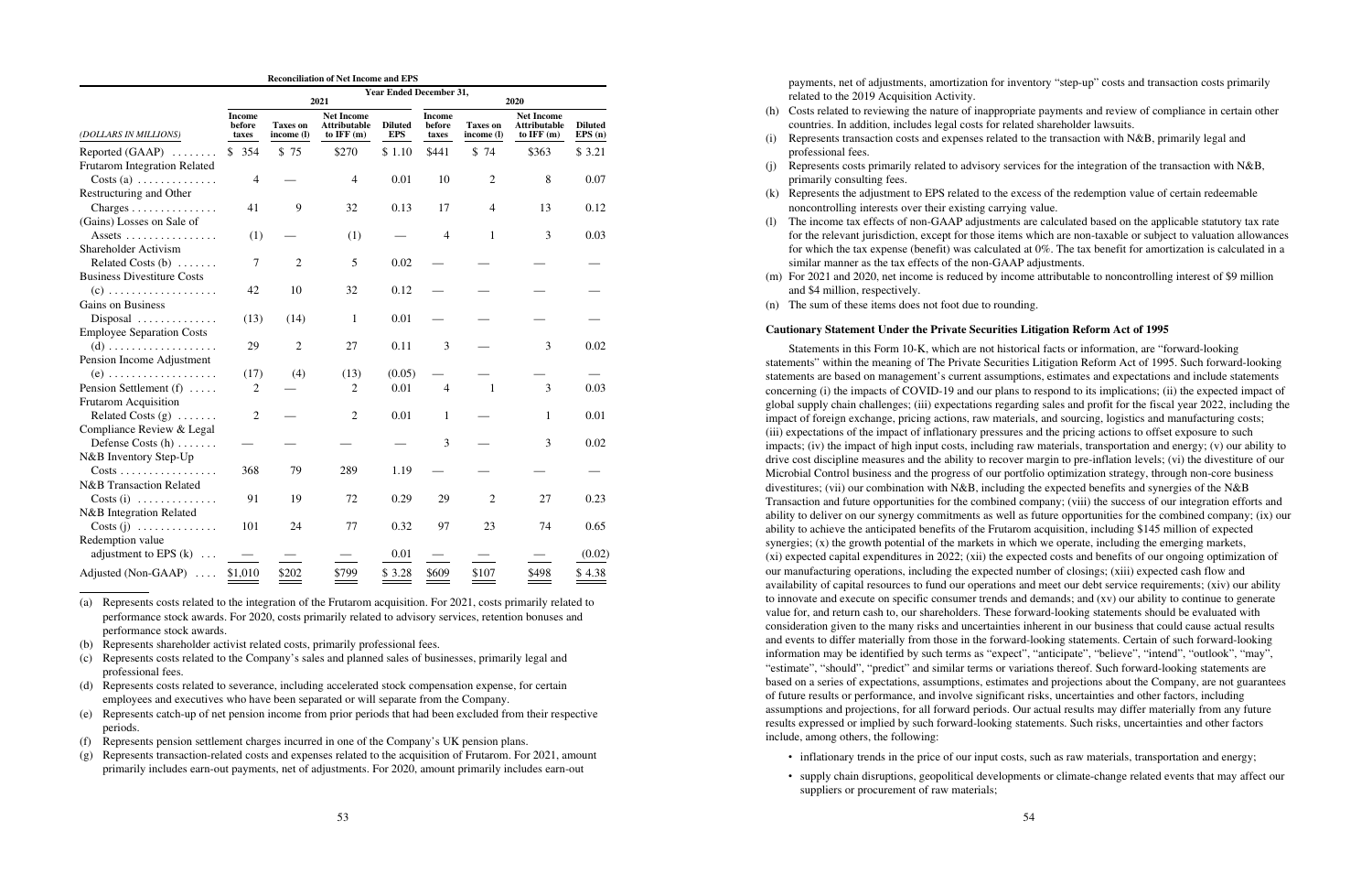- ‰ disruption in the development, manufacture, distribution or sale of our products from COVID-19 and other public health crises;
- ‰ risks related to the integration of N&B and the Frutarom business, including whether we will realize the benefits anticipated from the acquisitions in the expected time frame;
- ‰ our ability to successfully establish and manage acquisitions, collaborations, joint ventures or partnerships, or the failure to close strategic transactions or divestments;
- ‰ our ability to successfully market to our expanded and diverse customer base;
- ‰ our substantial amount of indebtedness and its impact on our liquidity and ability to return capital to its shareholders;
- ‰ our ability to effectively compete in our market and develop and introduce new products that meet customers' needs;
- our ability to retain key employees;
- ‰ changes in demand from large multi-national customers due to increased competition and our ability to maintain "core list" status with customers:
- ‰ our ability to successfully develop innovative and cost-effective products that allow customers to achieve their own profitability expectations;
- ‰ disruption in the development, manufacture, distribution or sale of our products from natural disasters, public health crises, international conflicts, terrorist acts, labor strikes, political crisis, accidents and similar events;
- ‰ volatility and increases in the price of raw materials, energy and transportation;
- ‰ the impact of a significant data breach or other disruption in our information technology systems, and our ability to comply with data protection laws in the U.S. and abroad;
- ‰ our ability to comply with, and the costs associated with compliance with, regulatory requirements and industry standards, including regarding product safety, quality, efficacy and environmental impact;
- ‰ our ability to meet increasing customer, consumer, shareholder and regulatory focus on sustainability;
- ‰ defect, quality issues (including product recalls), inadequate disclosure or misuse with respect to the products and capabilities;
- ‰ our ability to react in a timely and cost-effective manner to changes in consumer preferences and demands, including increased awareness of health and wellness;
- ‰ our ability to benefit from our investments and expansion in emerging markets;
- ‰ the impact of currency fluctuations or devaluations in the principal foreign markets in which we operate;
- ‰ economic, regulatory and political risks associated with our international operations;
- the impact of global economic uncertainty on demand for consumer products;
- ‰ our ability to comply with, and the costs associated with compliance with, U.S. and foreign environmental protection laws;
- our ability to successfully manage our working capital and inventory balances;
- ‰ the impact of the failure to comply with U.S. or foreign anti-corruption and anti-bribery laws and regulations, including the U.S. Foreign Corrupt Practices Act;
- ‰ any impairment on our tangible or intangible long-lived assets, including goodwill associated with the acquisition of Frutarom;
- our ability to protect our intellectual property rights;
- the impact of the outcome of legal claims, regulatory investigations and litigation;
- ‰ changes in market conditions or governmental regulations relating to our pension and postretirement obligations;
- ‰ the impact of changes in federal, state, local and international tax legislation or policies, including the Tax Cuts and Jobs Act, with respect to transfer pricing and state aid, and adverse results of tax audits, assessments, or disputes;
- the impact of the United Kingdom's departure from the European Union;
- ‰ the impact of the phase out of the London Interbank Offered Rate (LIBOR) on interest expense; and
- ‰ risks associated with our CEO transition, including the impact of employee hiring and retention.

The foregoing list of important factors does not include all such factors, nor necessarily present them in order of importance. In addition, you should consult other disclosures made by the Company (such as in our other filings with the SEC or in company press releases) for other factors that may cause actual results to differ materially from those projected by the Company. Please refer to Part I. Item 1A., Risk Factors, of this Form 10-K for additional information regarding factors that could affect our results of operations, financial condition and liquidity.

We intend our forward-looking statements to speak only as of the time of such statements and do not undertake or plan to update or revise them as more information becomes available or to reflect changes in expectations, assumptions or results. We can give no assurance that such expectations or forward-looking statements will prove to be correct. An occurrence of, or any material adverse change in, one or more of the risk factors or risks and uncertainties referred to in this report or included in our other periodic reports filed with the SEC could materially and adversely impact our operations and our future financial results.

Any public statements or disclosures made by us following this report that modify or impact any of the forward-looking statements contained in or accompanying this report will be deemed to modify or supersede such outlook or other forward-looking statements in or accompanying this report.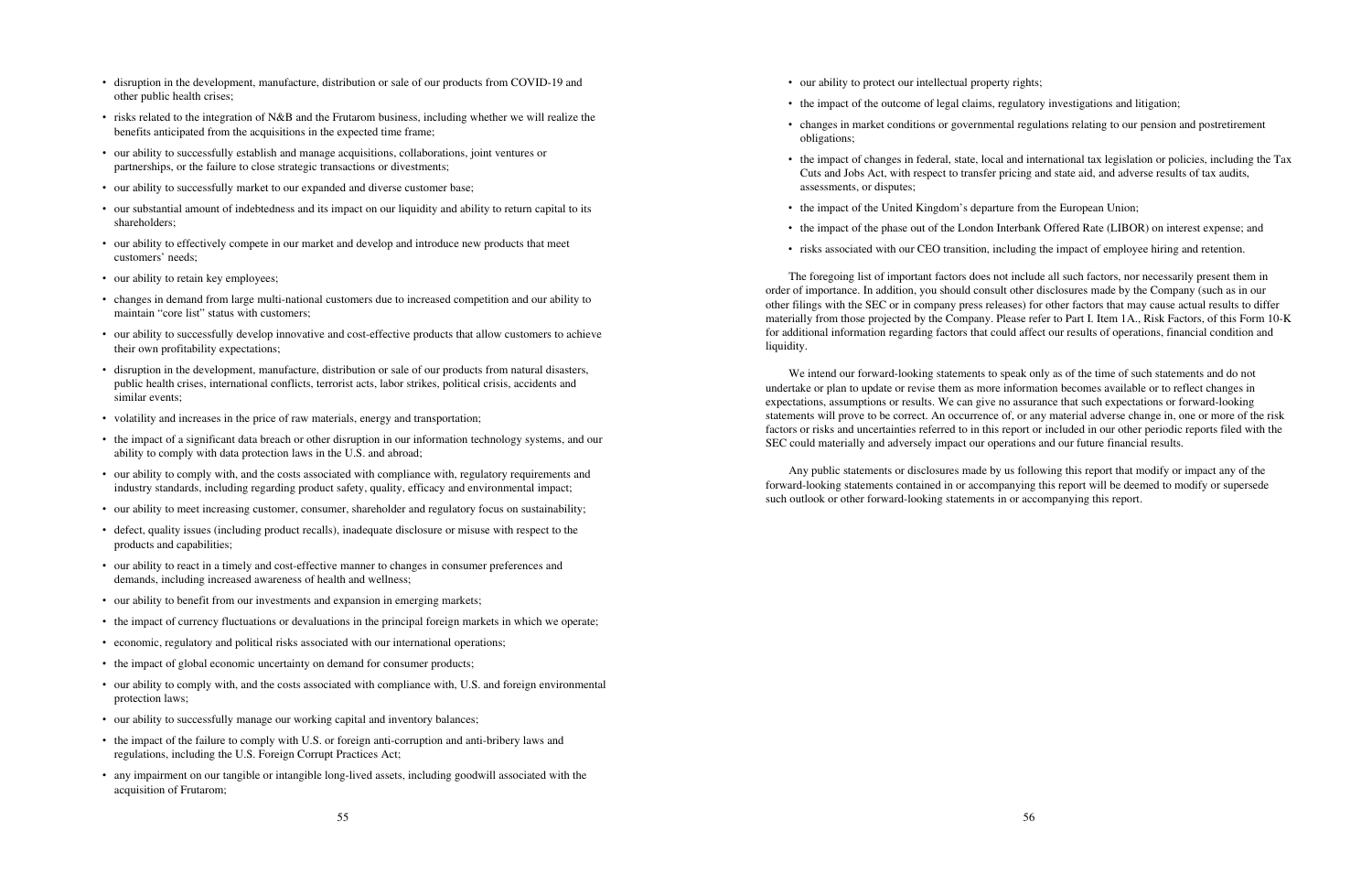#### **ITEM 7A. QUANTITATIVE AND QUALITATIVE DISCLOSURES ABOUT MARKET RISK.**

We operate on a global basis and are exposed to currency fluctuation related to the manufacture and sale of our products in currencies other than the U.S. dollar. The major foreign currencies involve the markets in the European Union, Great Britain, Mexico, Brazil, China, India, Indonesia, Australia, Russia and Japan, although all regions are subject to foreign currency fluctuations versus the U.S. dollar. We actively monitor our foreign currency exposures in all major markets in which we operate, and employ a variety of techniques to mitigate the impact of exchange rate fluctuations, including foreign currency hedging activities.

We have established a centralized reporting system to evaluate the effects of changes in interest rates, currency exchange rates and other relevant market risks. Our risk management procedures include the monitoring of interest rate and foreign exchange exposures and hedge positions utilizing statistical analyses of cash flows, market value and sensitivity analysis. However, the use of these techniques to quantify the market risk of such instruments should not be construed as an endorsement of their accuracy or the accuracy of the related assumptions. For the year ended December 31, 2021, our exposure to market risk was estimated using sensitivity analyses, which illustrate the change in the fair value of a derivative financial instrument assuming hypothetical changes in foreign exchange rates and interest rates.

We enter into foreign currency forward contracts with the objective of reducing exposure to cash flow volatility associated with foreign currency receivables and payables, and with anticipated purchases of certain raw materials used in operations. These contracts, the counterparties to which are major international financial institutions, generally involve the exchange of one currency for a second currency at a future date, and have maturities not exceeding twelve months. The gain or loss on the hedging instrument and services is recorded in earnings at the same time as the transaction being hedged is recorded in earnings. At December 31, 2021, our foreign currency exposures pertaining to derivative contracts exist with the Euro. Based on a hypothetical decrease or increase of 10% in the applicable balance sheet exchange rates (primarily against the U.S. dollar), the estimated fair value of our foreign currency forward contracts would increase by approximately less than \$1 million. However, any change in the value of the contracts, real or hypothetical, would be significantly offset by a corresponding change in the value of the underlying hedged items.

We use derivative instruments as part of our interest rate risk management strategy. We have entered into certain cross currency swap agreements in order to mitigate a portion of our net European investments from foreign currency risk. As of December 31, 2021, these swaps were in a net liability position with an aggregate fair value of \$5 million. Based on a hypothetical decrease or increase of 10% in the value of the U.S. dollar against the Euro, the estimated fair value of our cross currency swaps would change by approximately \$32 million.

We purchase certain commodities, such as natural gas, electricity, petroleum based products and certain crop related items. We generally purchase these commodities based upon market prices that are established with the vendor as part of the purchase process. In general, we do not use commodity financial instruments to hedge commodity prices.

At December 31, 2021, the fair value of our EUR fixed rate debt was \$1.545 billion. Based on a hypothetical decrease or increase of 10% in foreign exchange rates, the estimated fair value of our EUR fixed rate debt would change by approximately \$160 million.

At December 31, 2021, the fair value of our USD fixed rate debt was \$8.603 billion. Based on a hypothetical decrease or increase of 10% in interest rates, the estimated fair value of our US fixed rate debt would change by approximately \$860 million.

#### **ITEM 8. FINANCIAL STATEMENTS AND SUPPLEMENTARY DATA.**

See index to Consolidated Financial Statements on page 61.

## **ITEM 9. CHANGES IN AND DISAGREEMENTS WITH ACCOUNTANTS ON ACCOUNTING AND FINANCIAL DISCLOSURE.**

None.

#### **ITEM 9A. CONTROLS AND PROCEDURES.**

### *Evaluation of Disclosure Controls and Procedures and Changes in Internal Control over Financial Reporting.*

Our Chief Executive Officer and Chief Financial Officer, with the assistance of other members of our management, have evaluated the effectiveness of our disclosure controls and procedures as of the end of the period covered by this Form 10-K. Based on such evaluation, our Chief Executive Officer and Chief Financial Officer have concluded that our disclosure controls and procedures are effective as of the end of the period covered by this Form 10-K.

We have established controls and procedures designed to ensure that information required to be disclosed in the reports that we file or submit under the Exchange Act is recorded, processed, summarized and reported within the time periods specified in the Commission's rules and forms and is accumulated and communicated to management, including the principal executive officer and the principal financial officer, to allow timely decisions regarding required disclosure.

Our Chief Executive Officer and Chief Financial Officer have concluded that there have not been any changes in our internal control over financial reporting during the fourth quarter that have materially affected, or are reasonably likely to materially affect, our internal control over financial reporting.

#### *Management's Report on Internal Control Over Financial Reporting.*

Our management is responsible for establishing and maintaining adequate internal control over financial reporting as defined in Rules 13a-15(f) and 15d-15(f) under the Securities Exchange Act of 1934. Our internal control over financial reporting is a process designed to provide reasonable assurance regarding the reliability of financial reporting and the preparation of financial statements for external purposes in accordance with generally accepted accounting principles.

Because of its inherent limitations, internal control over financial reporting may not prevent or detect misstatements. Also, projections of any evaluation of effectiveness to future periods are subject to the risk that controls may become inadequate because of changes in conditions, or that the degree of compliance with the policies or procedures may deteriorate.

Management assessed the effectiveness of our internal control over financial reporting as of December 31, 2021. In making this assessment, management used the criteria set forth by the Committee of Sponsoring Organizations of the Treadway Commission ("COSO") in its 2013 *Internal Control — Integrated Framework*.

Based on this assessment, management determined that, as of December 31, 2021, our internal control over financial reporting was effective.

PricewaterhouseCoopers LLP, our independent registered public accounting firm, has audited the effectiveness of our internal control over financial reporting as of December 31, 2021 as stated in their report which is included herein.

#### **ITEM 9B. OTHER INFORMATION.**

None.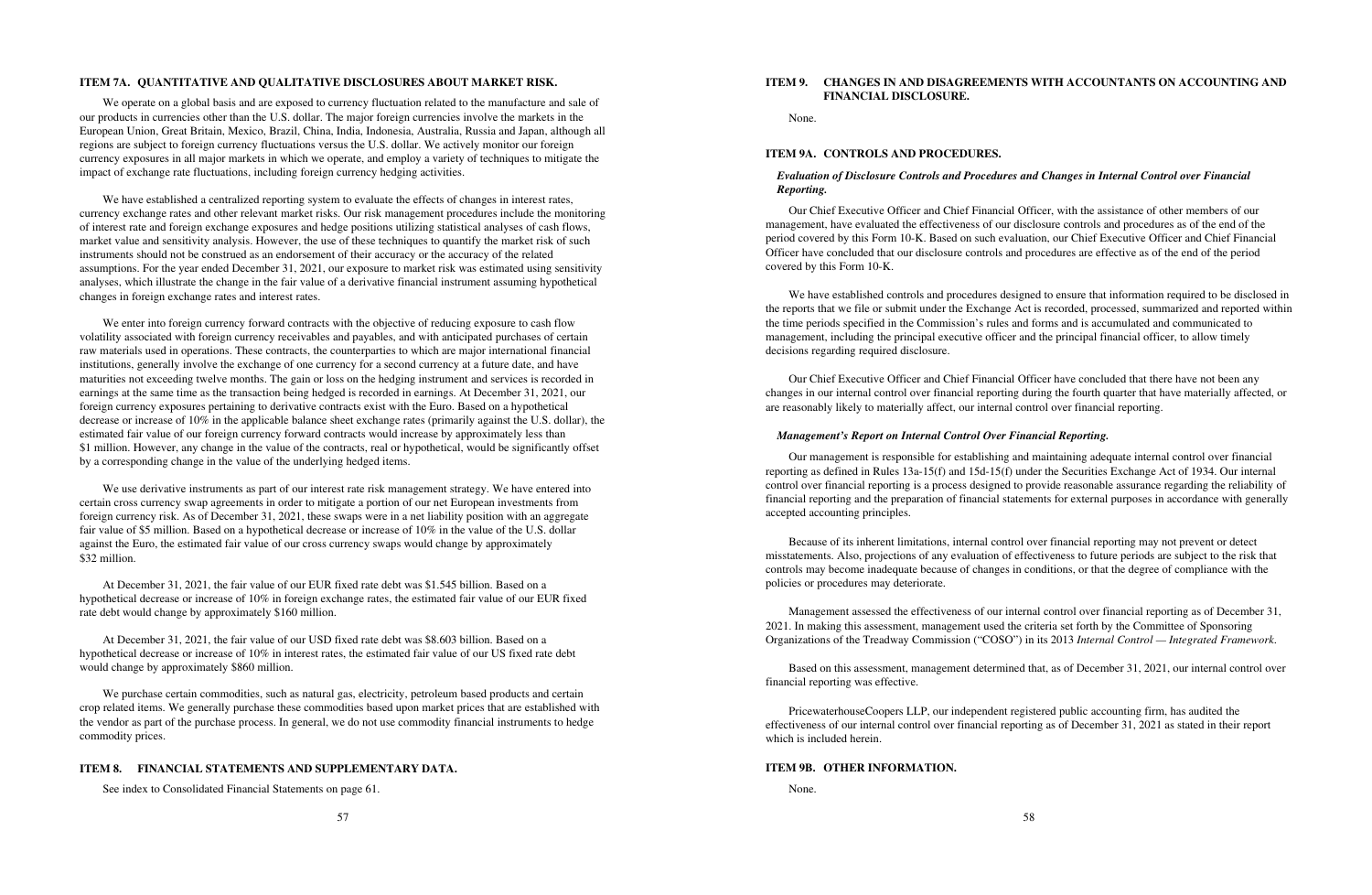#### **ITEM 9C. DISCLOSURES REGARDING FOREIGN JURISDICTIONS THAT PREVENT INSPECTIONS.**

None.

#### **PART III**

#### **ITEM 10. DIRECTORS, EXECUTIVE OFFICERS AND CORPORATE GOVERNANCE.**

The information relating to directors and nominees of the Company is set forth in the IFF 2022 Proxy Statement and is incorporated by reference herein. The information relating to Section 16(a) beneficial ownership reporting compliance that appears in the IFF 2022 Proxy Statement is also incorporated by reference herein. See Part I, Item 1 of this Form 10-K for information relating to the Company's Executive Officers.

We have adopted a Code of Conduct (the "Code of Conduct") that applies to all of our employees, including our chief executive officer and our chief financial officer. We have also adopted a Code of Conduct for Directors and a Code of Conduct for Executive Officers (together with the Code of Conduct, the "Codes"). The Codes are available through the Investors — Governance link on our website at *https://ir.iff.com/governance.*

Only the Board of Directors or the Audit Committee of the Board may grant a waiver from any provision of our Codes in favor of a director or executive officer, and any such waiver will be publicly disclosed. We will disclose substantive amendments to and any waivers from the Codes provided to our chief executive officer, principal financial officer or principal accounting officer, as well as any other executive officer or director, on the Company's website: *www.iff.com*.

The information regarding the Company's Audit Committee and its designated audit committee financial experts is set forth in the IFF 2022 Proxy Statement and such information is incorporated by reference herein.

The information concerning procedures by which shareholders may recommend director nominees is set forth in the IFF 2022 Proxy Statement and such information is incorporated by reference herein.

#### **ITEM 11. EXECUTIVE COMPENSATION.**

The items required by Part III, Item 11 are incorporated herein by reference from the IFF 2022 Proxy Statement to be filed on or before April 29, 2022.

#### **ITEM 12. SECURITY OWNERSHIP OF CERTAIN BENEFICIAL OWNERS AND MANAGEMENT AND RELATED STOCKHOLDER MATTERS.**

The items required by Part III, Item 12 are incorporated herein by reference from the IFF 2022 Proxy Statement to be filed on or before April 29, 2022.

#### **ITEM 13. CERTAIN RELATIONSHIPS AND RELATED TRANSACTIONS, AND DIRECTOR INDEPENDENCE.**

The items required by Part III, Item 13 are incorporated herein by reference from the IFF 2022 Proxy Statement to be filed on or before April 29, 2022.

#### **ITEM 14. PRINCIPAL ACCOUNTANT FEES AND SERVICES.**

The items required by Part III, Item 14 are incorporated herein by reference from the IFF 2022 Proxy Statement to be filed on or before April 29, 2022.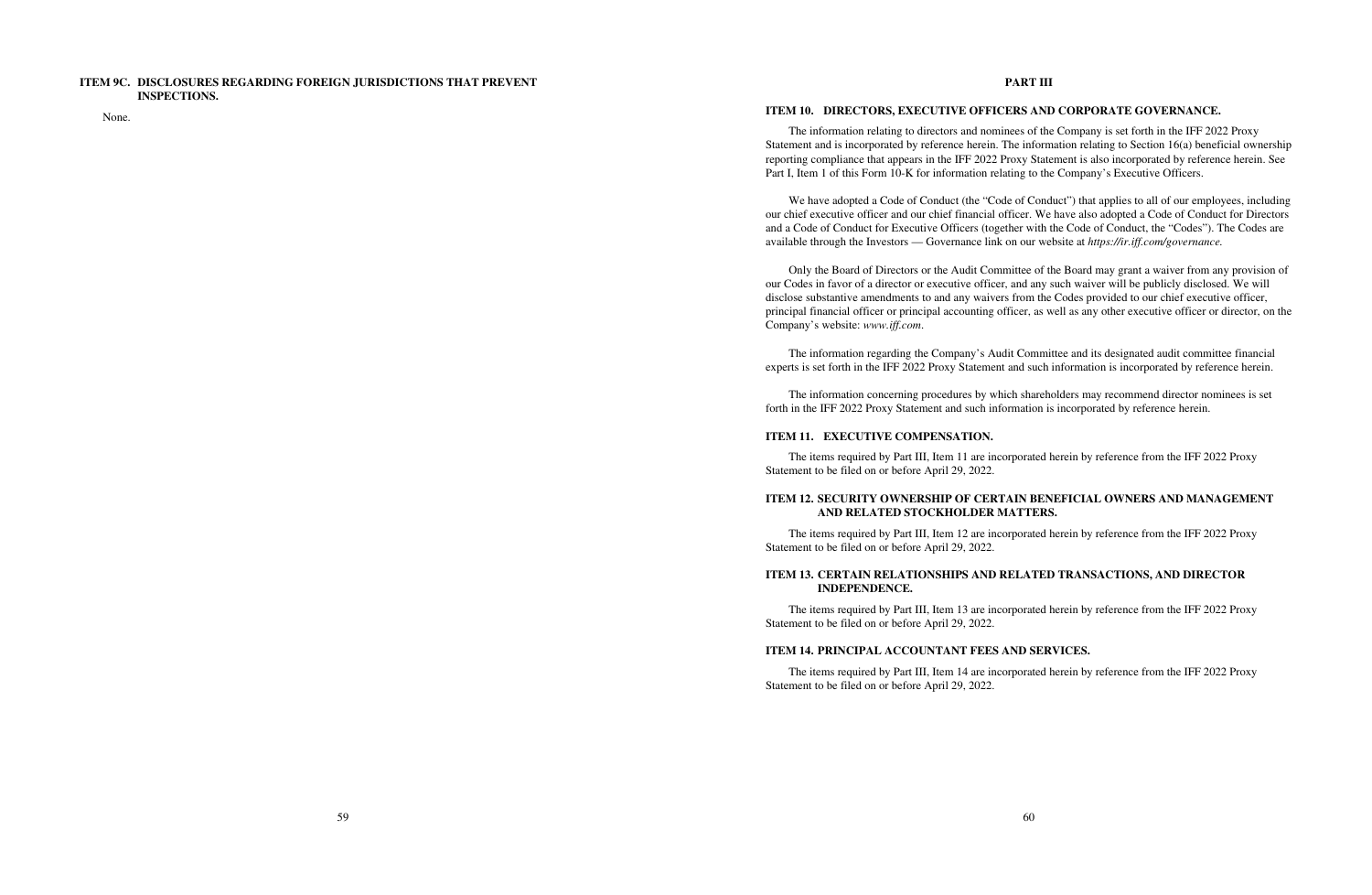#### **PART IV**

#### **ITEM 15. EXHIBITS AND FINANCIAL STATEMENT SCHEDULES.**

(a)(1) FINANCIAL STATEMENTS: The following consolidated financial statements, related notes, and independent registered public accounting firm's report are included in this Form 10-K:

| -65  |
|------|
| -66  |
| -67  |
|      |
| - 68 |
|      |
|      |
|      |
|      |
|      |

We have audited the accompanying consolidated balance sheets of International Flavors & Fragrances Inc. and its subsidiaries (the "Company") as of December 31, 2021 and January 1, 2021, and the related consolidated statements of income and comprehensive income (loss), of shareholders' equity and of cash flows for each of the three years in the period ended December 31, 2021, including the related notes and financial statement schedule listed in the index appearing under Item 15(a)(2) (collectively referred to as the "consolidated financial statements"). We also have audited the Company's internal control over financial reporting as of December 31, 2021, based on criteria established in Internal Control—Integrated Framework (2013) issued by the Committee of Sponsoring Organizations of the Treadway Commission (COSO).

| Schedule II — Valuation and Qualifying Accounts and Reserves for the years ended December 31, 2021, |  |
|-----------------------------------------------------------------------------------------------------|--|
|                                                                                                     |  |

All other schedules are omitted because they are not applicable or the required information is shown in the financial statements or notes thereto.

#### **REPORT OF INDEPENDENT REGISTERED PUBLIC ACCOUNTING FIRM**

To the Board of Directors and Shareholders of International Flavors & Fragrances Inc.

#### *Opinions on the Financial Statements and Internal Control over Financial Reporting*

In our opinion, the consolidated financial statements referred to above present fairly, in all material respects, the financial position of the Company as of December 31, 2021 and January 1, 2021, and the results of its operations and its cash flows for each of the three years in the period ended December 31, 2021 in conformity with accounting principles generally accepted in the United States of America. Also in our opinion, the Company maintained, in all material respects, effective internal control over financial reporting as of December 31, 2021, based on criteria established in Internal Control—Integrated Framework (2013) issued by the COSO.

#### *Change in Accounting Principle*

As discussed in Note 1 to the consolidated financial statements, the Company changed the manner in which it accounts for leases in 2019.

#### *Basis for Opinions*

The Company's management is responsible for these consolidated financial statements, for maintaining effective internal control over financial reporting, and for its assessment of the effectiveness of internal control over financial reporting, included in Management's Report on Internal Control Over Financial Reporting appearing under Item 9A. Our responsibility is to express opinions on the Company's consolidated financial statements and on the Company's internal control over financial reporting based on our audits. We are a public accounting firm registered with the Public Company Accounting Oversight Board (United States) (PCAOB) and are required to be independent with respect to the Company in accordance with the U.S. federal securities laws and the applicable rules and regulations of the Securities and Exchange Commission and the PCAOB.

We conducted our audits in accordance with the standards of the PCAOB. Those standards require that we plan and perform the audits to obtain reasonable assurance about whether the consolidated financial statements are free of material misstatement, whether due to error or fraud, and whether effective internal control over financial reporting was maintained in all material respects.

Our audits of the consolidated financial statements included performing procedures to assess the risks of material misstatement of the consolidated financial statements, whether due to error or fraud, and performing procedures that respond to those risks. Such procedures included examining, on a test basis, evidence regarding the amounts and disclosures in the consolidated financial statements. Our audits also included evaluating the accounting principles used and significant estimates made by management, as well as evaluating the overall presentation of the consolidated financial statements. Our audit of internal control over financial reporting included obtaining an understanding of internal control over financial reporting, assessing the risk that a material weakness exists, and testing and evaluating the design and operating effectiveness of internal control based on the assessed risk. Our audits also included performing such other procedures as we considered necessary in the circumstances. We believe that our audits provide a reasonable basis for our opinions.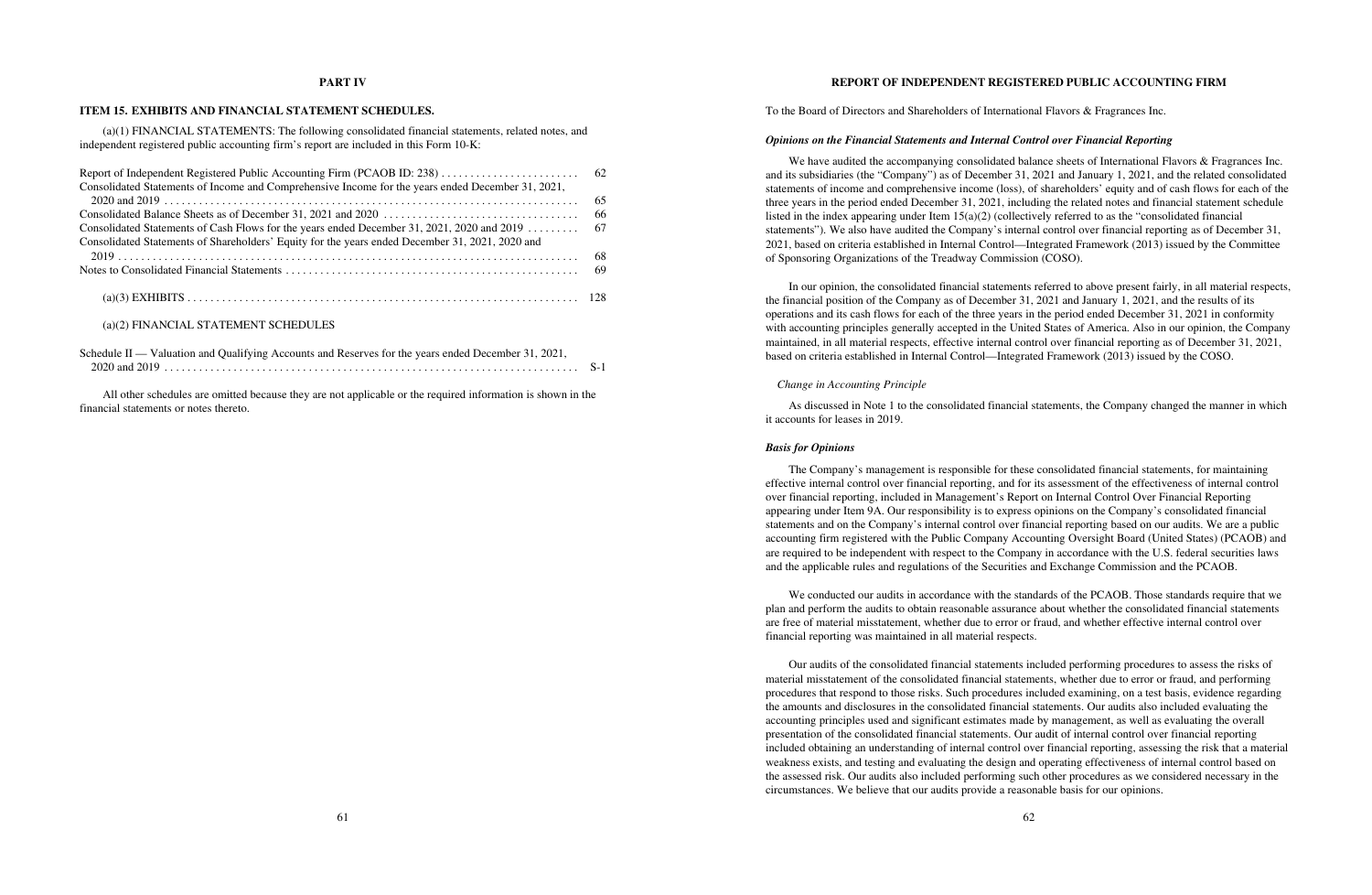#### *Definition and Limitations of Internal Control over Financial Reporting*

A company's internal control over financial reporting is a process designed to provide reasonable assurance regarding the reliability of financial reporting and the preparation of financial statements for external purposes in accordance with generally accepted accounting principles. A company's internal control over financial reporting includes those policies and procedures that (i) pertain to the maintenance of records that, in reasonable detail, accurately and fairly reflect the transactions and dispositions of the assets of the company; (ii) provide reasonable assurance that transactions are recorded as necessary to permit preparation of financial statements in accordance with generally accepted accounting principles, and that receipts and expenditures of the company are being made only in accordance with authorizations of management and directors of the company; and (iii) provide reasonable assurance regarding prevention or timely detection of unauthorized acquisition, use, or disposition of the company's assets that could have a material effect on the financial statements.

Because of its inherent limitations, internal control over financial reporting may not prevent or detect misstatements. Also, projections of any evaluation of effectiveness to future periods are subject to the risk that controls may become inadequate because of changes in conditions, or that the degree of compliance with the policies or procedures may deteriorate.

#### *Critical Audit Matters*

The critical audit matters communicated below are matters arising from the current period audit of the consolidated financial statements that were communicated or required to be communicated to the audit committee and that (i) relate to accounts or disclosures that are material to the consolidated financial statements and (ii) involved our especially challenging, subjective, or complex judgments. The communication of critical audit matters does not alter in any way our opinion on the consolidated financial statements, taken as a whole, and we are not, by communicating the critical audit matters below, providing separate opinions on the critical audit matters or on the accounts or disclosures to which they relate.

#### *Merger with Nutrition & Biosciences, Inc. — Valuation of the Customer Relationships Intangible Assets*

As described in Note 3 to the consolidated financial statements, on February 1, 2021, the Company completed the merger with Nutrition & Biosciences, Inc. ("N&B") for total purchase consideration of \$15.942 billion. The acquisition resulted in \$6.734 billion of customer relationships intangible assets being recorded. The fair value of the intangible assets is generally determined using an income method (specifically, for customer relationships, the multi-period excess earnings method), which is based on forecasts of the expected future cash flows attributable to the respective assets. Significant estimates and assumptions inherent in the valuations reflect a consideration of other market participants, and include the amount and timing of future cash flows (including revenue growth rates, gross margins, and operating expenses), customer attrition rates, a brand's relative market position and the discount rates applied to the cash flows.

The principal considerations for our determination that performing procedures relating to the valuation of the customer relationships intangible assets acquired in connection with the merger with N&B is a critical audit matter are (i) the significant judgment by management when determining the fair value of the customer relationships intangible assets acquired; (ii) a high degree of auditor judgment, subjectivity, and effort in performing procedures and evaluating management's significant assumptions related to revenue growth rates, gross margins, customer attrition rates, and the discount rates; and (iii) the audit effort involved the use of professionals with specialized skill and knowledge.

Addressing the matter involved performing procedures and evaluating audit evidence in connection with forming our overall opinion on the consolidated financial statements. These procedures included testing the effectiveness of controls relating to the acquisition accounting, including controls over management's valuation of the customer relationships intangible assets. These procedures also included, among others (i) reading the merger agreement; (ii) testing management's process for determining the fair value of the customer relationships intangible assets acquired; (iii) evaluating the appropriateness of the multi-period excess earnings method; (iv) testing the completeness and accuracy of the underlying data used in the multi-period excess earnings method; and (v) evaluating the reasonableness of the significant assumptions used by management related to revenue growth rates, gross margins, customer attrition rates, and the discount rates. Evaluating management's significant assumptions related to revenue growth rates and gross margins involved evaluating whether the significant assumptions used by management were reasonable considering (i) the current and past performance of N&B; (ii) the consistency with external market and industry data; and (iii) whether these significant assumptions were consistent with evidence obtained in other areas of the audit. Professionals with specialized skill and knowledge were used to assist in evaluating (i) the appropriateness of the multi-period excess earnings method and (ii) the reasonableness of the significant assumptions related to customer attrition rates and the discount rates.

#### *Goodwill Impairment Assessment — Pharma Solutions Reporting Unit*

As described in Notes 1 and 5 to the consolidated financial statements, the Company's goodwill balance was \$16.414 billion as of December 31, 2021, and the goodwill related to the Pharma Solutions reporting unit was \$1.282 billion. Management tests goodwill for impairment at the reporting unit level as of November 30 every year or more frequently if events or changes in circumstances indicate the asset might be impaired. If a reporting unit's carrying amount exceeds its fair value, the Company will record an impairment charge based on that difference. Management assessed the fair value of the reporting units primarily using an income approach. Under the income approach, management determines the fair value by using a discounted cash flow method at a rate of return that reflects the relative risk of the projected future cash flows of each reporting unit, as well as a terminal value. Key estimates and assumptions used in these valuations include revenue growth rates and gross margins based on internal forecasts and historical operating trends of the Company, and discount rates.

The principal considerations for our determination that performing procedures relating to the goodwill impairment assessment of the Pharma Solutions reporting unit is a critical audit matter are (i) the significant judgment by management when determining the fair value of the Pharma Solutions reporting unit; (ii) a high degree of auditor judgment, subjectivity, and effort in performing procedures and evaluating management's significant assumptions related to revenue growth rates and gross margins; and (iii) the audit effort involved the use of professionals with specialized skill and knowledge.

Addressing the matter involved performing procedures and evaluating audit evidence in connection with forming our overall opinion on the consolidated financial statements. These procedures included testing the effectiveness of controls relating to management's goodwill impairment assessment, including controls over management's valuation of the Pharma Solutions reporting unit. These procedures also included, among others (i) testing management's process for determining the fair value of the Pharma Solutions reporting unit; (ii) evaluating the appropriateness of the discounted cash flow method; (iii) testing the completeness and accuracy of the underlying data used in the discounted cash flow method; and (iv) evaluating the reasonableness of the significant assumptions used by management related to revenue growth rates and gross margins. Evaluating management's significant assumptions related to revenue growth rates and gross margins involved evaluating whether the significant assumptions used by management were reasonable considering (i) the current and past performance of the Pharma Solutions reporting unit; (ii) the consistency with external market and industry data; and (iii) whether these significant assumptions were consistent with evidence obtained in other areas of the audit. Professionals with specialized skill and knowledge were used to assist in evaluating the appropriateness of the discounted cash flow method.

/s/ PricewaterhouseCoopers LLP New York, New York February 28, 2022

We have served as the Company's auditor since 1957.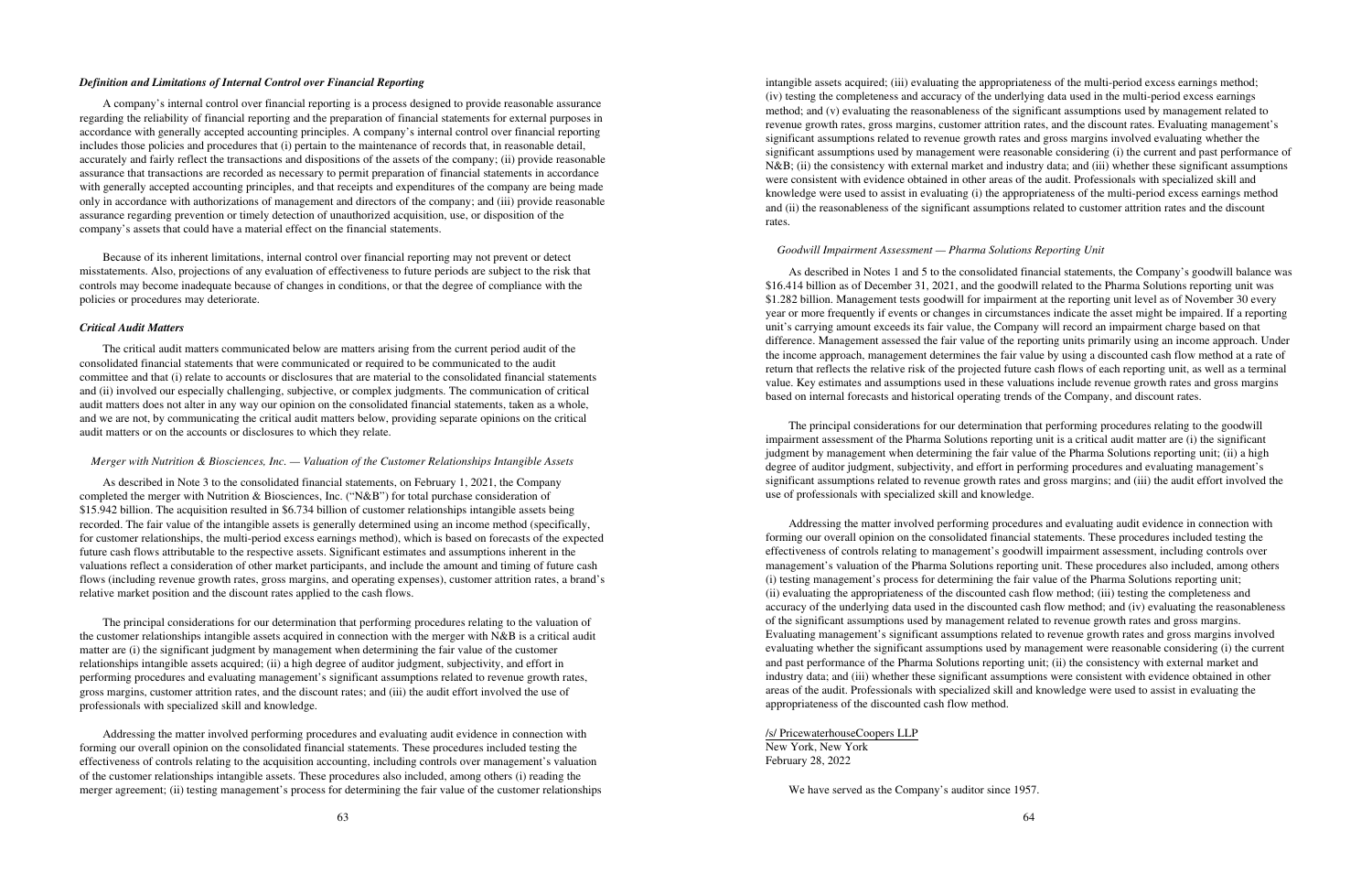# **INTERNATIONAL FLAVORS & FRAGRANCES INC.**

# **CONSOLIDATED STATEMENTS OF INCOME AND COMPREHENSIVE INCOME (LOSS)**

|                                                     | <b>Year Ended December 31,</b> |                |                |  |
|-----------------------------------------------------|--------------------------------|----------------|----------------|--|
| (DOLLARS IN MILLIONS EXCEPT PER SHARE AMOUNTS)      | 2021                           | 2020           | 2019           |  |
|                                                     | \$11,656                       | \$5,084        | \$5,140        |  |
|                                                     | 7,921                          | 2,998          | 3,027          |  |
|                                                     | 3.735                          | 2,086          | 2,113          |  |
|                                                     | 629                            | 357            | 346            |  |
|                                                     | 1,749                          | 949            | 876            |  |
|                                                     | 41                             | 17             | 30             |  |
|                                                     | 732                            | 193            | 193            |  |
|                                                     | (1)                            | 4              | 3              |  |
|                                                     | 585                            | 566            | 665            |  |
|                                                     | 289                            | 132            | 138            |  |
|                                                     | (58)                           | (7)            | (30)           |  |
|                                                     | 354                            | 441            | 557            |  |
|                                                     | 75                             | 74             | 97             |  |
|                                                     | 279                            | 367            | 460            |  |
| Net income attributable to noncontrolling interests | 9                              | $\overline{4}$ | $\overline{4}$ |  |
| Other comprehensive income (loss):                  | 270                            | 363            | 456            |  |
|                                                     | (848)                          | 88             | 24             |  |
| Gains (losses) on derivatives qualifying as hedges  | 8                              | (9)            | (3)            |  |
| Pension and postretirement liability adjustment     | 115                            | (60)           | (36)           |  |
|                                                     | (725)                          | 19             | (15)           |  |
|                                                     | \$<br>(455)                    | \$382          | \$441          |  |
|                                                     | <sup>\$</sup><br>1.11          | \$3.25         | \$4.05         |  |
|                                                     | 1.10                           | \$3.21         | \$4.00         |  |
| Average number of shares outstanding - basic        | 243                            | 112            | 112            |  |
| Average number of shares outstanding - diluted      | 243                            | 114            | 113            |  |

# **INTERNATIONAL FLAVORS & FRAGRANCES INC.**

# **CONSOLIDATED BALANCE SHEETS**

|                                                                                                                                                                                                     | December 31,     |               |
|-----------------------------------------------------------------------------------------------------------------------------------------------------------------------------------------------------|------------------|---------------|
| (DOLLARS IN MILLIONS)                                                                                                                                                                               | 2021             | <b>2020</b>   |
| <b>ASSETS</b>                                                                                                                                                                                       |                  |               |
| <b>Current Assets:</b>                                                                                                                                                                              |                  |               |
|                                                                                                                                                                                                     | S<br>711         | \$<br>650     |
|                                                                                                                                                                                                     | 4                | 7             |
| Receivables:                                                                                                                                                                                        |                  |               |
|                                                                                                                                                                                                     | 1,952            | 950           |
|                                                                                                                                                                                                     | (46)<br>2,516    | (21)<br>1,132 |
|                                                                                                                                                                                                     | 1,122            |               |
|                                                                                                                                                                                                     | 728              | 342           |
|                                                                                                                                                                                                     | 6,987            | 3,060         |
|                                                                                                                                                                                                     | 4,368            | 1.458         |
|                                                                                                                                                                                                     | 16,414           | 5,593         |
|                                                                                                                                                                                                     | 10,506           | 2,727         |
|                                                                                                                                                                                                     | 767              | 299           |
|                                                                                                                                                                                                     | 616              | 418           |
|                                                                                                                                                                                                     | \$39,658         | \$13,555      |
| <b>LIABILITIES AND SHAREHOLDERS' EQUITY</b>                                                                                                                                                         |                  |               |
| <b>Current Liabilities:</b>                                                                                                                                                                         |                  |               |
| Bank borrowings, overdrafts and current portion of long-term debt                                                                                                                                   | \$<br>308<br>324 | \$<br>634     |
|                                                                                                                                                                                                     | 1,532            | 556           |
|                                                                                                                                                                                                     | 335              | 133           |
| Dividends payable …………………………………………………………………………………                                                                                                                                                   | 201              | 82            |
|                                                                                                                                                                                                     | 101              |               |
|                                                                                                                                                                                                     | 832              | 499           |
|                                                                                                                                                                                                     | 3,633            | 1,904         |
| <b>Other Liabilities:</b>                                                                                                                                                                           |                  |               |
|                                                                                                                                                                                                     | 10,768           | 3,779         |
|                                                                                                                                                                                                     | 385              | 326           |
|                                                                                                                                                                                                     | 2,518            | 593           |
|                                                                                                                                                                                                     | 670<br>462       | 265<br>268    |
|                                                                                                                                                                                                     |                  |               |
|                                                                                                                                                                                                     | 14,803           | 5,231         |
| <b>Commitments and Contingencies (Note 19)</b>                                                                                                                                                      |                  |               |
|                                                                                                                                                                                                     | 105              | 98            |
| <b>Shareholders' Equity:</b>                                                                                                                                                                        |                  |               |
| Common stock 12 $1/2\ell$ par value; 500,000,000 shares authorized; 275,726,629 and 128,526,137 shares<br>issued as of December 31, 2021 and December 31, 2020, respectively; and 254, 573, 984 and |                  |               |
| 106,937,990 shares outstanding as of December 31, 2021 and December 31, 2020, respectively $\dots$                                                                                                  | 35               | 16            |
|                                                                                                                                                                                                     | 19,826           | 3,853         |
|                                                                                                                                                                                                     | 3,641            | 4.156         |
| Accumulated other comprehensive loss:                                                                                                                                                               |                  |               |
|                                                                                                                                                                                                     | (1,133)          | (285)         |
|                                                                                                                                                                                                     |                  | (7)           |
|                                                                                                                                                                                                     | (291)            | (406)         |
| Treasury stock, at cost (21,152,645 and 21,588,147 shares as of December 31, 2021 and                                                                                                               |                  |               |
|                                                                                                                                                                                                     | (997)            | (1,017)       |
|                                                                                                                                                                                                     | 21,082           | 6,310         |
|                                                                                                                                                                                                     | 35               | 12            |
|                                                                                                                                                                                                     | 21,117           | 6,322         |
| Total Liabilities and Shareholders' Equity (and accommodation of the contract of the state of the state of the                                                                                      | \$39,658         | \$13,555      |
|                                                                                                                                                                                                     |                  |               |

# See Notes to Consolidated Financial Statements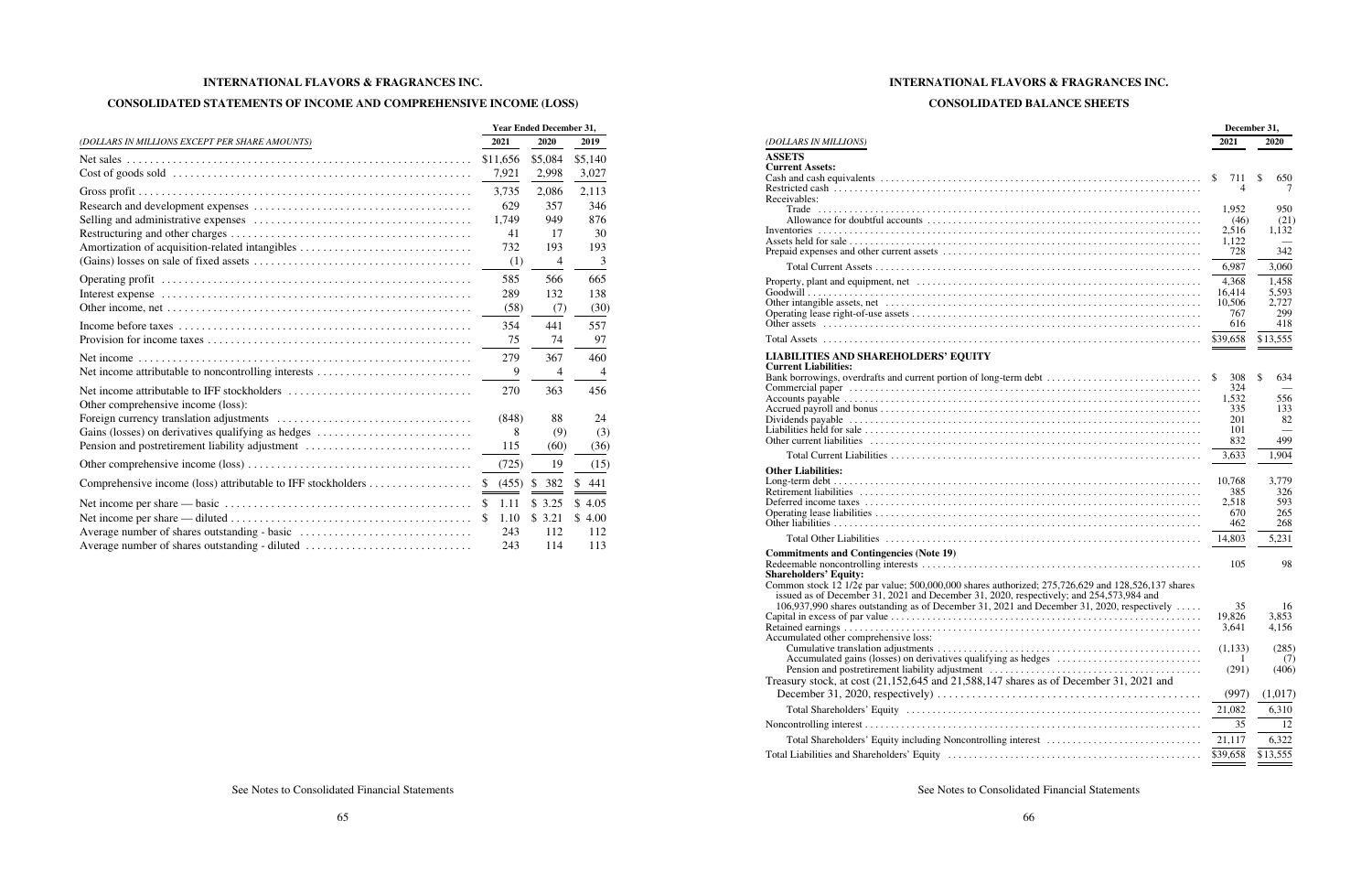# **INTERNATIONAL FLAVORS & FRAGRANCES INC.**

# **CONSOLIDATED STATEMENTS OF CASH FLOWS**

|                                                                               |                               | <b>Year Ended December 31,</b> |                                    |
|-------------------------------------------------------------------------------|-------------------------------|--------------------------------|------------------------------------|
| (DOLLARS IN MILLIONS)                                                         | 2021                          | 2020                           | 2019                               |
| Cash flows from operating activities:                                         |                               |                                |                                    |
|                                                                               | \$<br>279                     | \$ 367                         | \$460                              |
| Adjustments to reconcile to net cash provided by operating activities:        |                               |                                |                                    |
|                                                                               | 1,156                         | 325                            | 323                                |
|                                                                               | (236)                         | (68)                           | (59)                               |
|                                                                               | (1)                           | 4                              | 2                                  |
|                                                                               | 54                            | 36                             | 34                                 |
|                                                                               | (37)                          | (24)                           | (24)                               |
|                                                                               | 368                           |                                |                                    |
| Changes in assets and liabilities, net of acquisitions:                       |                               |                                |                                    |
|                                                                               | (169)                         | (61)                           | 60                                 |
|                                                                               | (363)                         | 18                             | (62)                               |
|                                                                               | 419                           | 28                             | 55                                 |
|                                                                               | 96                            | 44                             | (22)                               |
|                                                                               | $\overline{4}$                | 57                             | 5                                  |
|                                                                               | (133)                         | (12)                           | (73)                               |
|                                                                               | 1,437                         | 714                            | 699                                |
| Cash flows from investing activities:                                         |                               |                                |                                    |
|                                                                               | $\overline{\phantom{0}}$      |                                | (49)                               |
|                                                                               | (393)                         | (192)                          | (236)                              |
|                                                                               | (4)                           |                                | (6)                                |
|                                                                               | 18                            | 17                             | 42                                 |
|                                                                               |                               |                                | 26                                 |
|                                                                               | 246                           |                                | $\qquad \qquad$                    |
|                                                                               | 115                           |                                |                                    |
|                                                                               |                               |                                | (5)                                |
|                                                                               |                               | (14)                           |                                    |
|                                                                               | $\overline{\phantom{0}}$      | 2                              | $\overline{2}$                     |
|                                                                               | (18)                          | (187)                          | (226)                              |
| Cash flows from financing activities:                                         |                               |                                |                                    |
|                                                                               | (667)                         | (323)                          | (314)                              |
|                                                                               |                               |                                |                                    |
|                                                                               | (2)                           |                                | (1)                                |
|                                                                               | (105)<br>324                  | $\qquad \qquad$                |                                    |
|                                                                               |                               |                                | $\qquad \qquad$<br>$\qquad \qquad$ |
|                                                                               | (3)                           | (3)                            |                                    |
|                                                                               | (828)                         | (347)                          | (155)                              |
|                                                                               | $\overline{\phantom{0}}$<br>3 | (22)                           | $\qquad \qquad$                    |
|                                                                               |                               | 200                            |                                    |
|                                                                               | (14)<br>9                     | (9)                            | (24)                               |
|                                                                               |                               | $\overline{\phantom{0}}$       |                                    |
|                                                                               | (21)                          | (8)                            | (11)                               |
|                                                                               | (1,304)                       | (512)                          | (505)                              |
| Effect of exchange rate changes on cash, cash equivalents and restricted cash | (59)                          | 21                             | 7                                  |
|                                                                               | 56                            | 36                             | (25)                               |
| Cash, cash equivalents and restricted cash at beginning of year               | 660                           | 624                            | 649                                |
|                                                                               | \$<br>716                     | \$660                          | \$624                              |
| <b>Supplemental Disclosures:</b>                                              |                               | $=$                            |                                    |
|                                                                               | 310<br>\$                     | \$128                          | \$134                              |
|                                                                               | 289                           | 133                            | 126                                |
|                                                                               | 117                           | 41                             | 39                                 |
|                                                                               |                               |                                |                                    |

See Notes to Consolidated Financial Statements

# **INTERNATIONAL FLAVORS & FRAGRANCES INC.**

# **CONSOLIDATED STATEMENTS OF SHAREHOLDERS' EQUITY**

|                                                                                                     | Common<br>stock |              |                        |          | Capital in                              |                             | Accumulated<br>other | <b>Treasury stock</b>       |                |  |  |
|-----------------------------------------------------------------------------------------------------|-----------------|--------------|------------------------|----------|-----------------------------------------|-----------------------------|----------------------|-----------------------------|----------------|--|--|
| (DOLLARS IN MILLIONS)                                                                               | <b>Shares</b>   | Cost         | excess of<br>par value | earnings | Retained comprehensive<br>(loss) income | <b>Shares</b>               | Cost                 | Non-controlling<br>interest | Total          |  |  |
| Balance at December 31, 2018                                                                        | 128,526,137     | \$16         | \$ 3,794               | \$3,956  | \$ (702)                                | $(21,906,935)$ \$ $(1,031)$ |                      | \$10                        | \$6,043        |  |  |
| Net income $\dots\dots\dots\dots\dots\dots\dots\dots$                                               |                 |              |                        | 456      |                                         |                             |                      | 4                           | 460            |  |  |
| Adoption of ASU 2016-02 $\dots\dots\dots$                                                           |                 |              |                        | 23       |                                         |                             |                      |                             | 23             |  |  |
| Adoption of ASU 2017-12 $\dots\dots\dots$                                                           |                 |              |                        | (1)      | 1                                       |                             |                      |                             |                |  |  |
| Cumulative translation adjustment                                                                   |                 |              |                        |          | 23                                      |                             |                      |                             | 23             |  |  |
| Losses on derivatives qualifying as<br>hedges; net of tax $(\$1)$                                   |                 |              |                        |          | (3)                                     |                             |                      |                             | (3)            |  |  |
| Pension liability and postretirement<br>adjustment; net of tax $(\$8) \dots$                        |                 |              |                        |          | (36)                                    |                             |                      |                             | (36)           |  |  |
| Cash dividends declared (\$2.96 per                                                                 |                 |              |                        |          |                                         |                             |                      |                             |                |  |  |
| share)<br>Stock options/SSARs                                                                       |                 |              |                        | (316)    |                                         |                             |                      |                             | (316)<br>8     |  |  |
| Vested restricted stock units and                                                                   |                 |              | 7                      |          |                                         | 14,346                      | 1                    |                             |                |  |  |
| Stock-based compensation                                                                            |                 |              | (10)                   |          |                                         | 153,751                     | 7                    |                             | (3)            |  |  |
| Redeemable NCI                                                                                      |                 |              | 34                     |          |                                         |                             |                      |                             | 34             |  |  |
| Dividends on noncontrolling interest                                                                |                 |              | (2)                    |          |                                         |                             |                      |                             | (2)            |  |  |
| Balance at December 31, 2019  128,526,137                                                           |                 | \$16         | \$ 3,823               | \$4,118  | \$<br>(717)                             | $(21,738,838)$ \$ $(1,023)$ |                      | (2)<br>\$12                 | (2)<br>\$6,229 |  |  |
| Net income $\ldots \ldots \ldots \ldots \ldots \ldots$                                              |                 |              |                        | 363      |                                         |                             |                      | 1                           | 364            |  |  |
| Cumulative translation adjustment                                                                   |                 |              |                        |          | 88                                      |                             |                      |                             | 88             |  |  |
| Losses on derivatives qualifying as                                                                 |                 |              |                        |          |                                         |                             |                      |                             |                |  |  |
| hedges; net of tax $$1$<br>Pension liability and postretirement                                     |                 |              |                        |          | (9)                                     |                             |                      |                             | (9)            |  |  |
| adjustment; net of tax $($ 9) \ldots<br>Cash dividends declared (\$3.04 per                         |                 |              |                        |          | (60)                                    |                             |                      |                             | (60)           |  |  |
| share) $\ldots \ldots \ldots \ldots \ldots \ldots \ldots$<br>Stock options/SSARs                    |                 |              |                        | (325)    |                                         | 57,652                      | 3                    |                             | (325)<br>3     |  |  |
| Vested restricted stock units and                                                                   |                 |              |                        |          |                                         |                             |                      |                             |                |  |  |
| awards<br>Stock-based compensation                                                                  |                 |              | (8)                    |          |                                         | 93,039                      | 3                    |                             | (5)            |  |  |
| Redeemable NCI                                                                                      |                 |              | 36                     |          |                                         |                             |                      |                             | 36             |  |  |
| Dividends on noncontrolling interest                                                                |                 |              | 2                      |          |                                         |                             |                      |                             | $\overline{2}$ |  |  |
|                                                                                                     |                 |              |                        |          |                                         |                             |                      | (1)                         | (1)            |  |  |
| Balance at December 31, 2020  128,526,137<br>Net income $\ldots \ldots \ldots \ldots \ldots \ldots$ |                 | \$16         | \$ 3,853               | \$4,156  | \$<br>(698)                             | $(21,588,147)$ \$ $(1,017)$ |                      | \$12                        | \$6,322        |  |  |
| Cumulative translation adjustment                                                                   |                 |              |                        | 270      |                                         |                             |                      | 3                           | 273            |  |  |
| Gain on derivatives qualifying as                                                                   |                 |              |                        |          | (848)                                   |                             |                      |                             | (848)          |  |  |
| hedges; net of tax $(\$1)$<br>Pension liability and postretirement                                  |                 |              |                        |          | 8                                       |                             |                      |                             | 8              |  |  |
| adjustment; net of tax $(\$4)$<br>Cash dividends declared (\$3.12 per                               |                 |              |                        |          | 115                                     |                             |                      |                             | 115            |  |  |
| share)<br>Stock options/SSARs                                                                       |                 |              |                        | (785)    |                                         |                             |                      |                             | (785)          |  |  |
| Impact of N&B Merger  141,740,461                                                                   |                 | 18           | 4<br>15,936            |          |                                         | 159,222                     | 7                    | 22                          | 11<br>15,976   |  |  |
| Conversion of tangible equity<br>units $\ldots \ldots \ldots \ldots$                                | 5,460,031       | $\mathbf{1}$ | (1)                    |          |                                         |                             |                      |                             |                |  |  |
| Vested restricted stock units and                                                                   |                 |              | (18)                   |          |                                         | 276,280                     | 13                   |                             | (5)            |  |  |
| Stock-based compensation                                                                            |                 |              | 54                     |          |                                         |                             |                      |                             | 54             |  |  |
| Redeemable NCI                                                                                      |                 |              | (2)                    |          |                                         |                             |                      |                             | (2)            |  |  |
| Dividends on noncontrolling interest                                                                |                 |              |                        |          |                                         |                             |                      | (2)                         | (2)            |  |  |
| Balance at December 31, 2021                                                                        | 275,726,629     | \$35         | \$19,826               | \$3,641  | \$(1,423)                               | $(21, 152, 645)$ \$         | (997)                | $\overline{$35}$            | \$21,117       |  |  |

See Notes to Consolidated Financial Statements

68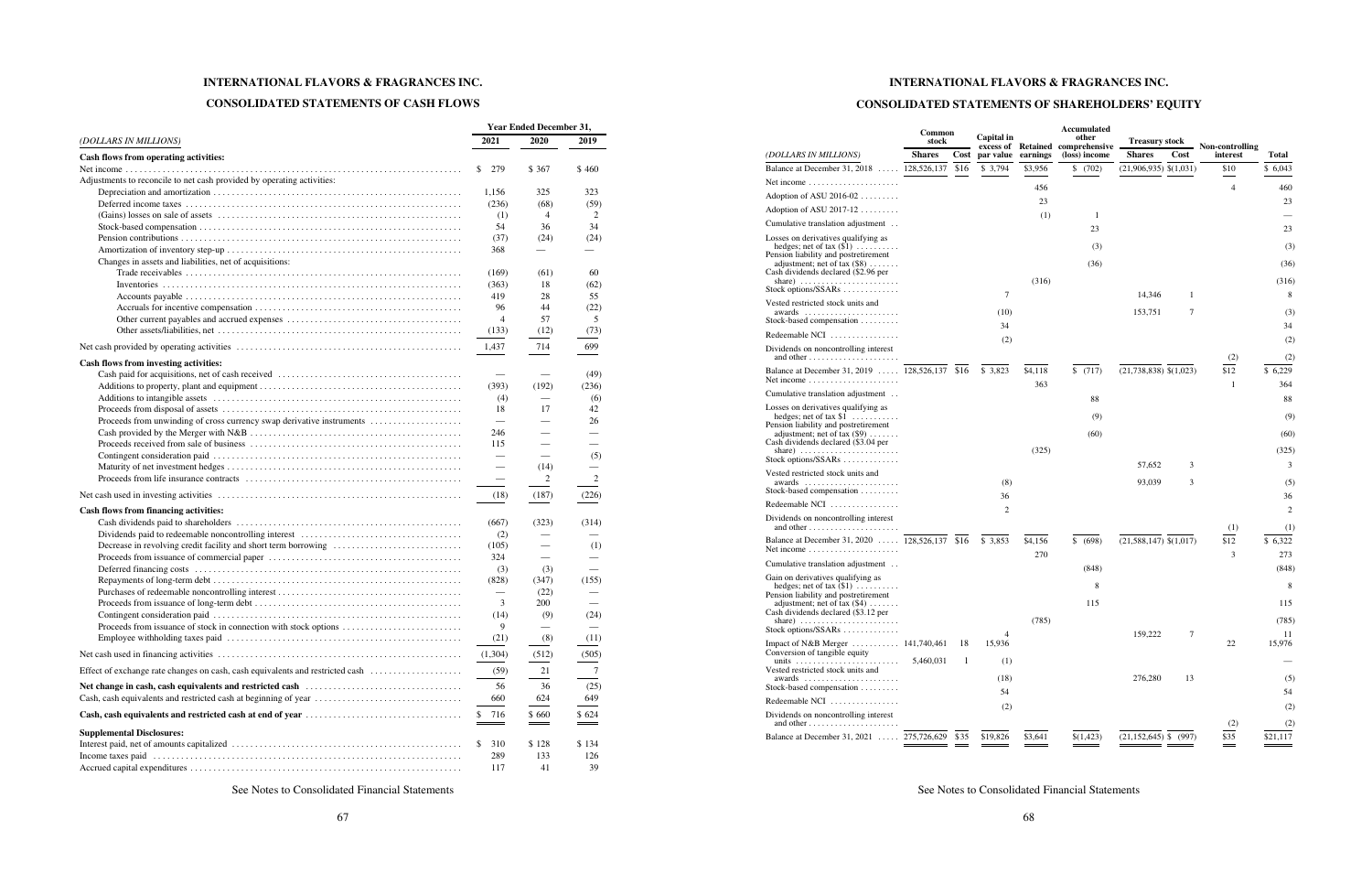# **INTERNATIONAL FLAVORS & FRAGRANCES INC. NOTES TO CONSOLIDATED FINANCIAL STATEMENTS**

# **NOTE 1. NATURE OF OPERATIONS AND SUMMARY OF SIGNIFICANT ACCOUNTING POLICIES**

**Nature of Operations** International Flavors & Fragrances Inc. and its subsidiaries (the "Registrant," "IFF," "the Company," "we," "us" and "our") is a leading creator and manufacturer of food, beverage, health & biosciences, scent and pharma solutions and complementary adjacent products, including cosmetic active and natural health ingredients, which are used in a wide variety of consumer products. Our products are sold principally to manufacturers of perfumes and cosmetics, hair and other personal care products, soaps and detergents, cleaning products, dairy, meat and other processed foods, beverages, snacks and savory foods, sweet and baked goods, sweeteners, dietary supplements, food protection, infant and elderly nutrition, functional food, and pharmaceutical excipients and oral care products.

**Basis of Presentation** On February 1, 2021 (the "Closing Date"), the Company completed the combination (the "Merger") of IFF and DuPont de Nemours, Inc ("DuPont") nutrition and biosciences business (the "N&B Business"), which had been transferred to Nutrition and Biosciences, Inc., a Delaware corporation and wholly owned subsidiary of DuPont ("N&B") in a Reverse Morris Trust transaction. See Note 3 for additional information. As a result, the Company's Consolidated Financial Statements for the period ended December 31, 2021 reflect the results of N&B from the Closing Date, whereas the Company's Consolidated Financial Statements for the periods ended December 31, 2020 and 2019 do not.

In the current year, the Company has changed its presentation from thousands to millions and, as a result, any necessary rounding adjustments have been made to prior year disclosed amounts.

Certain reclassifications have been made to the prior periods' financial information in order to conform to the current period's presentation.

**Fiscal Year End** Effective 2021, the Company changed its fiscal year end from a 52/53-week fiscal year ending on the Friday closest to the last day of the quarter, to a calendar year of the twelve-month period from January 1 to December 31. The Company elected to change its fiscal year end in connection with the Merger with N&B to align the Company's fiscal year with N&B's. The 2021 fiscal year was a 52 week period, the 2020 fiscal year was a 52 week period and the 2019 fiscal year was a 53 week period. The impact of the additional week in 2019 on revenue and net income was not material. For ease of presentation, December 31 is used consistently throughout the financial statements and notes to represent the period-end date. For the 2021, 2020 and 2019 fiscal years, the actual closing dates were December 31, January 1, and January 3, respectively.

**Use of Estimates** The preparation of financial statements in conformity with U.S. generally accepted accounting principles ("U.S. GAAP") requires management to make estimates and judgments that affect the amounts reported in the Consolidated Financial Statements and accompanying notes. The inputs into our judgments and estimates take into account the current economic implications of the novel coronavirus ("COVID-19") on our critical and significant accounting estimates, including estimates associated with future cash flows that are used in assessing the risk of impairment of certain long-lived assets. Actual results could differ from those estimates.

**Restricted Cash** Restricted cash is comprised of cash or cash equivalents which has been placed into an account that is restricted for a specific use and from which the Company cannot withdraw the cash on demand.

**Principles of Consolidation** The consolidated financial statements include the accounts of International Flavors & Fragrances Inc. and those of its subsidiaries. Significant intercompany balances and transactions have been eliminated. To the extent a subsidiary is not wholly owned, any related noncontrolling interests are included as a separate component of Shareholders' Equity.

**Revenue Recognition** The Company recognizes revenue from contracts with customers when the contract or purchase order has received approval and commitment from both parties, has the rights of the parties and

payment terms (which can vary by customer) identified, has commercial substance, and collectability of consideration is probable. In addition, the control of the promised goods is transferred to the customers in an amount that reflects the consideration it expects to be entitled to in exchange for those goods. Sales, value added, and other taxes the Company collects are excluded from revenues. The Company receives payment in accordance with standard customer terms.

Sales are reduced, at the time revenue is recognized, for applicable discounts, rebates and sales allowances based on historical experience. Related accruals are included in Other current liabilities in the accompanying Consolidated Balance Sheets. The Company considers shipping and handling activities undertaken after the customer has obtained control of the related goods as a fulfillment activity. Net sales include shipping and handling charges billed to customers. Cost of goods sold includes all costs incurred in connection with shipping and handling.

**Contract Assets and Liabilities** With respect to a small number of contracts for the sale of compounds, the Company has an "enforceable right to payment for performance to date" and as the products do not have an alternative use, the Company recognizes revenue for these contracts over time and records a contract asset using the output method. The output method recognizes revenue on the basis of direct measurements of the value to the customer of the goods or services transferred to date relative to the remaining goods or services promised under the contract.

As of December 31, 2021 and 2020, the Company's gross accounts receivable was \$1.952 billion and \$950 million, respectively. The Company's contract assets and contract liabilities as of December 31, 2021 and 2020 were not material.

**Foreign Currency Translation** The Company translates the assets and liabilities of non-U.S. subsidiaries into U.S. dollars at year-end exchange rates. Income and expense items are translated at average exchange rates during the year. Cumulative translation adjustments are shown as a separate component of Shareholders' Equity.

**Research and Development** Research and development ("R&D") expenses relate to the development of new and improved products, technical product support and compliance with governmental regulation. All research and development costs are expensed as incurred.

**Cash and Cash Equivalents** Cash and cash equivalents include highly liquid investments with maturities of three months or less at date of purchase.

The following table provides a reconciliation of cash, cash equivalents and restricted cash reported in the Company's statement of cash flows periods ended December 31, 2021, 2020 and 2019 to the amounts reported in the Company's balance sheet as at December 31, 2021, 2020 and 2019.

# *(DOLLARS IN MILLIONS)* **December 31, 2021 December 31, 2020 December 31, 2019**

| Cash and cash equivalents $\dots \dots \dots \dots \dots \dots$                       | \$711 | \$650 | \$607 |
|---------------------------------------------------------------------------------------|-------|-------|-------|
|                                                                                       |       |       | 17    |
| Noncurrent assets $\dots \dots \dots \dots \dots \dots \dots \dots \dots \dots \dots$ |       |       |       |
| Restricted cash included in Other assets                                              |       |       |       |
| Cash, cash equivalents and restricted cash $\dots \dots \dots$                        | \$716 | \$660 | \$624 |

**Accounts Receivable** The Company has certain factoring agreements in the U.S. and The Netherlands under which it can factor up to approximately \$250 million of its trade receivables. The factoring agreements

| <b>December 31, 2021</b> | <b>December 31, 2020</b> | <b>December 31, 2019</b> |
|--------------------------|--------------------------|--------------------------|
| \$711                    | \$650                    | \$607                    |
|                          |                          | 17                       |
|                          | 3                        |                          |
| \$716                    | \$660                    |                          |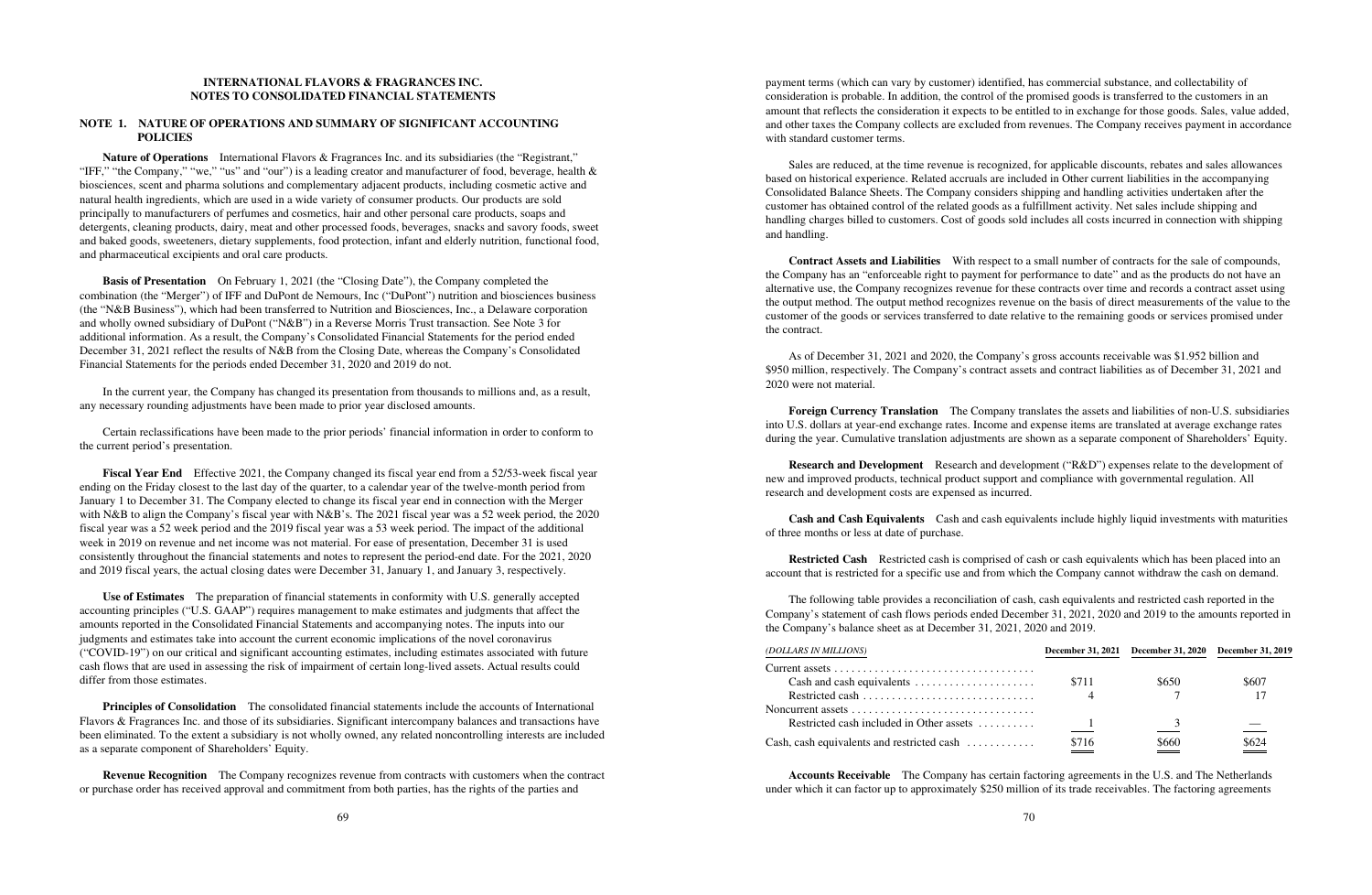supplement the Company's existing factoring programs that are sponsored by certain customers. Under all of the arrangements, the Company sells the trade receivables on a non-recourse basis to unrelated financial institutions and accounts for the transactions as sales of receivables. The applicable receivables are removed from the Company's Consolidated Balance Sheets when the cash proceeds are received by the Company.

The impact on cash provided by operations from participating in these programs was an increase of approximately \$19 million, \$43 million and \$38 million in 2021, 2020 and 2019, respectively, compared to each respective prior year period. The cost of participating in these programs was approximately \$6 million, \$4 million, and \$7 million in 2021, 2020, and 2019, respectively and is included as a component of interest expense.

**Inventories** Inventories are stated at the lower of cost (on a weighted-average basis) or net realizable value. The Company's inventories consisted of the following:

|                       |      | December 31. |
|-----------------------|------|--------------|
| (DOLLARS IN MILLIONS) | 2021 | 2020         |
|                       |      |              |
|                       |      |              |
|                       |      |              |
|                       |      |              |

**Leases** During the year ended December 31, 2019, the Company adopted ASU No. 2016-02, "Leases (Topic 842)," which requires most leases to be recognized on the balance sheet. The Company adopted the standard using the modified retrospective approach with an effective date of December 29, 2018, the beginning of its 2019 fiscal year. Prior year financial statements were not recast. The Company elected various transition provisions available for expired or existing contracts, which allows the Company to carryforward historical assessments of (1) whether contracts are or contain leases, (2) lease classification and (3) initial direct costs.

When available, the Company uses the rate implicit in the lease to discount lease payments to present value, however, most of the Company's leases do not provide a readily determinable implicit rate and the Company calculates the applicable incremental borrowing rate to discount the lease payments based on the term of the lease at lease commencement. The incremental borrowing rate is determined based on the Company's credit rating, currency and lease terms.

The Company determines if an arrangement is a lease at contract inception. A lease exists when a contract conveys to the customer the right to control the use of identified property, plant, or equipment for a period of time in exchange for consideration. The definition of a lease embodies two conditions: (1) there is an identified asset in the contract that is land or a depreciable asset (i.e., property, plant, and equipment), and (2) the customer has the right to control the use of the identified asset.

When the Company determines the arrangement is a lease, or contains a lease, at inception, it then determines whether the lease is an operating lease or a finance lease at the commencement date.

The Company leases property and equipment, principally under operating leases. In accordance with ASU 2016-02, the Company records a right of use asset and related obligation at the present value of lease payments and, over the term of the lease, depreciates the right of use asset and accretes the obligation to future value. Some of the leases include rental escalation clauses, renewal options and/or termination options that are factored into the determination of lease payments when appropriate. The Company has elected not to separate non-lease components from lease components for all classes of leased assets.

## **Long-Lived Assets**

*Property, Plant and Equipment* Property, plant and equipment are recorded at cost. Depreciation is calculated on a straight-line basis, principally over the following estimated useful lives: buildings and improvements, 1 to 50 years; machinery and equipment, 1 to 40 years; information technology hardware and software, 1 to 23 years; and leasehold improvements which are included in buildings and improvements, the estimated life of the improvements or the remaining term of the lease, whichever is shorter.

*Finite-Lived Intangible Assets* Finite-lived intangible assets include customer relationships, patents, trade names, technological know-how and other intellectual property valued at acquisition and amortized on a straightline basis over the following estimated useful lives: customer relationships, 10 to 27 years; patents, 11 to 15 years; trade names, 4 to 28 years; and technological know-how, 5 to 28 years.

The Company reviews long-lived assets for impairment when events or changes in business conditions indicate that their carrying value may not be recovered. An estimate of undiscounted future cash flows produced by an asset or group of assets is compared to the carrying value to determine whether impairment exists. If assets are determined to be impaired, the loss is measured based on an estimate of fair value using various valuation techniques, including a discounted estimate of future cash flows.

**Goodwill** Goodwill represents the difference between the total purchase price and the fair value of identifiable assets and liabilities acquired in business acquisitions.

The Company tests goodwill for impairment at the reporting unit level as of November 30 every year or more frequently if events or changes in circumstances indicate the asset might be impaired. A reporting unit is an operating segment or one level below an operating segment (referred to as a component) to which goodwill is assigned when initially recorded.

The Company identifies their reporting units by assessing whether the components of their reporting segments constitute businesses for which discrete financial information is available and management of each reporting unit regularly reviews the operating results of those components. The Company has identified seven reporting units under the Nourish, Health & Biosciences, Scent and Pharma Solutions segments: (1) Nourish, (2) Fragrance Compounds, (3) Fragrance Ingredients, (4) Cosmetic Actives, (5) Health & Biosciences, (6) Microbial Control and (7) Pharma Solutions. These reporting units were determined based on the level at which the performance is measured and reviewed by segment management. In cases where the components of an operating segment have similar economic characteristics, they are aggregated into a single reporting unit.

When testing goodwill for impairment, the Company has the option of first performing a qualitative assessment to determine whether it is more likely than not that the fair value of a reporting unit is less than the carrying amount. If the Company elects to bypass the qualitative assessment for any reporting units, or if a qualitative assessment indicates it is more likely than not that the estimated carrying value of a reporting unit exceeds its fair value, the Company performs a quantitative goodwill impairment test.

Under the quantitative goodwill impairment test, if a reporting unit's carrying amount exceeds its fair value, the Company will record an impairment charge based on that difference, and the impairment charge will be limited to the amount of goodwill allocated to that reporting unit.

**Income Taxes** The Company accounts for taxes under the asset and liability method. Under this method, deferred income taxes are recognized for temporary differences between the financial statement and tax return bases of assets and liabilities, based on enacted tax rates and other provisions of the tax law. The effect of a change in tax laws or rates on deferred tax assets and liabilities is recognized as income in the period in which such change is enacted. Future tax benefits are recognized to the extent that the realization of such benefits is more likely than not, and a valuation allowance is established for any portion of a deferred tax asset that management believes may not be realized.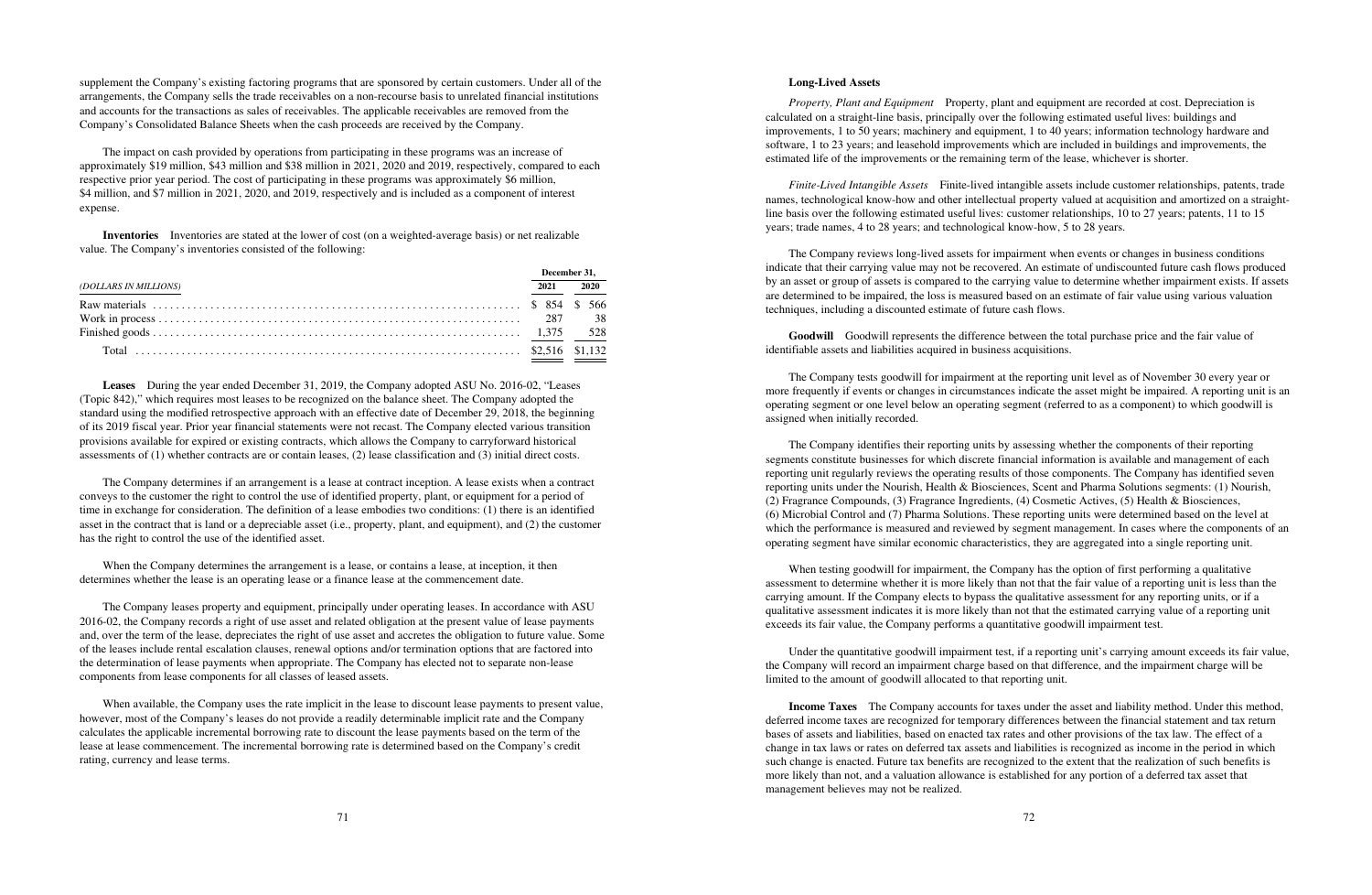The Company recognizes uncertain tax positions that it has taken or expects to take on a tax return. Pursuant to accounting requirements, the Company first determines whether it is "more likely than not" its tax position will be sustained if the relevant tax authority were to audit the position with full knowledge of all the relevant facts and other information. For those tax positions that meet this threshold, the Company measures the amount of tax benefit based on the largest amount of tax benefit that it has a greater than 50% chance of realizing in a final settlement with the relevant authority. Those tax positions failing to qualify for initial recognition are recognized in the first interim period in which they meet the more likely than not standard. The Company maintains a cumulative risk portfolio relating to all of its uncertainties in income taxes in order to perform this analysis, but the evaluation of its tax positions requires significant judgment and estimation in part because, in certain cases, tax law is subject to varied interpretation, and whether a tax position will ultimately be sustained may be uncertain.

Interest and penalties related to unrecognized tax benefits are recognized as a component of income tax expense.

**Retirement Benefits** Current service costs of retirement plans and postretirement health care and life insurance benefits are accrued. Prior service costs resulting from plan improvements are amortized over periods ranging from 10 to 20 years.

**Financial Instruments** Derivative financial instruments are used to manage interest and foreign currency exposures. The gain or loss on the hedging instrument is recorded in earnings at the same time as the transaction being hedged is recorded in earnings. The associated asset or liability related to the open hedge instrument is recorded in Prepaid expenses and Other current assets or Other current liabilities, as applicable.

The Company records all derivative financial instruments on the balance sheet at fair value. Changes in a derivative's fair value are recognized in earnings unless specific hedge criteria are met. If the derivative is designated as a fair value hedge, the changes in the fair value of the derivative and of the hedged item attributable to the hedged risk are recognized in Net income. If the derivative is designated as a cash flow hedge, the effective portions of changes in the fair value of the derivative are recorded in Accumulated other comprehensive income ("AOCI") in the accompanying Consolidated Balance Sheets and are subsequently recognized in Net income when the hedged item affects earnings. Ineffective portions of changes in the fair value of cash flow hedges, if any, are recognized as a charge or credit to earnings.

**Software Costs** The Company capitalizes direct internal and external development costs for certain significant projects associated with internal-use software and amortizes these costs over seven years. Neither preliminary evaluation costs nor costs associated with the software after implementation are capitalized. Costs related to projects that are not significant are expensed as incurred.

**Net Income Per Share** Under the two-class method, earnings are adjusted by accretion of amounts to redeemable noncontrolling interests recorded at redemption value. The adjustments represent in-substance dividend distributions to the noncontrolling interest holders as the holders have a contractual right to receive a specified amount upon redemption. As a result, earnings are adjusted to reflect this in-substance distribution that is different from other common shareholders. In addition, the Company has unvested share based payment awards with a right to receive nonforfeitable dividends and thus are considered participating securities which are required to be included in the computation of basic and diluted earnings per share.

Basic earnings (loss) per share represents the amount of earnings for the period available to each share of common stock outstanding during the period. Basic earnings (loss) per share includes the effect of issuing shares of common stock assuming (i) the prepaid stock purchase contracts ("SPCs") are converted into the minimum number of shares of common stock under the if-converted method, and (ii) an adjustment to earnings (loss) to reflect adjustments made to record the redeemable value of redeemable noncontrolling interests. Diluted earnings (loss) per share also includes the effect of issuing shares of common stock, assuming (i) stock options and warrants are exercised, (ii) restricted stock units are fully vested under the treasury stock method, and (iii) the

incremental effect of the prepaid SPCs converted into the maximum number of shares of common stock under the if-converted method.

**Stock-Based Compensation** Compensation cost of all stock-based awards is measured at fair value on the date of grant and recognized over the service period for which awards are expected to vest. The cost of such stock-based awards is principally recognized on a straight-line attribution basis over their respective vesting periods, net of estimated forfeitures.

**Financing Costs** Costs incurred in the issuance of debt are deferred and amortized as part of interest expense over the stated life of the applicable debt instrument. Unamortized deferred financing costs relating to debt are presented as a reduction in the amount of debt outstanding on the Consolidated Balance Sheets. Unamortized deferred financing costs relating to the revolving credit facility are recorded in Other assets on the Consolidated Balance Sheets.

**Redeemable Noncontrolling Interests** Noncontrolling interests in subsidiaries that are redeemable for cash or other assets outside of the Company's control are classified as mezzanine equity, outside of equity and liabilities, at the greater of the carrying value or the redemption value. The increases or decreases in the estimated redemption amount are recorded with corresponding adjustments against Capital in excess of par value and are reflected in the computation of earnings per share using the two-class method.

# **Recent Accounting Pronouncements**

In November 2021, the FASB issued Accounting Standards Update ("ASU") 2021-10, "Government Assistance (Topic 832): Disclosures by Business Entities about Government Assistance." The ASU requires annual disclosures about transactions with a government that are accounted for by applying a grant or contribution accounting model by analogy. This guidance is effective for all entities for annual periods beginning after December 15, 2021 and early adoption is permitted. The Company is currently evaluating the impact of this guidance, but does not expect this guidance to have a material impact on its Consolidated Financial Statements.

In October 2021, the FASB issued Accounting Standards Update ("ASU") 2021-08, "Business Combinations (Topic 805): Accounting for Contract Assets and Contract Liabilities from Contracts with Customers." The ASU is intended to provide specific guidance on how to recognize and measure acquired contract assets and liabilities from revenue contracts in a business combination. An acquirer needs to recognize and measure contract assets and contract liabilities acquired in a business combination in accordance with Topic 606, Revenue from Contracts with Customers. At the acquisition date, an acquirer should account for the related revenue contracts in accordance with Topic 606 as if it had originated the contracts. To achieve this, an acquirer may assess how the acquiree applied Topic 606 to determine what to record for the acquired revenue contracts. This guidance is effective for fiscal years beginning after December 15, 2022, including interim periods within those fiscal years, and early adoption is permitted, including adoption in an interim period. The Company is currently evaluating the impact of this guidance, but does not expect this guidance to have a material impact on its Consolidated Financial Statements.

In March 2020, the FASB issued Accounting Standards Update ("ASU") 2020-04, "Reference Rate Reform (Topic 848): Facilitation of the Effects of Reference Rate Reform on Financial Reporting." The ASU is intended to simplify various aspects related to the cessation of reference rates in certain financial markets that would otherwise create modification accounting or changes in estimate. This guidance is effective for the period from March 12, 2020 to December 31, 2022. In January 2021, the FASB issued the subsequent amendment Accounting Standards Update ("ASU") 2021-01, "Reference Rate Reform (Topic 848): Scope" to the initial guidance. Alternative reference rates that are more observable or transaction based have been identified and are being transitioned to in numerous jurisdictions globally, such as a receive-variable-rate, pay-variable-rate cross currency interest rate swap. This guidance is effective immediately for all entities, but does not apply to any contract modifications or new hedging relationships entered into after December 31, 2022. This guidance was adopted and does not have a material impact on the Company's Consolidated Financial Statements.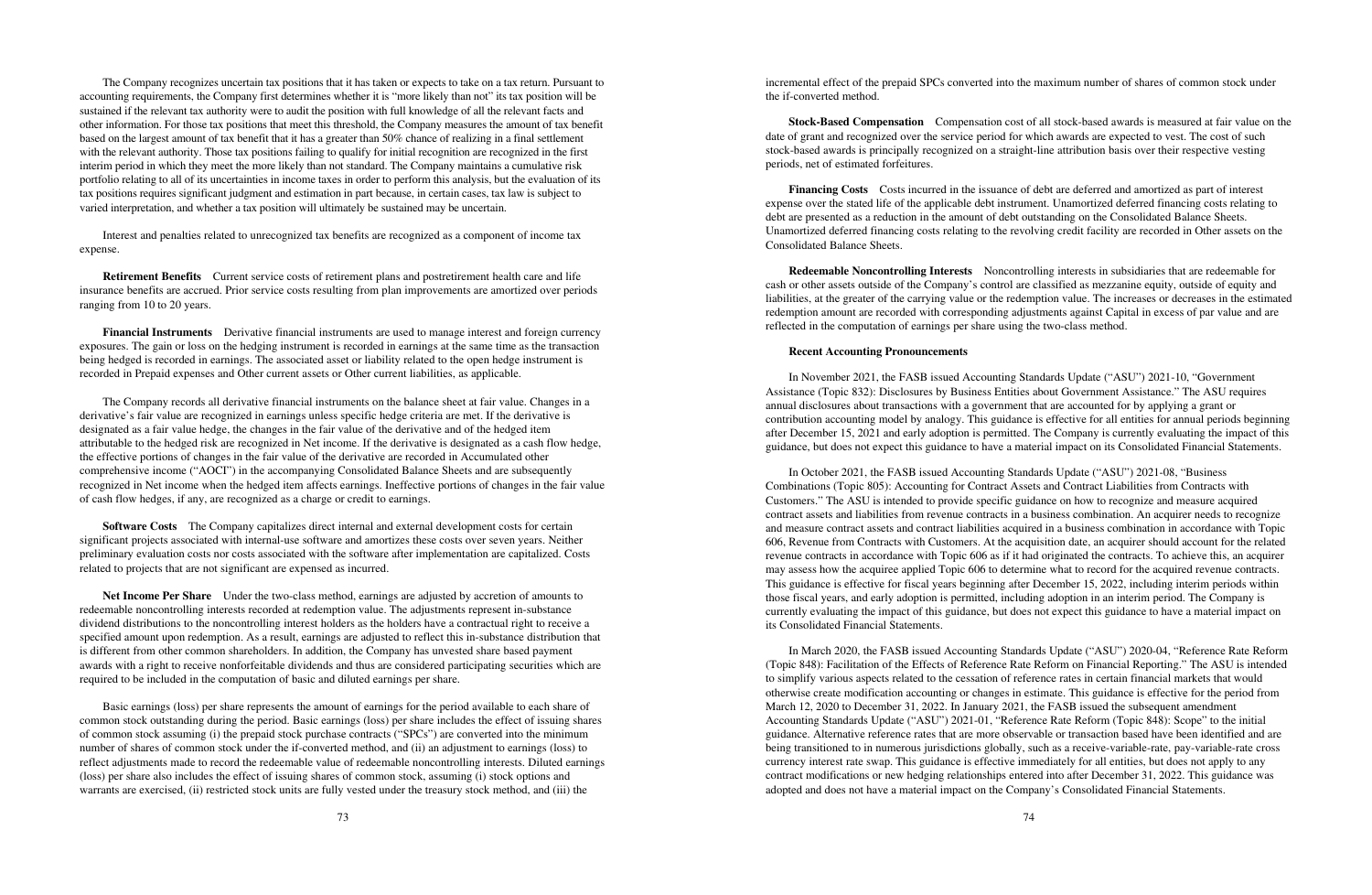In October 2020, the FASB issued Accounting Standards Updates ("ASU") 2020-09, "Debt (Topic 470): Amendments to SEC Paragraphs Pursuant to SEC Release No. 33-10762" and 2020-10, "Codification Improvements." ASU 2020-09 is intended to amend and supersede various SEC paragraphs pursuant to the issuance of SEC Release No. 33-10762 and is effective on January 4, 2021. ASU 2020-10 is intended to improve the consistency of the FASB Accounting Standards Codification ("Codification") and clarify guidance by including all disclosure guidance in the appropriate Disclosure Section of the Codification to help reduce the likelihood that disclosure requirements would be missed. ASU 2020-10 is effective for fiscal years beginning after December 15, 2020, and early adoption is permitted for any annual or interim period within those fiscal years. The Company has determined that neither guidance will have an impact on its Consolidated Financial Statements and will have a minimal impact on its disclosures.

In December 2019, the FASB issued ASU 2019-12, "Income Taxes (Topic 740): Simplifying the Accounting for Income Taxes", and intended to simplify various aspects related to accounting for income taxes. This guidance is effective for fiscal years beginning after December 15, 2020, and for interim periods within those fiscal years, with early adoption permitted. This guidance was adopted on January 2, 2021 and does not have a material impact on the Company's Consolidated Financial Statements.

In August 2018, the FASB issued ASU 2018-14, "Compensation—Retirement Benefits—Defined Benefit Plans (Subtopic 715-20)", which modifies the disclosure requirements on company-sponsored defined benefit plans. The ASU is effective for fiscal years beginning after December 15, 2020 on a retrospective basis to all periods presented. The Company has determined that this guidance will not have an impact on its Consolidated Financial Statements and will have a minimal impact on its disclosures.

In June 2016, the FASB issued ASU 2016-13, "Financial Instruments—Credit Losses (Topic 326): Measurement of Credit Losses on Financial Instruments", with subsequent amendments, which requires issuers to measure expected credit losses for financial assets based on historical experience, current conditions and reasonable and supportable forecasts. As such, an entity will use forward-looking information to estimate credit losses. The Company adopted the guidance effective the first day of its 2020 fiscal year and performed an evaluation of the applicable criteria, including the aging of its trade receivables, recent write-off history and other factors related to future macroeconomic conditions. As a result of the evaluation, the Company determined that no adjustment was required to the level of its allowances for bad debts or to the carrying value of any other financial asset. The Company is exposed to credit losses primarily through its sales of products. To determine the appropriate allowance for expected credit losses, the Company considers certain credit quality indicators, such as aging, collection history, and creditworthiness of debtors. Regional and Global Credit committees review and approve specific customer allowance reserves. The allowance for expected credit losses is primarily based on two factors: i) the aging of the different categories of trade receivables, and ii) a specific reserve for accounts identified as uncollectable. The Company also considers current and future economic conditions in the determination of the allowance. At December 31, 2021, the Company reported \$1.906 billion of trade receivables, net of allowances of \$46 million. Based on the aging analysis as of December 31, 2021, approximately 91% of our accounts receivable were current based on the payment terms of the invoice. Receivables that are past due by over 365 days account for approximately 1% of our accounts receivable.

The following is a rollforward of the Company's allowances for bad debts for the year of 2021:

|      | (DOLLARS IN MILLIONS) | <b>Allowance for</b><br><b>Bad Debts</b> |
|------|-----------------------|------------------------------------------|
|      |                       |                                          |
|      |                       |                                          |
|      |                       |                                          |
|      |                       |                                          |
| \$46 |                       |                                          |

(1) The adjustment to allowances for bad debts was a result of purchase price allocation related to the Merger with N&B.

### **NOTE 2. RESTRUCTURING AND OTHER CHARGES**

Restructuring and other charges primarily consist of separation costs for employees including severance, outplacement and other benefit ("Severance") costs as well as costs related to plant closures, principally related to fixed assets write-downs ("Fixed asset write-down") and all other related restructuring ("Other") costs. All restructuring and other charges, net expenses are separately stated on the Consolidated Statements of Income and Comprehensive Income (Loss).

# **Frutarom Integration Initiative**

In connection with the acquisition of Frutarom, the Company has been executing an integration plan that, among other initiatives, seeks to optimize its manufacturing network (the "Frutarom Integration Initiative"). As part of the Frutarom Integration Initiative, the Company now expects to close approximately 30 manufacturing sites with most of the closures targeted to occur by the end of 2022. Between 2019 and 2020, the Company completed the closure of 21 sites. During 2021, the Company completed the closure of one site. Since the inception of the initiative through 2021, the Company has expensed \$37 million. Total costs for the program are expected to be approximately \$42 million including cash and non-cash charges through 2022.

# **2019 Severance Program**

During 2019, the Company incurred severance charges related to approximately 190 headcount reductions, excluding those previously mentioned under the Frutarom Integration Initiative. The headcount reductions primarily related to the Scent business unit with additional amounts related to headcount reductions in all business units associated with the establishment of a new shared service center in Europe. Since the inception of the program, the Company has expensed approximately \$20 million. As of December 31, 2021, the program is largely complete.

# **2017 Productivity Program**

In connection with 2017 Productivity Program, the Company recorded \$24 million of charges related to personnel costs and lease termination costs since the program's inception. As of December 31, 2021, the program is completed.

# **Other Restructuring Charges**

Between 2020 and 2021, the Company incurred charges of approximately \$4 million, primarily related to the severance costs in connection with the closure of a facility in Germany.

# **N&B Merger Restructuring Liability**

For 2021, the Company incurred approximately \$30 million of charges primarily related to severance for approximately 200 headcount reductions that have occurred in 2021.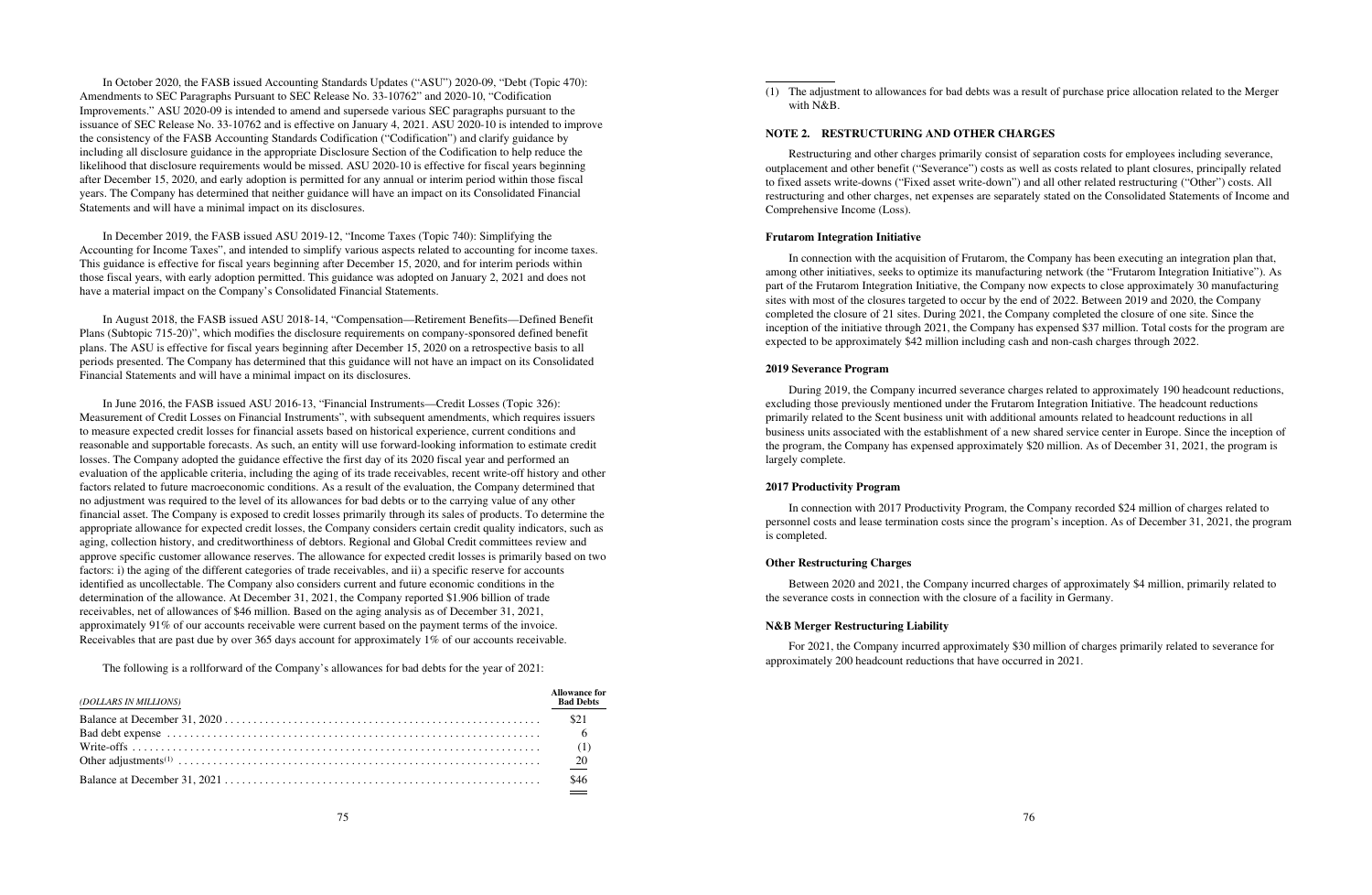### **Changes in Restructuring Liability**

Movements in severance-related accruals during 2019, 2020 and 2021 are as follows:

| (DOLLARS IN MILLIONS)                                               | <b>Balance at</b><br>January 1,<br>2019 | <b>Additional</b><br><b>Charges</b><br>(Reversals),<br><b>Net</b> | <b>Non-Cash</b><br><b>Charges</b> | Cash<br><b>Payments</b> | <b>Balance at</b><br>December 31,<br>2019 |
|---------------------------------------------------------------------|-----------------------------------------|-------------------------------------------------------------------|-----------------------------------|-------------------------|-------------------------------------------|
| 2017 Productivity Program                                           |                                         |                                                                   |                                   |                         |                                           |
| Severance $\ldots \ldots \ldots \ldots \ldots \ldots \ldots \ldots$ | $\frac{1}{2}$ 4                         | (2)                                                               |                                   | (1)                     | S.                                        |
| Other <sup>(1)</sup>                                                |                                         |                                                                   |                                   | (1)                     |                                           |
| Frutarom Integration Initiative                                     |                                         |                                                                   |                                   |                         |                                           |
| Severance $\ldots \ldots \ldots \ldots \ldots \ldots \ldots \ldots$ |                                         | 6                                                                 |                                   | (2)                     |                                           |
| Fixed asset write down                                              |                                         |                                                                   | (1)                               |                         |                                           |
| Other <sup>(1)</sup>                                                |                                         | 4                                                                 |                                   |                         |                                           |
| 2019 Severance Program                                              |                                         |                                                                   |                                   |                         |                                           |
| Severance                                                           |                                         | 21                                                                |                                   | (8)                     |                                           |
| Total restructuring                                                 |                                         | \$30                                                              |                                   | \$(13)                  | \$21                                      |

| (DOLLARS IN MILLIONS)                                               | <b>Balance at</b><br>January 1,<br>2020 | <b>Additional</b><br><b>Charges</b><br>(Reversals),<br><b>Net</b> | <b>Non-Cash</b><br><b>Charges</b> | Cash<br><b>Payments</b> | <b>Balance at</b><br>December 31,<br>2020 |
|---------------------------------------------------------------------|-----------------------------------------|-------------------------------------------------------------------|-----------------------------------|-------------------------|-------------------------------------------|
| 2017 Productivity Program                                           |                                         |                                                                   |                                   |                         |                                           |
| Severance $\ldots \ldots \ldots \ldots \ldots \ldots \ldots \ldots$ | $\frac{1}{2}$                           | $\$(1)$                                                           |                                   |                         |                                           |
| Frutarom Integration Initiative                                     |                                         |                                                                   |                                   |                         |                                           |
| Severance                                                           | 4                                       | 2                                                                 |                                   | (3)                     |                                           |
| Fixed asset write down $\dots\dots\dots\dots\dots\dots$             |                                         | 12                                                                | (12)                              |                         |                                           |
| $Other(1)$                                                          | 3                                       | 2                                                                 |                                   | (2)                     |                                           |
| 2019 Severance Program                                              |                                         |                                                                   |                                   |                         |                                           |
| Severance $\ldots \ldots \ldots \ldots \ldots \ldots \ldots \ldots$ | 13                                      | (1)                                                               |                                   | (6)                     |                                           |
| <b>Other Restructuring Charges</b>                                  |                                         |                                                                   |                                   |                         |                                           |
| Severance                                                           |                                         |                                                                   |                                   |                         |                                           |
| Total restructuring                                                 | 21                                      | \$17                                                              | (12)                              |                         |                                           |

| (DOLLARS IN MILLIONS)                                               | <b>Balance at</b><br>January 1,<br>2021 | <b>Additional</b><br><b>Charges</b><br>(Reversals),<br><b>Net</b> | Non-Cash<br><b>Charges</b> | Cash<br><b>Payments</b> | <b>Balance at</b><br>December 31,<br>2021 |
|---------------------------------------------------------------------|-----------------------------------------|-------------------------------------------------------------------|----------------------------|-------------------------|-------------------------------------------|
| Frutarom Integration Initiative                                     |                                         |                                                                   |                            |                         |                                           |
| Severance                                                           | $\frac{1}{2}$                           | $\frac{1}{2}$ 5                                                   |                            | $\frac{1}{2}$ (3)       |                                           |
| Fixed asset write down                                              |                                         |                                                                   | (5)                        |                         |                                           |
| $Other(1)$                                                          | 3                                       |                                                                   |                            |                         |                                           |
| 2019 Severance Program                                              |                                         |                                                                   |                            |                         |                                           |
| Severance $\ldots \ldots \ldots \ldots \ldots \ldots \ldots \ldots$ | 6                                       |                                                                   |                            | (1)                     |                                           |
| Other Restructuring Charges                                         |                                         |                                                                   |                            |                         |                                           |
| Severance $\ldots \ldots \ldots \ldots \ldots \ldots \ldots \ldots$ |                                         |                                                                   |                            | (1)                     |                                           |
| $Other^{(2)}$                                                       |                                         |                                                                   |                            | (1)                     |                                           |
| N&B Merger Restructuring Liability                                  |                                         |                                                                   |                            |                         |                                           |
| Severance $\ldots \ldots \ldots \ldots \ldots \ldots \ldots \ldots$ |                                         | 27                                                                |                            | (12)                    | 15                                        |
| $Other^{(3)}$                                                       |                                         | 3                                                                 | (3)                        |                         |                                           |
| Total restructuring                                                 | 14                                      | 41                                                                | (8)                        | \$(18)                  | -29                                       |

(1) Includes supplier contract termination costs, consulting and advisory fees.

- (2) Includes charges related to legal settlement costs.
- (3) Includes lease impairment charges incurred from the Merger with N&B.

### **Charges by Segment**

The following table summarizes the total amount of costs incurred in connection with these restructuring programs by segment:

|                       |      | December 31. |      |  |
|-----------------------|------|--------------|------|--|
| (DOLLARS IN MILLIONS) | 2021 | 2020         | 2019 |  |
|                       |      |              |      |  |
|                       |      |              |      |  |
|                       |      |              |      |  |
|                       |      |              |      |  |
|                       |      |              |      |  |

### **NOTE 3. ACQUISITIONS**

### **Transaction with Nutrition & Biosciences, Inc.**

On February 1, 2021, IFF completed the Merger with N&B. Pursuant to the transaction related agreements, DuPont transferred its N&B Business to N&B, a wholly-owned subsidiary of DuPont, and N&B merged with and into a wholly owned subsidiary of IFF in exchange for 141,740,461 shares of IFF common stock, par value \$0.125 per share ("IFF Common Stock").

The Company completed its Merger with N&B in a Reverse Morris Trust transaction (the "Transactions"), pursuant to which the Company acquired the N&B Business of DuPont. In the Transactions, among other steps (i) DuPont transferred the N&B Business to N&B (the "Separation"); (ii) N&B made a cash distribution to DuPont of approximately \$7.359 billion, subject to certain adjustments (the "Special Cash Payments"); (iii) DuPont distributed to its stockholders all of the issued and outstanding shares of N&B common stock by way of an exchange offer (the "Distribution"), and; (iv) N&B merged with and into a wholly owned subsidiary of IFF. As a result of the Merger, the existing shares of N&B common stock were automatically converted into the right to receive a number of shares of IFF Common Stock. Immediately after the Merger, holders of DuPont's common stock that received shares of N&B common stock in the Distribution owned approximately 55.4% of the outstanding shares of IFF Common Stock on a fully diluted basis and existing holders of IFF Common Stock owned approximately 44.6% of the outstanding shares of IFF on a fully diluted basis.

The Merger was accounted for using the purchase method of accounting in accordance with ASC Topic 805, Business Combinations, with IFF identified as the acquirer. As a result of the Merger, N&B's assets, liabilities and the operating results of N&B were included in the Company's financial statements from the Closing Date. N&B contributed net sales of approximately \$6.084 billion and net income of approximately \$11 million for the year ended December 31, 2021, which includes the effects of purchase accounting adjustments, primarily related to changes in amortization of intangible assets, depreciation of property, plant and equipment and amortization of stepped up inventory.

Prior to the Distribution, N&B incurred new indebtedness in the form of term loans and senior notes in an aggregate principal amount of \$7.500 billion to pay the Special Cash Payments made to DuPont stockholders. See Note 9 for additional information regarding the new term loans and senior notes incurred by N&B and subsequently assumed by IFF.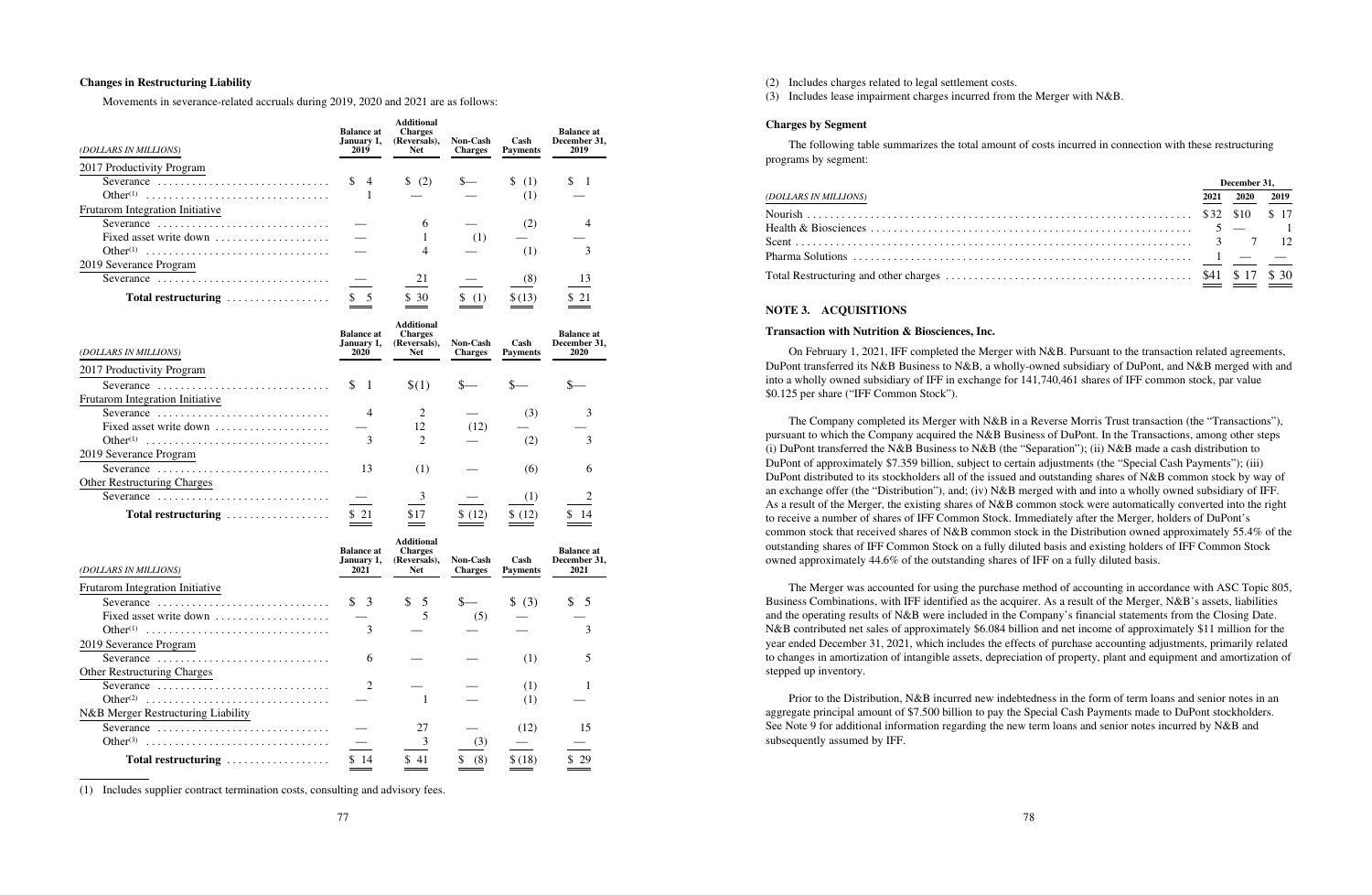# **Purchase Price**

The following table summarizes the aggregate purchase price consideration paid to acquire N&B (in millions, except share and per share data):

### *(DOLLARS IN MILLIONS)*

- (1) The fair value of common stock issued to DuPont stockholders represents 141,740,461 shares of the Company's common stock determined based on the number of fully diluted shares of IFF common stock, immediately prior to the Closing Date, multiplied by the quotient of 55.4%/44.6% and IFF common stock closing share price of \$112.38 on the New York Stock Exchange on the Closing Date.
- (2) At the time of the Transactions, each outstanding stock option, cash-settled stock appreciation right ("SAR"), restricted stock unit ("RSU") award, and restricted stock award ("RSA") with respect to DuPont common stock held by employees of N&B were canceled and converted into similar classes of equity awards of IFF's Class A Common Stock. Further, each outstanding Performance Share Unit ("PSU") award with respect to DuPont common stock held by employees of N&B were canceled and converted into IFF's RSU awards. The conversion was based on the ratio of the volume-weighted average per share closing price of DuPont stock on the twenty trading days prior to the Closing Date and IFF's stock on the twenty trading days following the Closing Date. The fair value of replacement equity-based awards attributable to pre-Merger service was recorded as part of the consideration transferred in the Merger (see Note 13 for additional information).
- (3) The Merger related agreements provided that if the net pension balance of N&B as of the Closing Date differs from \$220 million, such differential amount will be settled in cash. The Company has estimated the amount that it will receive and, accordingly, made an adjustment of \$12 million to the total purchase consideration.

# *Purchase Price Allocation*

The Merger with N&B was accounted for under the acquisition method under which the Company allocated the purchase consideration to the tangible net assets and identifiable assets acquired based on estimated fair values at the Closing Date, and recorded the excess of consideration over the fair values of net assets acquired as goodwill. The purchase price allocation was finalized as of the end of 2021 when the Company finalized the valuation of the acquired property, plant and equipment, goodwill, intangible assets (trade names, customer relationships, IPR&D, and technological know-how), inventory and leases, in addition to ensuring all other assets and liabilities and contingencies have been identified and recorded. Further, the assessment of certain contingencies including loss contracts and environmental liabilities, pension and postretirement benefit obligations and taxes has been completed. Additionally, in connection with finalizing the purchase price allocation, the Company finalized the projected combined future tax rate to be applied to the valuation of assets and recorded the applicable adjustments to the values of goodwill and intangible assets.

The following table summarizes the fair values of the assets acquired and liabilities assumed as of February 1, 2021, presenting both the preliminary and final purchase price allocations:

### *(DOLLARS IN MILLIONS)*

| <b>Preliminary Estimated</b><br><b>Fair Value as Reported</b><br>in the First Quarter of<br>2021 | Measurement<br><b>Period</b><br>Adjustments $(1)(2)$ | As Reported in the<br><b>Fourth Quarter of</b><br>2021 |
|--------------------------------------------------------------------------------------------------|------------------------------------------------------|--------------------------------------------------------|
| \$<br>207                                                                                        | \$(14)                                               | \$<br>193                                              |
| 962                                                                                              | (9)                                                  | 953                                                    |
| 1,615                                                                                            | (25)                                                 | 1,590                                                  |
| 342                                                                                              | 32                                                   | 374                                                    |
| 3,242                                                                                            | (176)                                                | 3,066                                                  |
| 75                                                                                               | 8                                                    | 83                                                     |
| 9,176                                                                                            | 47                                                   | 9,223                                                  |
| 702                                                                                              | 116                                                  | 818                                                    |
| (1,028)                                                                                          | (51)                                                 | (1,079)                                                |
| (163)                                                                                            | 15                                                   | (148)                                                  |
| (2,369)                                                                                          | (26)                                                 | (2,395)                                                |
| (7,636)                                                                                          |                                                      | (7,636)                                                |
| (907)                                                                                            | 12                                                   | (895)                                                  |
| 4,218                                                                                            | (71)                                                 | 4,147                                                  |
| (26)                                                                                             | 4                                                    | (22)                                                   |
| 11,762                                                                                           | 55                                                   | 11,817                                                 |
| \$15,954                                                                                         | \$<br>(12)                                           | \$15,942                                               |

| $Cash and cash equivalents \ldots \ldots \ldots \ldots \ldots \ldots \ldots$ | \$<br>207 | \$(14)     | S<br>193 |
|------------------------------------------------------------------------------|-----------|------------|----------|
|                                                                              | 962       | (9)        | 953      |
|                                                                              | 1,615     | (25)       | 1,590    |
| Prepaid expenses and other current assets $\dots \dots \dots$                | 342       | 32         | 374      |
|                                                                              | 3,242     | (176)      | 3,066    |
| Deferred income taxes                                                        | 75        | 8          | 83       |
|                                                                              | 9,176     | 47         | 9,223    |
|                                                                              | 702       | 116        | 818      |
| Accounts payable and accrued liabilities                                     | (1,028)   | (51)       | (1,079)  |
| Accrued payroll and employee benefits                                        | (163)     | 15         | (148)    |
|                                                                              | (2,369)   | (26)       | (2,395)  |
| Long-term debt                                                               | (7,636)   |            | (7,636)  |
|                                                                              | (907)     | 12         | (895)    |
| Total identifiable net assets assumed                                        | 4,218     | (71)       | 4.147    |
|                                                                              | (26)      | 4          | (22)     |
| $Good will(4)$                                                               | 11,762    | 55         | 11,817   |
| Purchase price                                                               | \$15,954  | (12)<br>S. | \$15,942 |

(1) The preliminary fair value purchase price allocation of the assets and liabilities acquired in the N&B Merger

- as reported in the first quarter of 2021 were updated during the nine months ended December 31, 2021 to reflect updated fair values for intangible assets, property, plant and equipment, equity method investments and inventory. In addition, the carrying amounts of certain assets and liabilities were updated based on additional analysis of acquired assets and liabilities that existed at the Closing Date.
- (2) During the fourth quarter of 2021, the Company recorded an adjustment to reflect the receipt of approximately \$53 million in cash from DuPont as a result of finalization of adjustments to the Special Cash Payment paid to DuPont by N&B, prior to the close of the Transactions.
- (3) The change to deferred tax liabilities was primarily a result of the finalization of the jurisdictional allocation of the tangible and intangible assets. All measurement period adjustments were offset against goodwill.
- (4) The cumulative impact of the adjustments during the nine months ended December 31, 2021 resulted in a \$55 million increase to goodwill.

Acquired inventory is comprised of finished goods, work in process and raw materials. The fair value of finished goods was calculated as the estimated selling price, adjusted for costs of the selling effort and a reasonable profit allowance relating to the selling effort. The fair value of work in process inventory was primarily calculated as the estimated selling price, adjusted for estimated costs to complete the manufacturing, estimated costs of the selling effort, as well as a reasonable profit margin on the remaining manufacturing and selling effort. The fair value of raw materials and supplies was determined based on replacement cost which approximates historical carrying value. The fair value step-up has been amortized to "Cost of goods sold" in the Consolidated Statements of Income and Comprehensive Income (Loss) as the inventory was sold.

The fair value of property, plant and equipment was primarily calculated using the cost approach, which determines the replacement costs for the assets and adjusts it for their age and condition. The fair value of the land assets was determined via the sales comparison approach.

The long-term debt assumed is comprised of a Term Loan Facility and Notes. The fair value of the Notes was determined on the basis of unadjusted quoted prices on an over-the-counter market. The fair value of the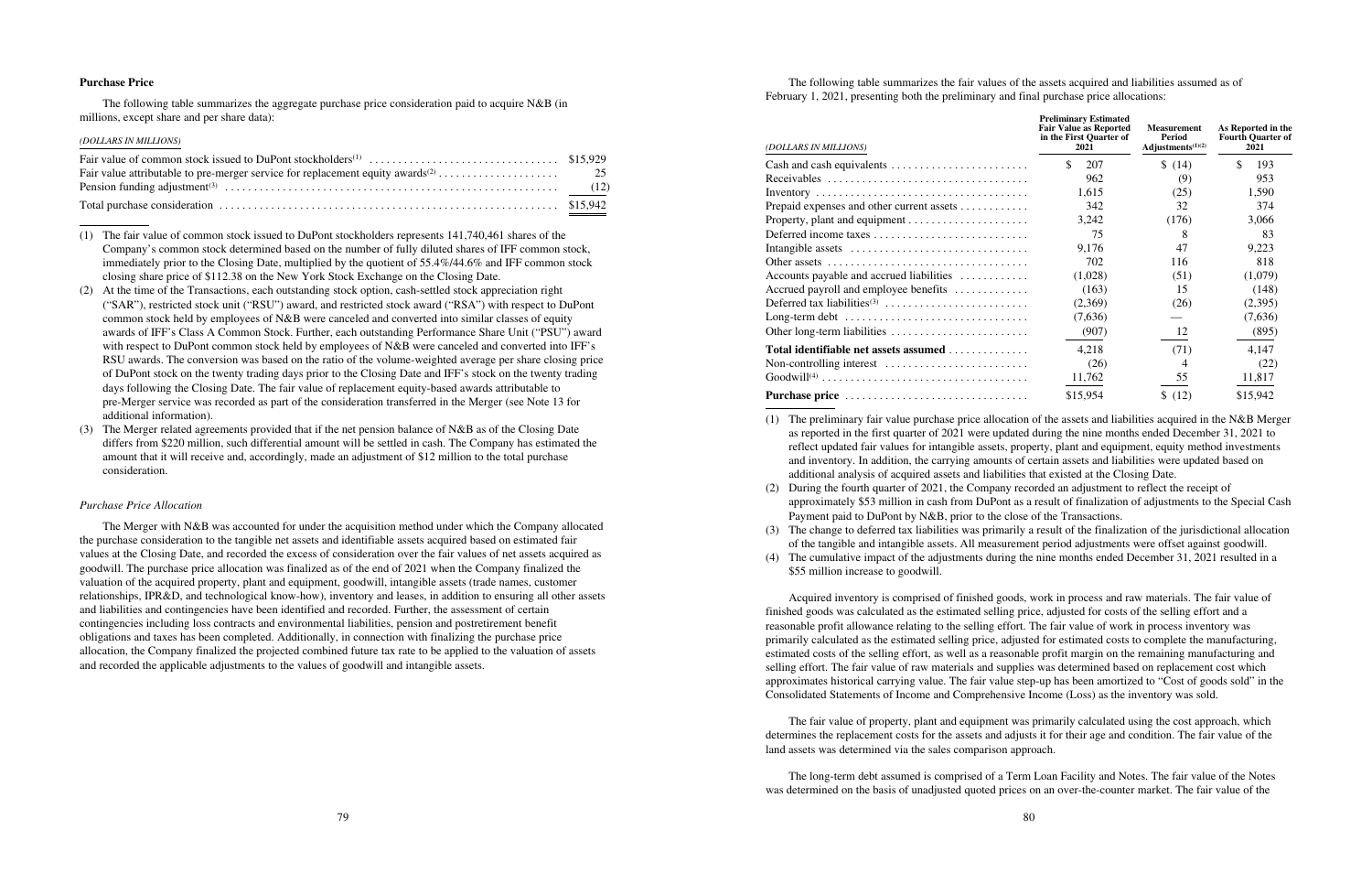long-term debt assumed as part of the Term Loan Facility is based on the total indebtedness at the time of closing the Merger. See Note 9 for additional information regarding the new term loans and senior notes incurred by N&B and subsequently assumed by IFF.

The Company has recognized \$11.817 billion of goodwill to date in connection with the N&B Merger, which is in part attributable to expected synergies generated by the integration of N&B including cross-selling benefits as well as cost synergies. Substantially all of the goodwill is not deductible for income tax purposes. Goodwill of \$2.900 billion, \$6.712 billion, \$876 million and \$1.329 billion has been allocated to the Nourish, Health & Biosciences, Scent and Pharma Solutions segments, respectively.

The fair value and useful lives of the identifiable intangible assets assumed as of February 1, 2021 are as follows:

| (DOLLARS IN MILLIONS)                                                                                   | Amounts | <b>Useful Lives</b> |
|---------------------------------------------------------------------------------------------------------|---------|---------------------|
| Indefinite lived intangible assets                                                                      |         |                     |
| In-process research and development $\dots \dots \dots \dots \dots \dots \dots \dots \dots \dots$ \$ 13 |         | Indefinite          |
| Finite lived intangible assets                                                                          |         |                     |
|                                                                                                         | 261     | 4 to 22 years       |
|                                                                                                         | 6.734   | 11 to 27 years      |
|                                                                                                         | 2.194   | 5 to 18 years       |
|                                                                                                         |         | 2 years             |
|                                                                                                         |         |                     |
|                                                                                                         |         |                     |

The fair value of intangible assets is generally determined using an income method (specifically, for customer relationships, the multi-period excess earnings method), which is based on forecasts of the expected future cash flows attributable to the respective assets. Significant estimates and assumptions inherent in the valuations reflect a consideration of other market participants, and include the amount and timing of future cash flows (including revenue growth rates, gross margins and operating expenses), royalty rates used in the relief from royalty method, customer attrition rates, product obsolescence factors, a brand's relative market position and the discount rates applied to the cash flows. Unanticipated market or macroeconomic events and circumstances may occur, which could affect the accuracy or validity of the estimates and assumptions. Determining the useful life of an intangible asset also requires significant judgment. Trade names, customer relationships and technological know-hows are expected to have finite lives. The costs of finite-lived intangible assets are amortized through expense over their estimated lives.

Lease liabilities, included in "Other current liabilities" and "Operating lease liabilities" in the Consolidated Balance Sheets, at the Closing Date, are remeasured at the present value of the future minimum lease payments over the remaining lease term and the incremental borrowing rate of the Company as if the acquired leases were new leases as of the Closing Date. Right-of-use assets included in "Operating lease right-of-use assets" in the Consolidated Balance Sheets as of the Closing Date, are equal to the amount of the lease liability at the Closing Date, adjusted for any fair value adjustments for off-market leases. The Company reviewed the acquired leases and applied a \$15 million adjustment to reflect off-market leases. The remaining lease term is based on the remaining term at the Closing Date plus any renewal or extension options that the Company is reasonably certain will be exercised.

Net defined benefit plan liabilities were recognized based on appropriate actuarial assumptions and asset valuations as of the Closing Date and, accordingly, liabilities of approximately \$221 million were recorded.

The Company accrued approximately \$75 million related to certain product liability and legal contingencies for which it was determined that a liability existed at the Closing Date. Of this amount, approximately

\$61 million was related to the finding of certain grades of microcrystalline cellulose (Avicel® PH 101, 102, and 200 NF and Avicel® RC-591 NF) being out-of-specification. See Note 19 for additional information.

The deferred income tax assets and liabilities include the expected future federal, state and foreign tax consequences associated with temporary differences between the fair values of the assets acquired and liabilities assumed and the respective tax bases. Tax rates utilized in calculating deferred income taxes generally represent the enacted statutory tax rates at the effective date of the Merger in the jurisdictions in which legal title of the underlying asset or liability resides. See Note 10 for additional information related to income taxes.

The Company incurred transaction-related costs of approximately \$91 million, \$29 million and \$21 million in 2021, 2020 and 2019, respectively. The transaction-related costs primarily consisted of merger and acquisition advisory, legal and professional fees in 2021 and legal and professional fees in 2020 and 2019.

# **Pro Forma Financial Information**

The following unaudited pro forma financial information presents the combined results of operations of IFF and N&B as if the Merger had been completed as of the prior fiscal year, or January 1, 2020. The unaudited pro forma financial information is presented for informational purposes and is not indicative of the results of operations that would have been achieved if the Merger and related borrowings had taken place on January 1, 2020, nor are they indicative of future results. The unaudited pro forma financial information for the year ended December 31, 2021 includes IFF results, including the post-Merger results of N&B, since February 1, 2021, and pre-Merger results of N&B for the period January 1, 2021 through January 31, 2021.

The unaudited pro forma results for the year ended December 31, 2021 and 2020 were as follows:

|                       |      | <b>Year Ended December 31,</b> |
|-----------------------|------|--------------------------------|
| (DOLLARS IN MILLIONS) | 2021 | 2020                           |
|                       |      |                                |
|                       |      | -192                           |

The unaudited pro forma results for all periods include adjustments made to account for certain costs and transactions that would have been incurred had the Merger been completed as of January 1, 2020, including amortization charges for acquired intangibles assets, adjustments for transaction costs, adjustments for depreciation expense for property, plant and equipment, inventory step-up and adjustments to interest expense. These adjustments are net of any applicable tax impact and were included to arrive at the pro forma results above.

# **NOTE 4. PROPERTY, PLANT AND EQUIPMENT, NET**

Property, plant and equipment consisted of the following amounts:

| 2021<br>2020<br>Asset Type<br>84<br>932<br>1.764<br>3.442<br>1.525<br>271<br>251<br>-136<br>461<br>2.928<br>6.161<br>(1,470)<br>(1,793) | (DOLLARS IN MILLIONS) | December 31. |
|-----------------------------------------------------------------------------------------------------------------------------------------|-----------------------|--------------|
|                                                                                                                                         |                       |              |
|                                                                                                                                         |                       |              |
|                                                                                                                                         |                       |              |
|                                                                                                                                         |                       |              |
|                                                                                                                                         |                       |              |
|                                                                                                                                         |                       |              |
|                                                                                                                                         |                       |              |
|                                                                                                                                         |                       |              |
|                                                                                                                                         |                       |              |
|                                                                                                                                         |                       | \$1,458      |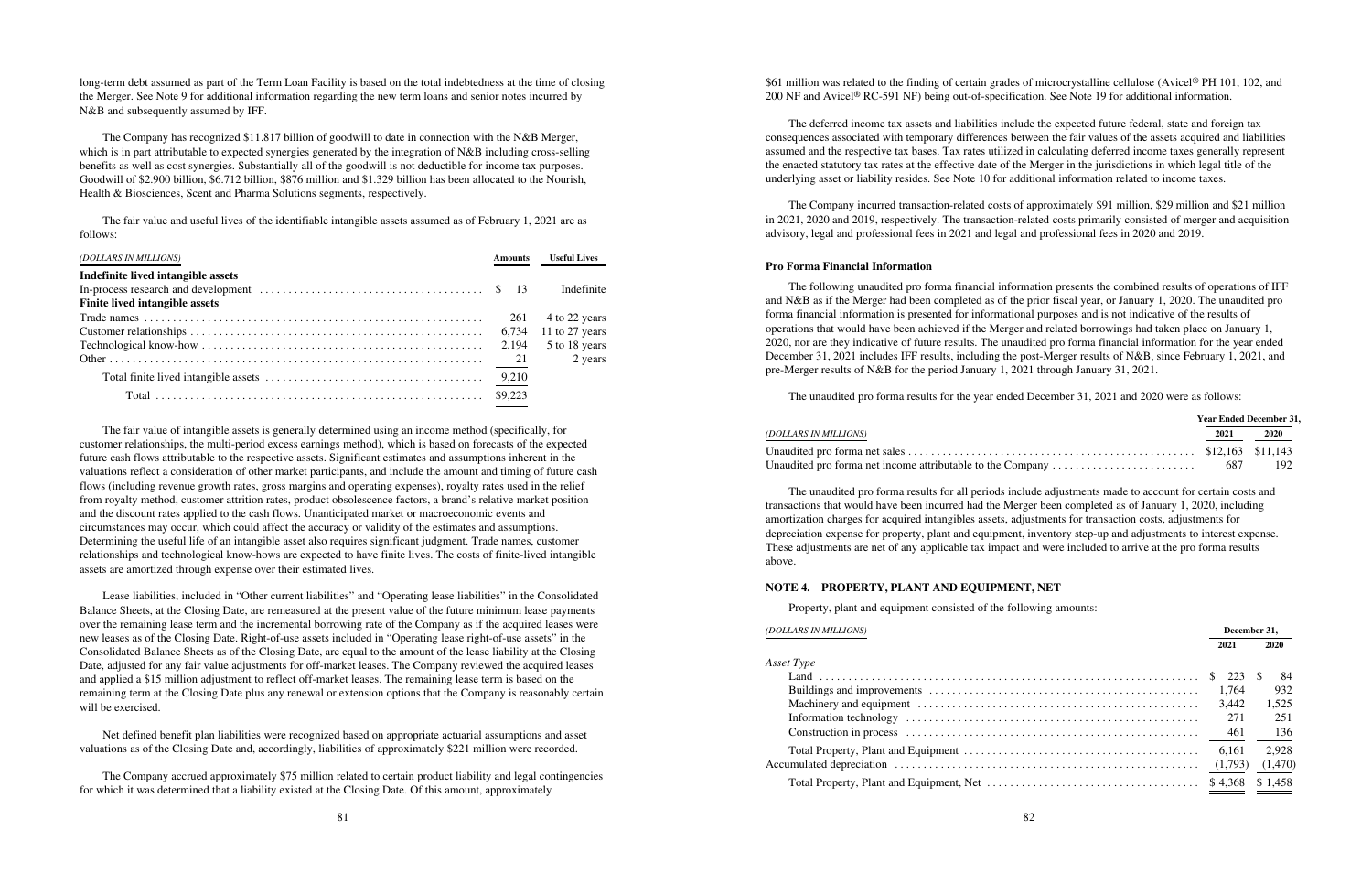Depreciation expense was \$424 million, \$132 million and \$130 million for the years ended December 31, 2021, 2020 and 2019, respectively.

# **NOTE 5. GOODWILL AND OTHER INTANGIBLE ASSETS, NET**

# *Goodwill*

In the first quarter of 2021, in connection to the Merger, the Company reorganized its reporting structure. In connection with this reorganization, goodwill was reassigned among reporting units using a relative fair value approach based on the fair value of the elements transferred and the fair value of the elements remaining within the original reporting units. The Company tested goodwill for impairment on a pre-reorganization basis and determined there was no impairment for the affected reporting units. In connection with the reorganization, \$985 million of goodwill previously included in the legacy Taste segment, now the Nourish segment, was moved to the Scent and Health & Biosciences segments amounting to \$257 million and \$728 million, respectively.

Movements in goodwill attributable to each reportable segment during the years ended December 31, 2020 and 2021 were as follows:

| (DOLLARS IN MILLIONS)                                                | <b>Nourish</b> | Health &<br><b>Biosciences</b>  | Scent   | Pharma<br><b>Solutions</b> | Total    |
|----------------------------------------------------------------------|----------------|---------------------------------|---------|----------------------------|----------|
|                                                                      | \$4,873        | \$.<br>$\overline{\phantom{m}}$ | \$624   | $S =$                      | \$ 5.497 |
|                                                                      | (15)           |                                 |         |                            | (15)     |
| Foreign exchange                                                     | 86             |                                 | 25      |                            | 111      |
|                                                                      | (85)           |                                 | 85      |                            |          |
|                                                                      | 4.859          |                                 | 734     |                            | 5.593    |
|                                                                      | 2.900          | 6.712                           | 876     | 1,329                      | 11,817   |
| Transferred to assets held for sale                                  |                | (536)                           |         |                            | (536)    |
| Reduction from business divestiture $\ldots, \ldots, \ldots, \ldots$ | (27)           |                                 |         |                            | (27)     |
| Foreign exchange                                                     | (192)          | (155)                           | (39)    | (47)                       | (433)    |
|                                                                      | (985)          | 728                             | 257     |                            |          |
|                                                                      | \$6.555        | \$6,749                         | \$1,828 | \$1,282                    | \$16,414 |

(1) Measurement period adjustments relate to the 2019 Acquisition Activity.

(2) Acquisitions relate to the Merger with N&B. See Note 3 for additional information.

# *Annual Goodwill Impairment Test*

For the annual impairment test as of November 30, 2021, the Company utilized Step 0 of the guidance in ASC Topic 350, Intangibles – Goodwill and Other, which allows for the assessment of qualitative factors to determine whether it is more likely than not that the fair value of a reporting unit is less than its carrying value. If, based on a review of qualitative factors, it is more likely than not that the fair value of a reporting unit is less than its carrying value, a quantitative impairment test is performed by comparing the fair value of a reporting unit with its carrying amount. Based on a review of qualitative factors, the Company determined that for four of the reporting units, a quantitative (Step 1) impairment analysis was not necessary to determine if the carrying values of the reporting unit exceeded their fair values. For the other three reporting units (Nourish, Health  $\&$ Biosciences and Pharma Solutions), the Company determined that a Step 1 test was necessary.

The Company assessed the fair value of the reporting units primarily using an income approach. Under the income approach, the Company determines the fair value by using a discounted cash flow method at a rate of return that reflects the relative risk of the projected future cash flows of each reporting unit, as well as a terminal value. The Company uses the most current actual and forecasted operating data available. Key estimates and assumptions used in these valuations include revenue growth rates and gross margins based on internal forecasts and historical operating trends of the Company, and discount rates.

In performing the quantitative impairment test, the Company determined that the fair value of the three reporting units exceeded their carrying values and, taken together with the results of the qualitative test, we determined that there was no impairment of goodwill at any of the Company's seven reporting units in 2021. Based on the quantitative impairment test performed at November 30, 2021, the Company determined that the excess of fair values over their respective carrying values were 62%, 44% and 29% for the Nourish, Health & Biosciences and Pharma Solutions reporting units, respectively.

If current long-term projections for these reporting units are not realized or materially decrease, the Company may be required to write-off all or a portion of the goodwill. Such charge could have a material effect on the Consolidated Statements of Operations and Balance Sheets.

## *Other Intangible Assets*

Other intangible assets, net consisted of the following amounts:

|                                 | December 31, |             |
|---------------------------------|--------------|-------------|
| (DOLLARS IN MILLIONS)           | 2021         | <b>2020</b> |
| <b>Asset Type</b>               |              |             |
|                                 | \$8.935      | \$2,728     |
|                                 | 2.494        | 479         |
|                                 | 411          | 187         |
|                                 | 50           | 38          |
|                                 | 11.890       | 3.432       |
| <b>Accumulated Amortization</b> |              |             |
|                                 | (887)        | (470)       |
|                                 | (388)        | (168)       |
|                                 | (68)         | (38)        |
|                                 | (41)         | (29)        |
|                                 | (1,384)      | (705)       |
|                                 | \$10,506     | \$2,727     |

Amortization expense, which includes the amortization of all intangible assets, was \$732 million for the year ended December 31, 2021 and \$193 million for both the years ended December 31, 2020 and 2019. Amortization expense for the next five years and thereafter, based on valuations and determinations of useful lives, is expected to be as follows:

|                                                             |      |      | December 31, |      |      |
|-------------------------------------------------------------|------|------|--------------|------|------|
|                                                             | 2022 | 2023 | 2024         | 2025 | 2026 |
| $\ldots \ldots \ldots \ldots$ \$758 \$749 \$748 \$746 \$743 |      |      |              |      |      |

### *(DOLLARS IN MILLIONS)* **2022 2023 2024 2025 2026**

Estimated future intangible amortization expense  $\dots \dots$ 

# **NOTE 6. OTHER CURRENT ASSETS AND LIABILITIES, AND OTHER ASSETS**

Prepaid expenses and other current assets consisted of the following amounts:

|                       |      | December 31, |
|-----------------------|------|--------------|
| (DOLLARS IN MILLIONS) | 2021 | 2020         |
|                       |      |              |
|                       |      |              |
|                       |      |              |
|                       |      |              |
|                       |      |              |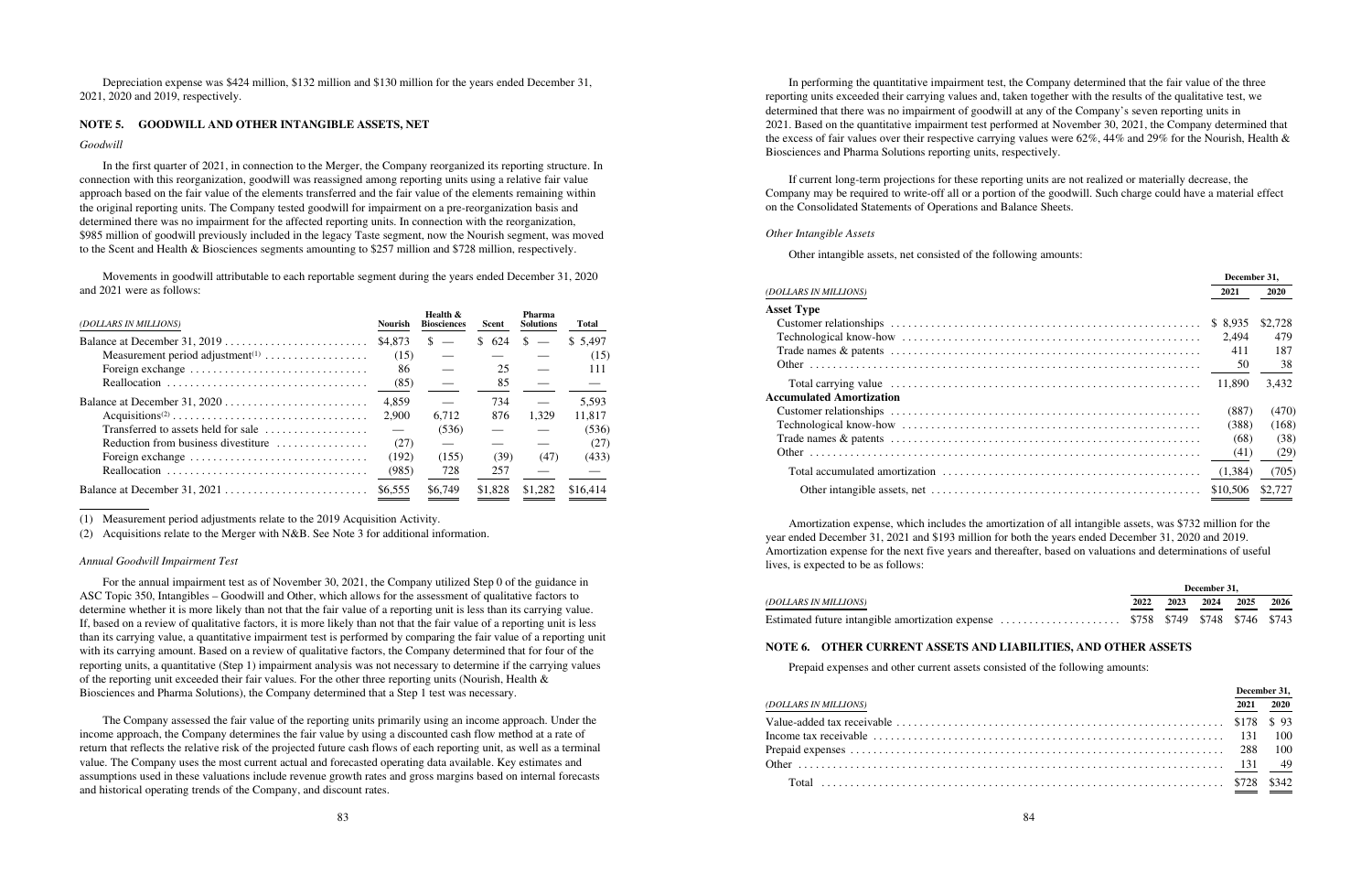Other assets consisted of the following amounts:

|                                                                                                                                          |      | December 31, |
|------------------------------------------------------------------------------------------------------------------------------------------|------|--------------|
| (DOLLARS IN MILLIONS)                                                                                                                    | 2021 | 2020         |
| Finance lease right-of-use assets $\dots \dots \dots \dots \dots \dots \dots \dots \dots \dots \dots \dots \dots \dots \dots$ \$ 21 \$ 8 |      |              |
|                                                                                                                                          |      |              |
|                                                                                                                                          |      | - 101        |
|                                                                                                                                          |      |              |
|                                                                                                                                          |      |              |
|                                                                                                                                          |      |              |
|                                                                                                                                          |      |              |

(1) Includes land usage rights in China and long term deposits.

Other current liabilities consisted of the following amounts:

|                                                                                                                                                                                                                                |                               | December 31, |
|--------------------------------------------------------------------------------------------------------------------------------------------------------------------------------------------------------------------------------|-------------------------------|--------------|
| (DOLLARS IN MILLIONS)                                                                                                                                                                                                          | 2021                          | 2020         |
|                                                                                                                                                                                                                                | \$113                         | \$64         |
|                                                                                                                                                                                                                                | 50                            | 20           |
|                                                                                                                                                                                                                                | 48                            | 29           |
|                                                                                                                                                                                                                                | 11                            | 13           |
|                                                                                                                                                                                                                                | 10                            | 11           |
| Earn outs payable in the continuum control of the control of the control of the control of the control of the control of the control of the control of the control of the control of the control of the control of the control | $\overbrace{\phantom{aaaaa}}$ | 14           |
|                                                                                                                                                                                                                                | 29                            | 14           |
|                                                                                                                                                                                                                                | 109                           | 41           |
|                                                                                                                                                                                                                                | 5                             | 3            |
|                                                                                                                                                                                                                                | 94                            | 42           |
|                                                                                                                                                                                                                                | 270                           | 160          |
|                                                                                                                                                                                                                                | - 93                          | -88          |
|                                                                                                                                                                                                                                |                               | \$499        |

# **NOTE 7. LEASES**

The Company has leases for corporate offices, manufacturing facilities, research and development facilities, and certain transportation and office equipment, the majority of which are operating leases. The Company's leases have remaining lease terms of up to 40 years, some of which include options to extend the leases for up to 5 years.

The components of lease expense were as follows:

|                       | December 31. |  |
|-----------------------|--------------|--|
| (DOLLARS IN MILLIONS) | 2021 2020    |  |
|                       |              |  |
|                       |              |  |

# Supplemental cash flow information related to leases was as follows:

|                                                                        | December 31, |      |
|------------------------------------------------------------------------|--------------|------|
| (DOLLARS IN MILLIONS)                                                  | 2021         | 2020 |
| Cash paid for amounts included in the measurement of lease liabilities |              |      |
|                                                                        |              |      |
|                                                                        |              |      |
| Right-of-use assets obtained in exchange for lease obligations         |              |      |
|                                                                        |              | 63   |
|                                                                        |              | - 6  |

Supplemental balance sheet information related to leases was as follows:

|  |  |  |  |  |  |  |  |  |  |  |  |  |  |  |  |       |      |    |      | December 31, |
|--|--|--|--|--|--|--|--|--|--|--|--|--|--|--|--|-------|------|----|------|--------------|
|  |  |  |  |  |  |  |  |  |  |  |  |  |  |  |  |       | 2021 |    | 2020 |              |
|  |  |  |  |  |  |  |  |  |  |  |  |  |  |  |  | \$767 |      |    |      | \$299        |
|  |  |  |  |  |  |  |  |  |  |  |  |  |  |  |  |       | 109  |    |      | 41           |
|  |  |  |  |  |  |  |  |  |  |  |  |  |  |  |  |       | 670  |    |      | 265          |
|  |  |  |  |  |  |  |  |  |  |  |  |  |  |  |  | \$779 |      |    |      | \$306        |
|  |  |  |  |  |  |  |  |  |  |  |  |  |  |  |  | \$21  |      |    | \$   | 8            |
|  |  |  |  |  |  |  |  |  |  |  |  |  |  |  |  |       |      | 5  |      | 3            |
|  |  |  |  |  |  |  |  |  |  |  |  |  |  |  |  |       |      | 15 |      | 4            |
|  |  |  |  |  |  |  |  |  |  |  |  |  |  |  |  |       | \$20 |    | \$   | 7            |

# *(DOLLARS IN MILLIONS)* **2021 2020**

# **Operating Leases** Operating lease right-of-use assets .................. Current operating lease obligations(2) . . . . . . . . . . . . . . . . . . . . . . . . . . . . . . . . . . . . . . . . . . . . . 109 41 Operating lease liabilities . . . . . . . . . . . . . . . . . . . . . . . . . . . . . . . . . . . . . . . . . . . . . . . . . . . . . . 670 265 Total operating lease liabilities ...................................................... \$779 \$306 **Financing Leases** Financing lease right-of-use assets<sup>(1)</sup> . . . . . . . . . . . . . . . . Current financing lease obligations<sup>(2)</sup>  $\ldots$ ............ Financing lease liabilities(3) . . . . . . . . . . . . . . . . . . . . . . . . . . . . . . . . . . . . . . . . . . . . . . . . . . . . . 15 4 Total financing lease liabilities .......................... (1) Presented in Other assets in the Consolidated Balance Sheets. (2) Presented in Other current liabilities in the Consolidated Balance Sheets.

(3) Presented in Other liabilities in the Consolidated Balance Sheets.

Weighted average remaining lease term and discount rate were as follows:

|                                                | December 31. |  |
|------------------------------------------------|--------------|--|
|                                                | 2021 2020    |  |
| Weighted average remaining lease term in years |              |  |
|                                                |              |  |
|                                                |              |  |
| Weighted average discount rate                 |              |  |
|                                                |              |  |
|                                                |              |  |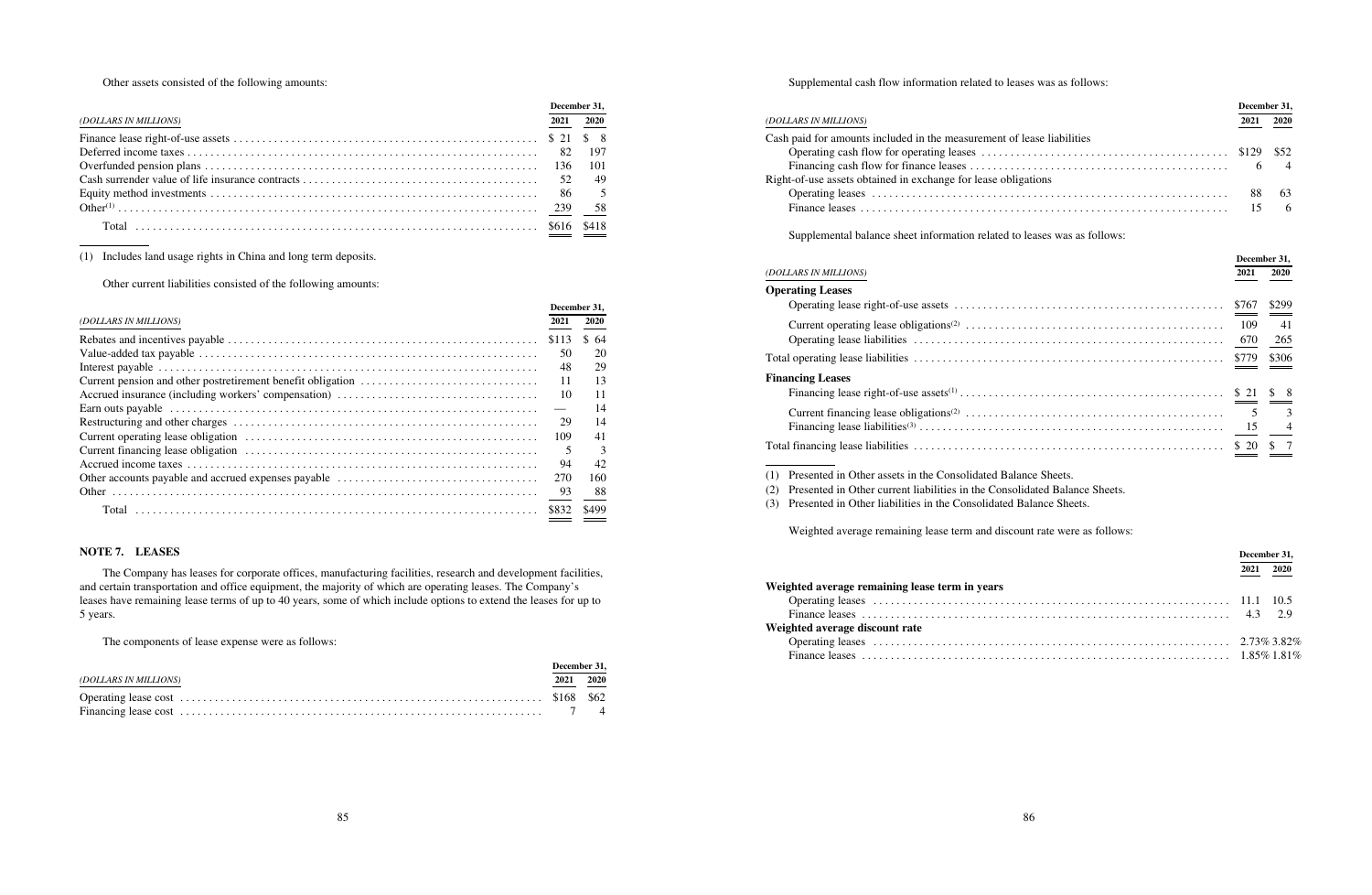Maturities of lease liabilities as of December 31, 2021 were as follows:

| (DOLLARS IN MILLIONS) | <b>Operating</b><br>Leases | Financing<br><b>Leases</b> | Total |
|-----------------------|----------------------------|----------------------------|-------|
|                       |                            |                            | \$134 |
| 2023                  | 97                         |                            | 102   |
|                       | 82                         |                            | 85    |
|                       | 78                         |                            | 80    |
|                       | 73                         |                            | 75    |
|                       | 459                        | $\overline{2}$             | 461   |
|                       | 916                        | 21                         | 937   |
|                       | (137)                      | (1)                        | (138) |
|                       | \$779                      | \$20                       | \$799 |

Right-of-use assets and lease liabilities acquired from N&B were remeasured at the present value of the future minimum lease payments over the remaining lease term utilizing an updated incremental borrowing rate of the Company as if the acquired leases were new leases as of the Closing Date. Right-of-use assets were further adjusted for any off-market terms of the lease. The remaining lease term is based on the remaining term at the Closing Date plus any renewal or extension options that the Company is reasonably certain will be exercised. Additionally, the Company has elected short-term lease treatment for those acquired lease contracts which, at the Closing Date, have a remaining lease term of 12 months or less. For the leases acquired through the Transactions, the Company will retain the previous lease classification. This resulted in an increase in both right-of-use assets and operating lease liabilities of approximately \$525 million and \$523 million, respectively, as of the Closing Date.

# **NOTE 8. TANGIBLE EQUITY UNITS**

On September 17, 2018, the Company issued and sold 16,500,000, 6.00% tangible equity units ("TEUs") at \$50 per unit and received proceeds of approximately \$800 million, net of discounts and issuance costs of approximately \$25 million. Each TEU is comprised of: (i) a prepaid SPC to be settled by delivery of a specified number of shares of the Company's common stock, and (ii) a senior amortizing note ("Amortizing Note"), with an initial principal amount of \$8.45 and a final installment payment date of September 15, 2021. The Company paid equal quarterly cash installments of \$0.75 per Amortizing Note on March 15, June 15, September 15, and December 15 of each year, with the exception of the first installment payment of \$0.7333 per Amortizing Note which was due on December 15, 2018. In the aggregate, the annual quarterly cash installments will be equivalent to 6.00% per year. Each installment payment constitutes a payment of interest and a partial repayment of principal, computed at an annual rate of 3.79%. Each TEU may be separated by a holder into its constituent SPC and Amortizing Note after the initial issuance date of the TEUs, and the separate components may be combined to create a TEU after the initial issuance date, in accordance with the terms of the SPC. The TEUs were listed on the New York Stock Exchange under the symbol "IFFT".

The proceeds from the issuance of the TEUs were allocated to equity and debt based on the relative fair value of the respective components of each TEU as follows:

| (DOLLARS IN MILLIONS, EXCEPT FAIR VALUE PER TEU)                                                                         | <b>SPC</b> Amortizing Note Total |       |
|--------------------------------------------------------------------------------------------------------------------------|----------------------------------|-------|
| Fair Value per TEU $\ldots \ldots \ldots \ldots \ldots \ldots \ldots \ldots \ldots \ldots \ldots \ldots \ldots$ \$42 \$8 |                                  | \$ 50 |
|                                                                                                                          | \$139                            | \$825 |
|                                                                                                                          |                                  | - 25  |
|                                                                                                                          | \$135                            | \$800 |

The net proceeds of the SPCs were recorded as additional paid in capital, net of issuance costs. The net proceeds of the Amortizing Notes were recorded as debt, with deferred financing costs recorded as a reduction of the carrying amount of the debt in the Company's Consolidated Balance Sheets. Deferred financing costs related to the Amortizing Notes are amortized through the maturity date using the effective interest rate method.

On September 14, 2021, the Company notified holders of the TEUs that the final settlement rate in respect of each SPC was 0.330911 shares of IFF's common stock. On September 15, 2021, 5,460,031 shares of IFF's common stock were issued in settlement of the SPCs. The SPC conversion factor was based on the 20 day volume-weighted average price ("VWAP") per share of the Company's common stock as follows:

### **VWAP of IFF Common Stock**

| Equal to or greater than \$159.54                |  |
|--------------------------------------------------|--|
| Less than $$159.54$ , but greater than $$130.25$ |  |
| Less than or equal to $$130.25$                  |  |

### **NOTE 9. DEBT**

Debt consisted of the following at December 31:

| (DOLLARS IN MILLIONS) | <b>Effective</b><br><b>Interest Rate</b> | 2021          | <b>2020</b>          |
|-----------------------|------------------------------------------|---------------|----------------------|
|                       | 0.82%                                    | $\mathcal{S}$ | $\mathcal{S}$<br>368 |
|                       | $0.69\%$                                 | 300           |                      |
|                       | 3.30%                                    | 300           | 299                  |
|                       | 1.88%                                    | 565           | 614                  |
|                       | $1.22\%$                                 | 1,001         |                      |
|                       | $1.93\%$                                 | 900           | 978                  |
|                       | $1.56\%$                                 | 1,218         |                      |
|                       | $4.57\%$                                 | 397           | 397                  |
|                       | 2.21%                                    | 1,511         |                      |
|                       | $3.04\%$                                 | 775           |                      |
|                       | $4.44\%$                                 | 494           | 494                  |
|                       | 5.12%                                    | 786           | 786                  |
|                       | $3.21\%$                                 | 1.572         |                      |
|                       | $3.65\%$                                 |               | 240                  |
|                       | $1.73\%$                                 |               | 199                  |
|                       | $1.43\%$                                 | 625           |                      |
|                       | 1.82%                                    | 625           |                      |
|                       | $6.09\%$                                 |               | 36                   |
|                       | $-\%$                                    | 324           |                      |
|                       |                                          | 7             | 2                    |
|                       |                                          | \$11,400      | \$4,413              |
|                       |                                          | (632)         | (634)                |
|                       |                                          | \$10,768      | \$3,779              |

(1) Amount is net of unamortized discount and debt issuance costs.

(2) Includes bank borrowings, overdrafts, current portion of long-term debt and commercial paper.

(3) Assumed by the Company as part of the N&B Merger and recorded at fair value.

| <b>Common Stock Issued</b> |  |  |
|----------------------------|--|--|
|----------------------------|--|--|

0.3134 shares (minimum settlement rate) \$50 divided by VWAP 0.3839 shares (maximum settlement rate)

<sup>(4)</sup> The effective interest rate of commercial paper issuances fluctuate as short-term interest rates and demand fluctuate, and deferred debt issuance costs are immaterial. Additionally, the effective interest rate of commercial paper is not meaningful as issuances do not materially differ from short-term interest rates. Proceeds from the issuance of commercial paper include \$75 million of proceeds with original maturities greater than three months.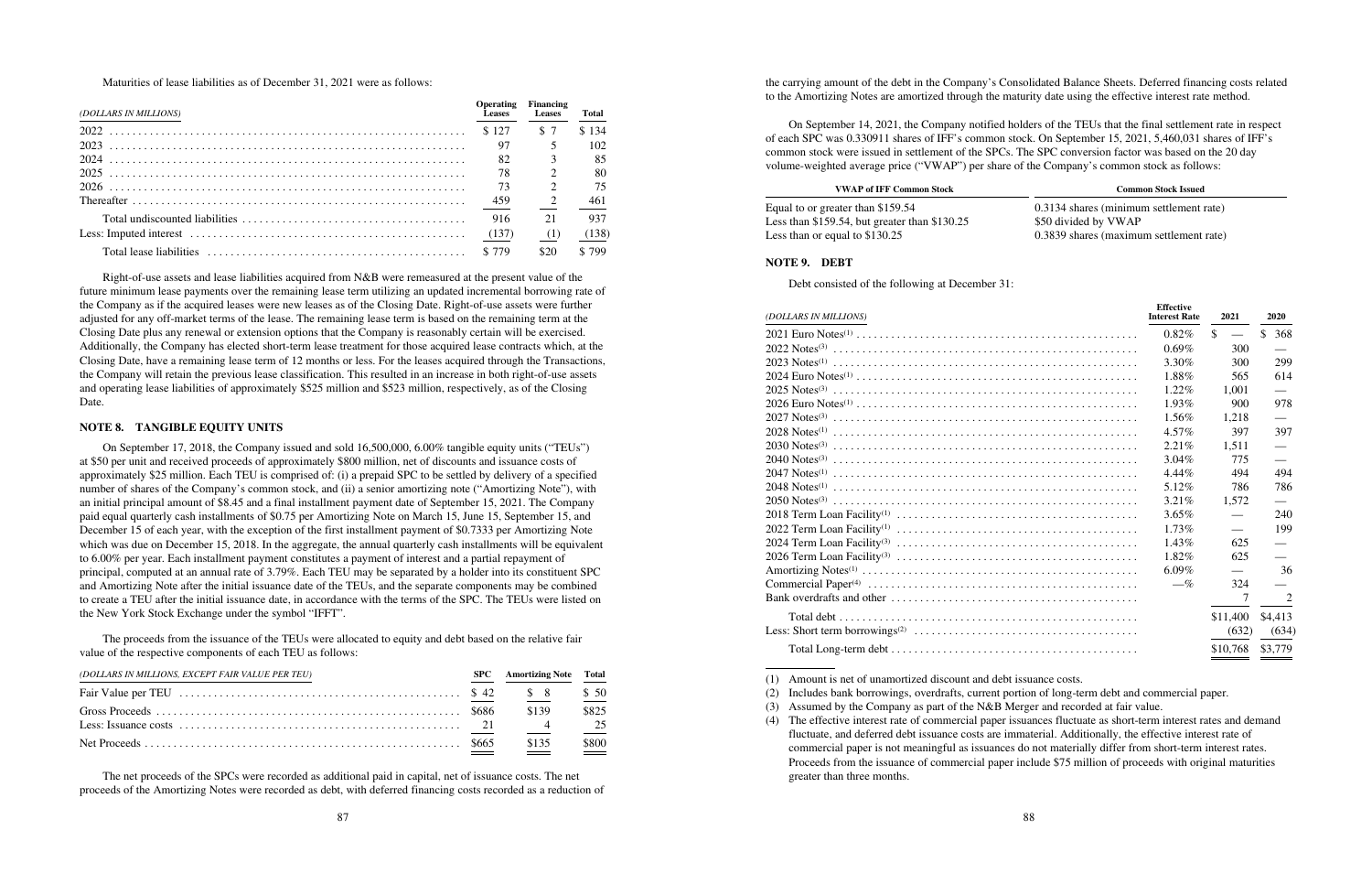### **Term Loan Facility and Senior Notes assumed as part of the N&B Merger**

Following the Merger, the Company assumed the indebtedness incurred by N&B in the debt financings completed prior to the Distribution. This indebtedness includes (i) a Term Loan Facility of \$1.250 billion pursuant to the term loan credit agreement (the "N&B Term Loan Facility") and (ii) a series of Senior Notes in the aggregate amount of \$6.250 billion with maturities ranging from 2 to 30 years as further described below. N&B's indebtedness raised prior to the Merger was used to finance the Special Cash Payment to DuPont, which has been paid, and for the satisfaction of the related transaction fees and expenses. See Note 3 for additional information.

### *N&B Term Loan Facility*

The N&B Term Loan Facility was funded on February 1, 2021, and provides for a senior unsecured term loan credit facility in an aggregate principal amount of \$1.250 billion, comprised of a \$625 million three-year tranche ("2024 Term Loan Facility") and a \$625 million five-year tranche ("2026 Term Loan Facility"). Interest for each tranche equals, at the Company's option, a per annum rate equal to either  $(x)$  an adjusted LIBOR rate plus an applicable margin varying from 0.750% to 2.000% for the three-year tranche and from 1.125% to 2.375% for the five-year tranche or (y) a base rate plus an applicable margin varying from 0.000% to 1.000% for the three-year tranche and from 0.125% to 1.375% for the five-year tranche, in each case depending on the class of IFF's non-credit-enhanced, senior unsecured long-term debt credit rating.

The 2024 Term Loan Facility and 2026 Term Loan Facility are subject to customary affirmative and negative covenants and events of default after the Closing Date of the Merger. The 2024 Term Loan Facility and 2026 Term Loan Facility are also subject to a financial covenant requiring maintenance of a maximum consolidated leverage ratio of 4.75x until and including the end of the third full fiscal quarter after the Closing Date of the Merger, stepping down to 4.50x until and including the end of the sixth full fiscal quarter after the Closing Date of the Merger, stepping down further to 3.75x until and including the end of the ninth full fiscal quarter after the Closing Date of the Merger and stepping down further to 3.50x thereafter, with a step-up in connection with certain qualifying acquisitions. The Company was in compliance with all covenants as of December 31, 2021.

### *N&B Senior Notes*

On September 16, 2020, N&B issued \$6.250 billion in aggregate principal amount of senior unsecured notes consisting of: (i) \$300 million senior unsecured notes maturing on September 15, 2022 (the "2022 Notes"), bearing interest at a rate of 0.697% per year, payable semi-annually on March 15 and September 15 of each year, beginning March 15, 2021; (ii) \$1.000 billion senior unsecured notes maturing on October 1, 2025 (the "2025 Notes"), bearing interest at a rate of 1.230% per year, payable semi-annually on April 1 and October 1 of each year, beginning April 1, 2021; (iii) \$1.200 billion senior unsecured notes maturing on October 15, 2027 (the "2027 Notes"), bearing interest at a rate of 1.832% per year, payable semi-annually on April 15 and October 15 of each year, beginning April 15, 2021; (iv) \$1.500 billion senior unsecured notes maturing on November 1, 2030 (the "2030 Notes"), bearing interest at a rate of 2.300% per year, payable semi-annually on May 1 and November 1 of each year, beginning May 1, 2021; (v) \$750 million senior unsecured notes maturing on November 15, 2040 (the "2040 Notes"), bearing interest at a rate of 3.268% per year, payable semi-annually on May 15 and November 15 of each year, beginning May 15, 2021, and; (vi) \$1.500 billion senior unsecured notes maturing on December 1, 2050 (the "2050 Notes"), bearing interest at a rate of 3.468% per year, payable semiannually on June 1 and December 1 of each year, beginning June 1, 2021.

Interest on each series of notes began accruing from September 16, 2020 payable semi-annually in arrears as described above. Interest is computed on the basis of a 360-day year comprised of twelve 30-day months.

# Revolving Credit Facility

On July 28, 2021, the Company and certain of its subsidiaries entered into the Third Amended and Restated Credit Agreement which amended and restated the Company's Revolving Credit Facility (previously and more

recently amended and restated as of August 25, 2020) among the Company, certain of its subsidiaries, the banks, financial institutions and other institutional lenders party thereto, and Citibank, N.A. as administrative agent.

The interest rate on the Revolving Credit Facility is, at the applicable borrower's option, a per annum rate equal to either (x) an eurocurrency rate plus an applicable margin varying from  $1.000\%$  to  $1.625\%$  or (y) a base rate plus an applicable margin varying from 0.000% to 0.625%, in each case depending on the public debt ratings for non-credit enhanced long-term senior unsecured debt issued by the Company.

The Revolving Credit Facility is available for general corporate purposes of each borrower and its subsidiaries. The obligations under the Revolving Credit Facility are unsecured and the Company has guaranteed the obligations of each other borrower under the Revolving Credit Facility. The Company pays a commitment fee on the aggregate unused commitments; such fee is not material. The Revolving Credit Agreement contains various covenants, limitations and events of default customary for similar facilities for similarly rated borrowers, including a maximum permitted ratio of Net Debt to Consolidated EBITDA of 4.75x as of December 31, 2021, with step-downs to 3.50x over time (with a step-up if the Company consummates certain qualifying acquisitions).

In connection with the Revolving Credit Facility, the Company incurred \$1 million of debt issuance costs. As of December 31, 2021, the Company was in compliance with all covenants under this Revolving Credit Facility. As of December 31, 2021, total availability under the Revolving Credit Facility was \$2.000 billion, with no outstanding borrowings. Under the amended terms of the Revolver Credit Agreement, the Revolving Credit Facility increased from \$1.000 billion to \$2.000 billion, maturing on July 28, 2026. At the option of the Company, the facility may be increased to \$2.500 billion subject to certain conditions. As the Revolving Credit Facility is a multi-year revolving credit agreement, the Company classifies as long-term debt the portion that it has the intent and ability to maintain outstanding longer than 12 months.

### 2018 Senior Unsecured Notes

On September 25, 2018 the Company issued €300 million aggregate principal amount of senior unsecured notes that matured on September 25, 2021 (the "2021 Euro Notes"). The 2021 Notes bore interest at a rate of 0.5% per year, payable annually on September 25 of each year, beginning September 25, 2019. Total proceeds from the issuance of the 2021 Notes, net of underwriting discounts and offering costs, were €298 million (\$350 million in USD). During the third quarter of 2021, the Company repaid the 2021 Euro Notes in a payment of €300 million. The repayment on the 2021 Euro Notes was funded primarily from the Company's existing cash balances, with the remainder coming from the issuance of \$800 million of commercial paper.

On September 25, 2018, the Company issued €800 million aggregate principal amount of senior unsecured notes that mature on September 25, 2026 (the "2026 Euro Notes"). The 2026 Notes bear interest at a rate of 1.8% per year, payable annually on September 25 of each year, beginning September 25, 2019. Total proceeds from the issuance of the 2026 Notes, net of underwriting discounts and offering costs, were  $\epsilon$ 794 million (\$932 million in USD).

On September 26, 2018, the Company issued \$400 million aggregate principal amount of senior unsecured notes that mature on September 26, 2028 (the "2028 Notes"). The 2028 Notes bear interest at a rate of 4.45% per year, payable semi-annually on March 26 and September 26 of each year, beginning March 26, 2019. Total proceeds from the issuance of the 2028 Notes, net of underwriting discounts and offering costs, were \$397 million.

On September 26, 2018, the Company issued \$800 million aggregate principal amount of senior unsecured notes that mature on September 26, 2048 (the "2048 Notes" and collectively with the 2021 Euro Notes, 2026 Euro Notes, 2020 Notes, 2028 Notes, the "2018 Senior Unsecured Notes"). The 2048 Notes bear interest at a rate of 5.0% per year, payable semi-annually on March 26 and September 26 of each year, beginning March 26, 2019. Total proceeds from the issuance of the 2048 Notes, net of underwriting discounts and offering costs, were \$787 million.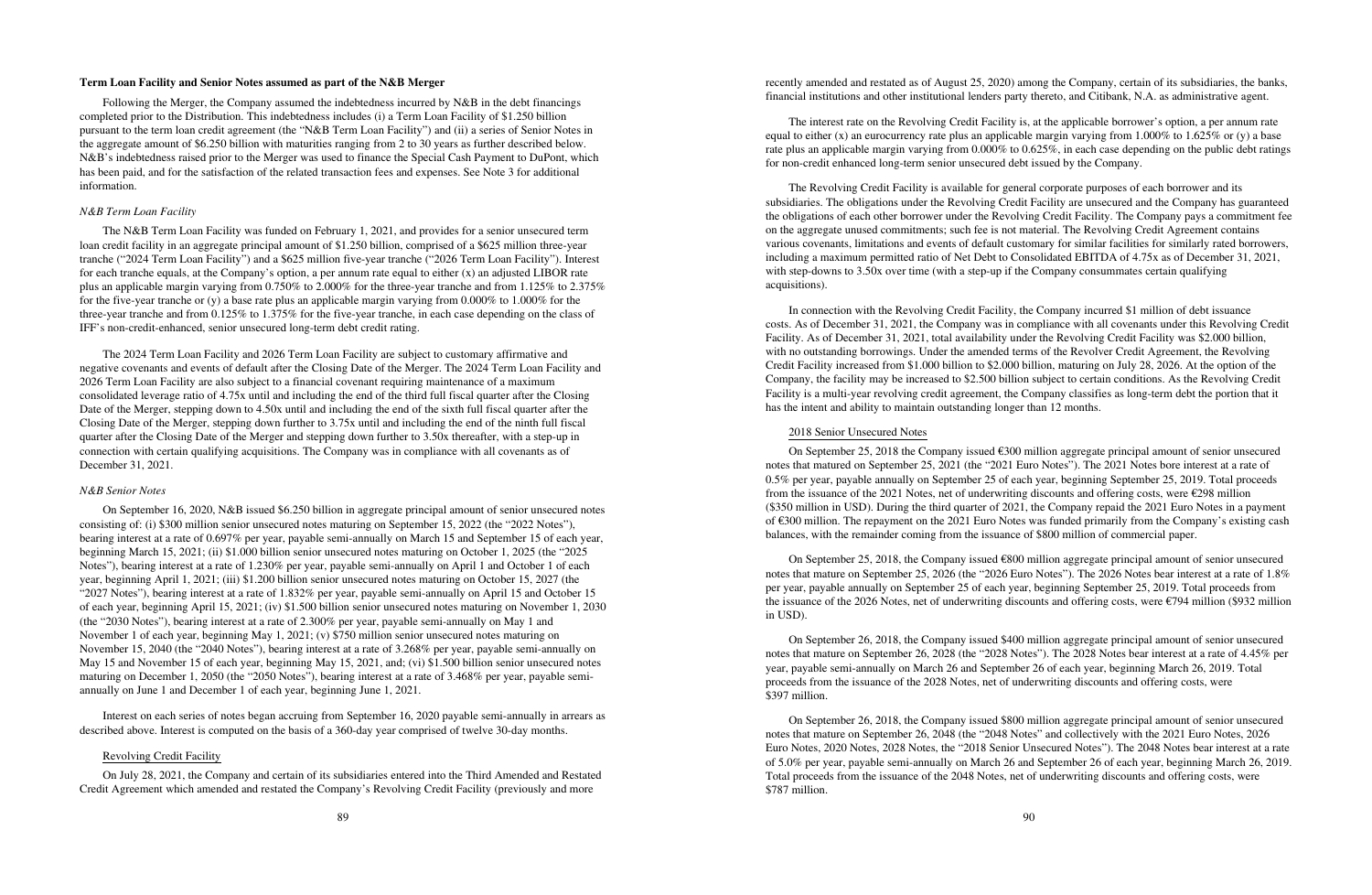As discussed in Note 16, the 2021 Euro Notes and 2026 Euro Notes have been designated as a hedge of the Company's net investment in certain subsidiaries.

# 2023 Notes

On April 4, 2013, the Company issued \$300 million face amount of 3.20% Senior Notes ("2023 Notes") due 2023 at a discount of less than \$1 million. The Company received proceeds related to the issuance of these 2023 Notes of \$298 million which was net of the less than \$1 million discount and a \$2 million underwriting discount (recorded as deferred financing costs). In addition, the Company incurred \$1 million of other deferred financing costs in connection with the debt issuance. The discount and deferred financing costs are being amortized as interest expense over the term of the 2023 Notes. The 2023 Notes bear interest at a rate of 3.20% per year, with interest payable on May 1 and November 1 of each year, commencing on November 1, 2013. The 2023 Notes mature on May 1, 2023.

### 2024 Euro Notes

On March 14, 2016, the Company issued  $\epsilon$ 500 million face amount of 1.75% Senior Notes ("2024 Euro Notes") due 2024 at a discount of  $\epsilon$ 1 million. The Company received proceeds related to the issuance of these 2024 Euro Notes of €496 million which was net of the €1 million discount and €3 million underwriting discount (recorded as deferred financing costs). In addition, the Company incurred \$1 million of other deferred financing costs in connection with the debt issuance. In connection with the debt issuance, the Company entered into pre-issuance hedging transactions that were settled upon issuance of the debt and resulted in a loss of approximately \$3 million. The discount, deferred financing costs and pre-issuance hedge loss are being amortized as interest expense over the eight year term of the debt. The 2024 Euro Notes bear interest at a rate of 1.75% per annum, with interest payable on March 14 of each year, commencing on March 14, 2017. The 2024 Euro Notes will mature on March 14, 2024.

As discussed in Note 16, the 2024 Euro Notes have been designated as a hedge of the Company's net investment in certain subsidiaries.

# 2047 Notes

On May 18, 2017, the Company issued \$500 million face amount of 4.375% Senior Notes ("2047 Notes") due 2047 at a discount of \$2 million. The Company received proceeds related to the issuance of these 2047 Notes of \$494 million which was net of the \$2 million discount and \$4 million in underwriting fees (recorded as deferred financing costs). In addition, the Company incurred \$1 million in legal and professional costs associated with the issuance and such costs were recorded as deferred financing costs. In connection with the debt issuance, the Company entered into pre-issuance hedging transactions that were settled upon issuance of the debt and resulted in a loss of approximately \$5 million. The discount, deferred financing costs and pre-issuance hedge loss are being amortized as interest expense over the 30 year term of the debt. The 2047 Notes bear interest at a rate of 4.375% per annum, with interest payable semi-annually on June 1 and December 1 of each year, commencing on December 1, 2017. The 2047 Notes will mature on June 1, 2047.

## 2018 Term Loan Facility

On June 6, 2018, the Company entered into a Term Loan Credit Agreement (as amended on July 13, 2018, January 17, 2020 and August 25, 2020, the "2018 Term Loan Credit Agreement") with Morgan Stanley Senior Funding, Inc., as the administrative agent, and the lenders party thereto, pursuant to which the lenders thereunder committed to provide, a senior unsecured term loan facility in an original aggregate principal amount of up to \$350 million (the "2018 Term Loan Facility"), which matured on October 1, 2021. In 2019, the Company made payments of \$110 million on the 2018 Term Loan Facility, and during the third quarter of 2021, the Company repaid the remainder of the 2018 Term Loan Facility in two payments of \$120 million each. The repayments on the 2018 Term Loan Facility were funded primarily from the Company's existing cash balances, with the remainder coming from the issuance of \$800 million of commercial paper.

## 2022 Term Loan Facility

On May 15, 2020, the Company entered into a Term Loan Agreement (as amended on August 25, 2020, the "2022 Term Loan Agreement") with China Construction Bank Corporation, New York Branch, as administrative agent, and the lenders party thereto, pursuant to which the lenders thereunder have committed to provide a senior unsecured two year term loan facility in an aggregate principal amount of up to \$200 million (the "2022 Term Loan Facility"). The loans under the 2022 Term Loan Agreement bore interest, at the Company's option, at a per annum rate equal to either  $(x)$  an adjusted LIBOR rate plus an applicable margin varying from 1.225% to 2.475% or (y) a base rate plus an applicable margin varying from  $0.225\%$  to  $1.475\%$ , in each case depending on the public debt ratings for non-credit enhanced long-term senior unsecured debt issued by the Company. The Company could voluntarily prepay the term loans without premium or penalty, with the balance payable on the second anniversary of the funding date. There is no required amortization under the 2022 Term Loan Agreement.

During the fourth quarter of 2021, the Company elected to voluntarily prepay the outstanding balance of the 2022 Term Loan Facility.

# Commercial Paper

During 2021, the Company had gross issuances of \$800 million and repayments of \$476 million under the commercial paper program. The commercial paper issued had original maturities of less than 120 days. There were no commercial paper issuances in 2020.

The Commercial Paper Program is backed by the borrowing capacity available under the Revolving Credit Facility. The effective interest rate of commercial paper issuances does not materially differ from short-term interest rates, which fluctuate due to market conditions and as a result may impact our interest expense.

# Redemption Provisions

The 2023 Notes, 2024 Euro Notes, 2026 Euro Notes, 2028 Notes, 2047 Notes, and 2048 Notes (collectively, the "Notes") share the same redemption provisions. Upon 30 days' notice to holders of the Notes, the Company may redeem the Notes for cash in whole, at any time, or in part, from time to time, prior to maturity, at redemption prices that include accrued and unpaid interest and a make-whole premium, as specified in the indenture governing the Notes. However, no make-whole premium will be paid for redemptions of each note on or after the following date:

| <b>Note</b> | <b>Redemption Date</b> |
|-------------|------------------------|
|             |                        |
|             |                        |
|             |                        |
|             |                        |
|             |                        |
|             |                        |

The indenture of the Notes provides for customary events of default and contains certain negative covenants that limit the ability of the Company and its subsidiaries to grant liens on assets, or to enter into sale-leaseback transactions. In addition, subject to certain limitations, in the event of the occurrence of both (1) a change of control of the Company and (2) a downgrade of the Notes below investment grade rating by both Moody's Investors Services, Inc., Standard & Poor's Ratings Services and Fitch Ratings Inc. within a specified time period, the Company will be required to make an offer to repurchase the Notes at a price equal to 101% of the principal amount of the Notes, plus accrued and unpaid interest to the date of repurchase.

The 2022 Notes, 2025 Notes, 2027 Notes, 2030 Notes, 2040 Notes, and 2050 Notes (collectively, the "N&B Senior Notes"), assumed as a result of the Merger, may be redeemed by the issuer at any time at the greater of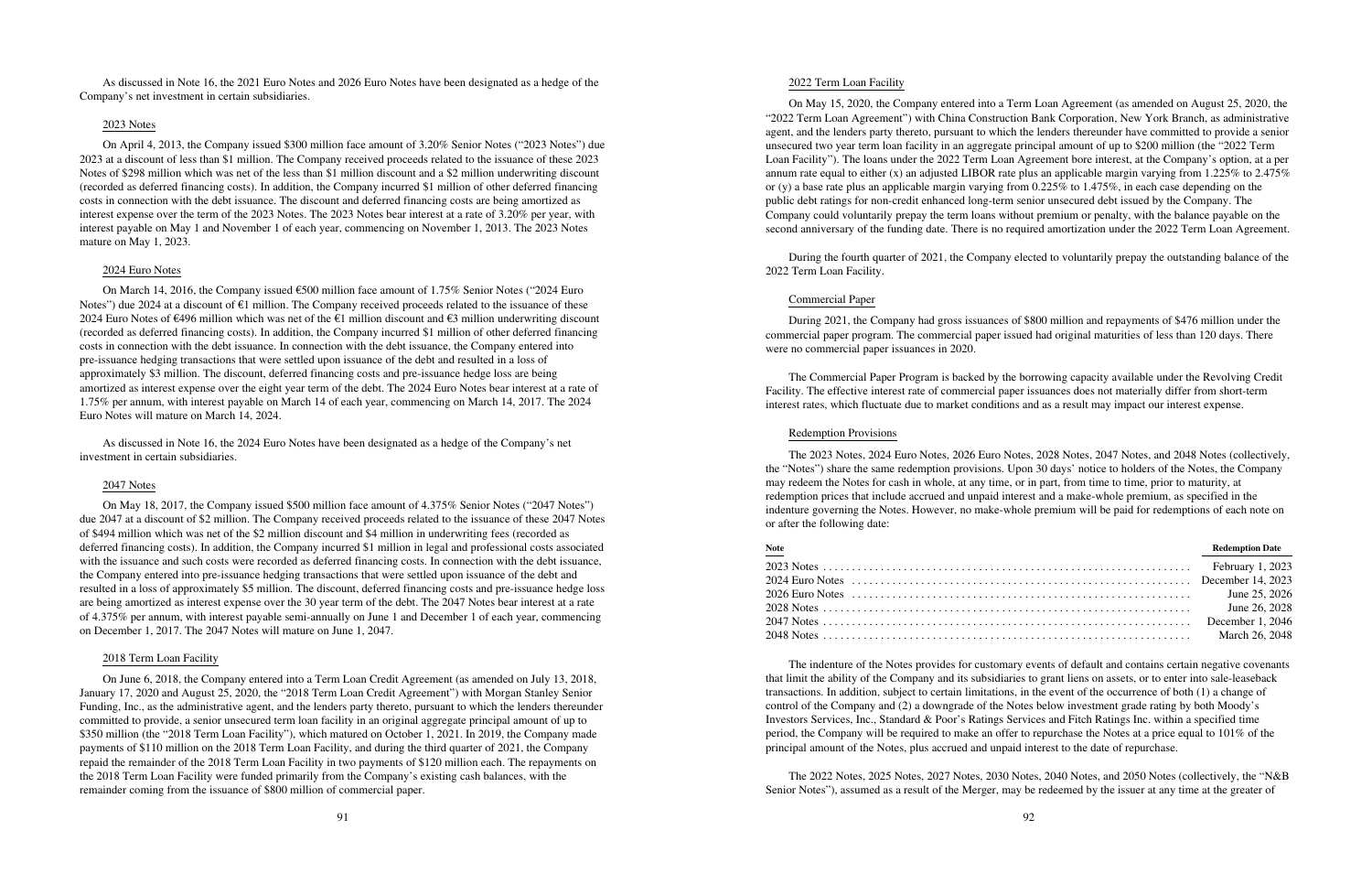100% or the discounted present value of the remaining scheduled payments of principal and interest from the redemption date to the maturity date at Treasury Rate (as defined in the applicable indenture) plus (i) 10 basis points in the case of the 2022 Notes, (ii) 15 basis points in the case of the 2025 Notes, (iii) 25 basis points in the case of the 2027 Notes, (iv) 25 basis points in the case of the 2030 Notes, (v) 30 basis points in the case of the 2040 Notes and (vi) 30 basis points in the case of the 2050 Notes. The redemption dates of each of the N&B Senior Notes are provided in the table below:

| <b>Notes</b> | <b>Redemption Date</b> |
|--------------|------------------------|
|              |                        |
|              |                        |
|              |                        |
|              | <b>August 1, 2030</b>  |
|              | May 15, 2040           |
|              | June 1, 2050           |

On or after the applicable redemption dates, each series of the N&B Senior Notes may be redeemed by the issuer at a redemption price equal to 100% of the principal amount of the N&B Senior Notes to be redeemed, plus accrued and unpaid interest on the notes to be redeemed to, but excluding, the redemption date.

# Outstanding Borrowings

The following table shows the contractual maturities of the Company's long-term debt as of December 31, 2021.

|                       |              |                     | <b>Payments Due by Period</b> |                             |           |
|-----------------------|--------------|---------------------|-------------------------------|-----------------------------|-----------|
| (DOLLARS IN MILLIONS) | <b>Total</b> | Less than<br>1 Year |                               | 1-3 Years 3-5 Years 5 Years | More than |
|                       |              | \$300               | $$1,491$ $$2,530$             |                             | \$6.650   |

# **NOTE 10. INCOME TAXES**

Earnings before income taxes consisted of the following:

|                       |      | December 31, |      |  |
|-----------------------|------|--------------|------|--|
| (DOLLARS IN MILLIONS) | 2021 | <b>2020</b>  | 2019 |  |
|                       |      |              |      |  |
|                       |      |              |      |  |
|                       |      |              |      |  |

The income tax provision consisted of the following:

|                        |             | December 31, |       |
|------------------------|-------------|--------------|-------|
| (DOLLARS IN MILLIONS)  | 2021        | <b>2020</b>  | 2019  |
| Current tax provision  |             |              |       |
|                        | $(5)$ $(9)$ |              | \$ 10 |
|                        | -13         |              |       |
|                        | 303         | 150          | -146  |
|                        |             |              | 156   |
| Deferred tax provision |             |              |       |
|                        | (121)       | (8)          | (41)  |
|                        | (34)        | (2)          | -8    |
|                        | (81)        | (58)         | (26)  |
|                        | (236)       | (68)         | (59)  |
|                        |             |              | \$97  |

# *Effective Tax Rate Reconciliation*

Reconciliation between the U.S. federal statutory income tax rate to the actual effective tax rate was as follows:

|                                                                                     | December 31, |                          |                          |
|-------------------------------------------------------------------------------------|--------------|--------------------------|--------------------------|
|                                                                                     | 2021         | <b>2020</b>              | 2019                     |
|                                                                                     |              |                          | 21.0% 21.0% 21.0%        |
| Difference in effective tax rate on foreign earnings and remittances <sup>(1)</sup> | 8.0          | $(6.9)$ $(6.8)$          |                          |
|                                                                                     | (5.8)        | (5.0)                    | (1.0)                    |
|                                                                                     | 0.7          | 5.7                      | 3.4                      |
|                                                                                     | 4.0          | $\overline{\phantom{m}}$ |                          |
|                                                                                     | 2.7          | (0.2)                    | 0.8                      |
|                                                                                     | 4.1          | 5.3                      | $\overline{\phantom{a}}$ |
|                                                                                     | (1.6)        | (0.3)                    | (0.3)                    |
|                                                                                     | (3.1)        | (1.9)                    | (1.2)                    |
|                                                                                     | (1.4)        | (1.0)                    | (0.9)                    |
|                                                                                     | 2.4          | 1.0                      | 0.5                      |
|                                                                                     | (3.0)        | (0.4)                    | 1.7                      |
|                                                                                     | (4.8)        | (0.6)                    | (0.8)                    |
|                                                                                     | (2.0)        | 0.1                      | 1.0                      |
|                                                                                     |              |                          | 21.2% 16.8% 17.4%        |

<sup>(1)</sup> For 2021, the rate includes rate change impacts related to the Netherlands and United Kingdom.

The effective tax rate reflects the impact of an unfavorable mix of earnings, higher repatriation costs and the cost of global intangible low-taxed income ("GILTI"), partially offset by tax benefits related to supply chain optimization and credits.

On December 22, 2017, the U.S. government enacted comprehensive tax legislation commonly referred to as the Tax Cuts and Jobs Act (the "Tax Act") that significantly revised the U.S. tax code effective January 1, 2018. The Tax Act created significant international tax provisions, including GILTI. The Company has elected to treat GILTI as a current period cost if and when incurred. This tax position resulted in a net \$15 million income tax expense for the year ended December 31, 2021, which includes a provision to return adjustment.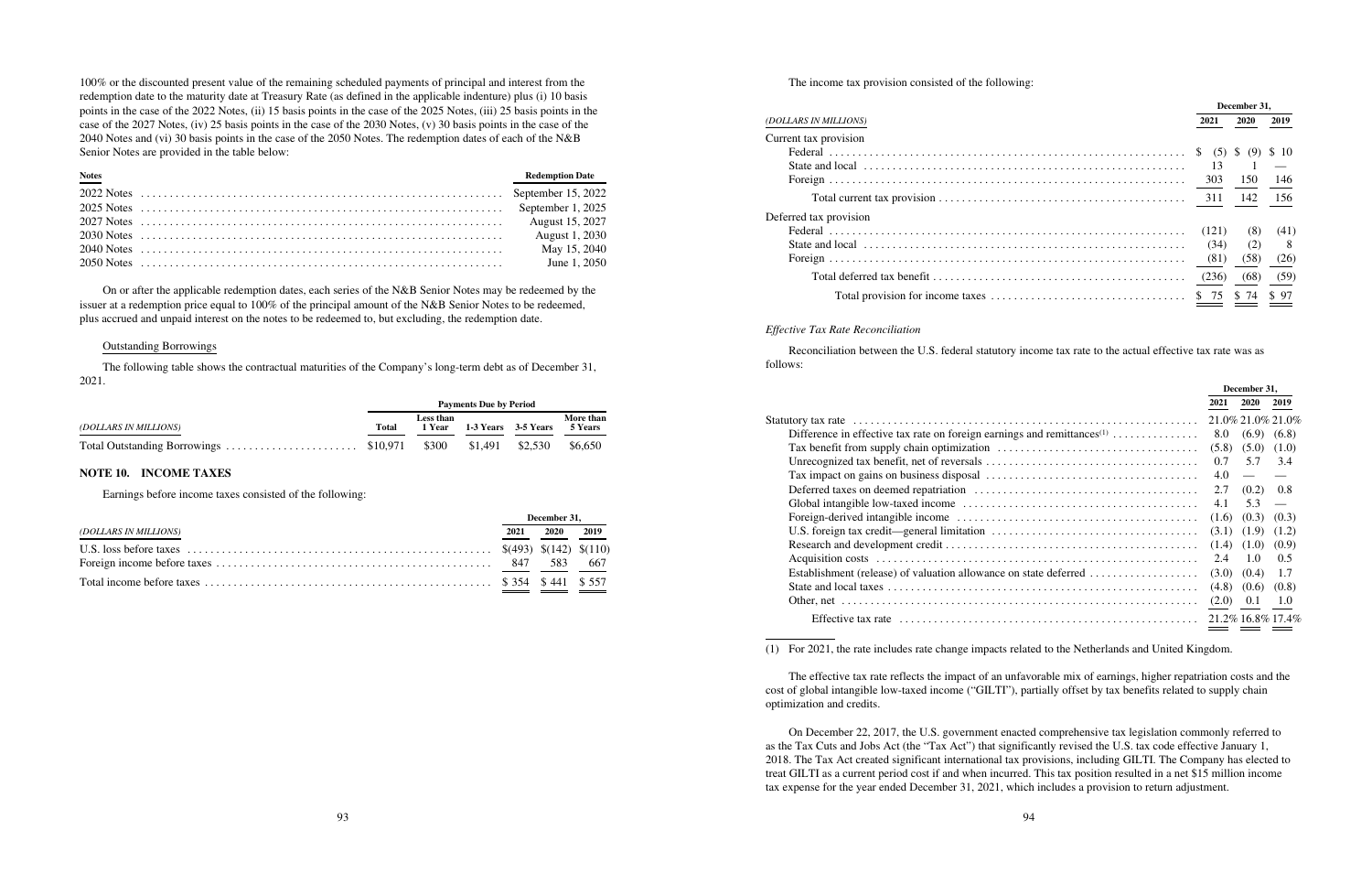The U.S. consolidated group has historically generated taxable income after the inclusion of foreign dividends which has allowed the Company to realize its federal deferred tax assets. Foreign dividends are subject to a 100% dividends received deduction under the Tax Act and do not serve as a source of federal taxable income. However, as of December 31, 2021 the U.S. consolidated group is in a cumulative income position, and is expected to continue to be in a cumulative income position primarily due to the inclusion of GILTI and expects to realize tax benefits for the reversal of temporary differences, including the significant deferred tax liabilities associated with the Merger with N&B.

Further, as of December 31, 2021 the Company has maintained a valuation allowance of approximately \$2 million on certain state tax attributes based on a state taxable income forecast. The main inputs into the forecast are the 2021 taxable income projections. Changes in the performance of the North American business, the Company's transfer pricing policies and adjustments to the Company's U.S. tax profile could impact the estimate.

# *Deferred Taxes*

The deferred tax assets and liabilities consisted of the following amounts:

Net operating loss carryforwards were approximately \$272 million and \$246 million at December 31, 2021 and 2020, respectively. If unused, approximately \$105 million will expire between 2022 and 2041. The remainder, totaling approximately \$167 million, may be carried forward indefinitely. Tax credit carryforwards were approximately \$40 million and \$28 million at December 31, 2021 and 2020, respectively. If unused, the \$40 million will expire between 2022 and 2041.

|                       | December 31, |             |
|-----------------------|--------------|-------------|
| (DOLLARS IN MILLIONS) | 2021         | 2020        |
|                       | 148          | \$108       |
|                       | 312          | 271         |
|                       |              | 10          |
|                       | 42           | 30          |
|                       |              | 46          |
|                       | 43           | 51          |
|                       | 32           | 14          |
|                       | 189          | 53          |
|                       | 79           | 23          |
|                       | 845          | 606         |
|                       | (265)        | (60)        |
|                       | (2,486)      | (586)       |
|                       | (187)        | (53)        |
|                       | (30)         |             |
|                       | (81)         | (46)        |
|                       | (3.049)      | (745)       |
|                       | (232)        | (257)       |
|                       | \$(2,436)    | $$^{(396)}$ |

Of the \$312 million deferred tax asset for net operating loss carryforwards and credits at December 31, 2021, the Company considers it unlikely that a portion of the tax benefit will be realized. Accordingly, a valuation allowance of approximately \$230 million on net operating loss carryforwards and \$2 million of tax credits has been established against these deferred tax assets.

### *Uncertain Tax Positions*

A reconciliation of the beginning and ending amount of unrecognized tax benefits is as follows:

|                                                                                              |           | December 31,    |      |
|----------------------------------------------------------------------------------------------|-----------|-----------------|------|
| (DOLLARS IN MILLIONS)                                                                        | 2021 2020 |                 | 2019 |
|                                                                                              |           | $$99$ \$75 \$51 |      |
| Gross amount of increases in unrecognized tax benefits as a result of positions taken during | 42        | 11              | -20  |
| Gross amount of decreases in unrecognized tax benefits as a result of positions taken during |           |                 | (2)  |
| Gross amount of increases in unrecognized tax benefits as a result of positions taken during |           | 24              | 13   |
| The amounts of decreases in unrecognized benefits relating to settlements with taxing        | (1)       | (2)             | (3)  |
| Reduction in unrecognized tax benefits due to the lapse of applicable statute of             |           |                 | (4)  |
|                                                                                              |           |                 |      |

(1) For 2021, the amount includes positions related to N&B opening balance sheet amounts.

At December 31, 2021, 2020 and 2019, there were approximately \$130 million, \$98 million and \$74 million, respectively, of unrecognized tax benefits recorded to Other liabilities and less than \$1 million recorded to Other current liabilities for 2021 and approximately \$1 million recorded to Other current liabilities for both 2020 and 2019. If these unrecognized tax benefits were recognized, all the benefits and related interest and penalties would be recorded as a benefit to income tax expense.

For the year ended December 31, 2021, the Company increased its liabilities for interest and penalties by approximately \$19 million, net, increased its liabilities for interest and penalties by approximately \$3 million, net for the year ended 2020, and increased its liabilities for interest and penalties by approximately \$11 million, net for the year ended 2019. At December 31, 2021, 2020 and 2019, the Company had accrued approximately \$36 million, \$17 million and \$14 million, respectively, of interest and penalties classified as Other liabilities, and less than \$1 million to Other current liabilities for December 31, 2021 and 2020. No such liabilities were accrued for the year ended December 31, 2019.

As of December 31, 2021, the Company's aggregate provision for unrecognized tax benefits, including interest and penalties, was approximately \$166 million, associated with various tax positions principally asserted in foreign jurisdictions, none of which were individually material.

### *Other*

Tax benefits credited to Shareholders' equity were de minimis for the years ended December 31, 2021, 2020 and 2019 associated with stock option exercises and PRSU dividends.

The Company regularly repatriates earnings from non-U.S. subsidiaries. As the Company repatriates these funds to the U.S. they will be required to pay income taxes in certain U.S. states and applicable foreign withholding taxes during the period when such repatriation occurs. Accordingly, as of December 31, 2021, the Company had a deferred tax liability of approximately \$81 million for the effect of repatriating the funds to the U.S., attributable to various non-U.S. subsidiaries. There is no deferred tax liability associated with non-U.S. subsidiaries where we intend to indefinitely reinvest the earnings to fund local operations and/or capital projects.

The Company has ongoing income tax audits and legal proceedings which are at various stages of administrative or judicial review, of which the material items are discussed below. In addition, the Company has other ongoing tax audits and legal proceedings that relate to indirect taxes, such as value-added taxes, capital tax, sales and use and property taxes, which are discussed in Note 19.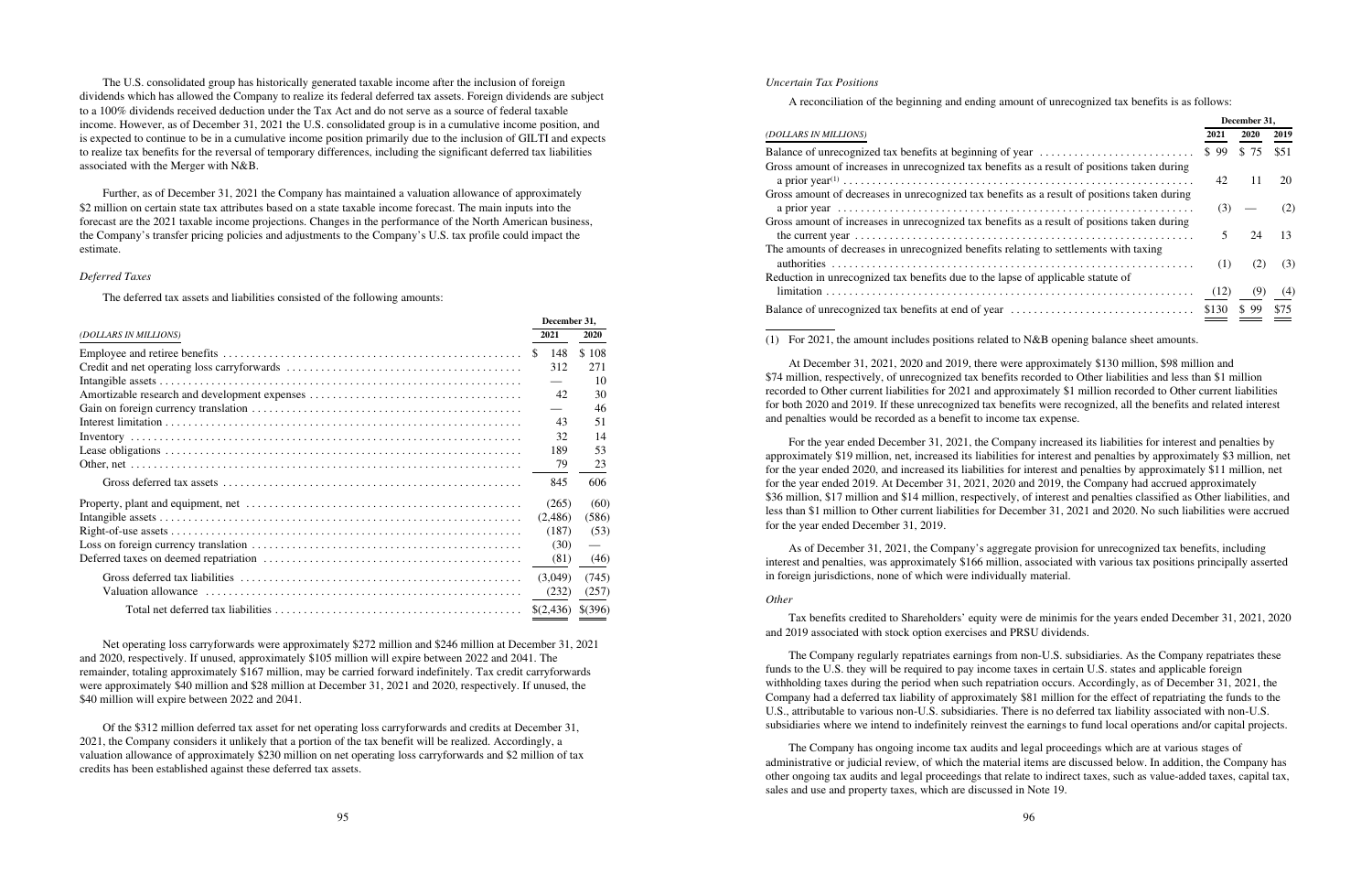The Company also has several other tax audits in process and has open tax years with various taxing jurisdictions that range primarily from 2011 to 2020. Based on currently available information, the Company does not believe the ultimate outcome of any of these tax audits and other tax positions related to open tax years, when finalized, will have a material impact on its financial position.

### **NOTE 11. NET INCOME PER SHARE**

Basic and diluted net income per share is based on the weighted average number of shares outstanding. A reconciliation of shares used in the computation of basic and diluted net income per share is as follows:

|                                                                             |               | December 31, |        |
|-----------------------------------------------------------------------------|---------------|--------------|--------|
| (AMOUNTS IN MILLIONS EXCEPT PER SHARE AMOUNTS)                              | 2021          | <b>2020</b>  | 2019   |
| <b>Net Income</b>                                                           |               |              |        |
|                                                                             | $$270$ $$363$ |              | \$456  |
| Adjustment related to (increase) decrease in redemption value of redeemable |               |              |        |
|                                                                             |               |              |        |
|                                                                             |               |              |        |
| <b>Shares</b>                                                               |               |              |        |
|                                                                             |               | 112          | 112    |
| Adjustment for assumed dilution <sup>(2)</sup> :                            |               |              |        |
|                                                                             |               |              |        |
|                                                                             |               |              |        |
|                                                                             |               |              | 113    |
| <b>Net Income per Share</b>                                                 |               |              |        |
|                                                                             |               |              | \$4.05 |

(1) On September 15, 2021, additional shares of IFF's common stock were issued in settlement of the SPC portion of the TEUs. For the years ended December 31, 2020 and 2019, the TEUs were assumed to be outstanding at the minimum settlement amount for basic earnings per share ("EPS"). See below for additional information.

(2) Effect of dilutive securities includes dilution under stock plans and incremental impact of TEUs. See below for additional information.

- (3) For the year ended December 31, 2021, the basic net income per share cannot be recalculated based on the information presented in the table above due to the effects of rounding and change in presentation from thousands to millions between 2020 and 2021, respectively.
- (4) For the year ended December 31, 2020, the basic and diluted net income per share cannot be recalculated based on the information presented in the table above due to the effects of rounding and change in presentation from thousands to millions between 2020 and 2021, respectively.
- (5) For the year ended December 31, 2019, the diluted net income per share cannot be recalculated based on the information presented in the table above due to the effects of rounding and change in presentation from thousands to millions between 2020 and 2021, respectively.

As of the effective time of the Merger, each issued and outstanding share of common stock of N&B (except for shares of common stock of N&B held by N&B as treasury stock or by DuPont, which were canceled and ceased to exist and no consideration was delivered in exchange therefor) was converted into the right to receive one share of common stock of IFF. The Merger was completed in exchange for 141,740,461 shares of IFF common stock, par value \$0.125 per share (or cash payment in lieu of fractional shares), which had been approved in the special shareholder meeting that occurred on August 27, 2020 where IFF shareholders voted to approve the issuance of shares of IFF common stock in connection with the N&B Transaction, pursuant to the Merger Agreement. The shares issued in the Merger represented approximately 55.4% of the common stock of IFF on a fully diluted basis, after giving effect to the Merger, as of February 1, 2021.

As discussed in Note 8, the Company issued 16,500,000 TEUs, consisting of a prepaid SPC and a senior amortizing note, for net proceeds of approximately \$800 million on September 17, 2018. On September 14, 2021, the Company notified holders of the TEUs that the final settlement rate in respect of each SPC was 0.330911 shares of IFF's common stock. On September 15, 2021, 5,460,031 shares of IFF's common stock were issued in settlement of the SPCs. The SPC conversion factor is based on the VWAP per share of the Company's common stock. For purposes of calculating basic net income per share, the settlement rate of 0.330911 shares per SPC, the final settlement rate, was used on December 31, 2021 and 0.313400 shares per SPC was used on both December 31, 2020 and 2019. For purposes of calculating diluted earnings per share, the settlement rate of 0.330911 shares per SPC, the final settlement rate, was used on December 31, 2021 and 0.383900 shares per SPC was used on both December 31, 2020 and 2019.

The Company has issued shares of Purchased Restricted Stock ("PRS") and Purchased Restricted Stock Units ("PRSUs") which contain nonforfeitable rights to dividends and thus are considered participating securities which are required to be included in the computation of basic and diluted earnings per share pursuant to the two-class method. The two-class method was not presented since the difference between basic and diluted net income per share for both common shareholders, PRS and PRSU holders was less than \$0.01 per share as of December 31, 2021, less than \$0.04 per share as of December 31, 2020 and less than \$0.01 per share as of December 31, 2019, and for each year the number of PRS and PRSUs outstanding as of December 31, 2021, 2020 and 2019 was immaterial. Net income allocated to such PRS and PRSUs during 2021, 2020 and 2019 was not material.

There were no stock options or stock-settled appreciation rights ("SSARs") excluded from the computation of diluted net income per share at December 31, 2021, 2020 and 2019.

### **NOTE 12. SHAREHOLDERS' EQUITY**

### *Dividends*

Cash dividends declared per share were \$3.12, \$3.04 and \$2.96 for the years ended December 31, 2021, 2020 and 2019, respectively. The Consolidated Balance Sheets reflect \$201 million of dividends payable at December 31, 2021. This amount relates to a cash dividend of \$0.79 per share declared in December 2021 and paid in January 2022. Dividends declared, but not paid as of December 31, 2020 and December 31, 2019 were \$82 million (\$0.77 per share) and \$80 million (\$0.75 per share), respectively.

## *Share Repurchases*

In December 2012, the Board of Directors authorized a \$250 million share repurchase program, which commenced in the first quarter of 2013. In August 2015, the Board of Directors approved an additional \$250 million share repurchase authorization and extension through December 31, 2017. Based on the total remaining amount of \$56 million available under the amended repurchase program as of October 31, 2017, the Board of Directors re-approved on November 1, 2017 a \$250 million share repurchase authorization and extension for a total value of \$300 million available under the program, which expires on November 1, 2022.

Based on the total remaining amount of \$280 million available under the repurchase program, 1,856,397 shares, or 0.8% of shares outstanding (based on the market price and weighted average shares outstanding as of December 31, 2021) could be repurchased under the program as of December 31, 2021.

As of May 7, 2018, the Company has suspended its share repurchases.

# **NOTE 13. STOCK COMPENSATION PLANS**

The Company has various equity plans under which its officers, senior management, other key employees and Board of Directors may be granted options to purchase IFF common stock or other forms of stock-based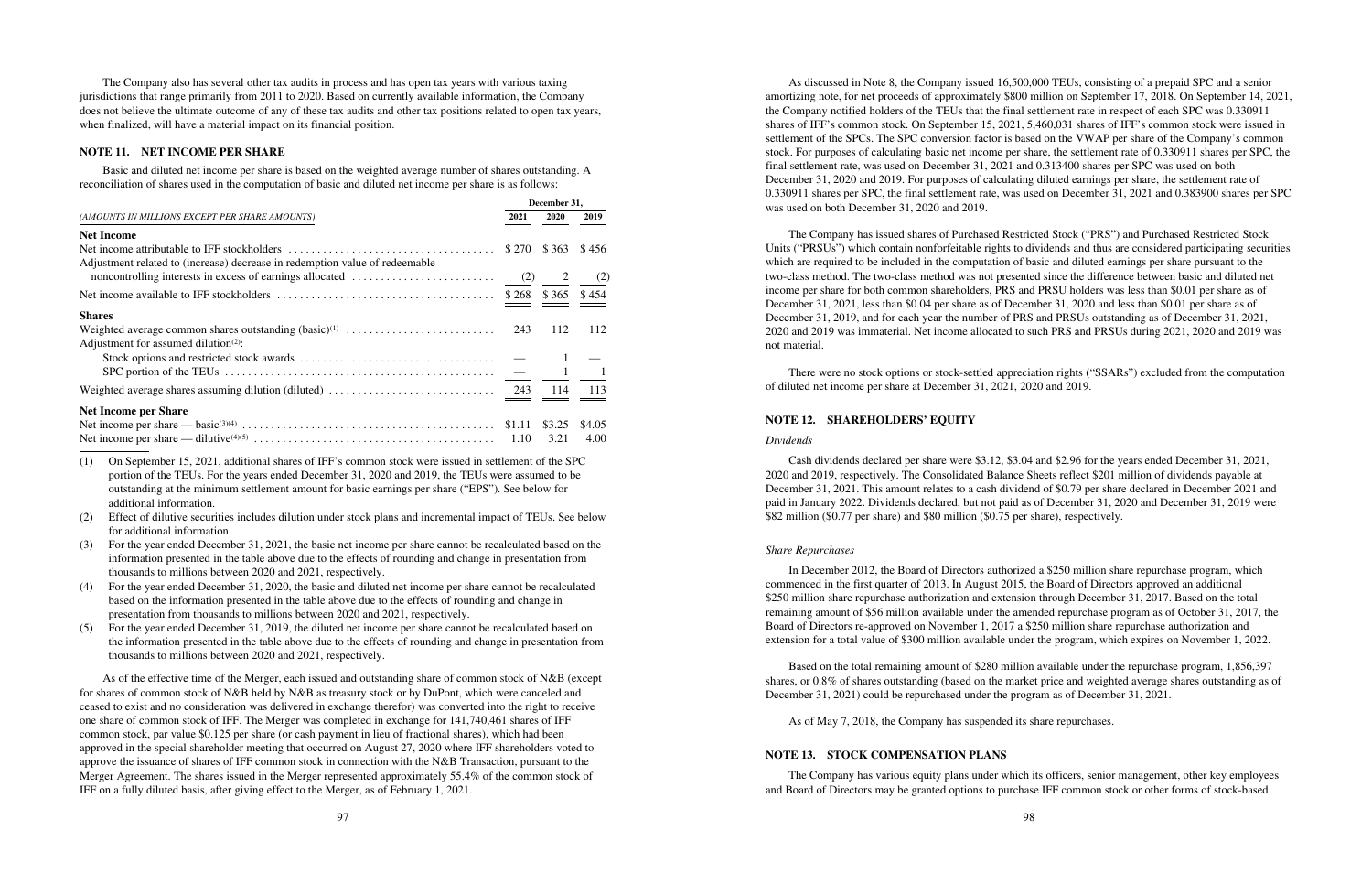awards. Beginning in 2004, the Company granted Restricted Stock Units ("RSUs") as the principal element of its equity compensation for all eligible U.S.-based employees and a majority of eligible overseas employees. Vesting of the RSUs is solely time based; the vesting period is primarily three years from date of grant. For a small group of employees, primarily overseas, the Company granted stock options prior to 2008.

The cost of all employee stock-based awards are principally recognized on a straight-line attribution basis over their respective vesting periods, net of estimated forfeitures. Total stock-based compensation expense included in the Consolidated Statements of Income and Comprehensive Income (Loss) was as follows:

|                                              | December 31, |                |  |
|----------------------------------------------|--------------|----------------|--|
| (DOLLARS IN MILLIONS)                        |              | 2021 2020 2019 |  |
|                                              |              |                |  |
|                                              |              |                |  |
|                                              |              |                |  |
| Less tax benefit $\ldots$ $(13)$ $(8)$ $(7)$ |              |                |  |
|                                              |              |                |  |

The shareholders of the Company approved the Company's 2021 Stock Award and Incentive Plan (the "2021 Plan") on May 5, 2021. The 2021 Plan replaced the Company's 2015 Stock Award and Incentive Plan (the "2015 Plan") and the Company's 2010 Stock Award and Incentive Plan (the "2010 Plan"), and provides the source for future deferrals of cash into deferred stock under the Company's Deferred Compensation Plan (with the Deferred Compensation Plan being deemed a subplan under the 2010 Plan for the sole purpose of funding deferrals under the IFF Share Fund).

Under the 2021 Plan, a total of 2,290,000 shares are authorized for issuance. At December 31, 2021, 1,601,749 shares were subject to outstanding awards and 2,631,269 shares remained available for future awards under all of the Company's equity award plans, including the 2015 Plan and 2010 Plan (excluding shares not yet issued under open cycles of the Company's Long-Term Incentive Plan).

The Company offers a Long-Term Incentive Plan ("LTIP") for senior management. The targeted payout is 50% cash and 50% IFF common stock at the end of the three-year cycle.

With regard to the 2019-2021 cycle, the LTIP awards are earned based upon the achievement of: (i) the Company's performance ranking of Total Shareholder Return as a percentile of the S&P 500 ("Relative TSR") (representing one-half of the award value), and (ii) the Company's achievement of a defined Leverage Ratio (representing one-half of the award value). For the 2020-2022 cycle, the LTIP awards are earned based on the achievement of: (i) an annual Leverage Ratio for 2020 (representing one-sixth of the award value), (ii) a 2-year cumulative Leverage Ratio for 2021-2022 (representing one-third of the award value), and (iii) Relative TSR targets (representing one-half of the award value). For the 2021-2023 cycle, the LTIP awards are earned based on the achievement of: (i) 3-year cumulative Leverage Ratio for 2021-2023 (representing one-half of the awards value), and (iii) Relative TSR targets (representing one-half of the award value).

The Leverage Ratio measures Net debt as compared to a measure profitability. When the award is granted, 50% of the target dollar value of the award is converted to a number of "notional" shares based on the closing price at the beginning of the cycle. For those shares whose payout is based on Relative TSR, compensation expense is recognized using a graded-vesting attribution method, while compensation expense for the remainder of the performance shares (Leverage Ratio targets for the applicable cycle) is recognized on a straight-line basis over the vesting period based on the probable outcome of the performance condition.

The 2017-2019 cycle concluded at the end of 2019 and an aggregate 14,579 shares of common stock were issued in March 2020. The 2018-2020 cycle concluded at the end of 2020 and an aggregate 7,484 shares of

common stock were issued in March 2021. The 2019-2021 cycle concluded at the end of 2021 and no shares of common stock will be issued in March 2022.

In 2006, the Board of Directors approved the Equity Choice Program (the "Program") for senior management. This program continues under the 2015 Plan. Eligible employees can choose from among three equity alternatives and will be granted such equity awards up to certain dollar awards depending on the participant's employment grade level. A participant may choose among (1) SSARs, (2) RSUs or (3) PRSUs.

# **Transaction with Nutrition and Biosciences, Inc.**

In connection with the Merger, N&B employees' outstanding (unvested and/or vested and unexercised) equity awards were converted into equity awards denominated in shares of the Company's common stock based on a defined exchange ratio. N&B employees' equity awards were converted into 335,347 IFF stock options, 258,572 IFF RSU awards and 5,816 IFF SAR awards.

For converted RSU awards, the fair value of the equity award is based on the Closing Date market price of IFF stock. For converted stock options and SAR awards, the exercise price per share of the converted award is equal to the exercise price per share of the N&B award immediately prior to the Merger divided by the exchange ratio. The fair value of the IFF stock options and SAR awards that the Company issued in connection with the Merger was estimated using the Black Scholes model.

The converted awards were generally issued with the same terms and conditions as were applicable prior to the Transaction. At the Closing Date, approximately \$25 million of the fair value of the replacement awards granted to N&B employees was attributable to pre-combination service and was included in the purchase price. As of December 31, 2021, post-combination expense of approximately \$3 million is expected to be recognized related to the replacement awards over the remaining post-combination service period, approximately up to three years.

# **SSARs and Options**

SSARs are a contractual right to receive the value, in shares of Company stock, of the appreciation in our stock price from the grant date to the date the SSARs are exercised by the participant. SSARs granted become exercisable on the third anniversary of the grant date and have a maximum term of seven years. SSARs do not require a financial investment by the SSARs grantee. Stock options require the participant to pay the exercise price at the time they exercise their stock options. No stock options were granted in 2021, 2020 or 2019.

SSARs and options activity was as follows:

| (SHARE AMOUNTS IN THOUSANDS)                                                            | <b>Shares Subject to</b><br><b>SSARs/Options</b> | Weighted<br><b>Average Exercise</b><br>Price | <b>SSARs/</b><br><b>Options</b><br>Exercisable |
|-----------------------------------------------------------------------------------------|--------------------------------------------------|----------------------------------------------|------------------------------------------------|
|                                                                                         | 42                                               | \$135.01                                     |                                                |
|                                                                                         |                                                  | 144.67                                       |                                                |
|                                                                                         | (90)                                             | 110.28                                       |                                                |
| $Canceled \ldots \ldots \ldots \ldots \ldots \ldots \ldots \ldots \ldots \ldots \ldots$ | (9)                                              | 101.19                                       |                                                |
| $Assumed \ldots \ldots \ldots \ldots \ldots \ldots \ldots \ldots \ldots \ldots \ldots$  | 341                                              |                                              |                                                |
|                                                                                         | 287                                              | \$107.48                                     | 235                                            |
|                                                                                         | 44                                               | \$95.94                                      |                                                |

The weighted average exercise price of SSARs and options exercisable at December 31, 2021, 2020 and 2019 were \$109.77, \$118.10 and \$118.10, respectively.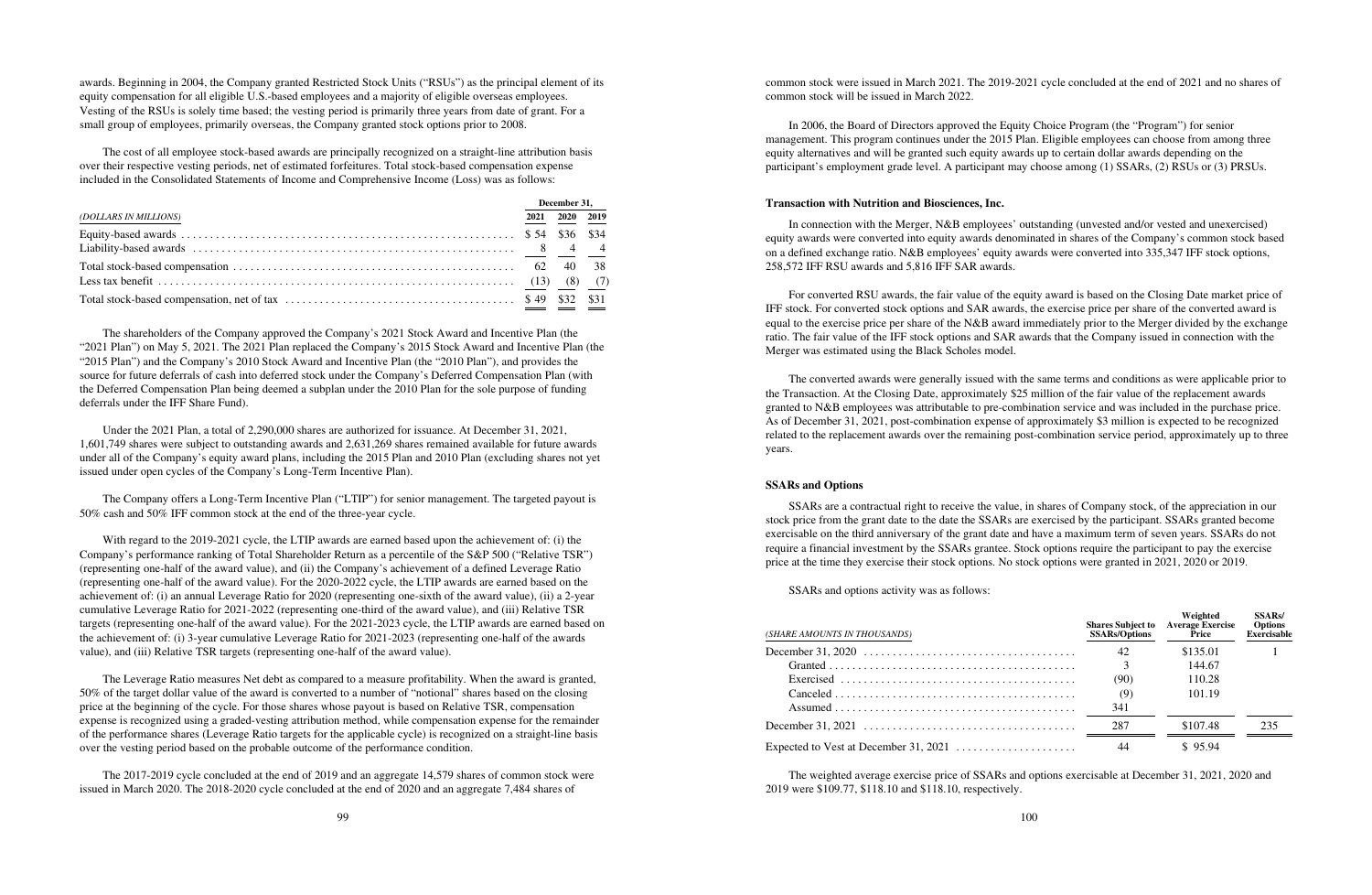SSARs and options outstanding at December 31, 2021 was as follows:

|                    |                                                       | <b>Weighted Average</b>                            |                                              |                                                      |
|--------------------|-------------------------------------------------------|----------------------------------------------------|----------------------------------------------|------------------------------------------------------|
| <b>Price Range</b> | <b>Number</b><br><b>Outstanding</b><br>(in thousands) | Remaining<br><b>Contractual Life</b><br>(in vears) | Weighted<br>Average<br><b>Exercise Price</b> | Aggregate<br><b>Intrinsic Value</b><br>(in millions) |
|                    | 287                                                   | 5.04                                               | \$107.48                                     | \$12                                                 |

SSARs and options exercisable as of December 31, 2021 was as follows:

As of December 31, 2021, the total unrecognized compensation cost related to non-vested SSARs granted was less than \$1 million; such cost is expected to be recognized over a period of approximately two years.

|                    |                                                       | <b>Weighted Average</b>                            |                                              |                                                      |
|--------------------|-------------------------------------------------------|----------------------------------------------------|----------------------------------------------|------------------------------------------------------|
| <b>Price Range</b> | <b>Number</b><br><b>Exercisable</b><br>(in thousands) | Remaining<br><b>Contractual Life</b><br>(in vears) | Weighted<br>Average<br><b>Exercise Price</b> | Aggregate<br><b>Intrinsic Value</b><br>(in millions) |
|                    | 235                                                   | 4.65                                               | \$109.77                                     | \$10                                                 |

The total intrinsic value of options/SSARs exercised during 2021 was approximately \$3 million and was not material for 2020 and 2019.

# *Restricted Stock Units*

The Company has granted RSUs to eligible employees and members of the Board of Directors. Such RSUs are subject to forfeiture if certain conditions are not met. RSUs principally vest 100% at the end of three years and contain no performance criteria provisions. An RSU's fair value is calculated based on the market price of the Company's stock at date of grant, with an adjustment to reflect the fact that such awards do not participate in dividend rights. The aggregate fair value is amortized to expense ratably over the vesting period.

RSU activity was as follows:

| (SHARE AMOUNTS IN THOUSANDS) | Number of<br><b>Shares</b> | <b>Weighted Average</b><br><b>Grant Date Fair</b><br><b>Value Per Share</b> |
|------------------------------|----------------------------|-----------------------------------------------------------------------------|
|                              | 525                        | \$126.62                                                                    |
|                              | 344                        | 136.71                                                                      |
|                              | (314)                      | 119.99                                                                      |
|                              | (37)                       | 128.79                                                                      |
|                              | 259                        |                                                                             |
|                              | 777                        | \$126.20                                                                    |

The total fair value of RSUs that vested during the year ended December 31, 2021 was \$44 million.

As of December 31, 2021, there was \$42 million of total unrecognized compensation cost related to non-vested RSUs granted under the equity incentive plans; such cost is expected to be recognized over a weighted average period of approximately two years.

# **Purchased Restricted Stock and Purchased Restricted Stock Units**

In 2014, the grant of awards under the Equity Choice program provided for eligible employees to purchase restricted shares of IFF common stock and deposit them into an escrow account. For each share deposited in escrow by the eligible employee, the Company matched with a grant of a share of restricted stock or, for non-U.S. participants, a restricted stock unit. The shares of restricted stock and restricted stock units generally vest on the third anniversary of the grant date, are subject to continued employment and other specified

conditions, and pay dividends if and when paid by the Company. Holders of restricted stock have, in most instances, all of the rights of stockholders, except that they may not sell, assign, pledge or otherwise encumber such shares. The PRSUs provide no such rights. During 2015, the Company modified the program so that all participants, including U.S. participants, began to receive a restricted stock unit instead of a share of restricted stock. Restricted stock units pay dividend equivalents and do not have voting rights.

The following table summarizes the Company's PRSU activity for the years ended December 31, 2021, 2020 and 2019:

| (DOLLARS IN MILLIONS) | <b>Issued</b><br><b>Shares</b> | Aggregate<br>Purchase Covered<br><b>Price</b> | Shares |
|-----------------------|--------------------------------|-----------------------------------------------|--------|
|                       |                                |                                               | 30.935 |
|                       |                                |                                               |        |
|                       |                                |                                               | 30.996 |

PRSU activity was as follows:

| (SHARE AMOUNTS IN THOUSANDS) | Number of<br><b>Shares</b> | <b>Weighted Average</b><br><b>Grant Date Fair</b><br><b>Value Per Share</b> |
|------------------------------|----------------------------|-----------------------------------------------------------------------------|
|                              |                            | \$136.37                                                                    |
|                              | 62                         | 144.67                                                                      |
| Vested (95)                  |                            | 138.41                                                                      |
|                              |                            | 141.81                                                                      |
|                              |                            | \$138.36                                                                    |

The total fair value of PRSUs that vested during the year ended December 31, 2021 was \$13 million.

As of December 31, 2021, there was \$5 million of total unrecognized compensation cost related to non-vested PRSUs granted under the equity incentive plans; such cost is expected to be recognized over a weighted average period of approximately two years.

### *Liability Awards*

The Company has granted cash-settled RSUs ("Cash RSUs") to eligible employees that are paid out 100% in cash upon vesting. Such RSUs are subject to forfeiture if certain conditions are not met. Cash RSUs principally vest 100% at the end of three years and contain no performance criteria provisions. A Cash RSU's fair value is calculated based on the market price of the Company's stock at the date of the closing period and is accounted for as a liability award. The aggregate fair value is amortized to expense ratably over the vesting period.

Cash RSU activity was as follows:

| (SHARE AMOUNTS IN THOUSANDS) | <b>Cash RSUs</b> | <b>Weighted Average</b><br><b>Fair</b><br><b>Value Per Share</b> |
|------------------------------|------------------|------------------------------------------------------------------|
|                              |                  | \$108.84                                                         |
|                              |                  | 150.65                                                           |
|                              | (37)             | 141.58                                                           |
|                              | (9)              | 140.43                                                           |
|                              | 116              | \$150.65                                                         |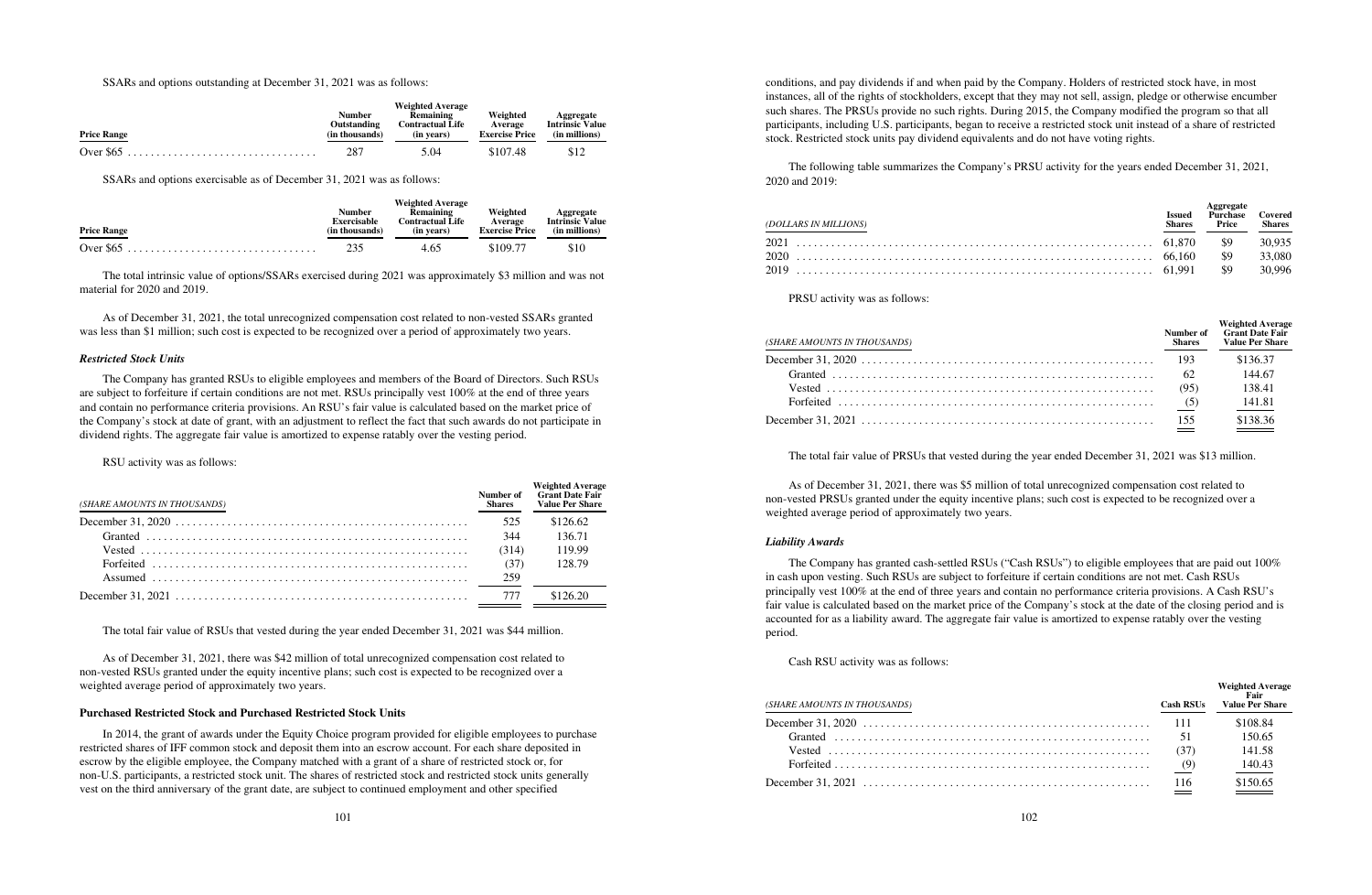The total fair value of Cash RSUs that vested during the year ended December 31, 2021 was \$5 million.

As of December 31, 2021, there was \$8 million of total unrecognized compensation cost related to non-vested Cash RSUs granted under the equity incentive plans; such cost is expected to be recognized over a weighted average period of approximately two years. The aggregate compensation cost will be adjusted based on changes in the Company's stock price.

# **NOTE 14. SEGMENT INFORMATION**

During the first quarter of 2021, the Company completed its Merger with N&B. Following the Merger, the Company reorganized its reportable segments and is now organized into four reportable operating segments: Nourish, Health & Biosciences ("H&B"), Scent and Pharma Solutions. These segments align with the internal structure to manage these businesses. The Company's Chief Operating Decision Maker regularly reviews financial information to allocate resources and assess performance utilizing these reorganized segments. Therefore, beginning in the first quarter of 2021, the Company reported its financial performance based on its new segments. The Company recast certain prior period amounts to conform to the way the Company is internally managed and how the Company monitors segment performance during the current fiscal year. Prior to the realignment, the Company operated and managed its business as two operating and reportable segments: Taste and Scent.

Nourish combines the majority of IFF's legacy Taste segment and N&B's Food & Beverage segment. It is comprised of three business units, Ingredients, Flavors and Food Designs, with a diversified portfolio across natural and plant-based specialty food ingredients, flavor compounds, and savory solutions and inclusions, respectively. Ingredients provide texturizing solutions to the food industry, food protection solutions used in food and beverage products, specialty soy and pea protein with value-added formulations, emulsifiers and sweeteners. Flavors provide a range of flavor compounds and natural taste solutions that are ultimately used by IFF's customers in savory products, beverages, sweets, and dairy products. Flavors also provide value-added spices and seasoning ingredients for meat, food service, convenience, alternative protein and culinary products. Food Designs provide savory solution products such as spices, sauces, marinades and mixtures. Additionally, Food Designs provide inclusion products that help with taste and texture by, among other things, combining flavorings with fruit, vegetables, and other natural ingredients for a wide range of food products, such as health snacks, baked goods, cereals, pastries, ice cream and other dairy products.

Health & Biosciences is comprised of six business units, Health, Cultures & Food Enzymes, Home & Personal Care, Animal Nutrition, Grain Processing and Microbial Control, with a biotechnology-driven portfolio of products that serve the health and wellness, food, consumer and industrial markets. Products within this portfolio range from enzymes, food cultures, probiotics and specialty ingredients for non-food applications. Health provides ingredients for dietary supplements, food and beverage, specialized nutrition and pharma. Cultures & Food Enzymes provide products that aim to serve the global demand for healthy, natural, clean label and fermented food for fresh dairy, cheese, bakery and brewing products. This is accomplished by providing IFF's customers with products that allow for extended shelf life and stability, which help to improve customers' products and performance. The business unit's enzyme solution also allows IFF's customers to provide low sugar, high fiber and lactose-free dairy products. Home & Personal Care produces enzymes for detergents, cleaning and textile processing products in the laundry, dishwashing, textiles and industrials and personal care markets that help to enhance product and process performances. Animal Nutrition produces enzymes that help to improve the product and process performance of animal feed products, which aim to lessen environmental impact by reducing farm waste. Grain Processing produces enzymes for biofuel production and carbohydrate processing. Microbial Control produces biocides for controlling microbial populations for oil and gas production, home and personal care and industrial preservation markets.

Scent is comprised of (1) Fragrance Compounds, which are ultimately used by our customers in two broad categories: Fine Fragrances, including perfumes and colognes, and Consumer Fragrances, including fragrance

compounds for personal care (e.g., soaps), household products (e.g., detergents and cleaning agents) and beauty care, including toiletries; (2) Fragrance Ingredients, consisting of synthetic and natural ingredients that can be combined with other materials to create unique fine fragrance and consumer fragrance compounds; and (3) Cosmetic Active Ingredients, consisting of active and functional ingredients, botanicals and delivery systems to support our customers' cosmetic and personal care product lines. Major fragrance customers include the cosmetics industry, including perfume and toiletries manufacturers, and the household products industry, including manufacturers of soaps, detergents, fabric care, household cleaners and air fresheners.

Pharma Solutions is comprised of N&B's historical Pharma Solutions business. The Pharma Solutions business produces a vast portfolio including cellulosics and seaweed-based pharma excipients, used to improve the functionality and delivery of active pharmaceutical ingredients, including controlled or modified drug release formulations, and enabling the development of more effective pharmaceutical finished dosage formats. Pharma Solutions excipients are used in prescription and over-the-counter pharmaceuticals and dietary supplements. Pharma Solutions products also serve a variety of other specialty and industrial end-uses including coatings, inks, electronics, agriculture, and consumer products.

Effective in the first quarter of 2021, management elected to change the profit or loss measure of the Company's reportable segments from Segment Operating Profit to Segment Adjusted Operating EBITDA for internal reporting and performance measurement purposes. This change was made to enhance the transparency and visibility of the underlying operating performance of each segment. The Company's Chief Operating Decision Maker evaluates the performance of these reportable operating segments based on Segment Adjusted Operating EBITDA, which is defined as Income Before Taxes before depreciation and amortization expense, interest expense, restructuring and other charges and certain non-recurring items. Prior period amounts have been recast to reflect these changes in segment profitability measures.

Reportable segment information is as follows:

# **Net**

|                       |          | December 31, |          |
|-----------------------|----------|--------------|----------|
| (DOLLARS IN MILLIONS) | 2021     | 2020         | 2019     |
| <b>Net sales</b>      |          |              |          |
|                       | \$6,264  | \$2,886      | \$2,978  |
|                       | 2.329    | 134          | 129      |
|                       | 2,254    | 2.064        | 2,033    |
|                       | 809      |              |          |
|                       | \$11,656 | \$5,084      | \$5,140  |
|                       |          | December 31, |          |
| (DOLLARS IN MILLIONS) |          | 2021         | 2020     |
| <b>Segment assets</b> |          |              |          |
|                       |          | \$17,449     | \$ 8,534 |
|                       |          | 14,774       | 1.375    |
|                       |          | 4.078        | 3,646    |
|                       |          | 3,357        |          |
|                       |          | \$39,658     | \$13,555 |

|                     |          | December 31, |          |
|---------------------|----------|--------------|----------|
| ILLARS IN MILLIONS) | 2021     | 2020         | 2019     |
| t sales             |          |              |          |
|                     | \$6,264  | \$2,886      | \$2,978  |
|                     | 2.329    | 134          | 129      |
|                     | 2.254    | 2.064        | 2,033    |
|                     | 809      |              |          |
|                     | \$11,656 | \$5,084      | \$5,140  |
|                     |          | December 31, |          |
| ILLARS IN MILLIONS) |          | 2021         | 2020     |
| ment assets         |          |              |          |
|                     |          | \$17,449     | \$ 8,534 |
|                     |          | 14.774       | 1,375    |
|                     |          | 4.078        | 3,646    |
|                     |          | 3,357        |          |
|                     |          | \$39,658     | \$13,555 |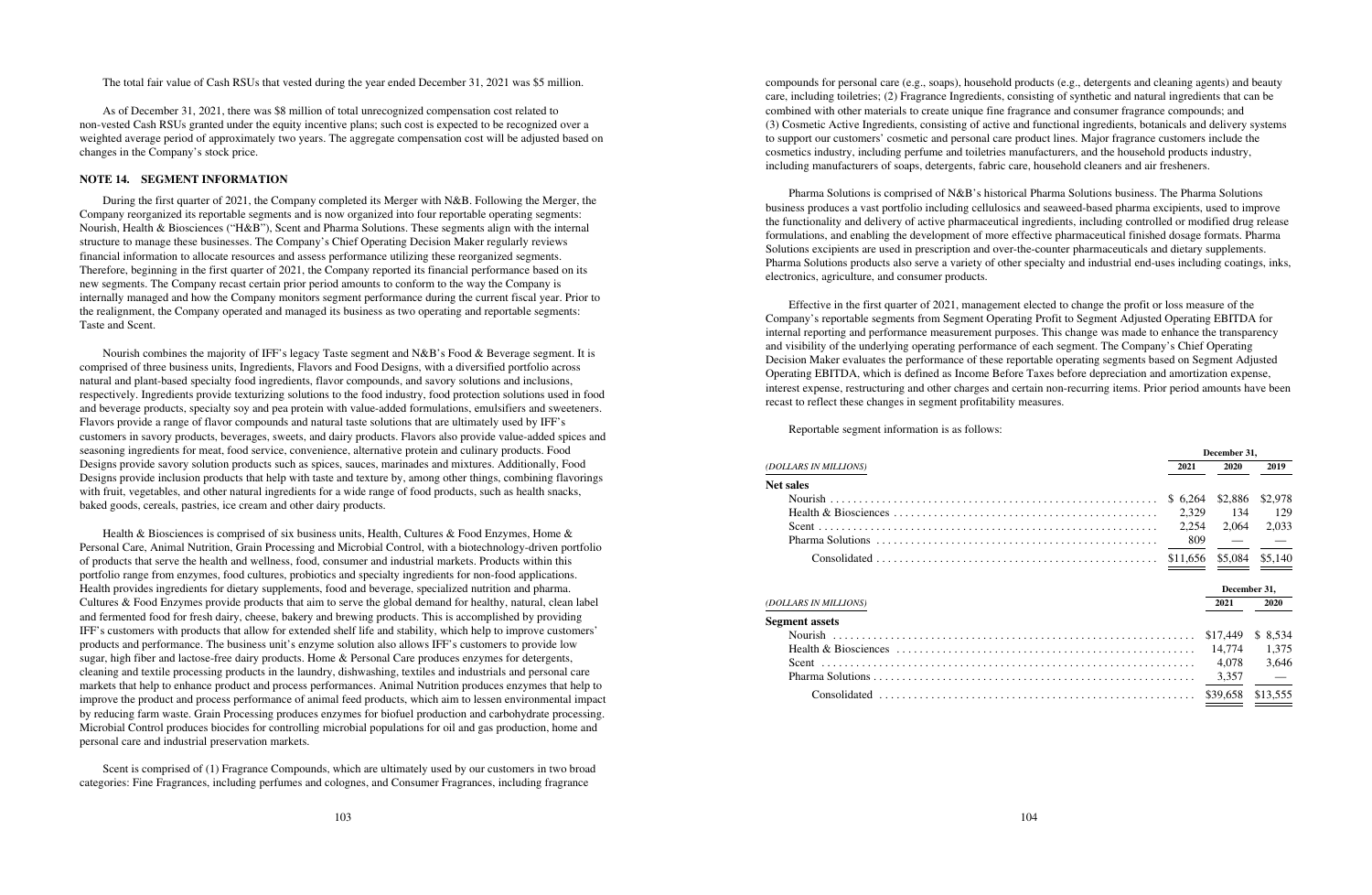|                                           | December 31, |                      |                      |
|-------------------------------------------|--------------|----------------------|----------------------|
| (DOLLARS IN MILLIONS)                     | 2021         | 2020                 | 2019                 |
| <b>Segment Adjusted Operating EBITDA:</b> |              |                      |                      |
|                                           | \$1.172      | 599<br><sup>\$</sup> | <sup>\$</sup><br>658 |
|                                           | 625          | 40                   | 33                   |
|                                           | 463          | 416                  | 425                  |
|                                           | 165          |                      |                      |
|                                           | 2,425        | 1,055                | 1,116                |
|                                           | (1,156)      | (325)                | (323)                |
|                                           | (289)        | (132)                | (138)                |
|                                           | 58           |                      | 30                   |
|                                           |              |                      | (2)                  |
|                                           | (4)          | (10)                 | (55)                 |
|                                           | (41)         | (17)                 | (30)                 |
|                                           | 1            | (4)                  | (3)                  |
|                                           | (7)          |                      |                      |
|                                           | (42)         |                      |                      |
|                                           | (29)         | (3)                  |                      |
|                                           | (2)          | (1)                  | (6)                  |
|                                           |              | (3)                  | (11)                 |
|                                           | (368)        |                      |                      |
|                                           | (91)         | (29)                 | (21)                 |
|                                           | (101)        | (97)                 |                      |
|                                           | 354<br>S.    | S.<br>441            | 557                  |

(a) Represents accelerated depreciation related to plant relocations in India and China.

(b) Represents costs related to the integration of the Frutarom acquisition. For 2021, costs primarily related to performance stock awards. For 2020, costs primarily related to advisory services, retention bonuses and performance stock awards. For 2019, costs primarily related to advisory services.

- (c) Represents shareholder activist related costs, primarily professional fees.
- (d) Represents costs related to the Company's sales and planned sales of businesses, primarily legal and professional fees.
- (e) Represents costs related to severance, including accelerated stock compensation expense, for certain employees and executives who have been separated or will separate from the Company.
- (f) Represents transaction-related costs and expenses related to the acquisition of Frutarom. For 2021, amount primarily includes earn-out payments, net of adjustments. For 2020, amount primarily includes earn-out payments, net of adjustments, amortization for inventory "step-up" costs and transaction costs primarily related to the 2019 Acquisition Activity. For 2019, amount primarily includes amortization for inventory "step-up" costs and transaction costs.
- (g) Costs related to reviewing the nature of inappropriate payments and review of compliance in certain other countries. In addition, includes legal costs for related shareholder lawsuits.
- (h) Represents transaction costs and expenses related to the transaction with N&B, primarily legal and professional fees.
- (i) Represents costs primarily related to advisory services for the integration of the transaction with N&B, primarily consulting fees.

The Company has not disclosed revenues at a lower level than provided herein, such as revenues from external customers by product, as it is impracticable for it to do so.

The Company had no customers that accounted for greater than 10% of consolidated net sales in 2021, 2020 and 2019.

### Long-lived assets, net, by country, consisted as follow

|                       | December 31. |                |
|-----------------------|--------------|----------------|
| (DOLLARS IN MILLIONS) | 2021         | 2020           |
|                       |              | \$ 572         |
|                       | 259          | 172            |
|                       | 251          | $\sim$ $-$     |
|                       | - 196        | $\sim$         |
|                       | 188          | 28             |
|                       |              | $\overline{7}$ |
|                       |              | 679            |
|                       |              | \$1.458        |

Segment capital expenditures and depreciation and amortization consisted as follows:

|                       | <b>Depreciation and Amortization</b><br><b>Capital Expenditures</b> |                                            |      |                 |       |       |
|-----------------------|---------------------------------------------------------------------|--------------------------------------------|------|-----------------|-------|-------|
| (DOLLARS IN MILLIONS) | 2021                                                                | 2020                                       | 2019 | 2021            | 2020  | 2019  |
|                       |                                                                     |                                            |      |                 | \$211 | \$210 |
|                       |                                                                     |                                            |      | 353             | 36    | -34   |
|                       |                                                                     | 87                                         | 102. | 84              | 78    |       |
|                       |                                                                     | and the state of the state of the state of |      | 125             |       |       |
|                       |                                                                     |                                            |      | $$236$ $$1,156$ | \$325 | \$323 |

Net sales are attributed to individual regions based upon the destination of product delivery and are as follows:

|                                               |          | <b>Net Sales by Geographic Area</b>    |         |
|-----------------------------------------------|----------|----------------------------------------|---------|
| (DOLLARS IN MILLIONS)                         | 2021     | 2020                                   | 2019    |
|                                               | \$4.093  | \$1,987                                | \$2,082 |
|                                               | 2.728    | 1.162                                  | 1.163   |
|                                               | 3.499    | 1.228                                  | 1.170   |
|                                               | 1,336    | 707                                    | 725     |
|                                               | \$11,656 | \$5,084                                | \$5,140 |
|                                               |          | <b>Net Sales by Geographic</b><br>Area |         |
| (DOLLARS IN MILLIONS)                         | 2021     | 2020                                   | 2019    |
|                                               | \$3.211  | \$1,093                                | \$1,053 |
| Net sales attributed to all foreign countries | 8.445    | 3.991                                  | 4.087   |

| Net sales attributed to all foreign countries |  |
|-----------------------------------------------|--|

No non-U.S. country had net sales greater than 7% of total consolidated net sales for 2021 and net sales greater than 6% of total consolidated net sales for 2020 and 2019.

### **NOTE 15. EMPLOYEE BENEFITS**

The Company has pension and/or other retirement benefit plans covering approximately one-fifth of active employees. In 2007, the Company amended its U.S. qualified and non-qualified pension plans under which accrual of future benefits was suspended for all participants that did not meet the rule of 70 (age plus years of service equal to at least 70 as of December 31, 2007). Pension benefits are generally based on years of service and compensation during the final years of employment. Plan assets consist primarily of equity securities and

| i | i |  |
|---|---|--|
|   | ٦ |  |
| ٠ | v |  |
|   |   |  |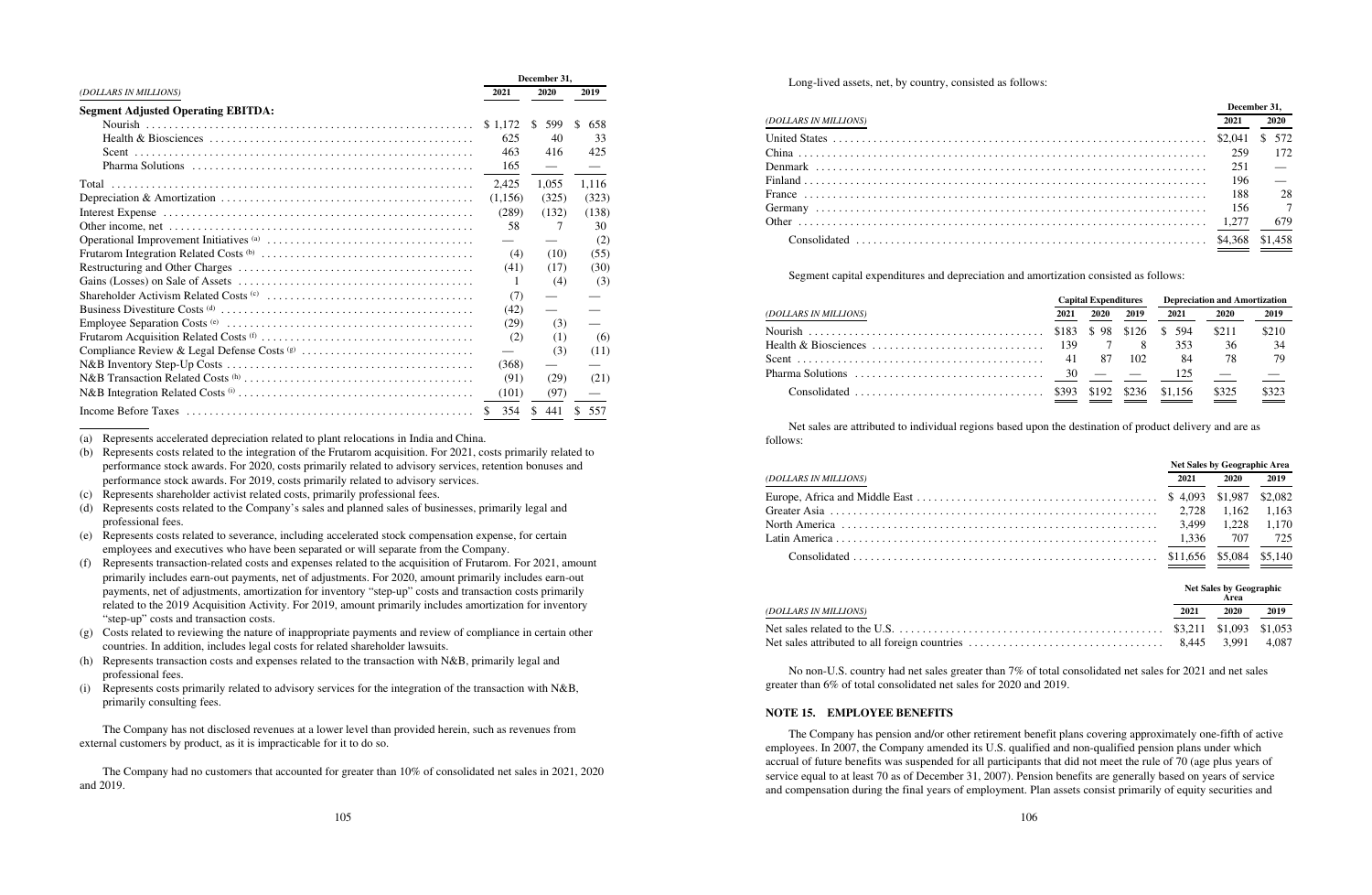corporate and government fixed income securities. Substantially all pension benefit costs are funded as accrued; such funding is limited, where applicable, to amounts deductible for income tax purposes. Certain other retirement benefits are provided by general corporate assets.

In connection with the Merger with N&B, the Company assumed responsibility for approximately 20 additional defined benefit plans and recognized liabilities in the aggregate amount of \$221 million.

The Company sponsors a qualified defined contribution plan covering substantially all U.S. employees. Under this plan, the Company matches 100% of participants' contributions up to 4% of compensation and 75% of participants' contributions from over 4% to 8%. Employees that are still eligible to accrue benefits under the pension plans are limited to a 50% match of up to 6% of the participants' compensation.

In addition to pension benefits, certain health care and life insurance benefits are provided to qualifying U.S. employees upon retirement from IFF. Such coverage is provided through insurance plans with premiums based on benefits paid. The Company does not generally provide health care or life insurance coverage for retired employees of foreign subsidiaries; such benefits are provided in most foreign countries by government-sponsored plans, and the cost of these programs is not material.

The Company offers a non-qualified Deferred Compensation Plan ("DCP") for certain key employees and non-employee directors. Eligible employees and non-employee directors may elect to defer receipt of salary, incentive payments and Board of Directors' fees into participant-directed investments which are generally invested by the Company in individual variable life insurance contracts it owns that are designed to informally fund savings plans of this nature. The cash surrender value of life insurance is based on the net asset values of the underlying funds available to plan participants. At December 31, 2021 and December 31, 2020, the Consolidated Balance Sheets reflect liabilities of approximately \$64 million and \$59 million, respectively, related to the DCP in Other liabilities and approximately \$26 million and \$29 million, respectively, included in Capital in excess of par value related to the portion of the DCP that will be paid out in IFF shares.

# **Components of net periodic benefit cost** Service cost for benefits earned .................... Interest cost on projected benefit obligation  $\dots \dots$ Net amortization and deferrals ............................................. (20) (5) (5) Total credit  $\dots \dots \dots \dots \dots \dots \dots \dots \dots \dots \dots$ **Changes in plan assets and benefit obligations recognize** Net actuarial loss . . . . . . . . . . . . . . . . . . . . . . . . . . . . . . . . . . . . . . . . . . . . . . . . . . . . . . . \$ (3) \$ 5 Recognized actuarial loss  $\dots \dots \dots \dots \dots \dots \dots \dots$

The total cash surrender value of life insurance contracts the Company owns in relation to the DCP and post-retirement life insurance benefits amounted to \$52 million and \$49 million at December 31, 2021 and 2020, respectively, and are recorded in Other assets in the Consolidated Balance Sheets.

The plan assets and benefit obligations of the defined benefit pension plans are measured at December 31 of each year.

### *(DOLLARS IN MILLIONS)* **2021 2020 2019 2021 2020 2019**

# **Components of net periodic benefit cost**

|                                                                                 |               |                | <b>U.S. Plans</b> |      |  |               |               |         | Non-U.S. Plans           |           |  |  |  |
|---------------------------------------------------------------------------------|---------------|----------------|-------------------|------|--|---------------|---------------|---------|--------------------------|-----------|--|--|--|
| LARS IN MILLIONS)                                                               | 2021          |                | <b>2020</b>       |      |  | 2019          |               | 2021    | <b>2020</b>              | 2019      |  |  |  |
| ponents of net periodic benefit cost                                            |               |                |                   |      |  |               |               |         |                          |           |  |  |  |
|                                                                                 | <sup>\$</sup> | 1 \$ 1         |                   |      |  | $\frac{1}{2}$ | <sup>\$</sup> | 41      | \$24                     | \$.<br>19 |  |  |  |
| Interest cost on projected benefit obligation <sup>(2)</sup>                    |               | 71             |                   | 17   |  | 22            |               | 10      | 13                       | 18        |  |  |  |
|                                                                                 |               | (106)          |                   | (28) |  | (28)          |               | (55)    | (46)                     | (43)      |  |  |  |
|                                                                                 |               | 29             |                   | 8    |  | 6             |               | 19      | 15                       | 11        |  |  |  |
|                                                                                 |               |                |                   |      |  |               |               | (10)    | 5                        |           |  |  |  |
| Net periodic benefit cost                                                       |               | (5)            |                   | (2)  |  | 1             |               | 5       | 11                       | 5         |  |  |  |
| Defined contribution and other retirement plans                                 |               | 36             |                   | 13   |  | 9             |               | 33      | 7                        | 9         |  |  |  |
|                                                                                 |               | \$31           | \$11              |      |  | \$10          | $\mathbb{S}$  | 38      | \$18                     | \$14      |  |  |  |
| nges in plan assets and benefit obligations                                     |               |                |                   |      |  |               |               |         |                          |           |  |  |  |
| cognized in OCI                                                                 |               |                |                   |      |  |               |               |         |                          |           |  |  |  |
| Net actuarial (gain) loss $\ldots \ldots \ldots \ldots \ldots \ldots \ldots$ \$ |               | 12             | -SS               | (1)  |  |               |               | \$(135) | <sup>S</sup><br>70       |           |  |  |  |
| Recognized actuarial loss                                                       |               | (9)            |                   | (8)  |  |               |               | (10)    | (20)                     |           |  |  |  |
|                                                                                 |               |                |                   |      |  |               |               | (2)     |                          |           |  |  |  |
| Recognized prior service (cost) credit $\dots\dots\dots\dots\dots\dots$         |               |                |                   |      |  |               |               | 1       |                          |           |  |  |  |
| Currency translation adjustment                                                 |               |                |                   |      |  |               |               | (16)    | 28                       |           |  |  |  |
| Total (gain) loss recognized in OCI (before tax                                 |               |                |                   |      |  |               |               |         |                          |           |  |  |  |
| $\text{eff}_{\text{efto}}$                                                      |               | $2 \notin (0)$ |                   |      |  |               |               |         | $\sqrt{(162)} \times 78$ |           |  |  |  |

|                                                                                      | \$. | -1          | \$<br>$\mathbf{1}$ | S. |              | S. | 41      | \$<br>24 |
|--------------------------------------------------------------------------------------|-----|-------------|--------------------|----|--------------|----|---------|----------|
| Interest cost on projected benefit obligation <sup>(2)</sup>                         |     | 71          | 17                 |    | 22           |    | 10      | 13       |
|                                                                                      |     | (106)       | (28)               |    | (28)         |    | (55)    | (46)     |
|                                                                                      |     | 29          | 8                  |    | 6            |    | 19      | 15       |
|                                                                                      |     |             |                    |    |              |    | (10)    | 5        |
|                                                                                      |     | (5)         | (2)                |    | $\mathbf{1}$ |    | 5       | 11       |
| Defined contribution and other retirement plans                                      |     | 36          | 13                 |    | 9            |    | 33      | 7        |
|                                                                                      |     | $$31$ \$ 11 |                    |    | \$10         |    | \$38    | \$18     |
| Changes in plan assets and benefit obligations                                       |     |             |                    |    |              |    |         |          |
| recognized in OCI                                                                    |     |             |                    |    |              |    |         |          |
| Net actuarial (gain) loss $\dots \dots \dots \dots \dots \dots \dots \dots$ \$ 12 \$ |     |             | (1)                |    |              |    | \$(135) | -S<br>70 |
|                                                                                      |     | (9)         | (8)                |    |              |    | (10)    | (20)     |
|                                                                                      |     |             |                    |    |              |    | (2)     |          |
| Recognized prior service (cost) credit $\dots\dots\dots\dots\dots\dots$              |     |             |                    |    |              |    |         |          |
|                                                                                      |     |             |                    |    |              |    | (16)    | 28       |
| Total (gain) loss recognized in OCI (before tax                                      |     |             |                    |    |              |    |         |          |
|                                                                                      |     | 3           | (9)                |    |              |    | \$(162) | \$78     |
| Included as a component of Operating Profit.<br>(1)                                  |     |             |                    |    |              |    |         |          |

(2) Included as a component of Other Income (Expense), net.

|           |          | <b>Postretirement Benefits</b> |                |
|-----------|----------|--------------------------------|----------------|
|           | 2021     | 2020                           | 2019           |
| .         | \$<br>-1 | $\frac{1}{2}$                  | \$1            |
|           |          | 2                              | $\overline{2}$ |
| .         | (20)     | (5)                            | (5)            |
| .         | \$(12)   | \$(2)                          | \$(2)          |
| d in OCI: |          |                                |                |
| .         | \$ (3)   | $\frac{1}{2}$ 5                |                |
|           | (2)      | (1)                            |                |
|           | 6        | 6                              |                |
| .         | \$<br>1  | \$10                           |                |

## *(DOLLARS IN MILLIONS)* **2021 2020 2019**

The amounts of service cost, interest cost, expected return and net amortization and deferrals have been updated to reflect the correction of certain prior period amounts. The aggregate amount of the correction was approximately \$17 million for the year ended December 31, 2021.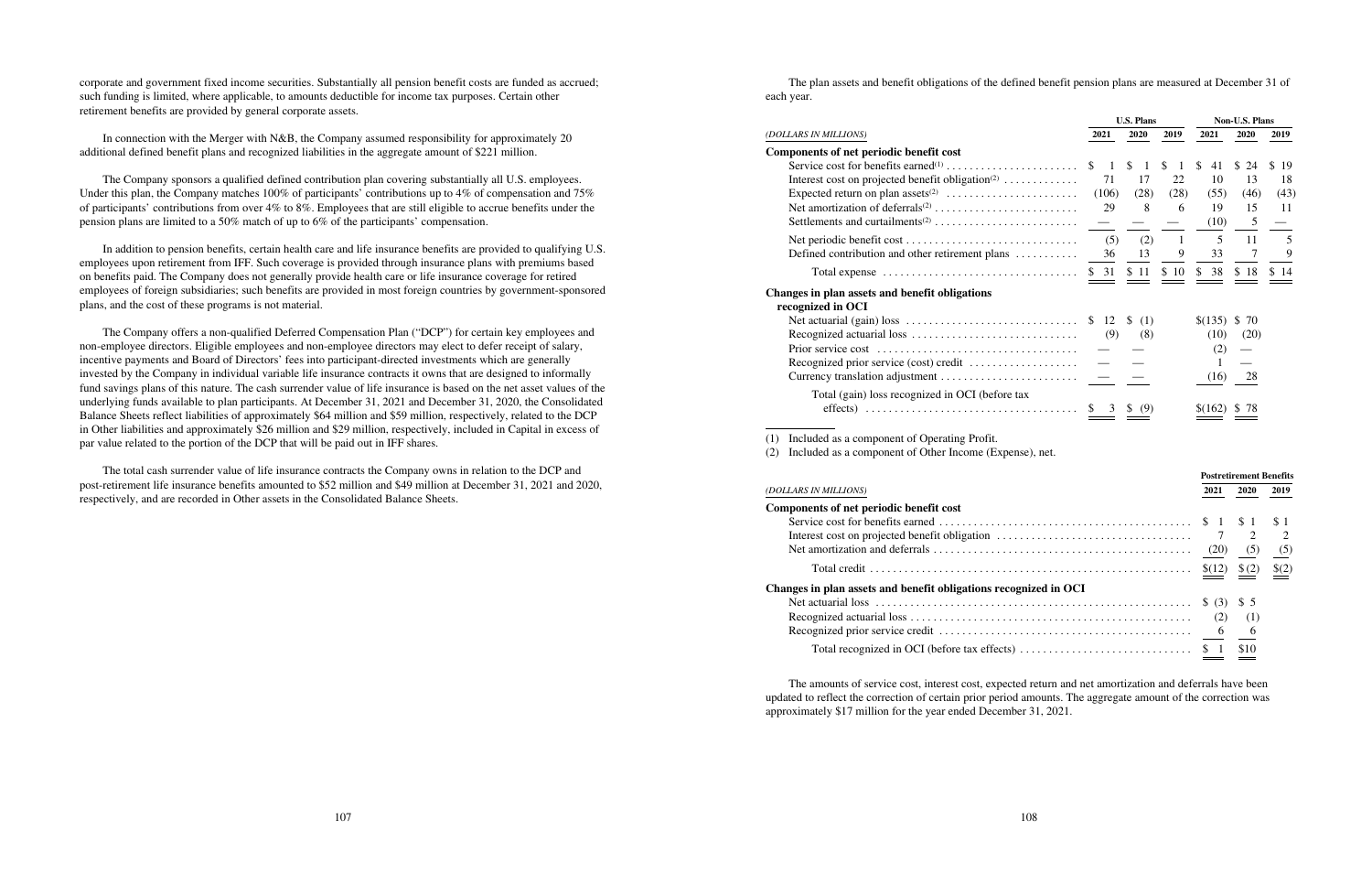The weighted-average actuarial assumptions used to determine expense at December 31 of each year are:

|  |                               | U.S. Plans Non-U.S. Plans |  |  |  |
|--|-------------------------------|---------------------------|--|--|--|
|  | 2021 2020 2019 2021 2020 2019 |                           |  |  |  |
|  |                               |                           |  |  |  |
|  |                               |                           |  |  |  |
|  |                               |                           |  |  |  |

Changes in the postretirement benefit obligation and plan assets, as applicable, are detailed in the following table:

|                                                       |        | <b>U.S. Plans</b><br><b>Non-U.S. Plans</b> |                |         | <b>Postretirement</b><br><b>Benefits</b> |      |  |
|-------------------------------------------------------|--------|--------------------------------------------|----------------|---------|------------------------------------------|------|--|
| (DOLLARS IN MILLIONS)                                 | 2021   | 2020                                       | 2021           | 2020    | 2021                                     | 2020 |  |
|                                                       | \$682  | \$621                                      | \$1,294        | \$1,099 | \$69                                     | \$64 |  |
|                                                       | -1     | 1                                          | 42             | 24      | 1                                        |      |  |
| Interest cost on projected benefit obligation         | 12     | 17                                         | 10             | 13      | 1                                        | 2    |  |
|                                                       | (5)    | 77                                         | (146)          | 109     | (4)                                      | 5    |  |
|                                                       |        |                                            | (2)            |         |                                          |      |  |
| Adjustments for expense/tax contained in service cost |        |                                            | (2)            | (1)     |                                          |      |  |
|                                                       |        |                                            | 4              | 3       |                                          |      |  |
|                                                       | (37)   | (34)                                       | (34)           | (28)    | (4)                                      | (3)  |  |
|                                                       |        |                                            | (39)           | (11)    |                                          |      |  |
|                                                       |        |                                            | (93)           | 86      |                                          |      |  |
| Acquisitions/Transferred Liabilities                  |        |                                            | 465            |         | 3                                        |      |  |
|                                                       | 9      |                                            | 2              |         |                                          |      |  |
| Benefit obligation at end of year                     | \$662  | \$682                                      | \$1,501        | \$1,294 | \$66                                     | \$69 |  |
| Fair value of plan assets at beginning of year        | \$678  | \$602                                      | \$1,145        | \$1,005 |                                          |      |  |
|                                                       | 3      | 106                                        | 25             | 84      |                                          |      |  |
|                                                       | 5      | 4                                          | 32             | 20      |                                          |      |  |
|                                                       |        |                                            | $\overline{4}$ | 3       |                                          |      |  |
|                                                       | (37)   | (34)                                       | (34)           | (28)    |                                          |      |  |
|                                                       |        |                                            | (24)           | (11)    |                                          |      |  |
|                                                       |        |                                            | (74)           | 70      |                                          |      |  |
| Acquisitions/Transferred Assets                       |        |                                            | 247            |         |                                          |      |  |
|                                                       |        |                                            | (1)            | 2       |                                          |      |  |
| Fair value of plan assets at end of year              | \$649  | \$678                                      | \$1,320        | \$1,145 |                                          |      |  |
| Funded status at end of year                          | \$(13) | \$<br>(4)                                  | \$(181)        | \$(149) |                                          |      |  |

The amounts recognized in the balance sheet are detailed in the following table:

|                                                                                                                               |      |      | U.S. Plans Non-U.S. Plans |  |  |
|-------------------------------------------------------------------------------------------------------------------------------|------|------|---------------------------|--|--|
| (DOLLARS IN MILLIONS)                                                                                                         | 2021 | 2020 | 2021 2020                 |  |  |
|                                                                                                                               |      |      |                           |  |  |
|                                                                                                                               |      |      |                           |  |  |
|                                                                                                                               |      |      |                           |  |  |
| Net amount recognized $\dots \dots \dots \dots \dots \dots \dots \dots \dots \dots \dots \dots$ \$(13) \$ (4) \$(181) \$(149) |      |      |                           |  |  |

The amounts recognized in AOCI are detailed in the following table:

# *(DOLLARS IN MILLIONS)* **2021 2020 2021 2020 2021 2020**

|                   |      | <b>U.S. Plans</b> | <b>Non-U.S. Plans</b>     |      | <b>Postretirement</b><br>Benefits |             |
|-------------------|------|-------------------|---------------------------|------|-----------------------------------|-------------|
| LARS IN MILLIONS) | 2021 | 2020              | 2021                      | 2020 | 2021                              | <b>2020</b> |
|                   |      | \$134             | $$291$ $$454$ $$14$ $$19$ |      |                                   |             |
|                   |      |                   | (3)                       | (2)  | (15)                              | (21)        |
|                   |      |                   |                           |      |                                   |             |
|                   |      |                   | <b>U.S. Plans</b>         |      | Non-U.S. Plans                    |             |

| (DOLLARS IN MILLIONS)                                                                                                     | 2021 |    |  | 2020 |     | 2021                       |    | <b>2020</b> |
|---------------------------------------------------------------------------------------------------------------------------|------|----|--|------|-----|----------------------------|----|-------------|
|                                                                                                                           |      |    |  |      |     |                            |    |             |
| Information for Pension Plans with an ABO in excess of Plan Assets:                                                       |      |    |  |      |     |                            |    |             |
|                                                                                                                           |      |    |  |      | -SS | 944                        | -S | -813        |
|                                                                                                                           |      | 62 |  | 60   |     | 330                        |    | 762         |
|                                                                                                                           |      |    |  |      |     | 840                        |    | 617         |
| Weighted-average assumptions used to determine obligations at December 31                                                 |      |    |  |      |     |                            |    |             |
| $Discount rate \dots \dots \dots \dots \dots \dots \dots \dots \dots \dots \dots \dots \dots \dots \dots$                 |      |    |  |      |     | $2.86\%$ $2.51\%$ $1.43\%$ |    | 0.85%       |
| Rate of compensation increase $\dots \dots \dots \dots \dots \dots \dots \dots \dots \dots \dots$ 3.25% 3.25% 2.72% 2.55% |      |    |  |      |     |                            |    |             |

# *(DOLLARS IN MILLIONS)*

| (DOLLARS IN MILLIONS)                                                     | U.S.<br><b>Plans</b> | Non-U.S. Plans | <b>Postretirement</b><br><b>Benefits</b> |
|---------------------------------------------------------------------------|----------------------|----------------|------------------------------------------|
| <b>Estimated Future Benefit Payments</b>                                  |                      |                |                                          |
|                                                                           |                      | \$ 36          | $\frac{1}{2}$                            |
|                                                                           | -38                  | 36             |                                          |
|                                                                           | 39                   | 39             |                                          |
|                                                                           | 39                   | 40             |                                          |
|                                                                           | 39                   | 42             |                                          |
|                                                                           | 189                  | 236            | 18                                       |
| Contributions                                                             |                      |                |                                          |
| Required Company Contributions in the Following Year $(2022) \ldots$ \$ 5 |                      | \$ 33          |                                          |

### **Con**

The Company considers a number of factors in determining and selecting assumptions for the overall expected long-term rate of return on plan assets. The Company considers the historical long-term return experience of its assets, the current and expected allocation of its plan assets and expected long-term rates of return. The Company derives these expected long-term rates of return with the assistance of its investment advisors. The Company bases its expected allocation of plan assets on a diversified portfolio consisting of domestic and international equity securities, fixed income, real estate and alternative asset classes. The asset allocation is monitored on an ongoing basis.

The Company considers a variety of factors in determining and selecting its assumptions for the discount rate at December 31. For the U.S. plans, the discount rate was based on the internal rate of return for a portfolio of high quality bonds rated Aa or higher by either Moody's or Standard & Poor's with maturities that are consistent with the projected future benefit payment obligations of the plan. For the Non-U.S. Plans, the discount rates were determined by region and are based on high quality long-term corporate bonds. Consideration has been given to the duration of the liabilities in each plan when selecting the bonds to be used in determining the discount rate. The rate of compensation increase for all plans and the medical cost trend rate for the applicable U.S. plans are based on plan experience.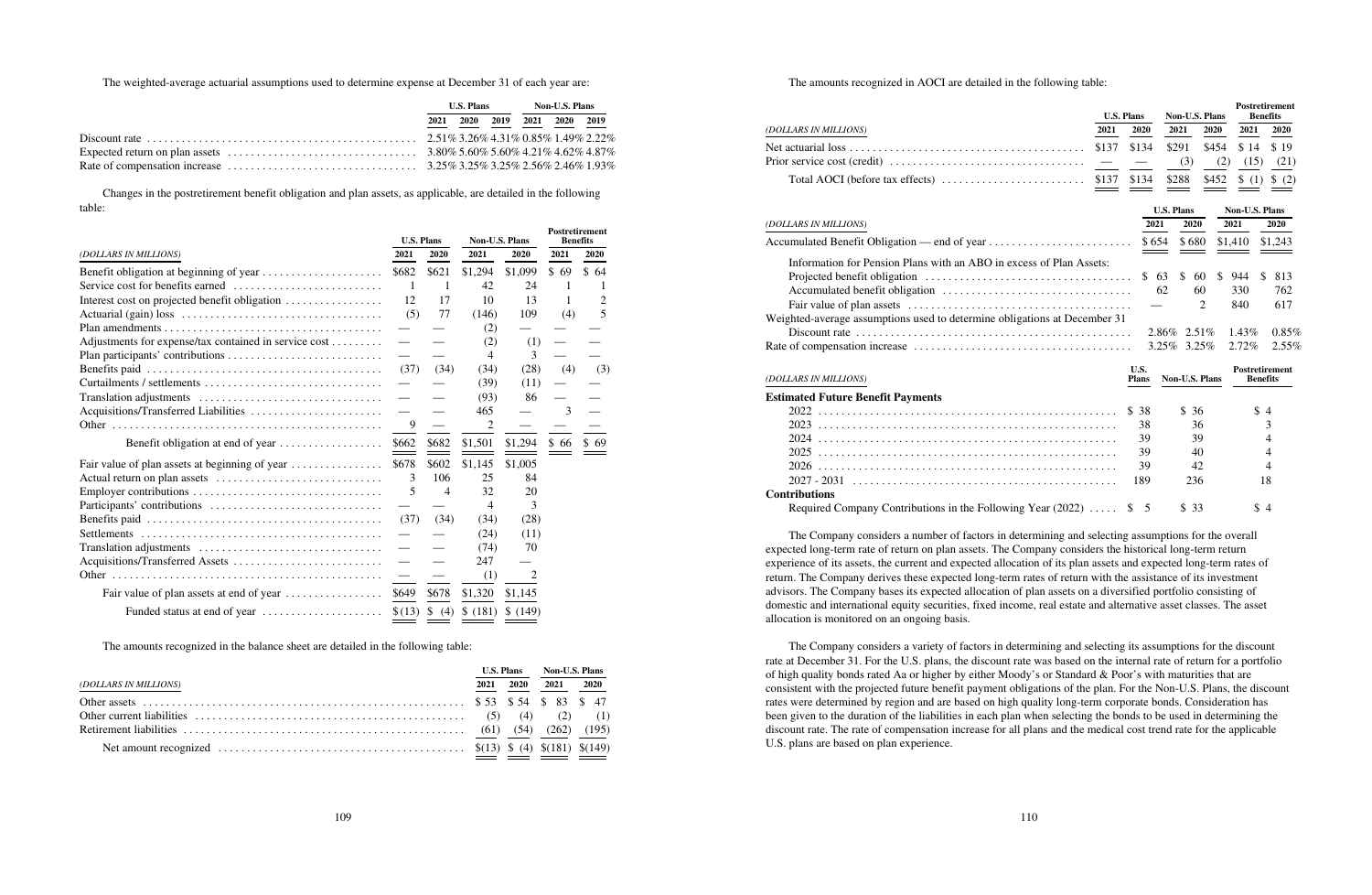The percentage of assets in the Company's pension plans, by type, is as follows:

|  | <b>U.S. Plans</b> Non-U.S. Plans |  |  |
|--|----------------------------------|--|--|
|  | 2021 2020 2021 2020              |  |  |
|  |                                  |  |  |
|  |                                  |  |  |
|  |                                  |  |  |
|  |                                  |  |  |
|  |                                  |  |  |

With respect to the U.S. plans, the expected return on plan assets was determined based on an asset allocation model using the current target allocation, real rates of return by asset class and an anticipated inflation rate. The target investment allocation is 10% equity securities and 90% fixed income securities.

The expected annual rate of return for the non-U.S. plans employs a similar set of criteria adapted for local investments, inflation rates and in certain cases specific government requirements. The target asset allocation, for the non-U.S. plans, consists of approximately: 35% in fixed income securities; 35% in alternative investments; 15% in equity securities; and 15% in real estate.

The following tables present the Company's plan assets for the U.S. and non-U.S. plans using the fair value hierarchy as of December 31, 2021 and 2020. The plans' assets were accounted for at fair value and are classified in their entirety based on the lowest level of input that is significant to the fair value measurement. The Company's assessment of the significance of a particular input to the fair value measurement requires judgment, and may affect the valuation of fair value assets and their placement within the fair value hierarchy levels. For more information on a description of the fair value hierarchy, see Note 16.

|                                                                                                                               | December 31, 2021       |        | <b>U.S. Plans for the Year Ended</b> |  |
|-------------------------------------------------------------------------------------------------------------------------------|-------------------------|--------|--------------------------------------|--|
| (DOLLARS IN MILLIONS)                                                                                                         | Level 1 Level 2 Level 3 |        | <b>Total</b>                         |  |
| Cash Equivalents $\ldots \ldots \ldots \ldots \ldots \ldots \ldots \ldots \ldots \ldots \ldots \ldots \qquad \$ - \$ \$ \$ -$ |                         |        | $\frac{1}{2}$ 5                      |  |
| <b>Fixed Income Securities</b>                                                                                                |                         |        |                                      |  |
|                                                                                                                               | -15                     |        | 15                                   |  |
|                                                                                                                               |                         | $77 -$ | 77                                   |  |
|                                                                                                                               | $\overline{4}$          |        | $\overline{4}$                       |  |
|                                                                                                                               |                         |        | 547                                  |  |
| Total                                                                                                                         | \$101                   | $s-$   | \$648                                |  |
|                                                                                                                               |                         |        | $\frac{1}{2}$                        |  |
| Total                                                                                                                         |                         |        | \$649                                |  |

|  | DOLLARS IN MILLIONS) |  |
|--|----------------------|--|
|--|----------------------|--|

|                                | <b>U.S. Plans for the Year Ended</b><br>December 31, 2020 |                                      |               |  |
|--------------------------------|-----------------------------------------------------------|--------------------------------------|---------------|--|
| (DOLLARS IN MILLIONS)          | Level 1 Level 2 Level 3                                   |                                      | <b>Total</b>  |  |
|                                |                                                           |                                      |               |  |
| <b>Fixed Income Securities</b> |                                                           |                                      |               |  |
|                                |                                                           |                                      | 19            |  |
|                                |                                                           | $104 -$                              | 104           |  |
|                                | 6                                                         |                                      | - 6           |  |
|                                |                                                           |                                      | 544           |  |
|                                |                                                           | $\frac{$133}{\ }$ $\frac{$-133}{\ }$ | \$677         |  |
|                                |                                                           |                                      | $\frac{1}{2}$ |  |
| Total                          |                                                           |                                      | \$678         |  |

(1) Investments that are measured at fair value using the net asset value per share (or its equivalent) practical

expedient have not been classified in the fair value hierarchy. The fair value amounts presented in the table above are intended to permit reconciliation of the fair value hierarchy to the amounts presented in the Consolidated Balance Sheets. The total amount measured at net asset value includes approximately \$294 million and \$201 million in pooled equity funds and \$253 million and \$343 million in fixed income mutual funds for the years ended December 31, 2021 and 2020, respectively.

# *(DOLLARS IN MILLIONS)* **Level 1 Level 2 Level 3 Total**

|                                         | \$ 37          | \$36           | $S-$ | $\mathcal{S}$<br>73 |
|-----------------------------------------|----------------|----------------|------|---------------------|
| <b>Equity Securities</b>                |                |                |      |                     |
|                                         | 100            |                |      | 100                 |
|                                         | 104            |                |      | 104                 |
|                                         | $\mathbf{1}$   |                |      | 1                   |
|                                         |                |                |      | 1                   |
|                                         | 30             |                |      | 30                  |
| <b>Fixed Income Securities</b>          |                |                |      |                     |
|                                         | 42             |                |      | 42                  |
|                                         | 162            |                |      | 162                 |
|                                         | 58             | 137            |      | 195                 |
|                                         |                | 51             |      | 51                  |
|                                         | 2              |                |      | $\overline{2}$      |
| <b>Alternative Types of Investments</b> |                |                |      |                     |
|                                         |                | 265            |      | 265                 |
|                                         |                | 91             |      | 91                  |
|                                         | $\overline{4}$ | 110            |      | 114                 |
|                                         |                | $\overline{2}$ | 10   | 12                  |
| <b>Real Estate</b>                      |                |                |      |                     |
|                                         | 5              |                | 72   | 77                  |
|                                         | \$546          | \$692          | \$82 | \$1,320             |

|                                                                                                                 | Non-U.S. Plans for the Year Ended<br><b>December 31, 2021</b> |                         |      |                     |  |
|-----------------------------------------------------------------------------------------------------------------|---------------------------------------------------------------|-------------------------|------|---------------------|--|
| LARS IN MILLIONS)                                                                                               |                                                               | Level 1 Level 2 Level 3 |      | <b>Total</b>        |  |
|                                                                                                                 | \$37                                                          | \$36                    | $S-$ | $\mathcal{S}$<br>73 |  |
| ty Securities                                                                                                   |                                                               |                         |      |                     |  |
|                                                                                                                 | 100                                                           |                         |      | 100                 |  |
| Non-U.S. Large Cap $\ldots \ldots \ldots \ldots \ldots \ldots \ldots \ldots \ldots \ldots \ldots \ldots \ldots$ | 104                                                           |                         |      | 104                 |  |
| Non-U.S. Mid Cap $\ldots \ldots \ldots \ldots \ldots \ldots \ldots \ldots \ldots \ldots \ldots \ldots \ldots$   | $\overline{1}$                                                |                         |      | $\mathbf{1}$        |  |
|                                                                                                                 | $\overline{1}$                                                |                         |      | $\mathbf{1}$        |  |
|                                                                                                                 | 30                                                            |                         |      | 30                  |  |
| d Income Securities                                                                                             |                                                               |                         |      |                     |  |
|                                                                                                                 | 42                                                            |                         |      | 42                  |  |
| Non-U.S. Treasuries/Government Bonds                                                                            | 162                                                           |                         |      | 162                 |  |
|                                                                                                                 | 58                                                            | 137                     |      | 195                 |  |
|                                                                                                                 |                                                               | 51                      |      | 51                  |  |
|                                                                                                                 | $\mathcal{L}$                                                 |                         |      | $\overline{2}$      |  |
| native Types of Investments                                                                                     |                                                               |                         |      |                     |  |
|                                                                                                                 |                                                               | 265                     |      | 265                 |  |
|                                                                                                                 |                                                               | 91                      |      | 91                  |  |
|                                                                                                                 | $\overline{4}$                                                | 110                     |      | 114                 |  |
|                                                                                                                 |                                                               | $\mathfrak{D}$          | 10   | 12                  |  |
| <b>Estate</b>                                                                                                   |                                                               |                         |      |                     |  |
| Non-U.S. Real Estate $\ldots \ldots \ldots \ldots \ldots \ldots \ldots \ldots \ldots \ldots \ldots \ldots$      | 5                                                             |                         | 72   | 77                  |  |
|                                                                                                                 | \$546                                                         | \$692                   | \$82 | \$1,320             |  |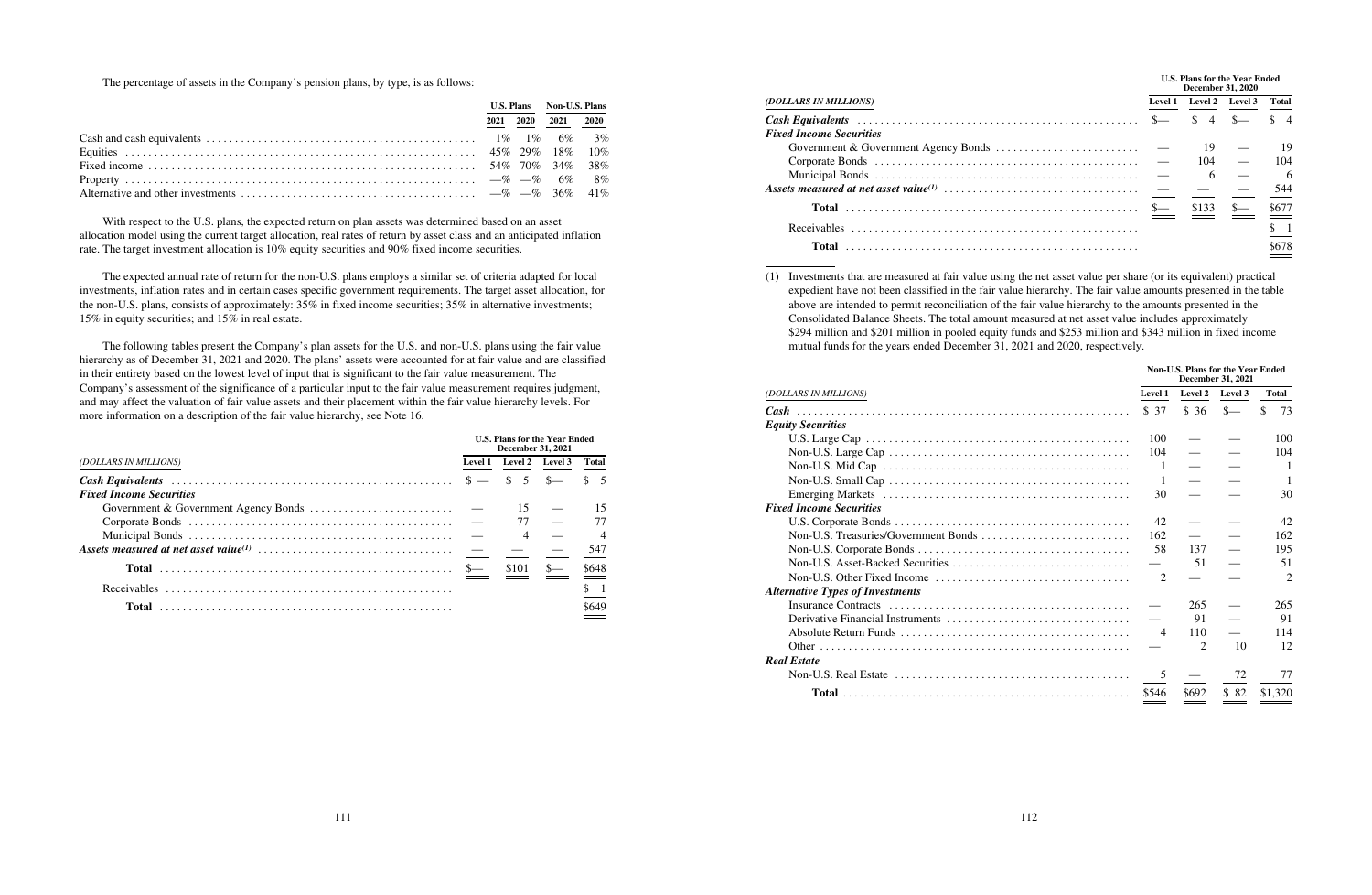|                                                                                                               | <b>Non-U.S. Plans for the Year Ended</b><br><b>December 31, 2020</b> |         |         |                    |
|---------------------------------------------------------------------------------------------------------------|----------------------------------------------------------------------|---------|---------|--------------------|
| (DOLLARS IN MILLIONS)                                                                                         | Level 1                                                              | Level 2 | Level 3 | Total              |
| Cash                                                                                                          | \$13                                                                 | \$19    | $s-$    | $\mathbb{S}$<br>32 |
| <b>Equity Securities</b>                                                                                      |                                                                      |         |         |                    |
|                                                                                                               | 57                                                                   | 8       |         | 65                 |
|                                                                                                               | 26                                                                   |         |         | 26                 |
| Non-U.S. Mid Cap $\ldots \ldots \ldots \ldots \ldots \ldots \ldots \ldots \ldots \ldots \ldots \ldots \ldots$ | 1                                                                    |         |         | 1                  |
|                                                                                                               | 1                                                                    |         |         | -1                 |
|                                                                                                               | 25                                                                   |         |         | 25                 |
| <b>Fixed Income Securities</b>                                                                                |                                                                      |         |         |                    |
|                                                                                                               |                                                                      | 43      |         | 43                 |
|                                                                                                               | 163                                                                  |         |         | 163                |
|                                                                                                               | 34                                                                   | 139     |         | 173                |
|                                                                                                               |                                                                      | 51      |         | 51                 |
|                                                                                                               | 3                                                                    |         |         | 3                  |
| <b>Alternative Types of Investments</b>                                                                       |                                                                      |         |         |                    |
|                                                                                                               |                                                                      | 247     |         | 247                |
|                                                                                                               |                                                                      | 91      |         | 91                 |
|                                                                                                               | $\overline{4}$                                                       | 93      |         | 97                 |
|                                                                                                               | 11                                                                   | 3       | 19      | 33                 |
| <b>Real Estate</b>                                                                                            |                                                                      |         |         |                    |
|                                                                                                               |                                                                      |         | 94      | 94                 |
|                                                                                                               | \$338                                                                | \$694   | \$113   | \$1.145            |

Cash and cash equivalents are primarily held in registered money market funds which are valued using a market approach based on the quoted market prices of identical instruments. Other cash and cash equivalents are valued daily by the fund using a market approach with inputs that include quoted market prices for similar instruments.

Equity securities are primarily valued using a market approach based on the quoted market prices of identical instruments. Pooled funds are typically common or collective trusts valued at their net asset values (NAVs).

Fixed income securities are primarily valued using a market approach with inputs that include broker quotes and benchmark yields.

Derivative instruments are valued by the custodian using closing market swap curves and market derived inputs.

Real estate values are primarily based on valuation of the underlying investments, which include inputs such as cost, discounted future cash flows, independent appraisals and market comparable data.

Hedge funds are valued based on valuation of the underlying securities and instruments within the funds. Quoted market prices are used when available and NAVs are used for unquoted securities within the funds.

Absolute return funds are actively managed funds mainly invested in debt and equity securities and are valued at their NAVs.

- Level 1 Quoted prices for *identical* instruments in active markets.
- instruments in markets that are not active; and model-derived valuations in which all significant inputs and significant value drivers are observable in active markets.
- Level 3 Valuations derived from valuation techniques in which one or more significant inputs or significant value drivers are unobservable*.*

# The following table presents a reconciliation of Level 3 non-U.S. plan assets held during the year ended

December 31, 2021:

|                                                                                                                                                         | Non-U.S. Plans          |                |                         |             |
|---------------------------------------------------------------------------------------------------------------------------------------------------------|-------------------------|----------------|-------------------------|-------------|
| (DOLLARS IN MILLIONS)                                                                                                                                   |                         | Real<br>Estate | Hedge<br>Funds          | Total       |
|                                                                                                                                                         |                         | \$94           | \$19                    | \$113       |
|                                                                                                                                                         |                         | (3)            |                         | (2)         |
|                                                                                                                                                         |                         | (19)           | (10)                    | (29)        |
|                                                                                                                                                         |                         | \$72           | \$10                    | \$82        |
| The following weighted average assumptions were used to determine the postretirement benefit expense and<br>obligation for the years ended December 31: |                         |                |                         |             |
|                                                                                                                                                         | <b>Expense</b>          |                | Liability               |             |
|                                                                                                                                                         | 2021                    | <b>2020</b>    | 2021                    | <b>2020</b> |
|                                                                                                                                                         |                         |                | 2.60% 3.30% 2.90% 2.60% |             |
|                                                                                                                                                         | 7.00% 7.25% 6.75% 7.00% |                |                         |             |
|                                                                                                                                                         |                         |                | 4.75% 4.75% 4.75% 4.75% |             |
| Medical cost trend rate decreases to ultimate rate in year $\dots\dots\dots\dots\dots\dots\dots$                                                        | 2030 2030 2030 2030     |                |                         |             |

The following table presents the sensitivity of disclosures to changes in selected assumptions for the year ended December 31, 2021:

### *(DOLLARS IN MILLIONS)*

| (DOLLARS IN MILLIONS)                               | <b>U.S. Pension</b><br><b>Plans</b> | Non-U.S.<br><b>Pension Plans</b> | <b>Postretirement</b><br><b>Benefit Plan</b> |
|-----------------------------------------------------|-------------------------------------|----------------------------------|----------------------------------------------|
| 25 Basis Point Decrease in Discount Rate            |                                     |                                  |                                              |
|                                                     | \$19                                | -S77                             | N/A                                          |
|                                                     | 19                                  |                                  |                                              |
|                                                     |                                     |                                  |                                              |
| 25 Basis Point Decrease in Long-Term Rate of Return |                                     |                                  |                                              |
|                                                     |                                     |                                  | N/A                                          |
|                                                     |                                     |                                  |                                              |

The Company contributed \$32 million to its non-U.S. pension plans in 2021. No contributions were made to the Company's qualified U.S. pension plans in 2021. The Company made \$5 million in benefit payments with respect to its non-qualified U.S. pension plan. In addition, \$4 million of payments were made with respect to the Company's other postretirement plans.

## **NOTE 16. FINANCIAL INSTRUMENTS**

# **Fair Value**

Accounting guidance on fair value measurements specifies a hierarchy of valuation techniques based on whether the inputs to those valuation techniques are observable or unobservable. Observable inputs reflect market data obtained from independent sources, while unobservable inputs reflect the Company's market assumptions. These two types of inputs create the following fair value hierarchy:

‰ Level 2 — Quoted prices for *similar* instruments in active markets; quoted prices for identical or similar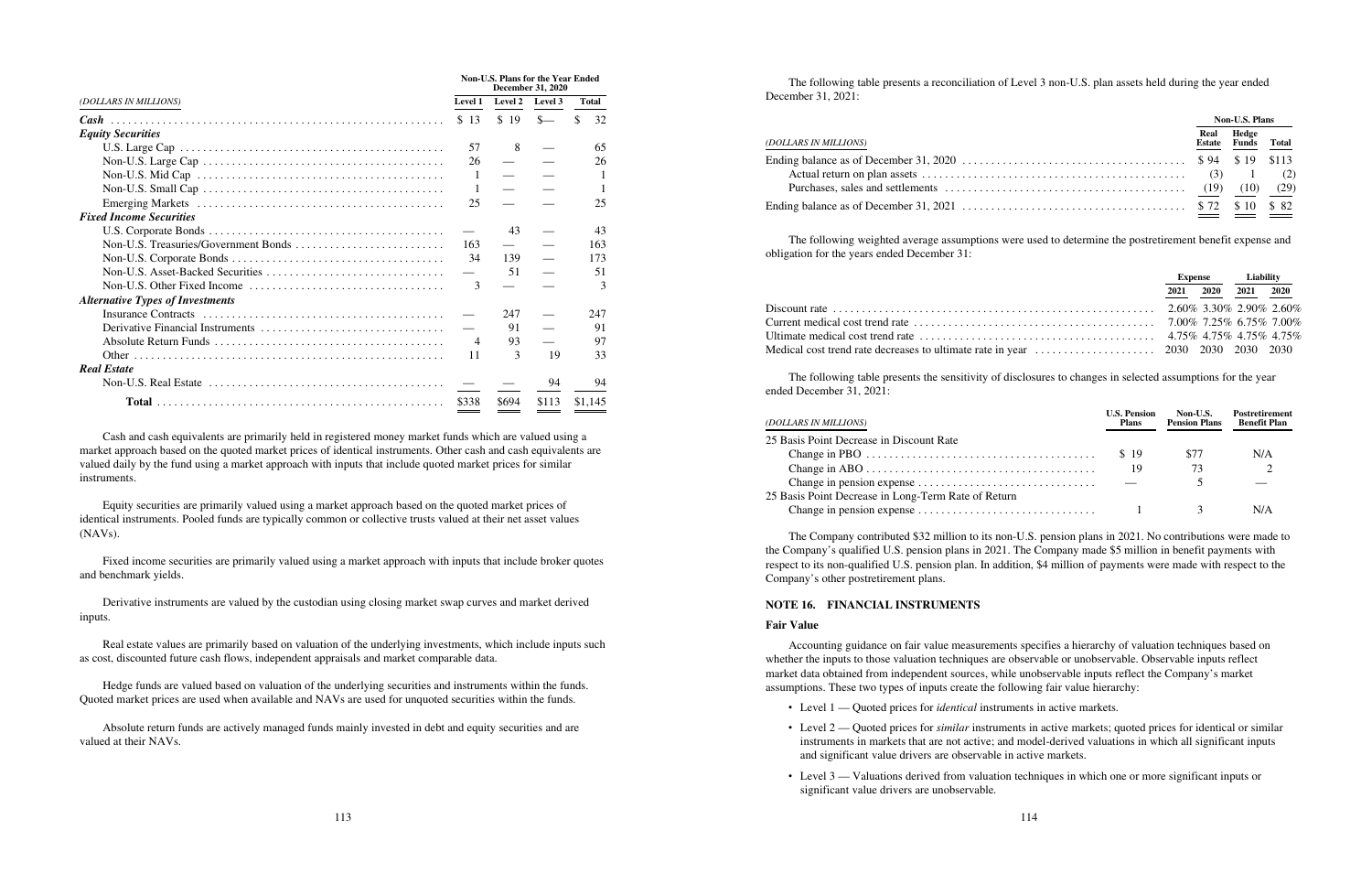This hierarchy requires the Company to use observable market data, when available, and to minimize the use of unobservable inputs when determining fair value. The Company determines the fair value of structured liabilities (where performance is linked to structured interest rates, inflation or currency risks) using the London Interbank Offer Rate ("LIBOR") swap curve and forward interest and exchange rates at period end. Such instruments are classified as Level 2 based on the observability of significant inputs to the model. The Company does not have any instruments classified as Level 3, other than those included in pension asset trusts included in Note 15. These valuations take into consideration the Company's credit risk and its counterparties' credit risk.

The carrying value and the estimated fair values of financial instruments at December 31 consisted of the following:

|                                                                                                                      | 2021                     |                               |                          | 2020                          |  |
|----------------------------------------------------------------------------------------------------------------------|--------------------------|-------------------------------|--------------------------|-------------------------------|--|
| (DOLLARS IN MILLIONS)                                                                                                | Carrying<br><b>Value</b> | Fair<br><b>Value</b>          | Carrying<br><b>Value</b> | Fair<br><b>Value</b>          |  |
| LEVEL 1                                                                                                              |                          |                               |                          |                               |  |
|                                                                                                                      | \$711                    | $\mathbb{S}$<br>711           | \$650                    | \$<br>650                     |  |
| $2025$ Notes <sup><math>(6)</math></sup>                                                                             | 1.001                    | 968                           |                          |                               |  |
| $2027$ Notes <sup><math>(6)</math></sup>                                                                             | 1,218                    | 1,180                         |                          |                               |  |
| $2030$ Notes <sup><math>(6)</math></sup>                                                                             | 1,511                    | 1,466                         |                          |                               |  |
| $2040$ Notes <sup><math>(6)</math></sup>                                                                             | 775                      | 762                           |                          |                               |  |
| $2050$ Notes <sup><math>(6)</math></sup>                                                                             | 1,572                    | 1,556                         |                          |                               |  |
| LEVEL 2                                                                                                              |                          |                               |                          |                               |  |
|                                                                                                                      | 7                        | 7                             | $\mathfrak{D}$           | $\mathfrak{D}$                |  |
| Derivatives                                                                                                          |                          |                               |                          |                               |  |
|                                                                                                                      |                          |                               | -1                       | $\overline{1}$                |  |
|                                                                                                                      | $\overline{7}$           | $\tau$                        | 29                       | 29                            |  |
|                                                                                                                      | 324                      | 324                           |                          |                               |  |
| Long-term debt:                                                                                                      |                          |                               |                          |                               |  |
|                                                                                                                      |                          |                               | 368                      | 370                           |  |
|                                                                                                                      | 300                      | 300                           | $\qquad \qquad$          | $\overbrace{\phantom{aaaaa}}$ |  |
|                                                                                                                      | 300                      | 308                           | 299                      | 316                           |  |
|                                                                                                                      | 565                      | 585                           | 614                      | 648                           |  |
|                                                                                                                      | 900                      | 960                           | 978                      | 1,061                         |  |
|                                                                                                                      | 397                      | 452                           | 397                      | 472                           |  |
|                                                                                                                      | 494                      | 585                           | 494                      | 608                           |  |
| $2048 \text{ Notes}^{(4)} \dots \dots \dots \dots \dots \dots \dots \dots \dots \dots \dots \dots \dots \dots \dots$ | 786                      | 1,026                         | 786                      | 1,059                         |  |
| $2018$ Term Loan Facility <sup>(2)</sup>                                                                             |                          |                               | 240                      | 240                           |  |
| 2022 Term Loan Facility <sup>(2)</sup>                                                                               | $\qquad \qquad$          | $\overbrace{\phantom{aaaaa}}$ | 199                      | 200                           |  |
| 2024 Term Loan Facility <sup>(7)</sup>                                                                               | 625                      | 625                           |                          |                               |  |
| 2026 Term Loan Facility <sup>(7)</sup>                                                                               | 625                      | 625                           |                          |                               |  |
|                                                                                                                      |                          |                               | 36                       | 37                            |  |

(1) The carrying amount of cash and cash equivalents approximates fair value due to the short maturity of those instruments.

(2) The carrying amount approximates fair value as the interest rate is reset frequently based on current market rates as well as the short maturity of those instruments.

(3) The carrying amount approximates fair value as the instruments are marked-to-market and held at fair value on the Consolidated Balance Sheets.

- (4) The fair value of the Company's long-term debt was calculated using discounted cash flows applying current interest rates and current credit spreads based on its own credit risk.
- (5) The fair value of the Amortizing Notes of the TEUs was based on the most recently quoted price for the outstanding securities, adjusted for any known significant deviation in value. The estimated fair value of

these long-term obligations is not necessarily indicative of the amount that would be realized in a current market exchange. (6) The fair value of the Notes is based on marketed quoted price as there is an active market for the Notes and (7) The carrying amount approximates fair value as the Term Loans were assumed at fair value and the interest

- observable market data and inputs.
- rate is reset frequently based on current market rates.

### **Derivatives**

# *Forward Currency Forward Contracts*

The Company periodically enters into foreign currency forward contracts with the objective of reducing exposure to cash flow volatility associated with its intercompany loans, foreign currency receivables and payables and anticipated purchases of certain raw materials used in operations. These contracts generally involve the exchange of one currency for a second currency at a future date, have maturities not exceeding twelve months and are with counterparties which are major international financial institutions.

### *Commodity Contracts*

The Company utilizes options, futures and swaps that are not designated as hedging instruments to reduce exposure to commodity price fluctuations on purchases of inventory such as soybeans, soybean oil and soybean meal.

# *Cash Flow Hedges*

The Company entered into several forward currency contracts which qualified as cash flow hedges. The objective of these hedges is to protect against the currency risk associated with forecasted U.S. dollar ("USD") denominated raw material purchases made by Euro ("EUR") functional currency entities which result from changes in the EUR/USD exchange rate. The effective portions of cash flow hedges are recorded in OCI as a component of Gains/(Losses) on derivatives qualifying as hedges in the accompanying Consolidated Statements of Income and Comprehensive Income (Loss). Realized gains/(losses) in AOCI related to cash flow hedges of raw material purchases are recognized as a component of Cost of goods sold in the accompanying Consolidated Statements of Income and Comprehensive Income (Loss) in the same period as the related costs are recognized.

## *Hedges Related to Issuances of Debt*

Subsequent to the issuance of the 2021 Euro Notes and 2026 Euro Notes during the third quarter of 2018, the Company designated the debt as a hedge of a portion of its net European investments. Accordingly, the change in the value of the debt that is attributable to foreign exchange movements is recorded in OCI as a component of foreign currency translation adjustments in the accompanying Consolidated Statements of Income and Comprehensive Income (Loss).

Subsequent to the issuance of the 2024 Euro Notes during the first quarter of 2016, the Company designated the debt as a hedge of a portion of its net European investments. Accordingly, the change in the value of the debt that is attributable to foreign exchange movements is recorded in OCI as a component of foreign currency translation adjustments in the accompanying Consolidated Statements of Income and Comprehensive Income (Loss).

During the first quarter of 2016, the Company entered into and terminated two Euro interest rate swap agreements to hedge the anticipated issuance of fixed-rate debt. These swaps were designated as cash flow hedges. The effective portions of cash flow hedges are recorded in OCI as a component of Losses on derivatives qualifying as hedges in the accompanying Consolidated Statements of Income and Comprehensive Income (Loss). The Company incurred a loss of €3 million (\$3 million) due to the termination of these swaps. The loss is being amortized as interest expense over the life of the 2024 Euro Notes as discussed in Note 9.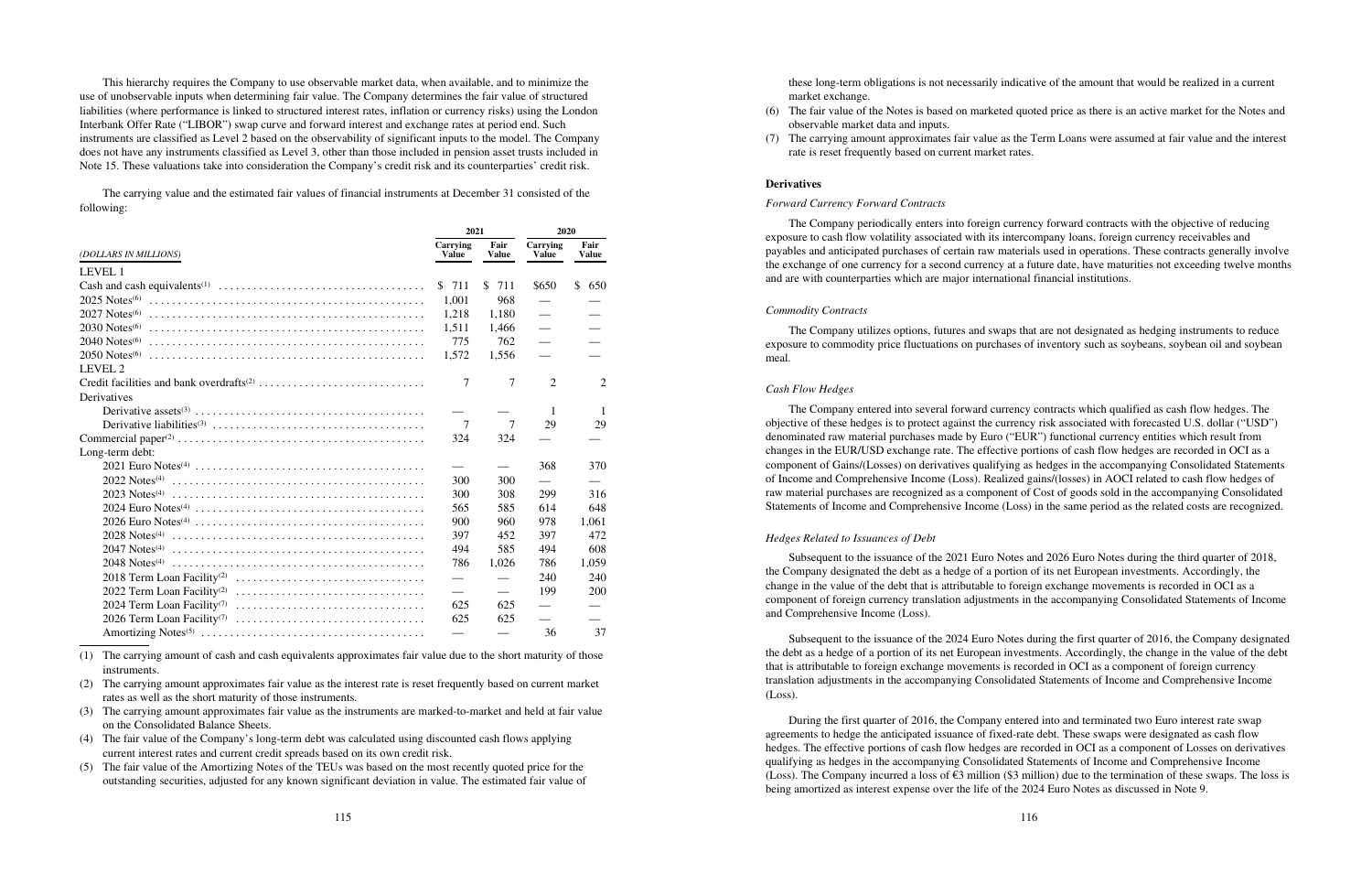During the fourth quarter of 2016 and the first quarter of 2017, the Company entered into interest rate swap agreements to hedge the anticipated issuance of fixed-rate debt, which are designated as cash flow hedges. The various hedge instruments were settled upon issuance of the debt on May 18, 2017 and resulted in a loss of approximately \$5 million. As discussed in Note 9, the loss is being amortized as interest expense over the life of the 2047 Notes.

# *Cross Currency Swaps*

During the third quarter of 2019, the Company entered into a transaction to unwind the four cross currency swaps designated as net investment hedges issued in the fourth quarter of 2018 and received proceeds of \$34 million, including \$8 million of interest income. The gain arising from the termination of the swaps has been included as a component of Accumulated other comprehensive loss. Following the termination of the existing swaps, (during the third quarter of 2019,) the Company entered into four new EUR/USD cross currency swaps that mature through May 2023. The swaps all qualified as net investment hedges in order to mitigate a portion of the Company's net European investments from foreign currency risk. During the third quarter of 2020, the Company entered into a transaction to unwind two of the swaps issued in the third quarter of 2019 and paid proceeds of \$15 million, net of accrued interest receivable of \$2 million. The loss arising from the termination of the swaps has been included as a component of accumulated other comprehensive loss. As of December 31, 2021, the two remaining swaps were in a net liability position with an aggregate fair value of \$5 million which was classified as other current liabilities. Changes in fair value related to cross currency swaps are recorded in OCI.

The following table shows the notional amount of the Company's derivative instruments outstanding as of December 31, 2021 and December 31, 2020:

|                       | December 31, |      |
|-----------------------|--------------|------|
| (DOLLARS IN MILLIONS) | 2021         | 2020 |
|                       |              |      |
|                       |              |      |
|                       |              |      |

The following tables show the Company's derivative instruments measured at fair value (Level 2 of the fair value hierarchy) as reflected in the Consolidated Balance Sheets as of December 31, 2021 and December 31, 2020:

|                                                             | <b>December 31, 2021</b>                                                                  |                                                                                               |                                   |
|-------------------------------------------------------------|-------------------------------------------------------------------------------------------|-----------------------------------------------------------------------------------------------|-----------------------------------|
| (DOLLARS IN MILLIONS)                                       | <b>Fair Value of</b><br><b>Derivatives</b><br>Designated as<br><b>Hedging Instruments</b> | <b>Fair Value of</b><br><b>Derivatives Not</b><br>Designated as<br><b>Hedging Instruments</b> | <b>Total Fair</b><br><b>Value</b> |
| Derivative assets $(1)$                                     |                                                                                           |                                                                                               |                                   |
| Foreign currency contracts $\dots\dots\dots\dots\dots\dots$ |                                                                                           |                                                                                               |                                   |
| Derivative liabilities $(2)$                                |                                                                                           |                                                                                               |                                   |
| Foreign currency contracts                                  |                                                                                           | S.<br>-2                                                                                      | S.                                |
|                                                             |                                                                                           |                                                                                               |                                   |
| Total derivative liabilities                                |                                                                                           |                                                                                               |                                   |

|                                                             | <b>December 31, 2020</b>                                                                  |                                                                                               |                                   |  |  |  |
|-------------------------------------------------------------|-------------------------------------------------------------------------------------------|-----------------------------------------------------------------------------------------------|-----------------------------------|--|--|--|
| (DOLLARS IN MILLIONS)                                       | <b>Fair Value of</b><br><b>Derivatives</b><br>Designated as<br><b>Hedging Instruments</b> | <b>Fair Value of</b><br><b>Derivatives Not</b><br>Designated as<br><b>Hedging Instruments</b> | <b>Total Fair</b><br><b>Value</b> |  |  |  |
| Derivative assets $(1)$                                     |                                                                                           |                                                                                               |                                   |  |  |  |
| Foreign currency contracts                                  |                                                                                           | \$.                                                                                           | S <sub>1</sub>                    |  |  |  |
| Derivative liabilities <sup>(2)</sup>                       |                                                                                           |                                                                                               |                                   |  |  |  |
| Foreign currency contracts $\dots\dots\dots\dots\dots\dots$ | <sup>\$</sup><br>- 6                                                                      |                                                                                               | \$6                               |  |  |  |
|                                                             | $\frac{23}{2}$                                                                            |                                                                                               | $\frac{23}{2}$                    |  |  |  |
| Total derivative liabilities                                | \$29                                                                                      |                                                                                               | $\stackrel{$29}{=}$               |  |  |  |

(1) Derivative assets are recorded to Prepaid expenses and other current assets in the Consolidated Balance Sheets.

(2) Derivative liabilities are recorded as Other current liabilities in the Consolidated Balance Sheets.

The following table shows the effect of the Company's derivative instruments which were not designated as hedging instruments in the Consolidated Statements of Income and Comprehensive Income (Loss) for the years ended December 31, 2021 and December 31, 2020:

|                            | <b>Amount of Gain (Loss)</b><br>For the year ended<br>December 31. |      | <b>Location of Gain (Loss)</b><br><b>Recognized in</b> |
|----------------------------|--------------------------------------------------------------------|------|--------------------------------------------------------|
| (DOLLARS IN MILLIONS)      | 2021                                                               | 2020 | <b>Income on Derivative</b>                            |
| Foreign currency contracts | \$6                                                                | -\$9 | Other (income) expense, net                            |

These net gains (losses) mostly offset any recognized gains (losses) arising from the revaluation of the related intercompany loans during the same respective periods.

The following table shows the effect of the Company's derivative instruments designated as cash flow and net investment hedging instruments, net of tax, in the Consolidated Statements of Income and Comprehensive Income (Loss) for the years ended December 31, 2021 and December 31, 2020:

|                                                 | <b>Amount of Gain (Loss)</b><br>Recognized in OCI on<br><b>Derivative</b><br>(Effective Portion) |                                     | <b>Location of Gain</b>                                | <b>Amount of Gain (Loss)</b><br><b>Reclassified from</b><br><b>AOCI</b><br>into Income<br>(Effective Portion) |          |  |
|-------------------------------------------------|--------------------------------------------------------------------------------------------------|-------------------------------------|--------------------------------------------------------|---------------------------------------------------------------------------------------------------------------|----------|--|
|                                                 |                                                                                                  | For the years ended<br>December 31, | (Loss) Reclassified<br>from AOCI into<br><b>Income</b> | For the years ended<br>December 31,                                                                           |          |  |
| (DOLLARS IN MILLIONS)                           | 2021                                                                                             | 2020                                | (Effective Portion)                                    | 2021                                                                                                          | 2020     |  |
| Derivatives in Cash Flow Hedging Relationships: |                                                                                                  |                                     |                                                        |                                                                                                               |          |  |
| Foreign currency contracts                      | \$<br>$7\phantom{.0}$                                                                            | \$ (10)                             | Cost of goods sold                                     | \$ (6)                                                                                                        | \$.<br>5 |  |
|                                                 |                                                                                                  |                                     | Interest expense                                       | (1)                                                                                                           | (1)      |  |
| Derivatives in Net Investment Hedging           |                                                                                                  |                                     |                                                        |                                                                                                               |          |  |
| Relationships:                                  |                                                                                                  |                                     |                                                        |                                                                                                               |          |  |
| Cross currency swaps                            | 14                                                                                               | (13)                                | N/A                                                    |                                                                                                               |          |  |
| Non-Derivatives in Net Investment Hedging       |                                                                                                  |                                     |                                                        |                                                                                                               |          |  |
| Relationships:                                  |                                                                                                  |                                     |                                                        |                                                                                                               |          |  |
| 2024 Euro Notes                                 | 38                                                                                               | (42)                                | N/A                                                    |                                                                                                               |          |  |
| 2021 Euro Notes $& 2026$ Euro Notes             | 72                                                                                               | (92)                                | N/A                                                    |                                                                                                               |          |  |
| Total                                           | \$132                                                                                            | \$(156)                             |                                                        |                                                                                                               |          |  |

(1) Interest rate swaps were entered into as pre-issuance hedges for the Company's bond offerings.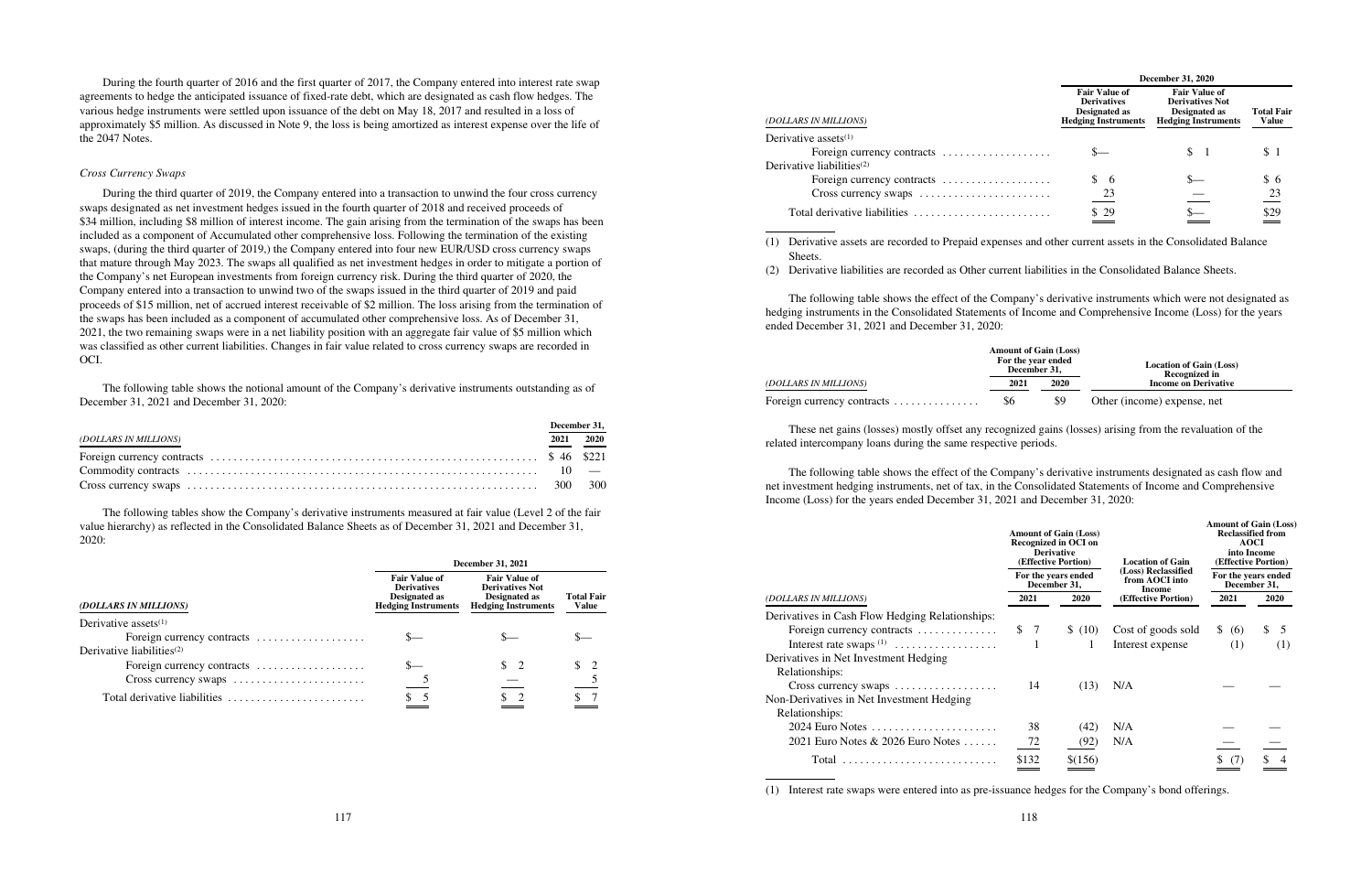The ineffective portion of the above noted cash flow hedges and net investment hedges was not material for the years ended December 31, 2021 and 2020.

At December 31, 2021, based on current market rates, the Company does not expect any derivative losses (net of tax), included in AOCI, to be reclassified into earnings within the next 12 months.

# **NOTE 17. ACCUMULATED OTHER COMPREHENSIVE INCOME (LOSS)**

The following tables present changes in the accumulated balances for each component of other comprehensive income, including current period other comprehensive income and reclassifications out of accumulated other comprehensive income:

| (DOLLARS IN MILLIONS)                                   | Foreign<br>Currency<br><b>Translation</b><br><b>Adjustments</b> | (Losses) Gains on<br><b>Derivatives</b><br><b>Qualifying as</b><br><b>Hedges</b> | <b>Pension and</b><br><b>Postretirement</b><br>Liability<br><b>Adjustment</b> | <b>Total</b> |
|---------------------------------------------------------|-----------------------------------------------------------------|----------------------------------------------------------------------------------|-------------------------------------------------------------------------------|--------------|
| Accumulated other comprehensive loss, net of tax, as of |                                                                 |                                                                                  |                                                                               |              |
|                                                         | (285)                                                           | S(7)                                                                             | \$(406)                                                                       | (698)        |
| OCI before reclassifications                            | (848)                                                           |                                                                                  | 97                                                                            | (750)        |
| Amounts reclassified from AOCI                          |                                                                 |                                                                                  | 18                                                                            | 25           |
| Net current period other comprehensive income.          |                                                                 |                                                                                  |                                                                               |              |
|                                                         | (848)                                                           |                                                                                  | 115                                                                           | (725)        |
| Accumulated other comprehensive loss, net of tax, as of | \$(1,133)                                                       | \$1                                                                              | \$(291)                                                                       | \$(1,423)    |

| Foreign<br>Currency<br><b>Translation</b><br><b>Adjustments</b> | (Losses) Gains on<br><b>Derivatives</b><br><b>Qualifying as</b><br><b>Hedges</b> | <b>Pension and</b><br><b>Postretirement</b><br>Liability<br>Adjustment | <b>Total</b> |
|-----------------------------------------------------------------|----------------------------------------------------------------------------------|------------------------------------------------------------------------|--------------|
|                                                                 |                                                                                  |                                                                        |              |
| \$(373)                                                         | \$2                                                                              | \$(346)                                                                | \$(717)      |
| 88                                                              | (5)                                                                              | (74)                                                                   |              |
|                                                                 | (4)                                                                              | 14                                                                     | 10           |
|                                                                 |                                                                                  |                                                                        |              |
| 88                                                              | (9)                                                                              | (60)                                                                   | 19           |
|                                                                 |                                                                                  |                                                                        | $$^{(698)}$  |
|                                                                 | $$^{(285)}$                                                                      | $\frac{1}{2}$ (7)                                                      | \$(406)      |

| (DOLLARS IN MILLIONS)                                                                                                             | Foreign<br>Currency<br><b>Translation</b><br><b>Adjustments</b> | (Losses) Gains on<br><b>Derivatives</b><br><b>Qualifying as</b><br><b>Hedges</b> | <b>Pension and</b><br><b>Postretirement</b><br>Liability<br>Adjustment | Total   |
|-----------------------------------------------------------------------------------------------------------------------------------|-----------------------------------------------------------------|----------------------------------------------------------------------------------|------------------------------------------------------------------------|---------|
| Accumulated other comprehensive (loss) income, net of                                                                             |                                                                 |                                                                                  |                                                                        |         |
|                                                                                                                                   | \$(397)                                                         | \$5                                                                              | \$(310)                                                                | \$(702) |
| OCI before reclassifications                                                                                                      | 24                                                              |                                                                                  | (46)                                                                   | (17)    |
| Amounts reclassified from AOCI                                                                                                    |                                                                 | (8)                                                                              | 10                                                                     |         |
| Net current period other comprehensive income                                                                                     |                                                                 |                                                                                  |                                                                        |         |
|                                                                                                                                   | -24                                                             | (3)                                                                              | (36)                                                                   | (15)    |
| Accumulated other comprehensive (loss) income, net of<br>tax, as of December 31, 2019 $\dots \dots \dots \dots \dots \dots \dots$ | \$(373)                                                         | $\frac{1}{2}$                                                                    | $$^{(346)}$                                                            | \$(717) |

The following table provides details about reclassifications out of AOCI to the Consolidated Statement of Comprehensive Income:

|                                                          | <b>Year Ended December 31,</b> |                |                 |                                                                                              |
|----------------------------------------------------------|--------------------------------|----------------|-----------------|----------------------------------------------------------------------------------------------|
| (DOLLARS IN MILLIONS)                                    | 2021                           | 2020           | 2019            | <b>Affected Line Item in the</b><br><b>Consolidated Statement</b><br>of Comprehensive Income |
| (Losses) gains on derivatives qualifying as hedges       |                                |                |                 |                                                                                              |
| Foreign currency contracts                               | \$(7)                          | S.<br>- 6      | \$10            | Cost of goods sold                                                                           |
| Interest rate swaps                                      | (1)                            | (1)            | (1)             | Interest expense                                                                             |
|                                                          | $\overline{1}$                 | (1)            | (1)             | Provision for income taxes                                                                   |
|                                                          | \$ (7)                         | \$4            | $\frac{1}{2}$   | Total, net of income taxes                                                                   |
| (Losses) gains on pension and postretirement             |                                |                |                 |                                                                                              |
| liability adjustments                                    |                                |                |                 |                                                                                              |
| Prior service cost $\dots\dots\dots\dots\dots\dots\dots$ | S <sub>7</sub>                 | S <sub>7</sub> | \$<br>$6^{(1)}$ |                                                                                              |
| Actuarial losses                                         | (38)                           | (30)           | $(19)^{(1)}$    |                                                                                              |
|                                                          | 17                             |                | $-$ (2)         |                                                                                              |
|                                                          | (4)                            | 9              | 3               | Provision for income taxes                                                                   |
|                                                          | \$(18)                         | \$(14)         | \$(10)          | Total, net of income taxes                                                                   |

(1) The amortization of prior service cost and actuarial loss is included in the computation of net periodic benefit cost. Refer to Note 15 to the Consolidated Financial Statements for additional information regarding net periodic benefit cost.

(2) Represents certain amounts of pension income that were corrected in the current year. Refer to Note 15 for additional information.

# **NOTE 18. CONCENTRATIONS OF CREDIT RISK**

The Company does not have significant concentrations of risk in financial instruments. Temporary investments are made in a well-diversified portfolio of high-quality, liquid obligations of government, corporate and financial institutions. There are also limited concentrations of credit risk with respect to trade receivables because the Company has a large number of customers who are spread across many industries and geographic regions. The Company's larger customers are each spread across many sub-categories of its segments and geographical regions. The Company had no customer that accounted for more than 10% of its consolidated net sales for the years ended 2021, 2020 and 2019.

# **NOTE 19. COMMITMENTS AND CONTINGENCIES**

### **Guarantees and Letters of Credit**

The Company has various bank guarantees, letters of credit and surety bonds which are available for use to support its ongoing business operations, satisfy governmental requirements associated with pending litigation in various jurisdictions and the payment of customs duties.

At December 31, 2021, the Company had total bank guarantees, commercial guarantees, standby letters of credit and surety bonds of approximately \$392 million with various financial institutions. Included in the above aggregate amount was a total of \$12 million for other assessments in Brazil for various income tax and indirect tax disputes related to fiscal years 1998-2011. There was a total of approximately \$28 million outstanding under the bank guarantees and standby letters of credit and approximately \$98 million outstanding under the commercial guarantees as of December 31, 2021.

In order to challenge the assessments in these cases in Brazil, the Company has been required to and has separately pledged assets, principally property, plant and equipment to cover assessments in the amount of approximately \$7 million as of December 31, 2021.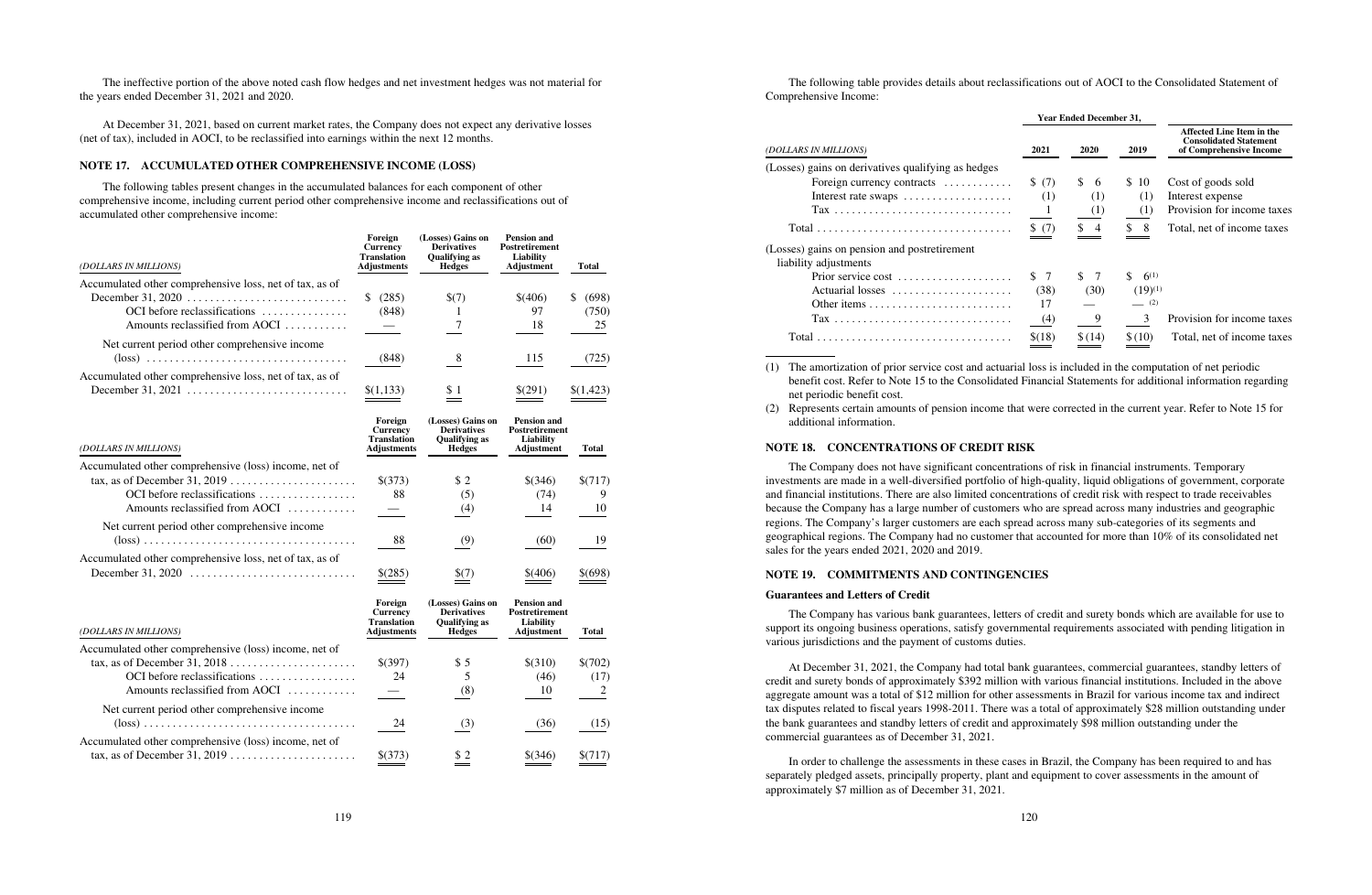# **Lines of Credit**

The Company has various lines of credit which are available to support its ongoing business operations. As of December 31, 2021, the Company had available lines of credit of \$1.398 billion with various financial institutions, in addition to the \$1.025 billion of capacity under the Credit Facility. There were total draw downs of approximately \$334 million pursuant to these lines of credit as of December 31, 2021, including approximately \$324 million related to the issuance of commercial paper.

### **Litigation**

The Company assesses contingencies related to litigation and/or other matters to determine the degree of probability and range of possible loss. A loss contingency is accrued in the Company's Consolidated Financial Statements if it is probable that a liability has been incurred and the amount of the loss can be reasonably estimated. Because litigation is inherently unpredictable and unfavorable resolutions could occur, assessing contingencies is highly sensitive and requires judgments about future events. On at least a quarterly basis, the Company reviews contingencies related to litigation to determine the adequacy of accruals. The amount of ultimate loss may differ from these estimates and further events may require the Company to increase or decrease the amounts it has accrued on any matter.

Periodically, the Company assesses its insurance coverage for all known claims, where applicable, taking into account aggregate coverage by occurrence, limits of coverage, self-insured retentions and deductibles, historical claims experience and claims experience with its insurance carriers. The liabilities are recorded at management's best estimate of the probable outcome of the lawsuits and claims, taking into consideration the facts and circumstances of the individual matters as well as past experience on similar matters. At each balance sheet date, the key issues that management assesses are whether it is probable that a loss as to asserted or unasserted claims has been incurred and if so, whether the amount of loss can be reasonably estimated. The Company records the expected liability with respect to claims in Other liabilities and expected recoveries from its insurance carriers in Other assets. The Company recognizes a receivable when it believes that realization of the insurance receivable is probable under the terms of the insurance policies and its payment experience to date.

### *Litigation Matters*

On August 12, 2019, Marc Jansen filed a putative securities class action against IFF, its Chairman and CEO, and its then-CFO, in the United States District Court for the Southern District of New York. The lawsuit was filed after IFF disclosed that preliminary results of investigations indicated that Frutarom businesses operating principally in Russia and Ukraine had made improper payments to representatives of customers. On March 16, 2020, an amended complaint was filed, which added Frutarom and certain former officers of Frutarom as defendants. The amended complaint alleges, among other things, that defendants made materially false and misleading statements or omissions concerning IFF's acquisition of Frutarom, the integration of the two companies, and the companies' financial reporting and results. The amended complaint asserts claims under Section 10(b) of the Securities Exchange Act of 1934 and SEC Rule 10b-5, and under the Israeli Securities Act-1968, against all defendants, and under Section 20(a) of the Securities Exchange Act of 1934 against the individual defendants, on behalf of a putative class of persons and entities who purchased or otherwise acquired IFF securities on the New York Stock Exchange between May 7, 2018 and August 12, 2019 and persons and entities who purchased or otherwise acquired IFF securities on the Tel Aviv Stock Exchange between October 9, 2018 and August 12, 2019. The amended complaint seeks an award of unspecified compensatory damages, costs, and expenses. IFF, its officers, and Frutarom filed a motion to dismiss the case on June 26, 2020, which was granted on March 30, 2021. On April 28, 2021, lead plaintiffs filed a notice of appeal to the United States Court of Appeals for the Second Circuit. Lead plaintiffs are pursuing the appeal only against Frutarom and certain former officers of Frutarom. The parties have submitted their briefs to the Court of Appeals, and the Court of Appeals heard oral argument on February 10, 2022.

Two motions to approve securities class actions were filed in the Tel Aviv District Court, Israel, in August 2019, similarly alleging, among other things, false and misleading statements largely in connection with IFF's

acquisition of Frutarom and the above-mentioned improper payments. One motion ("Borg") asserts claims under the U.S. federal securities laws against IFF, its Chairman and CEO, and its former CFO. On November 8, 2020, IFF and its officers filed their response to the Borg motion. On April 20, 2021, Mr. Borg filed a motion to stay the proceeding pending an appellate decision in the U.S. proceeding. On June 15, 2021, August 11, 2021 November 9, 2021 and January 9, 2022, the U.S. lead plaintiffs filed update notices with the Israeli court regarding the appeal in the U.S. proceeding. The other motion ("Oman") (following an initial amendment) asserted claims under the Israeli Securities Act-1968 against IFF, its Chairman and CEO, and its former CFO, and against Frutarom and certain former Frutarom officers and directors, as well as claims under the Israeli Companies Act-1999 against certain former Frutarom officers and directors. On February 17, 2021, the court granted a motion by the Oman plaintiff to remove IFF and its officers from the motion and to add factual allegations from the US amended complaint. The amended Oman motion was filed on July 4, 2021. On August 29, 2021, the former Frutarom officers and certain former Frutarom directors filed a motion to dismiss the case. On September 30, 2021, Frutarom notified the court that it joins the legal arguments made in the motion to dismiss. A court hearing on the motion to dismiss was held on October 25, 2021, and on February 22, 2022, the court denied the motion to dismiss.

On October 29, 2019, IFF and Frutarom filed a claim in the Tel Aviv District Court, Israel, against Ori Yehudai, the former President and CEO of Frutarom, and against certain former directors of Frutarom, challenging the bonus of US \$20 million granted to Yehudai in 2018. IFF and Frutarom allege, among other things, that Yehudai was not entitled to receive the bonus because he breached his fiduciary duty by, among other things, knowing of the above-mentioned improper payments and failing to prevent them from being made. The parties agreed, pursuant to the court's recommendation, to attempt to resolve the dispute through mediation, which is still ongoing, during which the proceedings relating to this claim are stayed. A court decision is pending with regard to the order in which this claim, if it does not settle, and the class action described below will be heard.

On March 11, 2020, an IFF shareholder filed a motion to approve a class action in Israel against, among others, Frutarom, Yehudai, and Frutarom's former board of directors, alleging that former minority shareholders of Frutarom were harmed as a result of the US \$20 million bonus paid to Yehudai. The parties to this motion agreed to attempt to resolve the dispute through mediation to take place regarding the aforesaid claim against Yehudai. On July 27, 2021, counsel to the movant in the class action filed a notice with the court that the mediation process ended without an agreement. On August 26, 2021, a motion to dismiss the class action application was filed by Yehudai and certain former directors of Frutarom. On September 9, 2021, an additional motion to dismiss was filed by other former directors of Frutarom together with ICC Industries, Inc. and its affiliates. A court hearing on the motions to dismiss was held on December 6, 2021, and on December 9, 2021, the court denied the motions to dismiss.

### *Investigation*

On June 3, 2020, the Israel Police's National Fraud Investigation Unit and the Israeli Securities Authority commenced an investigation into Frutarom and certain of its former executives, based on suspected bribery of foreign officials, money laundering, and violations of the Israeli Securities Act-1968. As part of the investigation, the National Fraud Investigation Unit and the Israeli Securities Authority have provided IFF and Frutarom with various orders, mainly requesting that IFF and Frutarom provide certain documents and materials. In addition, a seizure of assets was imposed on Frutarom and certain of its affiliates. IFF has been working to ensure compliance with such orders, all in accordance with, and subject to, Israeli law. On August 25, 2021, the Israeli Police informed Frutarom that they have decided to remove the temporary criminal seizure of assets order from the real estate assets of Frutarom and its related companies, which was done in parallel with the transfer of the case to the District Attorney's Office in Israel.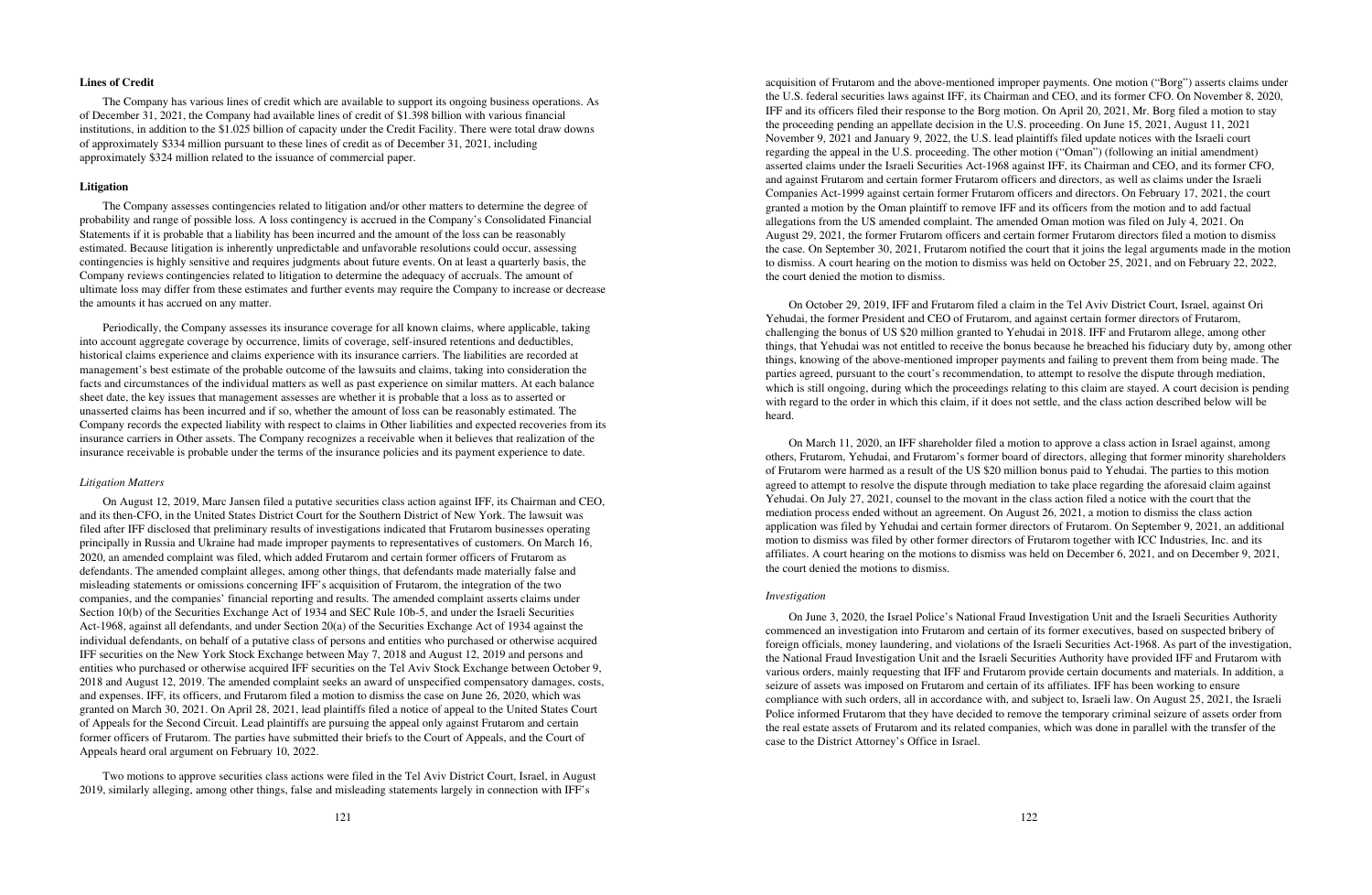# **China Facilities**

## *Hangzhou Ingredients Plant*

As previously disclosed, in 2014 the Company agreed to relocate an ingredients facility in Hangzhou, China to Jiande, China. In connection with such relocation, the Company entered into a land swap and relocation agreement with the local authority pursuant to which the Company agreed to transfer ownership of the land underlying the facility in exchange for various elements of compensation, including cash and land use rights for the new facility. The Company initially determined that the gain, if any, would be recognized upon final transfer of ownership. During the fourth quarter of 2019, the Company completed the final environmental cleanup activities and transferred ownership of the land to the local authority. The amount of the gain ultimately recognized in the fourth quarter of 2019 was \$4 million. The amount was recorded as a component of Other income, net.

The net book value of the plant in Jiande, China was approximately \$67 million as of December 31, 2021.

## *Guangzhou Taste Plant*

During the fourth quarter of 2016, the Company was notified that certain governmental authorities have begun to evaluate a change in the zoning of the Guangzhou Taste plant. The zoning, if changed, would prevent the Company from continuing to manufacture product at the existing plant. The ultimate outcome of any change that the governmental authorities may propose, the timing of such a change, and the nature of any compensation arrangements that might be provided to the Company are uncertain. To address the governmental authorities' requirements, the Company has been transferring certain production capabilities from the Guangzhou Taste plant to a newly built facility in Zhangjiagang.

The net book value of the plant in Guangzhou was approximately \$60 million as of December 31, 2021.

# *Guangzhou Scent Plant*

During the second quarter of 2019, the Company was notified that certain governmental authorities had changed the zoning where the Guangzhou Scent plant is located. The zoning change did not affect the current operations but prevents expansions or other increases in the operating capacity of the plant. The Company believes that it is possible that the zoning may be enforced in the future such that it would not be able to continue manufacturing at the existing site. The ultimate outcome of any change that the governmental authorities may propose, the timing of such a change, and the nature of any compensation arrangements that might be provided to the Company are uncertain.

The net book value of the existing plant was approximately \$8 million as of December 31, 2021.

### *Zhejiang Ingredients Plant*

In the fourth quarter of 2017, the Company concluded discussions with the government regarding the relocation of its Fragrance Ingredients plant in Zhejiang and, based on the agreements reached, expects to receive total compensation payments up to approximately \$50 million. The relocation compensation will be paid to the Company over the period of the relocation which is expected to be through the end of 2022. The Company received payments totaling \$30 million through the end of 2019. In the third quarter of 2020, the Company received a payment of approximately \$13 million. A final payment is expected to be received upon completion of the final environmental inspection.

Production at the facility ceased during 2019. In the second quarter of 2020, the Company transferred ownership of the site to the government. The land remediation activities are in progress and are expected to be completed in the second half of 2022. During the second quarter of 2020, the remaining net book value of the plant was written off. Products previously manufactured at the Zhejiang Ingredients plant are now being produced at the Company's Ingredients plant in Jiande.

### *Total China Operations*

The total net book value of all plants in China was approximately \$279 million as of December 31, 2021.

If the Company is required to close a plant, or operate one at significantly reduced production levels on a permanent basis, the Company may be required to record charges that could have a material impact on its consolidated financial results of operations, financial position and cash flows in future periods.

# **Other Contingencies**

The Company has contingencies involving third parties (such as labor, contract, technology or productrelated claims or litigation) as well as government-related items in various jurisdictions in which it operates pertaining to such items as value-added taxes, other indirect taxes, customs and duties and sales and use taxes. It is possible that cash flows or results of operations, in any period, could be materially affected by the unfavorable resolution of one or more of these contingencies.

The most significant government-related contingencies exist in Brazil. With regard to the Brazilian matters, the Company believes it has valid defenses for the underlying positions under dispute; however, in order to pursue these defenses, the Company is required to, and has provided, bank guarantees and pledged assets in the aggregate amount of \$19 million. The Brazilian matters take an extended period of time to proceed through the judicial process and there are a limited number of rulings to date.

### *Brazil Tax Credits*

In 2017 the Brazilian Supreme Court ("BSC") ruled that Brazilian tax authorities should not include a value added tax known as "ICMS" in the calculation of certain indirect taxes ("PIS/COFINS"). By removing the ICMS from the calculation of the indirect tax base, the Court effectively eliminated a "tax on tax". The Brazilian tax authorities filed an appeal seeking clarification of certain matters, including the amount of ICMS to which taxpayers would be entitled in order to reduce their indirect tax base (i.e. the gross rate or the net rate.)

In light of the BSC's decision, in November 2017, the Company filed suit consistent with the BSC decision to require that ICMS be excluded from the PIS/COFINS calculation and received a favorable preliminary decision that was confirmed by the BSC in September 2018. This preliminary ruling granted the Company the right to prospectively exclude ICMS amounts from the PIS/COFINS calculation, but left open the issue of whether the Company could recover the gross or net amount of ICMS amounts paid on PIS/COFINS for the period from November 2011 to December 2018.

In January 2020, the Company was informed of a favorable ruling from the Brazilian tax authorities confirming that the Company was entitled to recover the overpayments of certain indirect taxes (known as PIS/ COFINS) for the period from November 2011 to December 2018, plus interest on the amount of the overpayments. The overpayments arose from the inclusion of a value added tax known as ICMS in the calculation of the PIS/COFINS tax. The ruling did not, however, settle the question of whether the Company is eligible to recover overpayments based on the gross or the net amount of ICMS amounts paid on PIS/COFINS. The Company calculated the amount of overpayments using the gross method which yields a higher amount than the application of the net method. A final ruling on the gross versus net amount issue was made by the Brazilian Supreme Court who affirmed the use of the gross calculation with respect to claims submitted prior to March 2017. Although the Company had not submitted a claim until after March 2017, the Company believes that the Supreme Court, whilst confirming the use of the gross method of calculation, does not override the January 2020 ruling by the Brazilian tax authorities with respect to the timeframe for the calculation.

In addition to the \$8 million recognized in the fourth quarter of 2019, during the first quarter of 2020 the Company recognized \$4 million as an additional recovery on the existing claim. During 2020, the Company also recognized \$3 million related to a claim from another of its subsidiaries in Brazil. The income was recognized as a reduction in Selling and Administrative expenses.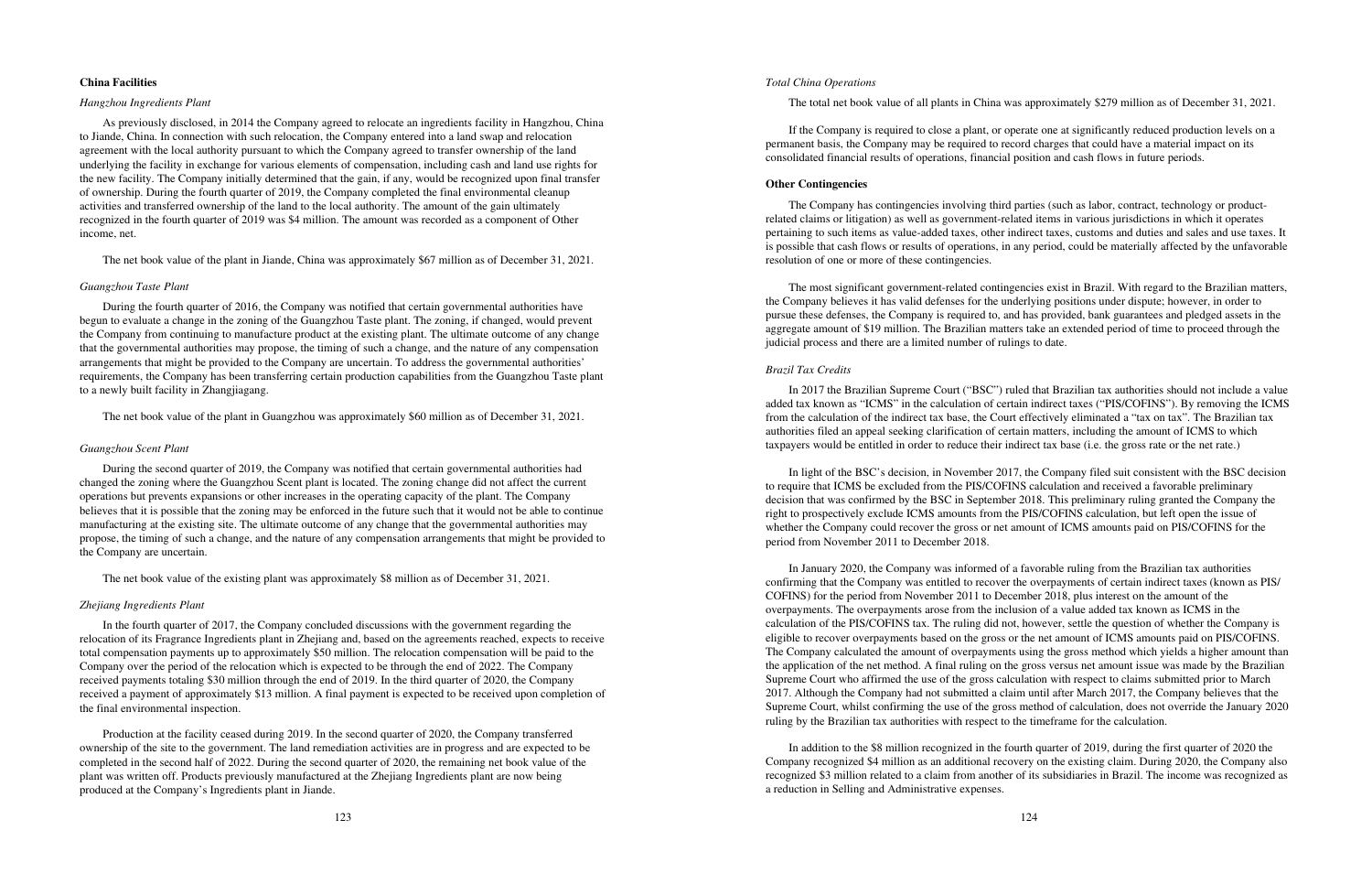## *Avicel® PH NF (Pharma Solutions)*

The Company has determined that certain grades of microcrystalline cellulose (Avicel® PH 101, 102, and 200 NF and Avicel® RC-591 NF) were found to be out-of-specification (collectively, "OOS Avicel® NF"). The Company does not expect this issue to affect the functionality of Avicel® NF grades or to pose a human health hazard. Corrective actions have been implemented to improve operational and laboratory conditions. Based on the information available, as of December 31, 2021, costs associated with the issue are approximately \$21 million, and the Company has a current accrual of approximately \$40 million. The total amount of exposure may increase as additional customers present claims.

### *Other*

The Company determines estimates of reasonably possible losses or ranges of reasonably possible losses in excess of related accrued liabilities, if any, when it has determined that either a loss is reasonably possible or a loss in excess of accrued amounts is reasonably possible and the amount of losses or range of losses is determinable. For all third party contingencies (including labor, contract, technology, tax, product-related claims and business litigation), the Company currently estimates that the aggregate range of reasonably possible losses in excess of any accrued liabilities is \$0 to approximately \$42 million. The estimates included in this amount are based on the Company's analysis of currently available information and, as new information is obtained, these estimates may change. Due to the inherent subjectivity of the assessments and the unpredictability of outcomes of legal proceedings, any amounts accrued or included in this aggregate amount may not represent the ultimate loss to the Company from the matters in question. Thus, the Company's exposure and ultimate losses may be higher or lower, and possibly significantly so, than the amounts accrued or the range disclosed above.

# **NOTE 20. REDEEMABLE NON-CONTROLLING INTERESTS**

Through certain subsidiaries of the Company's Frutarom acquisition, there are certain non-controlling interests that carry redemption features. The non-controlling interest holders have the right, over a stipulated period of time, to sell their respective interests to Frutarom, and Frutarom has the option to purchase these interests (subject to the same timing). These options carry, in most cases, similar price and conditions of exercise, and will be settled on a pre-agreed formula based on a multiple of the average EBITDA of consecutive quarters to be achieved during the period ending prior to the exercise date.

### The following table sets forth the details of the Company's redeemable non-controlling interests: The Company's redeemable non-controlling interests: The Company's reduced in the Company's reduced in the Company's reduced

| (DOLLARS IN MILLIONS)                                                       | Redeemable<br><b>Noncontrolling Interests</b> |
|-----------------------------------------------------------------------------|-----------------------------------------------|
|                                                                             | \$82                                          |
|                                                                             | 24                                            |
| Share of profit or loss attributable to redeemable noncontrolling interests |                                               |
| Redemption value adjustment for the current period                          | 2                                             |
|                                                                             | 5                                             |
|                                                                             | (1)                                           |
| Exercises of redeemable noncontrolling interests                            | (14)                                          |
|                                                                             | \$99                                          |
|                                                                             | 13                                            |
| Share of profit or loss attributable to redeemable noncontrolling interests | 3                                             |
|                                                                             | (2)                                           |
|                                                                             | (1)                                           |
|                                                                             | (2)                                           |
| Exercises of redeemable noncontrolling interests                            | (12)                                          |
|                                                                             | \$98                                          |
|                                                                             |                                               |
| Share of profit or loss attributable to redeemable noncontrolling interests | 6                                             |
|                                                                             | 2                                             |
|                                                                             | (2)                                           |
|                                                                             | \$105                                         |

For 2019, the increase in redeemable non-controlling interests was primarily due to the interests acquired through acquisitions during the first quarter of 2019.

For 2020, the increase in redeemable non-controlling interests was primarily due to the impact of foreign exchange translation offset by the exercise of options. In addition, during 2020, the Company paid \$14 million related to the purchase of certain non-controlling interests where the option related to the purchase had been exercised in the fourth quarter of 2019.

For 2021, the increase in redeemable non-controlling interests was primarily due to profits attributable to redeemable non-controlling interests.

# **NOTE 21. BUSINESS DIVESTITURES**

### **Fruit Preparation**

During the second quarter of 2021, the Company entered into an agreement to divest its fruit preparation business, which is a part of the Nourish segment. The transaction closed on October 1, 2021, with the Company receiving cash proceeds of approximately \$115 million in the third quarter of 2021, net of tax of approximately \$12 million.

|  | any's redeemable non-controlling interests: |  |
|--|---------------------------------------------|--|
|  |                                             |  |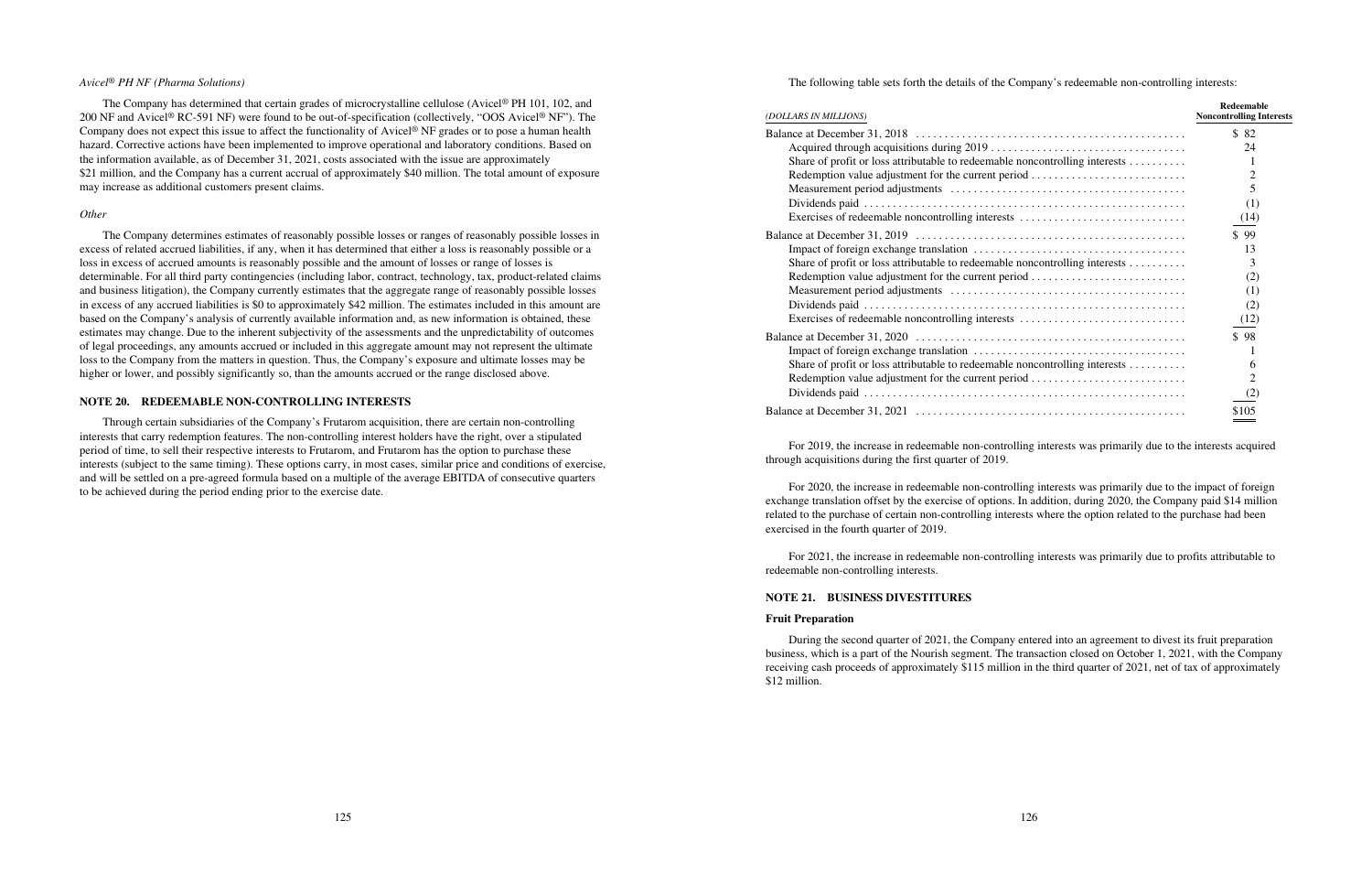## **NOTE 22. ASSETS HELD FOR SALE**

### **Microbial Control**

During the third quarter of 2021, the Company announced it had entered into an agreement to sell its Microbial Control business unit, which is a part of the Health & Biosciences segment. The Company acquired the Microbial Control business unit as part of the Merger with N&B.

The Company classifies assets as "held for sale" when, among other factors, management approves and commits to a formal plan of sale with the expectation the sale will be completed within one year. Pursuant to ASC 360, assets held for sale were recorded at the lower of carrying value or the fair market value, less costs to sell. The sale does not constitute a strategic shift of the Company's operations and does not, and will not, have major effects on the Company's operations and financial results; therefore, the transaction does not meet the discontinued operations criteria.

Based on the agreement to sell, it was determined that the assets and liabilities of the Microbial Control business unit met the criteria to be presented as "held for sale." As a result, as of December 31, 2021, such assets and liabilities were classified as held for sale and are reported on the Consolidated Balance Sheets. The Company expects that the transaction will close for approximately \$1.273 billion in the second quarter of 2022 and that the sale proceeds less costs to sell will exceed the carrying value of the net assets.

Included in the Company's Consolidated Balance Sheets as of December 31, 2021 are the following carrying amounts of the assets and liabilities held for sale:

| (DOLLARS IN MILLIONS) | <b>December 31, 2021</b> |
|-----------------------|--------------------------|
| <b>Assets</b>         |                          |
|                       | <sup>\$</sup><br>- 63    |
|                       | 125                      |
|                       | 30                       |
|                       | 536                      |
|                       | 349                      |
|                       |                          |
|                       | - 14                     |
|                       | $\underline{\$1,122}$    |
| <b>Liabilities</b>    |                          |
|                       | -69                      |
|                       | 24                       |
|                       |                          |
|                       | \$101                    |

# **NOTE 23. SUBSEQUENT EVENTS**

# **Health Wright Products, LLC Acquisition**

On February 16, 2022, the Company announced that it had entered into an agreement to acquire Health Wright Products, LLC, a leader in formulation and capsule manufacturing for the dietary supplement industry.

### **Description**

### (a)(3) EXHIBITS

# **Exhibit**

Industries Ltd. and Icon Newco Ltd., incorporated by reference to Exhibit 2.1 to the Registrant's

2.2 Amendment No. 1 to Agreement and Plan of Merger, dated August 25, 2018, by and among International Flavors & Fragrances, Inc., Frutarom Industries Ltd. and Icon Newco Ltd. incorporated by reference to Exhibit 2.1 to the Registrant's Current Report on Form 8-K filed on

2.3 Agreement and Plan of Merger, dated December 15, 2019, by and among DuPont de Nemours Inc., Nutrition & Biosciences, Inc., International Flavors & Fragrances Inc. and Neptune Merger Sub I Inc., incorporated by reference to Exhibit 2.1 to the Registrant's Current Report on

2.4 Separation and Distribution Agreement, dated as of December 15, 2019, by and among DuPont de Nemours Inc., Nutrition & Biosciences, Inc. and International Flavors & Fragrances Inc., incorporated by reference to Exhibit 2.2 to the Registrant's Current Report on Form 8-K filed on

2.4(i) Amendment No. 1 to the Separation and Distribution Agreement, dated January 22, 2021, by and among DuPont de Nemours, Inc., Nutrition & Biosciences, Inc., International Flavors & Fragrances Inc. and Neptune Merger Sub II LLC, incorporated by reference to Exhibit 2.1 to the

- 2.1 Agreement and Plan of Merger, dated May 7, 2018, by and among the Registrant, Frutarom Current Report on Form 8-K filed on May 9, 2018.
	- August 27, 2018.
	- Form 8-K filed on December 18, 2019.
	- December 18, 2019.
	- Registrant's Current Report on Form 8-K filed on January 25, 2021.
	- Registrant's Current Report on Form 8-K filed on February 3, 2021.
- 3.1 Restated Certificate of Incorporation of the Registrant, incorporated by reference to
- 3.2 Bylaws of International Flavors & Fragrances Inc., effective as of October 29, 2019, on February 8, 2022.
- 4.1 Indenture, dated as of April 4, 2013, between the Registrant and U.S. Bank National to the Registrant's Current Report on Form 8-K filed on April 4, 2013.
- 4.2 Indenture, dated as of March 2, 2016, between the Registrant and U.S. Bank National Exhibit 4.1 to the Registrant's Registration Statement on Form S-3 (Registration No. 333-209889) filed on March 2, 2016.
- 4.3 First Supplemental Indenture, dated as of March 14, 2016, between the Registrant and U.S.
- 4.4 Second Supplemental Indenture, dated as of May 18, 2017, between the Registrant and U.S.

2.4(ii) Amendment No. 2 to the Separation and Distribution Agreement, dated February 1, 2021, by and among DuPont de Nemours, Inc., Nutrition & Biosciences, Inc., International Flavors & Fragrances Inc. and Neptune Merger Sub II LLC, incorporated by reference to Exhibit 2.4 to the

Exhibit 10(g) to the Registrant's Quarterly Report on Form 10-Q filed on August 12, 2002.

incorporated by reference to Exhibit 3(i) to the Registrant's Current Report on Form 8-K filed

Association, as Trustee (including the form of Notes), incorporated by reference to Exhibit 4.1

Association, as Trustee (including the form of Debt Security), incorporated by reference to

Bank National Association, as Trustee (including the form of Notes), incorporated by reference to Exhibit 4.7 to the Registrant's Current Report on Form 8-K filed on March 14, 2016.

Bank National Association, as Trustee (including the form of Notes), incorporated by reference to Exhibit 4.7 to the Registrant's Current Report on Form 8-K filed on May 18, 2017.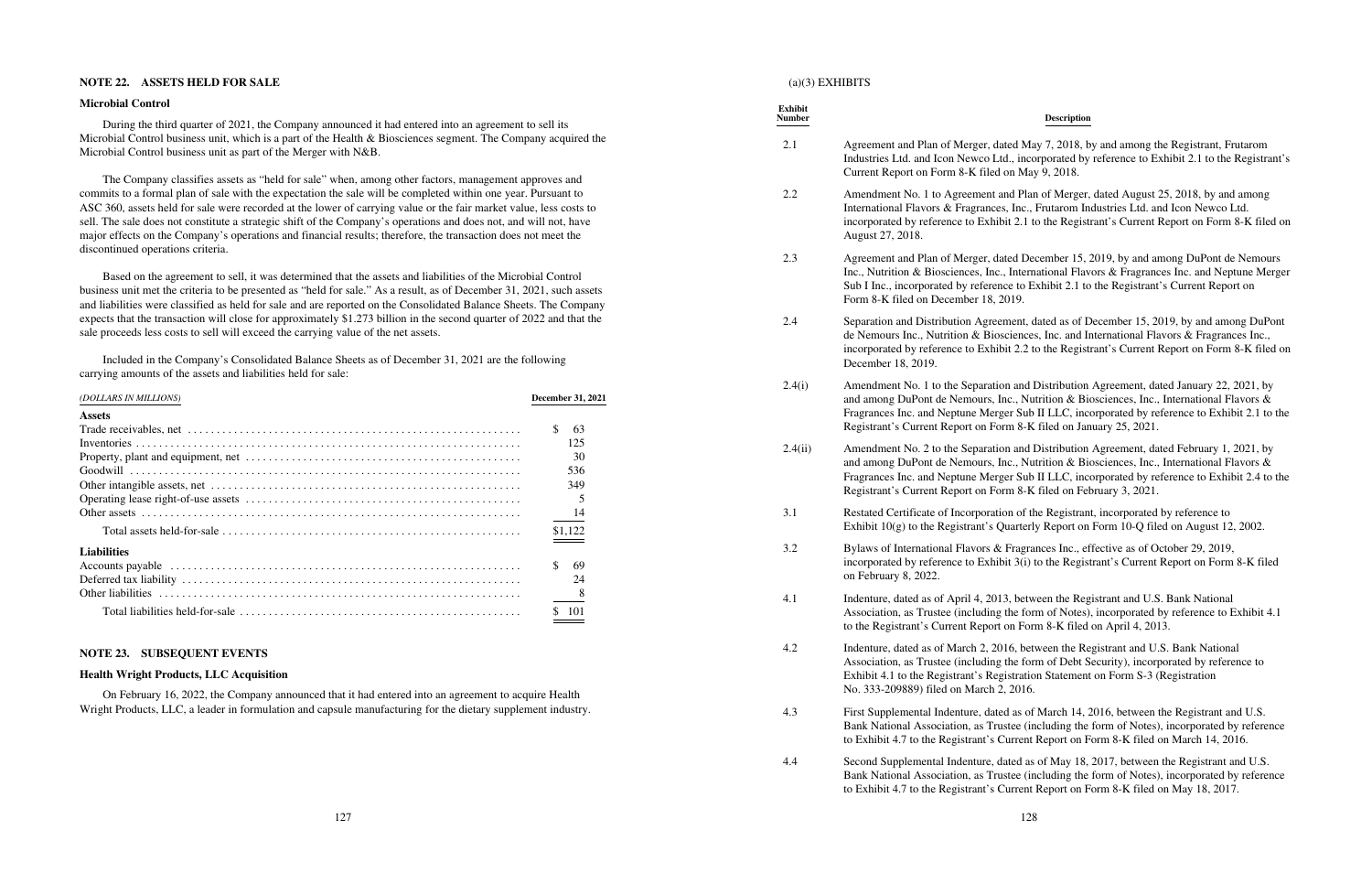| Exhibit<br><b>Number</b> | <b>Description</b>                                                                                                                                                                                                                                                                                              | Exhibit<br><b>Number</b> | De                                                                                                                                                                           |
|--------------------------|-----------------------------------------------------------------------------------------------------------------------------------------------------------------------------------------------------------------------------------------------------------------------------------------------------------------|--------------------------|------------------------------------------------------------------------------------------------------------------------------------------------------------------------------|
| 4.5                      | Third Supplemental Indenture, dated as of September 17, 2018, between International Flavors &<br>Fragrances Inc. and U.S. Bank National Association, as trustee, incorporated by reference to<br>Exhibit 4.5 to the Registrant's Current Report on Form 8-K filed on September 17, 2018.                        | 4.20                     | Icon Debt Assumption Supplement, dated as o<br>LLC (as successor by merger to Nutrition $&$ E<br>Fragrances Inc., and as acknowledged by Mor                                 |
| 4.6                      | Form of Amortizing Note, incorporated by reference to Exhibit 4.5 to the Registrant's Current<br>Report on Form 8-K filed on September 17, 2018.                                                                                                                                                                |                          | administrative agent, incorporated by referenc<br>on Form 8-K filed on March 4, 2021.                                                                                        |
| 4.7                      | Purchase Contract Agreement, dated September 17, 2018, between International Flavors &<br>Fragrances Inc. and U.S. Bank National Association, as purchase contract agent, as                                                                                                                                    | 4.21                     | Description of Securities, incorporated by refe<br>Report on Form 10-K filed on March 3, 2020.                                                                               |
|                          | attorney-in-fact for holders of the purchase contracts referred to therein and as trustee under the<br>indenture referred to therein, incorporated by reference to Exhibit 4.1 to the Registrant's Current<br>Report on Form 8-K filed on September 17, 2018.                                                   | $*10.1$                  | Letter Agreement, dated as of May 26, 2014,<br>incorporated by reference to Exhibit 10.1 to th<br>on May 28, 2014.                                                           |
| 4.8                      | Form of Unit, incorporated by reference to Exhibit 4.1 to the Registrant's Current Report on<br>Form 8-K filed on September 17, 2018.                                                                                                                                                                           | $*10.2$                  | Letter Agreement between International Flavo<br>effective January 18, 2022, incorporated by re<br>Report on Form 8-K filed on January 20, 2022                               |
| 4.9                      | Form of Purchase Contract, incorporated by reference to Exhibit 4.1 to the Registrant's Current<br>Report on Form 8-K filed on September 17, 2018.                                                                                                                                                              | $*10.3$                  | Supplemental Retirement Plan, incorporated b<br>Annual Report on Form 10-K filed on Februa                                                                                   |
| 4.10                     | Fourth Supplemental Indenture, dated as of September 25, 2018, between International<br>Flavors & Fragrances Inc. and U.S. Bank National Association, as trustee, incorporated by<br>reference to Exhibit 4.2 to the Registrant's Current Report on Form 8-K filed on September 25,                             | $*10.4$                  | 2021 Stock Award and Incentive Plan, incorp<br>Proxy Statement filed with the Commission of                                                                                  |
| 4.11                     | 2018.<br>Form of Global Note for the 2021 Notes, incorporated by reference to Exhibit 4.2 to the                                                                                                                                                                                                                | $*10.5$                  | Form of Restricted Stock Units Agreement - 1<br>Award and Incentive Plan, filed herewith.                                                                                    |
| 4.12                     | Registrant's Current Report on Form 8-K filed on September 25, 2018.<br>Form of Global Note for the 2026 Notes, incorporated by reference to Exhibit 4.2 to the                                                                                                                                                 | $*10.6$                  | Form of Restricted Stock Units Award Agreen<br>Plan, filed herewith.                                                                                                         |
|                          | Registrant's Current Report on Form 8-K filed on September 25, 2018.                                                                                                                                                                                                                                            | $*10.7$                  | Form of Equity Choice Program Award Agree<br>Plan, filed herewith.                                                                                                           |
| 4.13                     | Fifth Supplemental Indenture, dated as of September 26, 2018, between International Flavors &<br>Fragrances Inc. and U.S. Bank National Association, as trustee, incorporated by reference to<br>Exhibit 4.2 to the Registrant's Current Report on Form 8-K filed on September 26, 2018.                        | $*10.8$                  | Form of Performance-Based Restricted Stock<br>Award and Incentive Plan, filed herewith.                                                                                      |
| 4.14                     | Form of Global Note for the 2020 Notes, incorporated by reference to Exhibit 4.2 to the<br>Registrant's Current Report on Form 8-K filed on September 26, 2018.                                                                                                                                                 | $*10.9$                  | 2015 Stock Award and Incentive Plan, as ame<br>by reference to Exhibit 10.13 to the Registran                                                                                |
| 4.15                     | Form of Global Note for the 2028 Notes, incorporated by reference to Exhibit 4.2 to the<br>Registrant's Current Report on Form 8-K filed on September 26, 2018.                                                                                                                                                 | $*10.10$                 | February 28, 2017.<br>Form of Annual Incentive Plan Award Agreer                                                                                                             |
| 4.16                     | Form of Global Notes for the 2048 Notes, incorporated by reference to Exhibit 4.2 to the<br>Registrant's Current Report on Form 8-K filed on September 26, 2018.                                                                                                                                                |                          | Plan, incorporated by reference to Exhibit 10.<br>Form 10-Q filed on May 12, 2015.                                                                                           |
| 4.17                     | Indenture, dated as of September 16, 2020, between the N&B and U.S. Bank National<br>Association, as Trustee (including the form of Notes), incorporated by reference to<br>Exhibit 99.16 to the Registrant's Registration Statement on Form S-4 (Registration                                                  | $*10.11$                 | Form of Long-Term Incentive Plan Award Ag<br>Incentive Plan, incorporated by reference to E<br>Form 10-Q filed on May 12, 2015.                                              |
| 4.18                     | No. 333-238072) filed on October 5, 2020.<br>First Supplemental Indenture, dated as of February 1, 2021, among Nutrition & Biosciences,                                                                                                                                                                         | $*10.12$                 | Form of Equity Choice Program Award Agree<br>Plan, incorporated by reference to Exhibit 10.<br>Form 10-Q filed on May 12, 2015.                                              |
|                          | Inc., International Flavors & Fragrances Inc. and U.S. Bank National Association, as Trustee.<br>Incorporated by reference to Exhibit 4.2 to the Registrant's Current Report on Form 8-K filed on<br>February 4, 2021.                                                                                          | $*10.13$                 | Form of Restricted Stock Units Award Agreer<br>Plan, incorporated by reference to Exhibit 10.                                                                                |
| 4.19                     | Second Supplemental Indenture, dated as of March 4, 2021, among Nutrition & Biosciences,<br>Inc., International Flavors & Fragrances Inc. and U.S. Bank National Association, as trustee,<br>incorporated by reference to Exhibit 4.1 to the Registrant's Current Report on Form 8-K filed on<br>March 4, 2021. | $*10.14$                 | Form 10-Q filed on May 12, 2015.<br>Form of Non-Employee Director Restricted S<br>Stock Award and Incentive Plan, incorporated<br>Quarterly Report on Form 10-Q filed on May |
|                          |                                                                                                                                                                                                                                                                                                                 |                          |                                                                                                                                                                              |

130

### **Description**

- as of March 4, 2021, among Neptune Merger Sub II & Biosciences, Inc.) and International Flavors  $\&$ Morgan Stanley Senior Funding, Inc., as rence to Exhibit 4.2 to the Registrant's Current Report
- reference to Exhibit 4.17 to the Registrant's Annual
- 114, between the Registrant and Andreas Fibig, to the Registrant's Current Report on Form 8-K filed
- The Taylors & Fragrances Inc. and Franklin K. Clyburn, Jr., by reference to Exhibit 10.1 to the Registrant's Current 2022.
- ted by reference to Exhibit 10.5 to the Registrant's bruary  $27, 2008$ .
- corporated by reference to Annex 1 to the Registrant's on on March 23, 2021.
- nt Non-Employee Director under the 2021 Stock
- reement under the 2021 Stock Award and Incentive
- Agreement under the 2021 Stock Award and Incentive
- tock Units Award Agreement under the 2021 Stock
- amended and restated February 7, 2017, incorporated strant's Annual Report on Form 10-K filed on
- greement under the 2015 Stock Award and Incentive Plan, 10.3 to the Registrant's Quarterly Report on
- 1 Agreement under the 2015 Stock Award and to Exhibit 10.4 to the Registrant's Quarterly Report on
- Agreement under the 2015 Stock Award and Incentive 10.5 to the Registrant's Quarterly Report on
- greement under the 2015 Stock Award and Incentive 10.6 to the Registrant's Quarterly Report on
- ed Stock Units Award Agreement under the 2015 rated by reference to Exhibit 10.7 to the Registrant's May 12, 2015.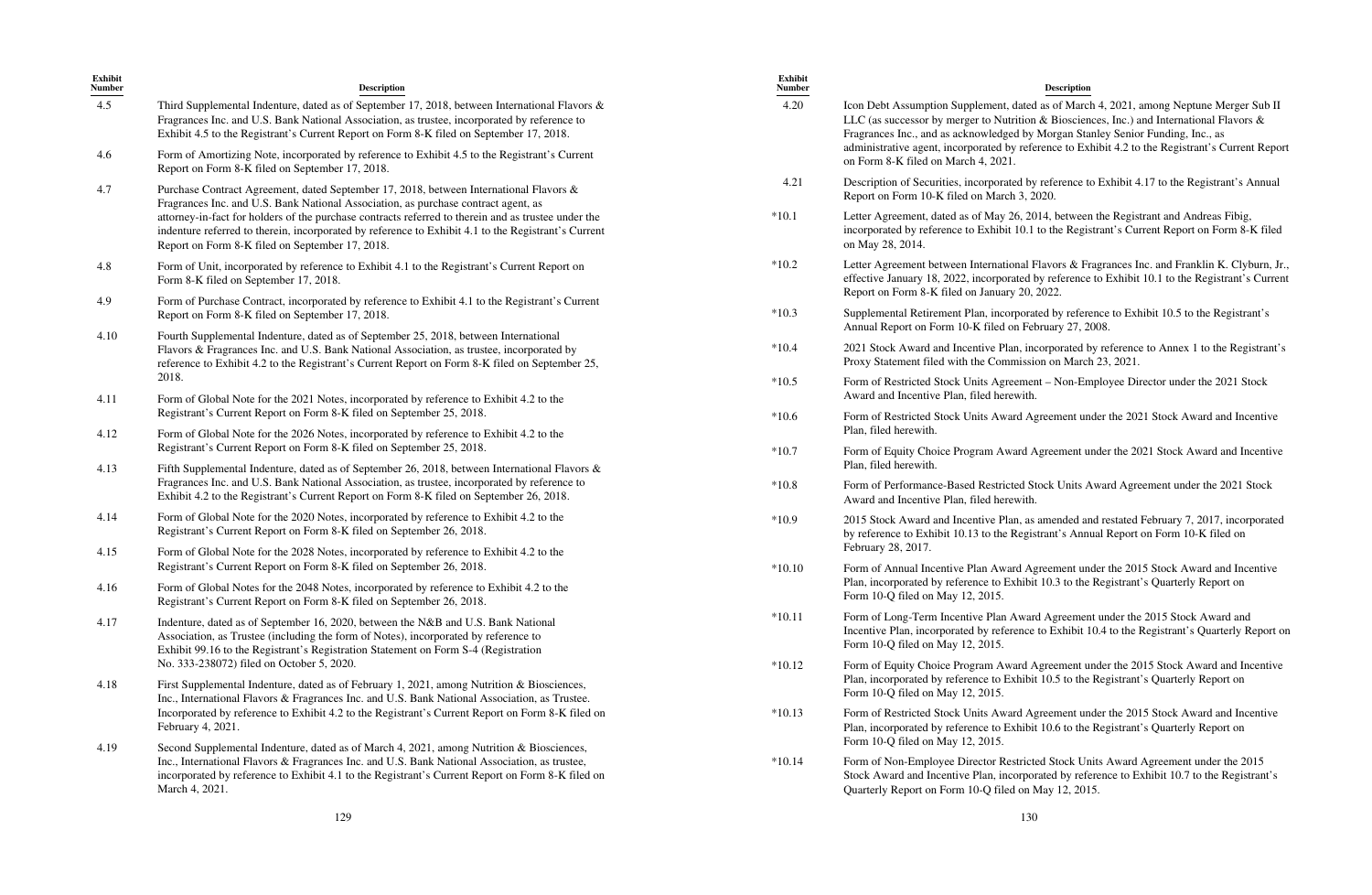### **Description**

ed as of July 13, 2018, among the Registrant, nd) Holding B.V., International Flavors  $\&$ mational Flavors & Fragrances (Greater Asia) PTE. reto and Citibank, N.A. as administrative agent, the Registrant's Quarterly Report on Form 10-Q

ed as of January 17, 2020 among International  $\gamma$  Fragrances (Nederland) Holding B.V., ederland) B.V. and International Flavors  $\&$ fragrances (Greenter Asia) Powers, the lenders signatory thereto and Citibank, y reference to Exhibit 10.1 to the Registrant's  $v$  22, 2020.

ement, dated as of August 25, 2020 among International Flavors & Fragrances (Nederland) ragrances I.F.F. (Nederland) B.V., as borrowers, the as administrative agent, incorporated by reference eport on Form 8-K filed on August 28, 2020.

nent, dated as of July 28, 2021 among International vors  $&$  Fragrances (Nederland) Holding B.V. and ederland) B.V., as borrowers, the lenders signatory agent, incorporated by reference to Exhibit 10.1 to on July 28, 2021.

 $\epsilon$  the Gegistrant, as borrower, the  $\epsilon$ y Senior Funding, Inc. as administrative agent, the Registrant's Current Report on Form 8-K filed

eement, dated as of July 13, 2018, among the y thereto and Morgan Stanley Senior Funding, Inc. rence to Exhibit 10.6 to the Registrant's Quarterly

eement, dated as of January 17, 2020 among International Flavors are flavors and Morgan inc., the lenders signatory thereto and Morgan ve agent, incorporated by reference to Exhibit 10.2 orm 8-K filed on January 22, 2020.

ed as of August 25, 2020 among International lenders signatory thereto and Morgan Stanley Senior orated by reference to Exhibit 10.2 to the  $ed$  on August 28, 2020.

ecember 15, 2019, by and among DuPont de and International Flavors  $&$  Fragrances Inc, Current Report on Form 8-K filed on

| <b>Exhibit</b><br><b>Number</b> | <b>Description</b>                                                                                                                                                                                                                                                                                                                                                                                                                                                   | Exhibit<br><b>Number</b>                                                                                                                                   | Des                                                                                                                                                                                               |  |
|---------------------------------|----------------------------------------------------------------------------------------------------------------------------------------------------------------------------------------------------------------------------------------------------------------------------------------------------------------------------------------------------------------------------------------------------------------------------------------------------------------------|------------------------------------------------------------------------------------------------------------------------------------------------------------|---------------------------------------------------------------------------------------------------------------------------------------------------------------------------------------------------|--|
| $*10.15$                        | Form of Equity Choice Program Award Agreement under the 2015 Stock Award and Incentive<br>Plan, incorporated by reference to Exhibit 10.1 to the Registrant's Quarterly Report on<br>Form 10-Q filed on November 9, 2015.                                                                                                                                                                                                                                            | 10.23(iv)                                                                                                                                                  | Amendment No. 3 to Credit Agreement, dated<br>International Flavors & Fragrances (Nederland<br>Fragrances I.F.F. (Nederland) B.V. and Interna                                                     |  |
| $*10.16$                        | Form of Long-Term Incentive Plan Award Agreement under the 2015 Stock Award and<br>Incentive Plan, incorporated by reference to Exhibit 10.25 to the Registrant's Annual Report on<br>Form 10-K filed on March 1, 2016.                                                                                                                                                                                                                                              |                                                                                                                                                            | Ltd., as borrowers, the lenders signatory theret<br>incorporated by reference to Exhibit 10.4 to th<br>filed on August 7, 2018.                                                                   |  |
| $*10.17$                        | Amended and Restated Executive Severance Policy, as amended through and including<br>November 1, 2017, incorporated by reference to Exhibit 10.17 to the Registrant's Annual Report<br>on Form 10-K filed on February 27, 2018 (the "Executive Severance Policy").                                                                                                                                                                                                   | 10.23(v)                                                                                                                                                   | Amendment No. 4 to Credit Agreement, dated<br>Flavors & Fragrances Inc., International Flavo<br>International Flavors & Fragrances I.F.F. (Ned<br>Fragrances (Greater Asia) PTE. Ltd., as borrov  |  |
| $*10.18$                        | Amendment to the Executive Severance Policy dated November 3, 2020, incorporated by<br>reference to Exhibit 10.18 to the Registrant's Annual Report on Form 10-K filed on<br>February 22, 2021.                                                                                                                                                                                                                                                                      |                                                                                                                                                            | N.A. as administrative agent, incorporated by<br>Current Report on Form 8-K filed on January 2                                                                                                    |  |
| $*10.19$                        | Form of Director/Officer Indemnification Agreement, incorporated by reference to Exhibit 10.1<br>to the Registrant's Current Report on Form 8-K filed on July 28, 2008.                                                                                                                                                                                                                                                                                              | Second Amended and Restated Credit Agreem<br>10.23(vi)<br>International Flavors & Fragrances Inc., Intern<br>Holding B.V. and International Flavors & Frag |                                                                                                                                                                                                   |  |
| $*10.20$                        | Form of Executive Death Benefit Program - Plan Agreement, incorporated by reference to<br>Exhibit 10.27 to the Registrant's Annual Report on Form 10-K filed on February 28, 2012.                                                                                                                                                                                                                                                                                   |                                                                                                                                                            | lenders signatory thereto and Citibank, N.A. as<br>to Exhibit 10.1 to the Registrant's Current Rep                                                                                                |  |
| $*10.21$                        | Deferred Compensation Plan, as amended and restated December 12, 2011, incorporated by<br>reference to Exhibit 10.28 to the Registrant's Annual Report on Form 10-K filed on<br>February 28, 2012 (the "Deferred Compensation Plan").                                                                                                                                                                                                                                | 10.23(vii)                                                                                                                                                 | Third Amended and Restated Credit Agreemer<br>Flavors & Fragrances Inc., International Flavo<br>International Flavors & Fragrances I.F.F. (Ned<br>thereto and Citibank, N.A. as administrative ag |  |
| $*10.22$                        | First Amendment to the Deferred Compensation Plan dated as of December 31, 2020,<br>incorporated by reference to Exhibit 10.22 to the Registrant's Annual Report on Form 10-K                                                                                                                                                                                                                                                                                        |                                                                                                                                                            | the Registrant's Current Report on 8-K filed of                                                                                                                                                   |  |
|                                 | filed on February 22, 2021.                                                                                                                                                                                                                                                                                                                                                                                                                                          | 10.24(i)                                                                                                                                                   | Term Loan Credit Agreement, dated as of June<br>lenders signatory thereto and Morgan Stanley                                                                                                      |  |
| 10.23(i)                        | Credit Agreement, dated as of November 9, 2011, amended and restated as of December 2,<br>2016, among the Registrant, International Flavors & Fragrances (Luxembourg) S.à.r.l.,                                                                                                                                                                                                                                                                                      |                                                                                                                                                            | incorporated by reference to Exhibit 10.1 to th<br>on June 8, 2018.                                                                                                                               |  |
|                                 | International Flavors & Fragrances (Nederland) Holding B.V., International Flavors &<br>Fragrances I.F.F. (Nederland) B.V. and International Flavors & Fragrances (Greater Asia) PTE.<br>Ltd., as borrowers, the banks, financial institutions and other institutional lenders party thereto,<br>and Citibank, N.A. as administrative agent, incorporated by reference to Exhibit 10.28 to the<br>Registrant's Current Report on Form 8-K filed on December 5, 2016. | 10.24(ii)                                                                                                                                                  | Amendment No 1 to Term Loan Credit Agreer<br>Registrant, as borrower, the lenders signatory t<br>as administrative agent, incorporated by refere<br>Report on Form 10-Q filed on August 7, 2018.  |  |
| 10.23(ii)                       | Amendment No. 1 to Credit Agreement, dated as of May 21, 2018, among the Registrant,<br>International Flavors & Fragrances (Nederland) Holding B.V., International Flavors &<br>Fragrances I.F.F. (Nederland) B.V. and International Flavors & Fragrances (Greater Asia) PTE.<br>Ltd., as borrowers, the lenders signatory thereto and Citibank, N.A. as administrative agent,                                                                                       | 10.24(iii)                                                                                                                                                 | Amendment No. 2 to Term Loan Credit Agree<br>International Flavors & Fragrances Inc., as bor<br>Stanley Senior Funding, Inc. as administrative<br>to the Registrant's Current Report filed on For |  |
|                                 | incorporated by reference to Exhibit 10.1 to the Registrant's Current Report on Form 8-K filed<br>on May 24, 2018.                                                                                                                                                                                                                                                                                                                                                   | 10.24(iv)                                                                                                                                                  | Amendment No. 3 to Credit Agreement, dated<br>Flavors & Fragrances Inc., as borrower, the len<br>Funding, Inc. as administrative agent, incorpor                                                  |  |
| 10.23(iii)                      | Amendment No. 2 to Credit Agreement, dated as of June 6, 2018, among the Registrant,<br>International Flavors & Fragrances (Nederland) Holding B.V., International Flavors &                                                                                                                                                                                                                                                                                         |                                                                                                                                                            | Registrant's Current Report on Form 8-K filed                                                                                                                                                     |  |
|                                 | Fragrances I.F.F. (Nederland) B.V. and International Flavors & Fragrances (Greater Asia) PTE.<br>Ltd., as borrowers, the lenders signatory thereto and Citibank, N.A. as administrative agent,<br>incorporated by reference to Exhibit 10.2 to the Registrant's Current Report on Form 8-K filed<br>on June 8, 2018.                                                                                                                                                 | 10.25                                                                                                                                                      | Employee Matters Agreement, dated as of Dec<br>Nemours Inc., Nutrition & Biosciences, Inc. and<br>incorporated by reference to the Registrant's C<br>December 18, 2019.                           |  |
|                                 |                                                                                                                                                                                                                                                                                                                                                                                                                                                                      | 10.25(i)                                                                                                                                                   | Amendment to the Employee Matters Agreem<br>International Flavors & Fragrances Inc., DuPo<br>Inc., incorporated by reference to the Registral                                                     |  |

ment, dated January 22, 2021, by and among Pont de Nemours, Inc. and Nutrition & Biosciences, Inc., incorporated by reference to the Registrant's Current Report on Form 8-K filed on

January 25, 2021.

132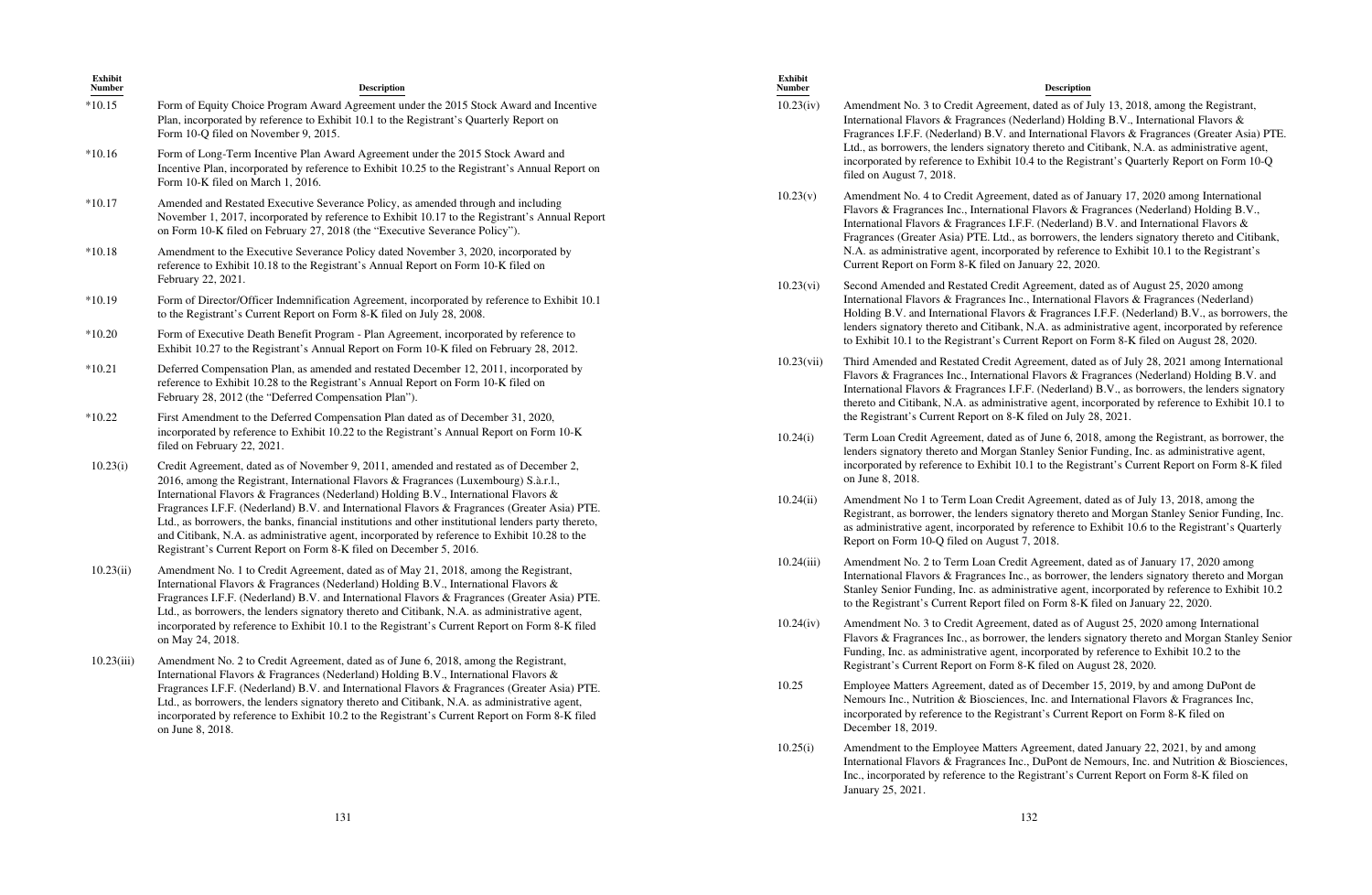| Exhibit<br><b>Number</b> | Description                                                                                                                                                                                                                                                                                                                                                                                                        | <b>SIGNATURES</b>                                                                                                                                                                                                                    |                                                                                                                           |                   |  |  |
|--------------------------|--------------------------------------------------------------------------------------------------------------------------------------------------------------------------------------------------------------------------------------------------------------------------------------------------------------------------------------------------------------------------------------------------------------------|--------------------------------------------------------------------------------------------------------------------------------------------------------------------------------------------------------------------------------------|---------------------------------------------------------------------------------------------------------------------------|-------------------|--|--|
| 10.26(i)                 | Term Loan Credit Agreement, dated as of May 15, 2020 among International Flavors &<br>Fragrances Inc., as borrower, the lenders signatory thereto and China Construction Bank<br>Corporation, New York Branch, as administrative agent, incorporated by reference to Exhibit<br>10.1 to the Registrant's Current Report on Form 8-K filed on May 21, 2020.                                                         | Pursuant to the requirements of Section 13 or 15(d) of the Securities Exchange Act of 1934, the Registrant<br>has duly caused this report to be signed on its behalf by the undersigned, thereunto duly authorized.                  |                                                                                                                           |                   |  |  |
| 10.26(ii)                | Amendment No. 1 to Credit Agreement, dated as of August 25, 2020, among the Company, as<br>borrower, the lenders signatory thereto and China Construction Bank Corporation, New York<br>Branch as administrative agent, incorporated by reference to Exhibit 10.3 to the Registrant's                                                                                                                              |                                                                                                                                                                                                                                      | <b>INTERNATIONAL FLAVORS &amp;</b><br><b>FRAGRANCES INC.</b><br>By:<br>/s/ Glenn Richter                                  |                   |  |  |
| 10.27                    | Current Report on Form 8-K filed on August 28, 2020.<br>Term Loan Credit Agreement, dated as of January 17, 2020, by and among Nutrition &<br>Biosciences, Inc., as borrower, and Morgan Stanley Senior Funding Inc., as administrative<br>agent, and the other lenders party thereto, incorporated by reference to Exhibit 99.14 to the<br>Registrant's Form S-4 Registration Statement filed on October 5, 2020. | Dated: February 28, 2022                                                                                                                                                                                                             | <b>Glenn Richter</b><br>Name:<br><b>Executive Vice President and</b><br>Title:<br><b>Chief Financial Officer</b>          |                   |  |  |
| 10.27(i)                 | Amendment No. 1 to Credit Agreement, dated as of August 25, 2020, by and among Nutrition &<br>Biosciences, Inc., the lenders signatory thereto and Morgan Stanley Senior Fund, Inc., as<br>administrative agent, incorporated by reference to Exhibit 99.15 to the Registrant's Form S-4<br>Registration Statement filed on October 5, 2020.                                                                       | Pursuant to the requirements of the Securities Exchange Act of 1934, this report has been signed below by<br>the following persons on behalf of the registrant and in the capacities and on the dates indicated:<br><b>Signature</b> | Title                                                                                                                     | Date              |  |  |
| 10.28                    | Co-Operation Agreement, dated as of March 7, 2021, incorporated by reference to the<br>Registrant's Current Report on Form 8-K filed on March 8, 2021.                                                                                                                                                                                                                                                             | /s/ Frank Clyburn<br><b>Frank Clyburn</b>                                                                                                                                                                                            | Chief Executive Officer and<br>Director                                                                                   | February 28, 2022 |  |  |
| 10.29                    | Tax Matters Agreement, dated as of February 1, 2021, by and among DuPont de Nemours, Inc.,<br>Nutrition & Biosciences, Inc. and International Flavors & Fragrances Inc., incorporated by<br>reference to Exhibit 10.1 to the Registrant's Current Report on Form 8-K filed on February 4,<br>2021.                                                                                                                 | /s/ Glenn Richter<br><b>Glenn Richter</b>                                                                                                                                                                                            | (Principal Executive Officer)<br>Executive Vice President and Chief<br>Financial Officer<br>(Principal Financial Officer) | February 28, 2022 |  |  |
| 10.30                    | Intellectual Property Cross-License Agreement, dated as of February 1, 2021, by and between<br>Nutrition & Biosciences, Inc. and DuPont de Nemours, Inc., incorporated by reference to<br>Exhibit 10.2 to the Registrant's Current Report on Form 8-K filed on February 4, 2021.                                                                                                                                   | Robert Anderson<br>$\sqrt{s}$<br><b>Robert Anderson</b>                                                                                                                                                                              | Senior Vice President, Corporate<br>Controller and Chief Accounting                                                       | February 28, 2022 |  |  |
| 21                       | List of Principal Subsidiaries.                                                                                                                                                                                                                                                                                                                                                                                    |                                                                                                                                                                                                                                      | Officer (Principal Accounting<br>Officer)                                                                                 |                   |  |  |
| 23<br>31.1               | Consent of PricewaterhouseCoopers LLP.<br>Certification of Frank Clyburn pursuant to Section 302 of the Sarbanes-Oxley Act of 2002.                                                                                                                                                                                                                                                                                | /s/ Dale F. Morrison<br>Dale F. Morrison                                                                                                                                                                                             | Chairman of the Board, Director                                                                                           | February 28, 2022 |  |  |
| 31.2<br>32               | Certification of Glenn Richter pursuant to Section 302 of the Sarbanes-Oxley Act of 2002.<br>Certification of Frank Clyburn and Glenn Richter pursuant to 18 U.S.C. Section 1350 as adopted<br>pursuant to the Sarbanes-Oxley Act of 2002.                                                                                                                                                                         | /s/ Kathryn J. Boor<br>Kathryn J. Boor                                                                                                                                                                                               | Director                                                                                                                  | February 28, 2022 |  |  |
| 101.INS                  | <b>XBRL Instance Document</b>                                                                                                                                                                                                                                                                                                                                                                                      | /s/ Edward D. Breen                                                                                                                                                                                                                  | Director                                                                                                                  | February 28, 2022 |  |  |
| 101.SCH                  | XBRL Taxonomy Extensions Schema                                                                                                                                                                                                                                                                                                                                                                                    | <b>Edward D. Breen</b>                                                                                                                                                                                                               |                                                                                                                           |                   |  |  |
| 101.CAL                  | XBRL Taxonomy Extension Calculation Linkbase                                                                                                                                                                                                                                                                                                                                                                       | /s/ Barry A. Bruno                                                                                                                                                                                                                   | Director                                                                                                                  | February 28, 2022 |  |  |
| $101.DEF$                | XBRL Taxonomy Extension Definition Linkbase                                                                                                                                                                                                                                                                                                                                                                        | <b>Barry A. Bruno</b>                                                                                                                                                                                                                |                                                                                                                           |                   |  |  |
| 101.LAB                  | XBRL Taxonomy Extension Label Linkbase                                                                                                                                                                                                                                                                                                                                                                             | Carol Anthony (John) Davidson<br>$\sqrt{s}$<br><b>Carol Anthony (John) Davidson</b>                                                                                                                                                  | Director                                                                                                                  | February 28, 2022 |  |  |
| 101.PRE                  | XBRL Taxonomy Extension Presentation Linkbase                                                                                                                                                                                                                                                                                                                                                                      |                                                                                                                                                                                                                                      |                                                                                                                           |                   |  |  |
|                          | Management contract or compensatory plan or arrangement                                                                                                                                                                                                                                                                                                                                                            | /s/ Michael Ducker<br><b>Michael Ducker</b>                                                                                                                                                                                          | Director                                                                                                                  | February 28, 2022 |  |  |
|                          | ITEM 16. FORM 10-K SUMMARY.                                                                                                                                                                                                                                                                                                                                                                                        | /s/ Roger W. Ferguson, Jr.                                                                                                                                                                                                           | Director                                                                                                                  | February 28, 2022 |  |  |
| None.                    |                                                                                                                                                                                                                                                                                                                                                                                                                    | Roger W. Ferguson, Jr.                                                                                                                                                                                                               |                                                                                                                           |                   |  |  |

134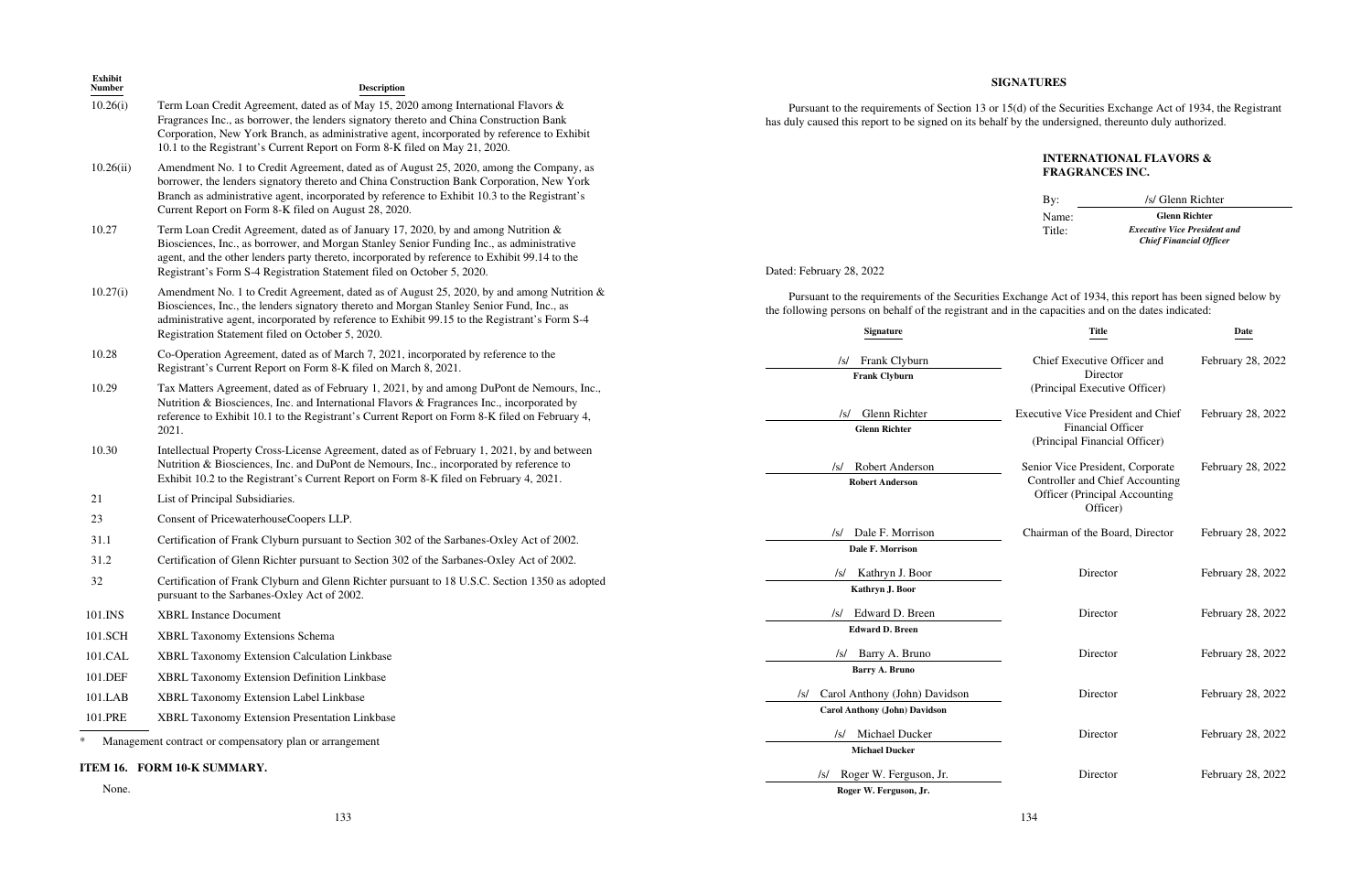| Signature                                                        | <b>Title</b> | Date              | <b>INTERNATIONAL FLAVORS &amp; FRAGRANCES INC. AND SUBSIDIARIES</b>                                                                                                                                                                                                          |
|------------------------------------------------------------------|--------------|-------------------|------------------------------------------------------------------------------------------------------------------------------------------------------------------------------------------------------------------------------------------------------------------------------|
| /s/ John F. Ferraro                                              | Director     | February 28, 2022 | <b>SCHEDULE II — VALUATION AND QUALIFYING ACCOUNTS AND RESERVES</b>                                                                                                                                                                                                          |
| John F. Ferraro                                                  |              |                   | (IN MILLIONS)                                                                                                                                                                                                                                                                |
| /s/ Christina Gold                                               | Director     | February 28, 2022 | For the Year Ended December 31, 2021                                                                                                                                                                                                                                         |
| <b>Christina Gold</b><br>/s/ Ilene Gordon<br><b>Ilene Gordon</b> | Director     | February 28, 2022 | <b>Additions</b><br>(deductions)<br><b>Balance</b> at<br><b>Balance at</b> charged to<br><b>Accounts</b><br><b>Translation</b><br>written<br>end of<br>beginning<br>costs and<br><b>Acquisitions</b><br>of period<br>adjustments Other $^{(1)}$<br>period<br>off<br>expenses |
| /s/ Matthias Heinzel<br><b>Matthias Heinzel</b>                  | Director     | February 28, 2022 | Allowance for doubtful<br>\$21<br>\$6<br>\$20<br>$s-$<br>(1)<br>\$46<br>$\mathbf{s}$ —<br>$accounds \ldots \ldots \ldots \ldots$<br>Valuation allowance on credit                                                                                                            |
| /s/ Kåre Schultz<br>Kåre Schultz                                 | Director     | February 28, 2022 | and operating loss<br>carryforwards and other net<br>257<br>(16)<br>232<br>deferred tax assets<br>(18)                                                                                                                                                                       |
| /s/ Stephen Williamson                                           | Director     | February 28, 2022 | For the Year Ended December 31, 2020                                                                                                                                                                                                                                         |
| <b>Stephen Williamson</b>                                        |              |                   | <b>Additions</b><br><b>Balance</b> at<br><b>Balance at</b><br>charged to<br><b>Accounts</b><br>beginning<br>written<br><b>Translation</b><br>end of<br>costs and<br>of period<br><b>Acquisitions</b><br>off<br>adjustments<br>Other<br>period<br>expenses                    |
|                                                                  |              |                   | Allowance for doubtful<br>\$16<br>\$6<br>\$21<br>$s-$<br>(1)<br>$\mathbf{s} =$<br>$S-$<br>$accounds \dots \dots \dots \dots \dots \dots$<br>Valuation allowance on credit<br>and operating loss<br>carryforwards and other net                                               |

|                                                                                                                                 | For the Year Ended December 31, 2019        |                                                         |                     |                                   |                                   |                      |                                       |
|---------------------------------------------------------------------------------------------------------------------------------|---------------------------------------------|---------------------------------------------------------|---------------------|-----------------------------------|-----------------------------------|----------------------|---------------------------------------|
|                                                                                                                                 | <b>Balance at</b><br>beginning<br>of period | <b>Additions</b><br>charged to<br>costs and<br>expenses | <b>Acquisitions</b> | <b>Accounts</b><br>written<br>off | <b>Translation</b><br>adjustments | Other <sup>(2)</sup> | <b>Balance</b> at<br>end of<br>period |
| Allowance for doubtful<br>$accounds \dots \dots \dots \dots \dots \dots$<br>Valuation allowance on credit<br>and operating loss | $\frac{1}{2}$                               | $\frac{1}{2}$                                           |                     | (2)                               |                                   | $\frac{1}{2}$        | \$16                                  |
| carryforwards and other net<br>deferred tax assets $\dots\dots$                                                                 | 200                                         | 6                                                       |                     |                                   | (2)                               |                      | 204                                   |

deferred tax assets . . . . . . . . 204 35 - 18 - 257

(1) The amount relates to adjustment to allowances for bad debts as a result of purchase price allocation related to the Merger with N&B. (2) The amount relates to an adjustment to reflect the correct classification of amounts between the allowance

for bad debts and Trade Receivables.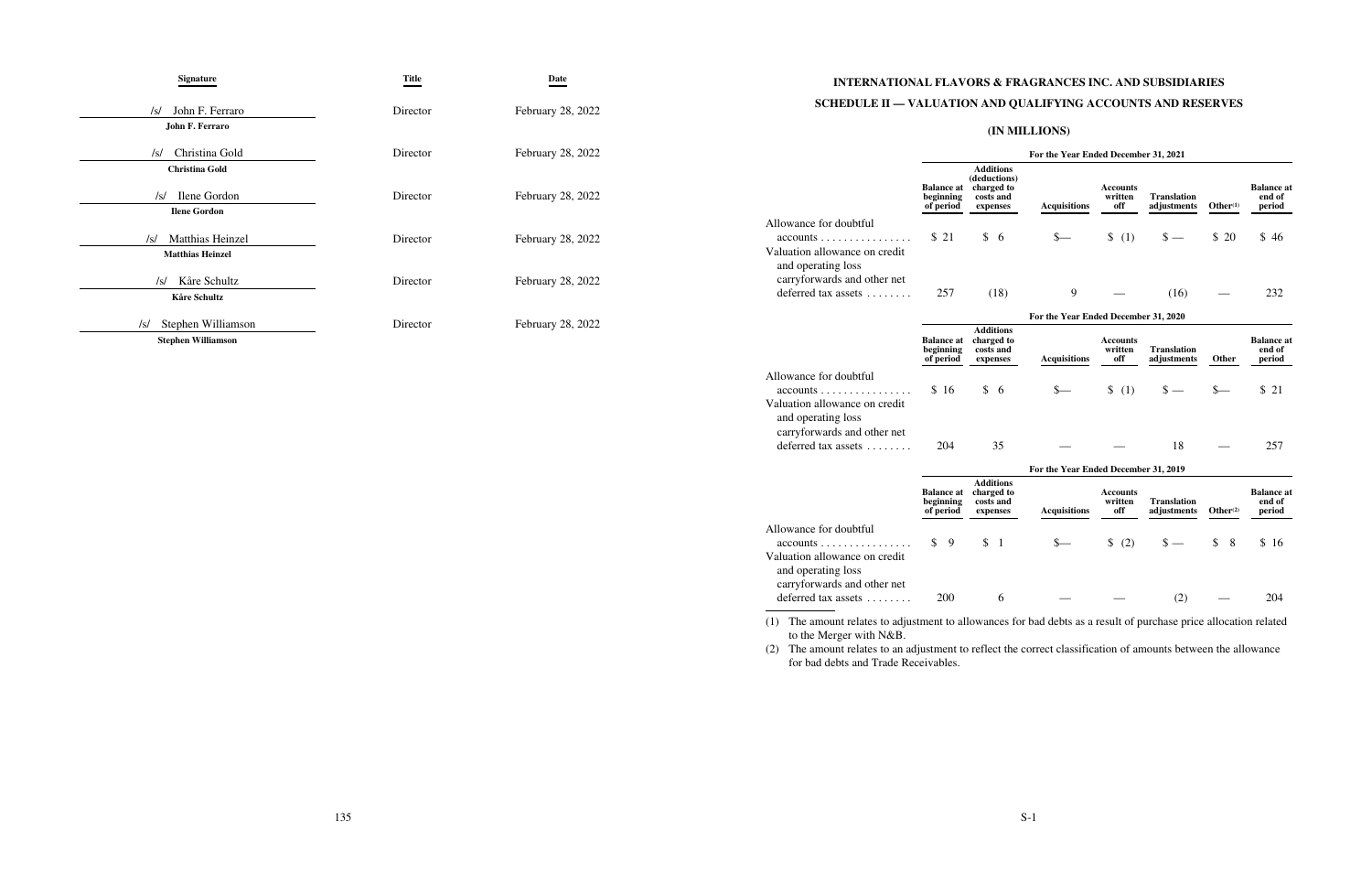**[THIS PAGE INTENTIONALLY LEFT BLANK]** 

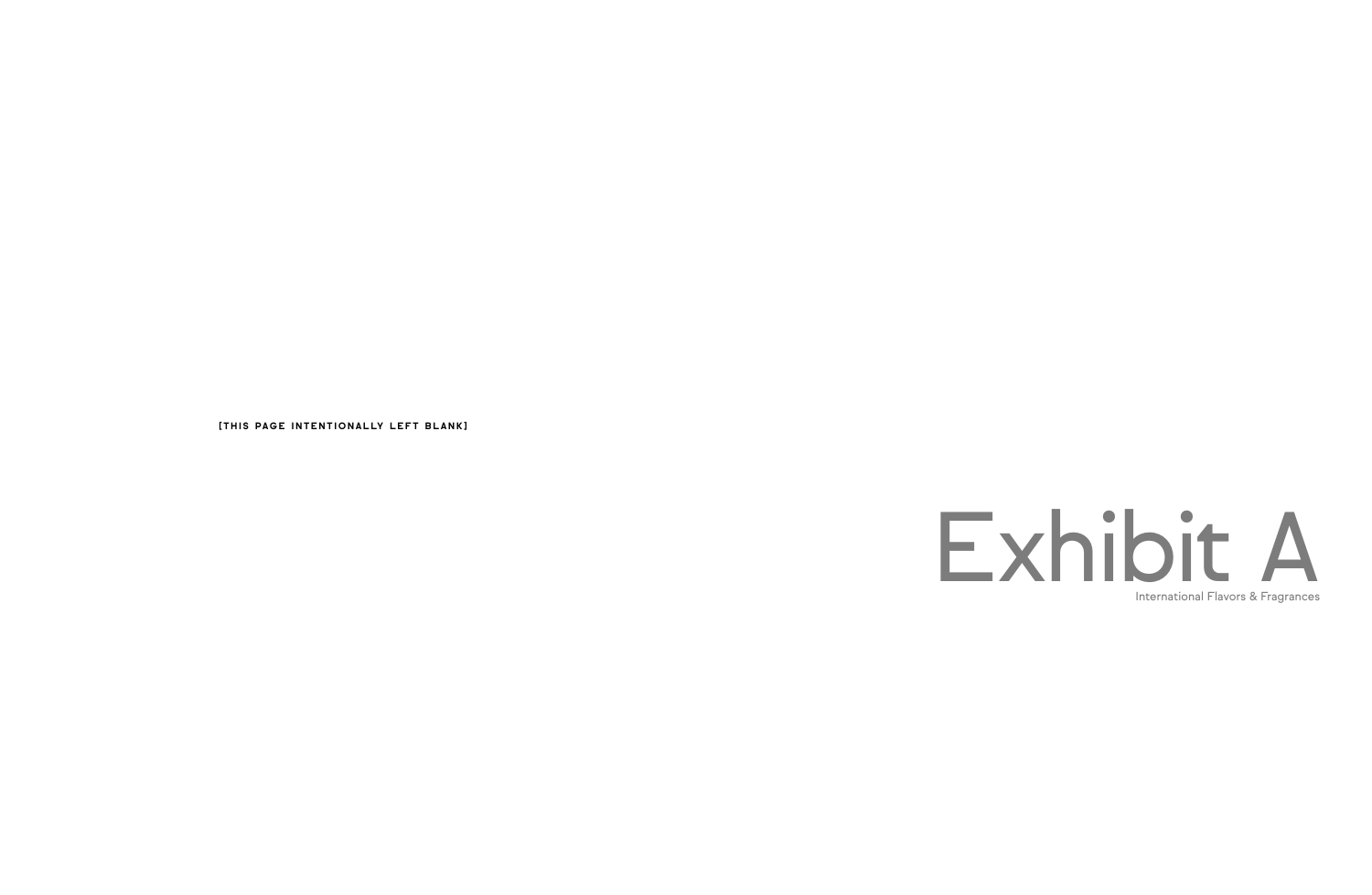### EXHIBIT A INTERNATIONAL FLAVORS AND FRAGRANCES INC. NON-GAAP RECONCILIATIONS

#### **RECONCILIATION OF ADJUSTED OPERATING EBITDA**

| (DOLLARS IN MILLIONS)                     | 2021           |
|-------------------------------------------|----------------|
| <b>TOTAL COMPANY</b>                      |                |
| As Reported Income Before Taxes           | \$354          |
| Depreciation & Amortization               | 1,156          |
| <b>Interest Expense</b>                   | 289            |
| Other Income, net                         | (58)           |
| <b>Frutarom Integration Related Costs</b> | 4              |
| Restructuring and Other Charges           | 41             |
| Gains on Sale of Assets                   | (1)            |
| <b>Shareholder Activism Related Costs</b> |                |
| <b>Business Divestiture Costs</b>         | 42             |
| <b>Employee Separation Costs</b>          | 29             |
| Frutarom Acquisition Related Costs        | $\overline{2}$ |
| N&B Inventory Step-Up Costs               | 368            |
| N&B Transaction Related Costs             | 91             |
| N&B Integration Related Costs             | 101            |
| <b>Adjusted Operating EBITDA</b>          | \$2,425        |

### **RECONCILATION OF NET INCOME AND EARNINGS PER SHARE (EPS)**

| (DOLLARS IN MILLIONS EXCEPT PER SHARE AMOUNTS)          | 2021           |        |
|---------------------------------------------------------|----------------|--------|
| TOTAL COMPANY                                           |                |        |
| As Reported Net income Attributable to IFF stockholders | \$270          | \$1.10 |
| <b>Frutarom Integration Related Costs</b>               | 4              | 0.01   |
| Restructuring and Other Charges                         | 32             | 0.13   |
| (Gains) Losses on Sale of Assets                        | (1)            |        |
| Shareholder Activism Related Costs                      | 5              | 0.02   |
| <b>Business Divestiture Costs</b>                       | 32             | 0.12   |
| Gains on Business Disposal                              |                | 0.01   |
| <b>Employee Separation Costs</b>                        | 27             | 0.11   |
| Pension Income Adjustment                               | (13)           | (0.05) |
| <b>Pension Settlement</b>                               | 2              | 0.01   |
| <b>Frutarom Acquisition Related Costs</b>               | $\overline{2}$ | 0.01   |
| <b>N&amp;B Inventory Step-Up Costs</b>                  | 289            | 1.19   |
| <b>N&amp;B Transaction Related Costs</b>                | 72             | 0.29   |
| <b>N&amp;B Integration Related Costs</b>                | 77             | 0.32   |
| Redemption value adjustment to EPS                      |                | 0.01   |
| <b>Adiusted Net Income</b>                              | \$799          | \$3.28 |

#### **RECONCILIATION OF EARNINGS PER SHARE (EPS) EX AMORTIZATION**

Kathryn J. Boor 4,\* Dean of the Graduate School and Vice Provost for Graduate Education *Cornell University*

| (DOLLARS AND SHARE AMOUNTS IN MILLIONS)                             |        |
|---------------------------------------------------------------------|--------|
| <b>Numerator</b>                                                    | 2021   |
| <b>Adjusted Net Income</b>                                          | \$799  |
| Amortization of Acquisition related Intangible Assets               | 732    |
| Tax impact on Amortization of Acquisition related Intangible Assets | 158    |
| Amortization of Acquisition related Intangible Assets, net of tax   | 574    |
| Adjusted Net Income ex. Amortization                                | 1,373  |
| Denominator                                                         |        |
| Weighted average shares assuming dilution (diluted)                 | 244    |
| <b>Adjusted EPS ex. Amortization</b>                                | \$5.63 |

The Company uses non-GAAP financial measures such as Adjusted Operating EBITDA, Adjusted Net Income ex amortization, Adjusted Net Income, Adjusted EPS and Adjusted EPS ex amortization (which<br>excludes Frutarom integration r



Michael L. Ducker<sup>2,4</sup> Former Chief Executive Officer *FedEx Freight*

Roger W. Ferguson, Jr.  $2^*$ ,  $3$ Former Chief Executive Officer *TIAA*

John F. Ferraro  $^{\textrm{\texttt{+}}}$ Former Global Chief Operating Officer *Ernst & Young*

Christina Gold  $2,3$ \* Former Chief Executive Officer *The Western Union Company*

Dale F. Morrison  $1, 2, 3, +$ Founding Partner *Twin Ridge Capital Management*

## **BOARD OF DIRECTORS**

Edward D. Breen 4 Executive Chairman and Chief Executive Officer *DuPont de Nemours, Inc.*

Barry A. Bruno Executive Vice President & Chief Marketing Officer *Church & Dwight Co., Inc.*

Frank Clyburn 4 Chief Executive Officer *International Flavors & Fragrances Inc.* 

Carol Anthony (John) Davidson 1 Former Senior Vice President and Chief Accounting Officer *Tyco International Ltd.* 

Ilene Gordon 2 Former Chief Executive Officer *Ingredion Incorporated*

Matthias Heinzel 4 Chief Executive Officer *Merck KGaA, Darmstadt, Germany*

Kare Schultz 3

President and Chief Executive Officer, Member of the Board of Directors *Teva Pharmaceuticals Industries Ltd.*

### Stephen Williamson  $^1$

Senior Vice President and Chief Financial Officer *Thermo Fisher Scientific*

<sup>1</sup> Audit Committee

- <sup>2</sup> Human Capital and Compensation Committee
- <sup>3</sup> Nominating and Governance Committee
- <sup>4</sup> Innovation and Sustainability Committee
- \* Indicates Chairperson
- + Chairman of the Board

*Information as of February 14, 2022*

# **LEADERSHIP TEAM**

Frank Clyburn Chief Executive Officer

Michael DeVeau Senior Vice President, Chief Investor Relations & Communications Officer

Christophe Fauchon de Villeplee President, Scent

Francisco Fortanet Executive Vice President, Global Operations Officer

Simon Herriott President, Health & Biosciences

Jennifer Johnson Executive Vice President, General Counsel & Corporate Secretary

Nicolas Mirzayantz President, Nourish

Glenn Richter Executive Vice President, Chief Financial Officer

Angela Strzelecki President, Pharma Solutions

Susana Suarez-Gonzalez Executive Vice President, Chief Human Resources and Diversity & Inclusion Officer

Vic Verma Executive Vice President, Chief Information Officer

Gregory Yep Executive Vice President, Chief Research & Development, Global Integrated Solutions & Sustainability Officer

√ข∽่ FSC **MIX** Paper from<br>asponsible so FSC\* C10153

Design by Liquid Creative, Inc. www.lqcreative.com © 2022 International Flavors & Fragrances Inc. All rights reserved.